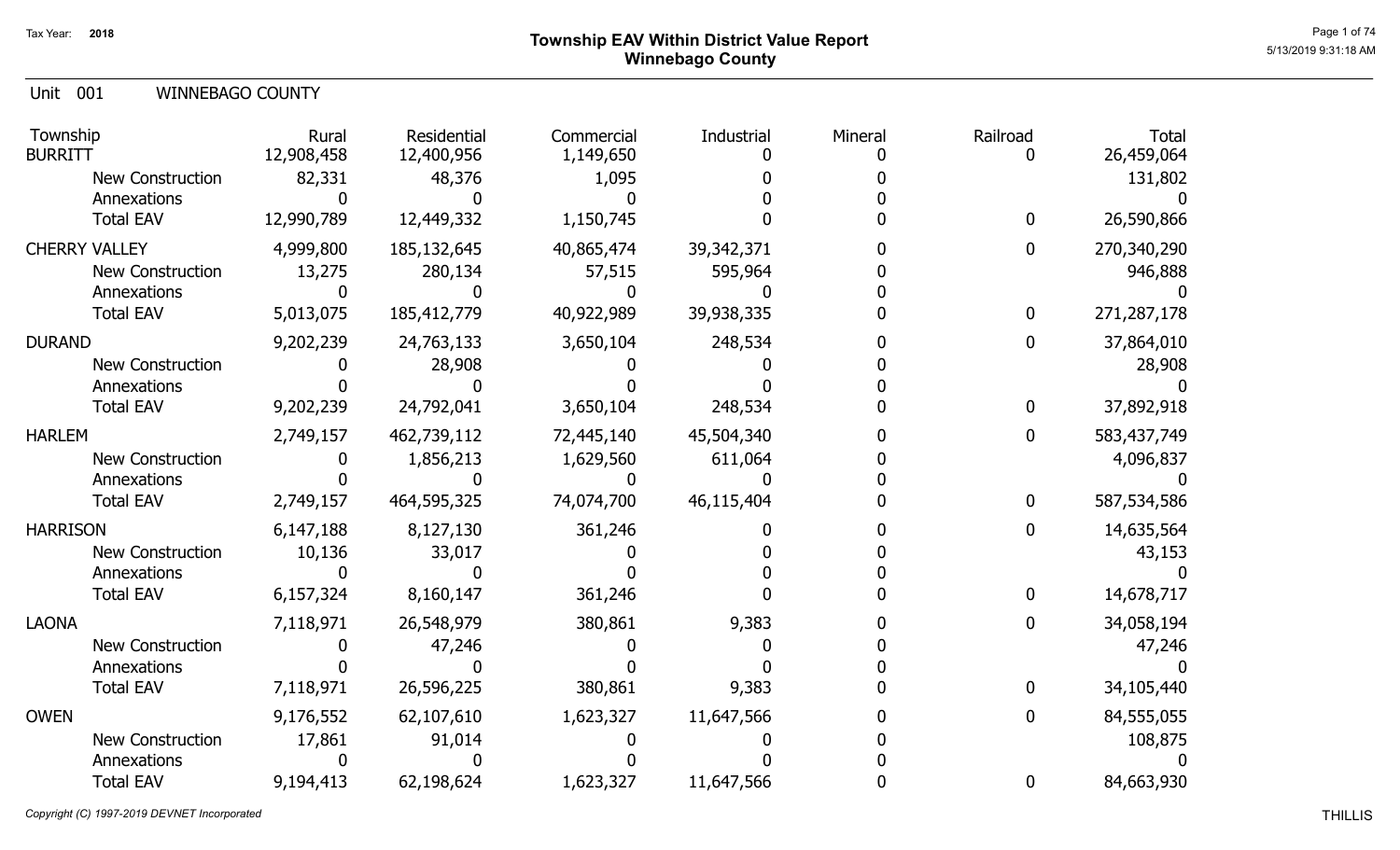# Page 2 of 74  $^{Page\ 2\ of\ 74}$ Winnebago County

Unit 001 WINNEBAGO COUNTY

| Township<br><b>PECATONICA</b>   | Rural<br>10,615,337 | <b>Residential</b><br>53,551,508 | Commercial<br>3,606,351 | Industrial<br>2,051,417 | Mineral | Railroad | Total<br>69,824,613 |
|---------------------------------|---------------------|----------------------------------|-------------------------|-------------------------|---------|----------|---------------------|
| <b>New Construction</b>         | 984,120             | 304,651                          | 408                     |                         |         |          | 1,289,179           |
| Annexations<br><b>Total EAV</b> | 11,599,457          | 53,856,159                       | 3,606,759               | 2,051,417               |         | 0        | 71,113,792          |
| <b>ROCKTON</b>                  | 9,469,105           | 212,790,312                      | 21,126,503              | 14,833,676              |         | 0        | 258,219,596         |
| New Construction                | 41,391              | 1,075,447                        | 57,834                  | 37,711                  |         |          | 1,212,383           |
| Annexations<br><b>Total EAV</b> | 9,510,496           | 213,865,759                      | 21,184,337              | 14,871,387              |         | 0        | 259,431,979         |
| <b>ROSCOE</b>                   | 6,217,591           | 365,666,439                      | 60,482,187              | 20,351,461              |         |          | 452,717,678         |
| New Construction                | 7,234               | 3,199,600                        | 889,796                 | 145,024                 |         |          | 4,241,654           |
| Annexations                     |                     |                                  |                         |                         |         |          |                     |
| <b>Total EAV</b>                | 6,224,825           | 368,866,039                      | 61,371,983              | 20,496,485              |         | 0        | 456,959,332         |
| <b>SEWARD</b>                   | 13,437,668          | 7,668,588                        | 3,474,576               | 167,403                 |         | 473      | 24,748,708          |
| <b>New Construction</b>         | 76,053              | 128,968                          |                         |                         |         |          | 205,021             |
| Annexations                     |                     |                                  |                         |                         |         |          |                     |
| <b>Total EAV</b>                | 13,513,721          | 7,797,556                        | 3,474,576               | 167,403                 |         | 473      | 24,953,729          |
| <b>SHIRLAND</b>                 | 6,823,808           | 15,824,360                       | 950,380                 |                         |         | 0        | 23,598,548          |
| New Construction                | 165,456             | 29,687                           | 3,599                   |                         |         |          | 198,742             |
| Annexations                     |                     |                                  |                         |                         |         |          |                     |
| <b>Total EAV</b>                | 6,989,264           | 15,854,047                       | 953,979                 |                         |         | 0        | 23,797,290          |
| <b>WINNEBAGO</b>                | 11,181,683          | 74,399,283                       | 6,878,195               | 2,705,530               |         | 744,039  | 95,908,730          |
| New Construction                | 41,383              | 14,069                           |                         |                         |         |          | 55,452              |
| Annexations                     |                     |                                  |                         |                         |         |          |                     |
| <b>Total EAV</b>                | 11,223,066          | 74,413,352                       | 6,878,195               | 2,705,530               |         | 744,039  | 95,964,182          |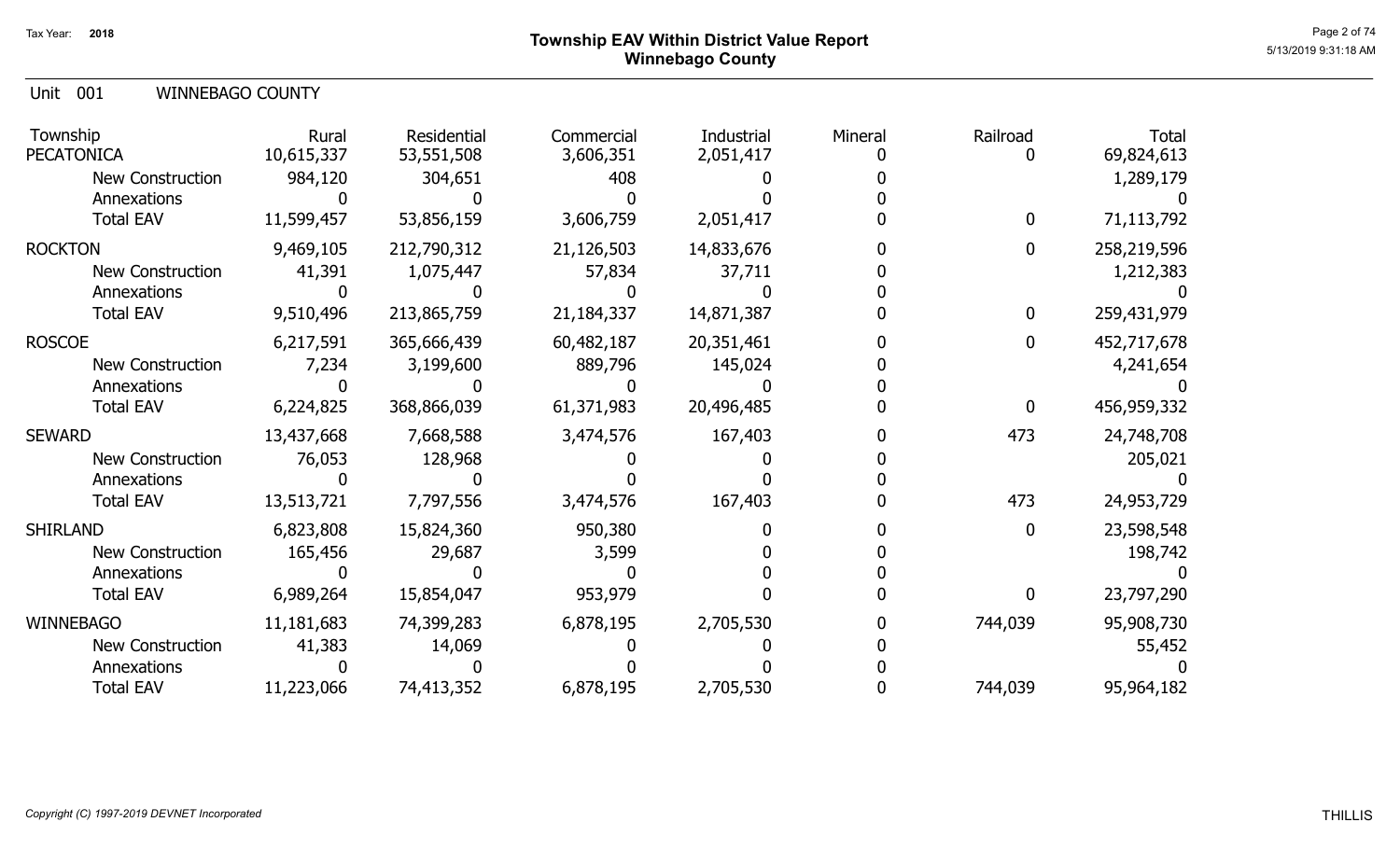| Unit 001 | <b>WINNEBAGO COUNTY</b> |  |
|----------|-------------------------|--|
|----------|-------------------------|--|

| Township<br><b>ROCKFORD</b><br><b>New Construction</b><br>Annexations       | Rural<br>10,334,392<br>3,392  | Residential<br>1,238,363,167<br>2,032,219 | Commercial<br>473,431,957<br>3,080,803 | Industrial<br>129,377,545<br>176,534 | Mineral | Railroad<br>120,084        | <b>Total</b><br>1,851,627,145<br>5,292,948 |
|-----------------------------------------------------------------------------|-------------------------------|-------------------------------------------|----------------------------------------|--------------------------------------|---------|----------------------------|--------------------------------------------|
| <b>Total EAV</b>                                                            | 10,337,784                    | 1,240,395,386                             | 476,512,760                            | 129,554,079                          |         | 120,084                    | 1,856,920,093                              |
| <b>Unit Totals</b><br><b>New Construction</b><br>Annexations                | 120,381,949<br>1,442,632      | 2,750,083,222<br>9,169,549                | 690,425,951<br>5,720,610               | 266,239,226<br>1,566,297             |         | 864,596                    | 3,827,994,944<br>17,899,088                |
| <b>Total EAV</b>                                                            | 121,824,581                   | 2,759,252,771                             | 696,146,561                            | 267,805,523                          |         | 864,596                    | 3,845,894,032                              |
| 002<br><b>FOREST PRESERVE</b><br>Unit                                       |                               |                                           |                                        |                                      |         |                            |                                            |
| Township<br><b>BURRITT</b><br><b>New Construction</b>                       | Rural<br>12,908,458<br>82,331 | Residential<br>12,400,956<br>48,376       | Commercial<br>1,149,650<br>1,095       | Industrial                           | Mineral | Railroad<br>0              | <b>Total</b><br>26,459,064<br>131,802      |
| Annexations                                                                 |                               |                                           |                                        |                                      |         |                            |                                            |
| <b>Total EAV</b>                                                            | 12,990,789                    | 12,449,332                                | 1,150,745                              |                                      |         | $\mathbf 0$                | 26,590,866                                 |
| <b>CHERRY VALLEY</b><br><b>New Construction</b><br>Annexations              | 4,999,800<br>13,275           | 185,132,645<br>280,134                    | 40,865,474<br>57,515                   | 39,342,371<br>595,964                |         | 0                          | 270,340,290<br>946,888                     |
| <b>Total EAV</b>                                                            | 5,013,075                     | 185,412,779                               | 40,922,989                             | 39,938,335                           |         | $\mathbf{0}$               | 271,287,178                                |
| <b>DURAND</b><br><b>New Construction</b><br>Annexations<br><b>Total EAV</b> | 9,202,239<br>9,202,239        | 24,763,133<br>28,908<br>24,792,041        | 3,650,104<br>3,650,104                 | 248,534<br>248,534                   |         | $\mathbf 0$<br>$\mathbf 0$ | 37,864,010<br>28,908<br>37,892,918         |
| <b>HARLEM</b>                                                               | 2,749,157                     | 462,739,112                               | 72,445,140                             | 45,504,340                           |         | 0                          | 583,437,749                                |
| <b>New Construction</b><br>Annexations                                      |                               | 1,856,213                                 | 1,629,560                              | 611,064                              |         |                            | 4,096,837                                  |
| <b>Total EAV</b>                                                            | 2,749,157                     | 464,595,325                               | 74,074,700                             | 46,115,404                           |         | 0                          | 587,534,586                                |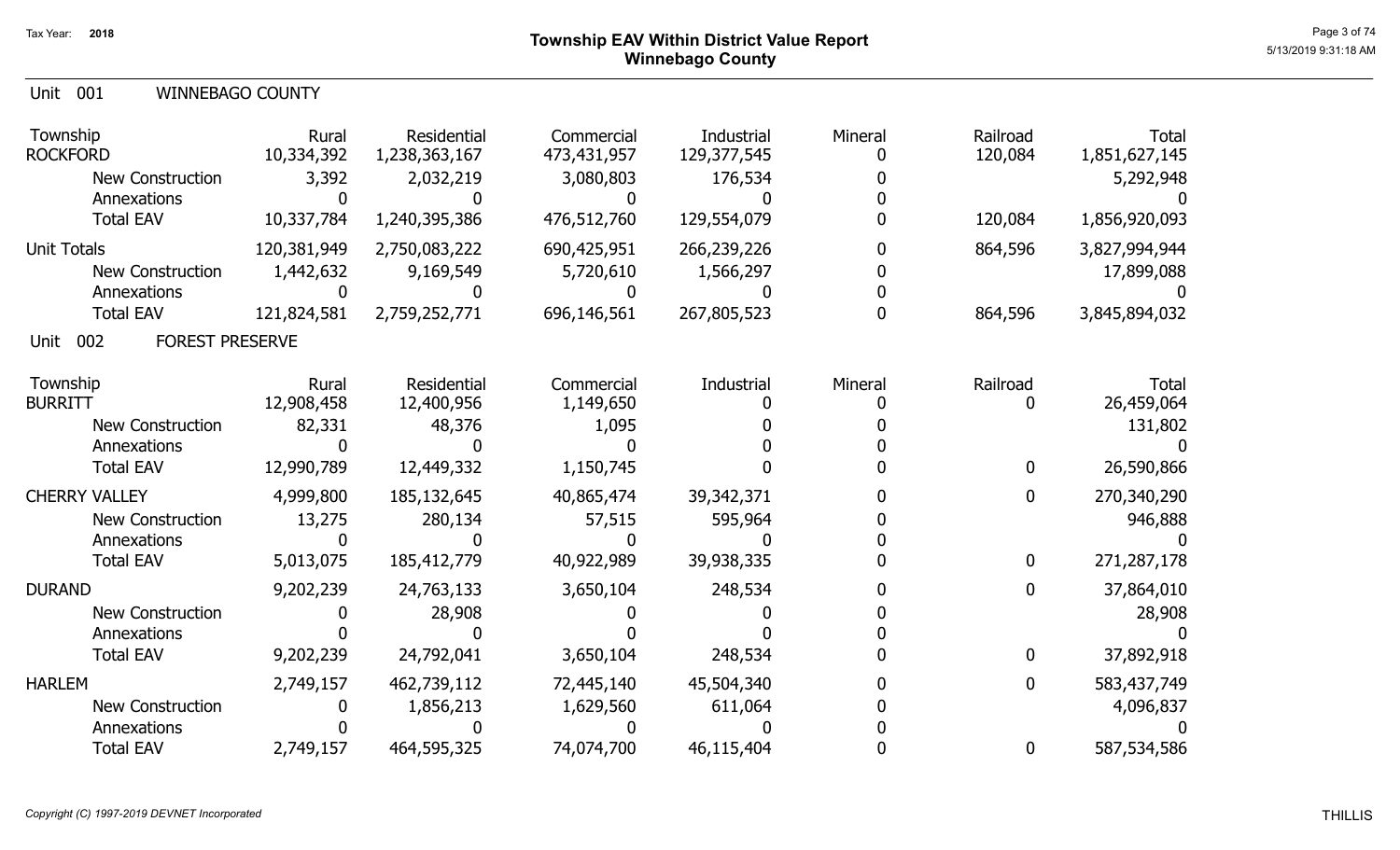# Page 4 of 74  $^{\sf Page\,4\,of\,74}$  Township EAV Within District Value Report Winnebago County

Unit 002 FOREST PRESERVE

| Township<br><b>HARRISON</b> | Rural<br>6,147,188 | Residential<br>8,127,130 | Commercial<br>361,246 | Industrial | Mineral | Railroad | <b>Total</b><br>14,635,564 |
|-----------------------------|--------------------|--------------------------|-----------------------|------------|---------|----------|----------------------------|
| <b>New Construction</b>     | 10,136             | 33,017                   |                       |            |         |          | 43,153                     |
| Annexations                 |                    |                          |                       |            |         |          |                            |
| <b>Total EAV</b>            | 6,157,324          | 8,160,147                | 361,246               |            |         | 0        | 14,678,717                 |
| <b>LAONA</b>                | 7,118,971          | 26,548,979               | 380,861               | 9,383      |         | 0        | 34,058,194                 |
| <b>New Construction</b>     |                    | 47,246                   |                       |            |         |          | 47,246                     |
| Annexations                 |                    |                          |                       |            |         |          |                            |
| <b>Total EAV</b>            | 7,118,971          | 26,596,225               | 380,861               | 9,383      |         | 0        | 34,105,440                 |
| <b>OWEN</b>                 | 9,176,552          | 62,107,610               | 1,623,327             | 11,647,566 |         | 0        | 84,555,055                 |
| New Construction            | 17,861             | 91,014                   |                       |            |         |          | 108,875                    |
| Annexations                 |                    |                          |                       |            |         |          |                            |
| <b>Total EAV</b>            | 9,194,413          | 62,198,624               | 1,623,327             | 11,647,566 |         | 0        | 84,663,930                 |
| <b>PECATONICA</b>           | 10,615,337         | 53,551,508               | 3,606,351             | 2,051,417  |         | 0        | 69,824,613                 |
| <b>New Construction</b>     | 984,120            | 304,651                  | 408                   |            |         |          | 1,289,179                  |
| Annexations                 |                    |                          |                       |            |         |          |                            |
| <b>Total EAV</b>            | 11,599,457         | 53,856,159               | 3,606,759             | 2,051,417  |         | 0        | 71,113,792                 |
| <b>ROCKTON</b>              | 9,469,105          | 212,790,312              | 21,126,503            | 14,833,676 |         | 0        | 258,219,596                |
| New Construction            | 41,391             | 1,075,447                | 57,834                | 37,711     |         |          | 1,212,383                  |
| Annexations                 |                    |                          |                       |            |         |          |                            |
| <b>Total EAV</b>            | 9,510,496          | 213,865,759              | 21,184,337            | 14,871,387 |         | 0        | 259,431,979                |
| <b>ROSCOE</b>               | 6,217,591          | 365,666,439              | 60,482,187            | 20,351,461 |         | 0        | 452,717,678                |
| <b>New Construction</b>     | 7,234              | 3,199,600                | 889,796               | 145,024    |         |          | 4,241,654                  |
| Annexations                 |                    |                          |                       |            |         |          |                            |
| <b>Total EAV</b>            | 6,224,825          | 368,866,039              | 61,371,983            | 20,496,485 |         | 0        | 456,959,332                |
| <b>SEWARD</b>               | 13,437,668         | 7,668,588                | 3,474,576             | 167,403    |         | 473      | 24,748,708                 |
| <b>New Construction</b>     | 76,053             | 128,968                  |                       |            |         |          | 205,021                    |
| Annexations                 |                    |                          |                       |            |         |          |                            |
| <b>Total EAV</b>            | 13,513,721         | 7,797,556                | 3,474,576             | 167,403    |         | 473      | 24,953,729                 |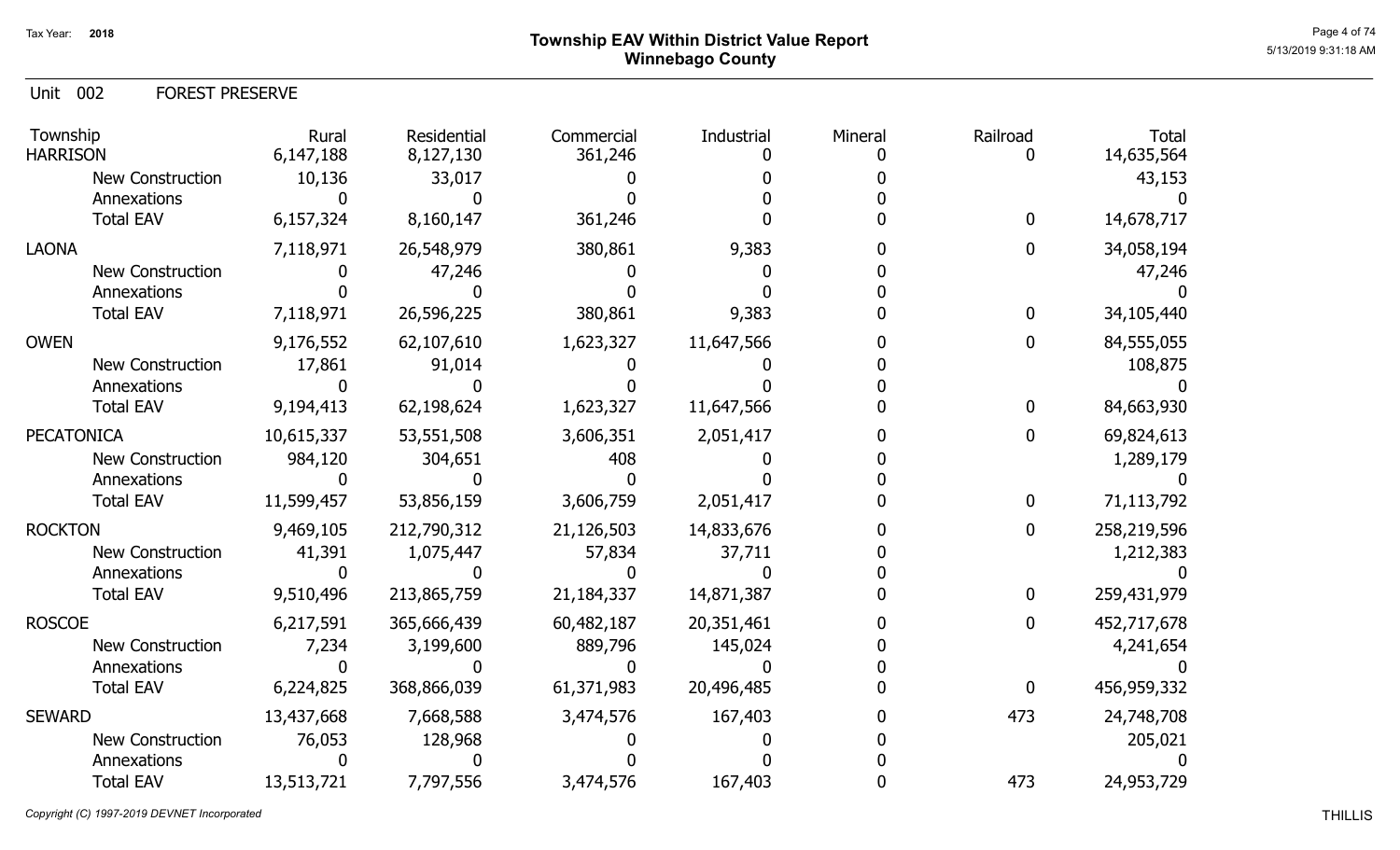Unit 002 FOREST PRESERVE

| Township<br><b>SHIRLAND</b>            | Rural<br>6,823,808 | <b>Residential</b><br>15,824,360 | Commercial<br>950,380 | Industrial  | Mineral | Railroad         | <b>Total</b><br>23,598,548 |
|----------------------------------------|--------------------|----------------------------------|-----------------------|-------------|---------|------------------|----------------------------|
| <b>New Construction</b>                | 165,456            | 29,687                           | 3,599                 |             |         |                  | 198,742                    |
| Annexations                            |                    |                                  |                       |             |         |                  |                            |
| <b>Total EAV</b>                       | 6,989,264          | 15,854,047                       | 953,979               |             |         | $\boldsymbol{0}$ | 23,797,290                 |
| <b>WINNEBAGO</b>                       | 11,181,683         | 74,399,283                       | 6,878,195             | 2,705,530   |         | 744,039          | 95,908,730                 |
| <b>New Construction</b>                | 41,383             | 14,069                           |                       |             |         |                  | 55,452                     |
| Annexations                            |                    |                                  |                       |             |         |                  |                            |
| <b>Total EAV</b>                       | 11,223,066         | 74,413,352                       | 6,878,195             | 2,705,530   |         | 744,039          | 95,964,182                 |
| <b>ROCKFORD</b>                        | 10,334,392         | 1,238,363,167                    | 473,431,957           | 129,377,545 |         | 120,084          | 1,851,627,145              |
| <b>New Construction</b>                | 3,392              | 2,032,219                        | 3,080,803             | 176,534     |         |                  | 5,292,948                  |
| Annexations                            |                    |                                  |                       |             |         |                  |                            |
| <b>Total EAV</b>                       | 10,337,784         | 1,240,395,386                    | 476,512,760           | 129,554,079 |         | 120,084          | 1,856,920,093              |
| <b>Unit Totals</b>                     | 120,381,949        | 2,750,083,222                    | 690,425,951           | 266,239,226 |         | 864,596          | 3,827,994,944              |
| <b>New Construction</b>                | 1,442,632          | 9,169,549                        | 5,720,610             | 1,566,297   |         |                  | 17,899,088                 |
| Annexations                            |                    |                                  |                       |             |         |                  |                            |
| <b>Total EAV</b>                       | 121,824,581        | 2,759,252,771                    | 696,146,561           | 267,805,523 |         | 864,596          | 3,845,894,032              |
| <b>BURRITT TOWNSHIP</b><br>003<br>Unit |                    |                                  |                       |             |         |                  |                            |
| Township                               | Rural              | Residential                      | Commercial            | Industrial  | Mineral | Railroad         | <b>Total</b>               |
| <b>BURRITT</b>                         | 12,908,458         | 12,400,956                       | 1,149,650             |             |         | O                | 26,459,064                 |
| <b>New Construction</b>                | 82,331             | 48,376                           | 1,095                 |             |         |                  | 131,802                    |
| Annexations                            |                    |                                  |                       |             |         |                  |                            |
| <b>Total EAV</b>                       | 12,990,789         | 12,449,332                       | 1,150,745             |             |         | $\mathbf 0$      | 26,590,866                 |
| <b>Unit Totals</b>                     | 12,908,458         | 12,400,956                       | 1,149,650             |             |         | 0                | 26,459,064                 |
| <b>New Construction</b>                | 82,331             | 48,376                           | 1,095                 |             |         |                  | 131,802                    |
| Annexations                            |                    |                                  |                       |             |         |                  |                            |
| <b>Total EAV</b>                       | 12,990,789         | 12,449,332                       | 1,150,745             |             |         | $\mathbf 0$      | 26,590,866                 |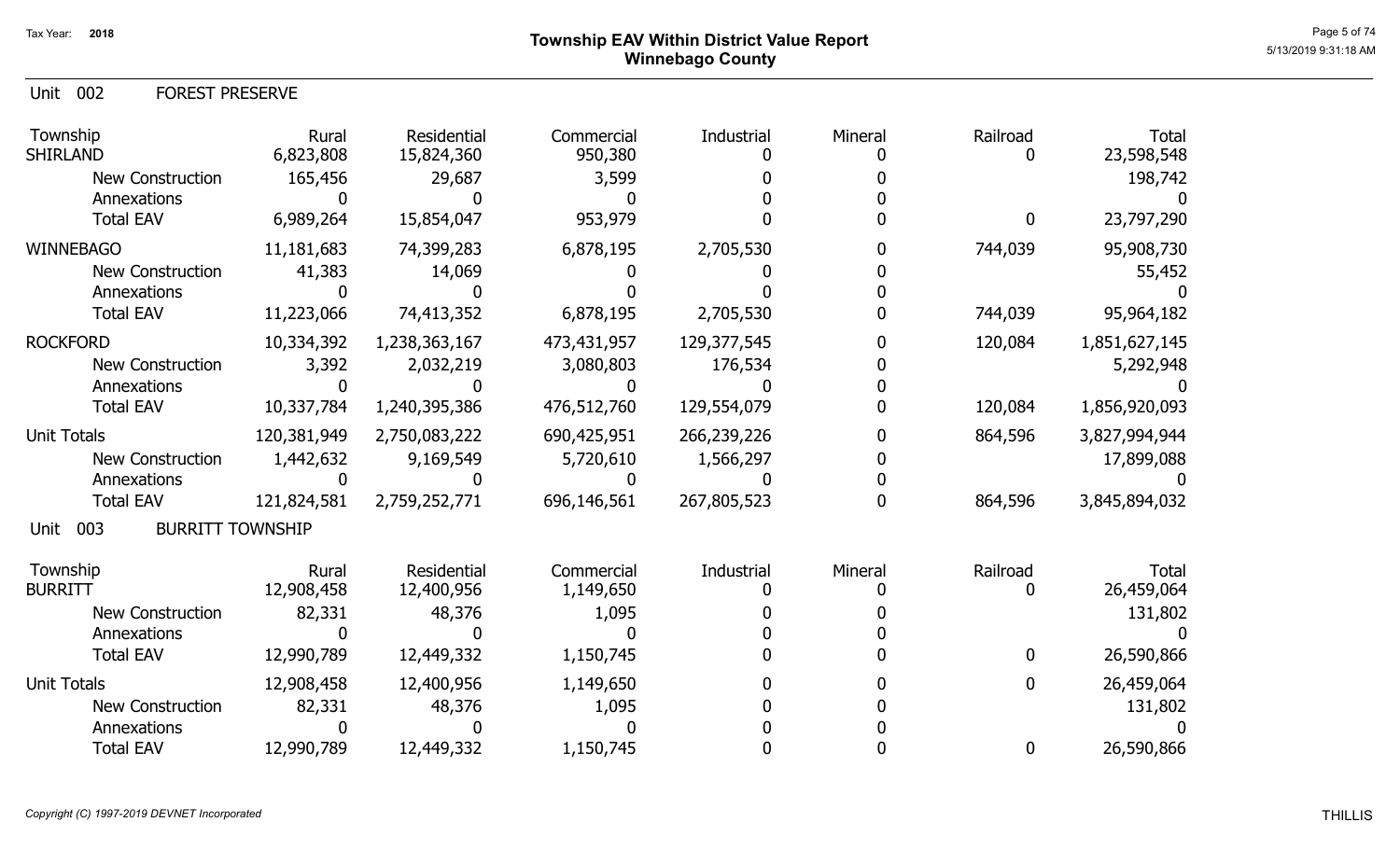# Page 6 of 74  $^{Page\ 6\ 6\ 74}$ Winnebago County

#### Unit 004 CHERRY VALLEY TOWNSHIP

| Township<br><b>CHERRY VALLEY</b>      | Rural<br>4,999,800 | Residential<br>185, 132, 645 | Commercial<br>40,865,474 | Industrial<br>39, 342, 371 | Mineral | Railroad<br>0    | <b>Total</b><br>270,340,290 |
|---------------------------------------|--------------------|------------------------------|--------------------------|----------------------------|---------|------------------|-----------------------------|
| New Construction                      | 13,275             | 280,134                      | 57,515                   | 595,964                    |         |                  | 946,888                     |
| Annexations                           |                    |                              |                          |                            |         |                  |                             |
| <b>Total EAV</b>                      | 5,013,075          | 185,412,779                  | 40,922,989               | 39,938,335                 |         | $\bf{0}$         | 271,287,178                 |
| <b>Unit Totals</b>                    | 4,999,800          | 185, 132, 645                | 40,865,474               | 39,342,371                 |         | 0                | 270,340,290                 |
| <b>New Construction</b>               | 13,275             | 280,134                      | 57,515                   | 595,964                    |         |                  | 946,888                     |
| Annexations                           |                    |                              |                          |                            |         |                  |                             |
| <b>Total EAV</b>                      | 5,013,075          | 185,412,779                  | 40,922,989               | 39,938,335                 |         | $\boldsymbol{0}$ | 271,287,178                 |
| <b>DURAND TOWNSHIP</b><br>005<br>Unit |                    |                              |                          |                            |         |                  |                             |
| Township                              | Rural              | Residential                  | Commercial               | Industrial                 | Mineral | Railroad         | Total                       |
| <b>DURAND</b>                         | 9,202,239          | 24,763,133                   | 3,650,104                | 248,534                    |         | 0                | 37,864,010                  |
| <b>New Construction</b>               |                    | 28,908                       |                          |                            |         |                  | 28,908                      |
| Annexations                           |                    |                              |                          |                            |         |                  |                             |
| <b>Total EAV</b>                      | 9,202,239          | 24,792,041                   | 3,650,104                | 248,534                    |         | $\bf{0}$         | 37,892,918                  |
| Unit Totals                           | 9,202,239          | 24,763,133                   | 3,650,104                | 248,534                    |         | $\mathbf 0$      | 37,864,010                  |
| <b>New Construction</b>               |                    | 28,908                       |                          |                            |         |                  | 28,908                      |
| Annexations                           |                    |                              |                          |                            |         |                  |                             |
| <b>Total EAV</b>                      | 9,202,239          | 24,792,041                   | 3,650,104                | 248,534                    |         | 0                | 37,892,918                  |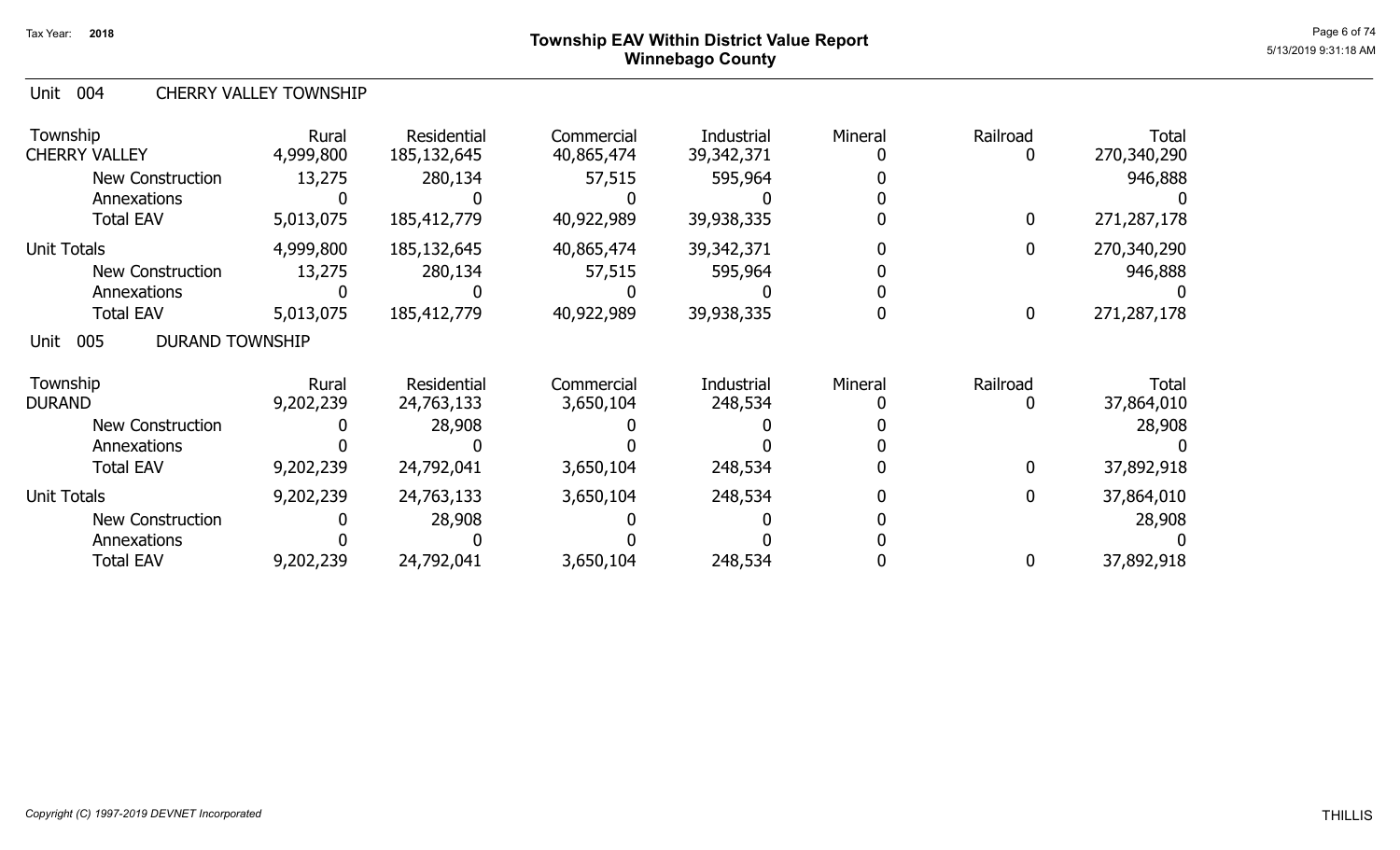## Page 7 of 74  $^{Page\ 7}$  of 74  $^{Page\ 7}$  of 74  $^{Page\ 7}$  of 74  $^{Page\ 7}$  of 74  $^{Page\ 7}$  of 74  $^{Page\ 7}$  of 74  $^{Page\ 7}$  of 74  $^{Page\ 7}$  of 74  $^{Type\ 7}$  of 74  $^{Type\ 7}$  of 74  $^{Type\ 7}$  or 74  $^{Type\ 7}$  or 74  $^{Type\ 7}$  or 74  $^{Type\ 7}$  or 74 Winnebago County

| Unit 006 | <b>HARLEM TOWNSHIP</b> |
|----------|------------------------|
|          |                        |

| Township<br><b>HARLEM</b>               | Rural<br>2,749,157 | Residential<br>462,739,112 | Commercial<br>72,445,140 | Industrial<br>45,504,340 | Mineral | Railroad     | <b>Total</b><br>583,437,749 |
|-----------------------------------------|--------------------|----------------------------|--------------------------|--------------------------|---------|--------------|-----------------------------|
| <b>New Construction</b>                 |                    | 1,856,213                  | 1,629,560                | 611,064                  |         |              | 4,096,837                   |
| Annexations                             |                    |                            |                          |                          |         |              |                             |
| <b>Total EAV</b>                        | 2,749,157          | 464,595,325                | 74,074,700               | 46,115,404               |         | 0            | 587,534,586                 |
| <b>Unit Totals</b>                      | 2,749,157          | 462,739,112                | 72,445,140               | 45,504,340               |         |              | 583,437,749                 |
| <b>New Construction</b>                 |                    | 1,856,213                  | 1,629,560                | 611,064                  |         |              | 4,096,837                   |
| Annexations                             |                    |                            |                          |                          |         |              |                             |
| <b>Total EAV</b>                        | 2,749,157          | 464,595,325                | 74,074,700               | 46,115,404               |         | 0            | 587,534,586                 |
| <b>HARRISON TOWNSHIP</b><br>007<br>Unit |                    |                            |                          |                          |         |              |                             |
| Township                                | Rural              | Residential                | Commercial               | Industrial               | Mineral | Railroad     | Total                       |
| <b>HARRISON</b>                         | 6,147,188          | 8,127,130                  | 361,246                  |                          |         |              | 14,635,564                  |
| <b>New Construction</b>                 | 10,136             | 33,017                     |                          |                          |         |              | 43,153                      |
| Annexations                             |                    |                            |                          |                          |         |              |                             |
| <b>Total EAV</b>                        | 6,157,324          | 8,160,147                  | 361,246                  |                          |         | $\mathbf{0}$ | 14,678,717                  |
| <b>Unit Totals</b>                      | 6,147,188          | 8,127,130                  | 361,246                  |                          |         | 0            | 14,635,564                  |
| <b>New Construction</b>                 | 10,136             | 33,017                     |                          |                          |         |              | 43,153                      |
| Annexations                             |                    |                            |                          |                          |         |              |                             |
| <b>Total EAV</b>                        | 6,157,324          | 8,160,147                  | 361,246                  |                          |         | 0            | 14,678,717                  |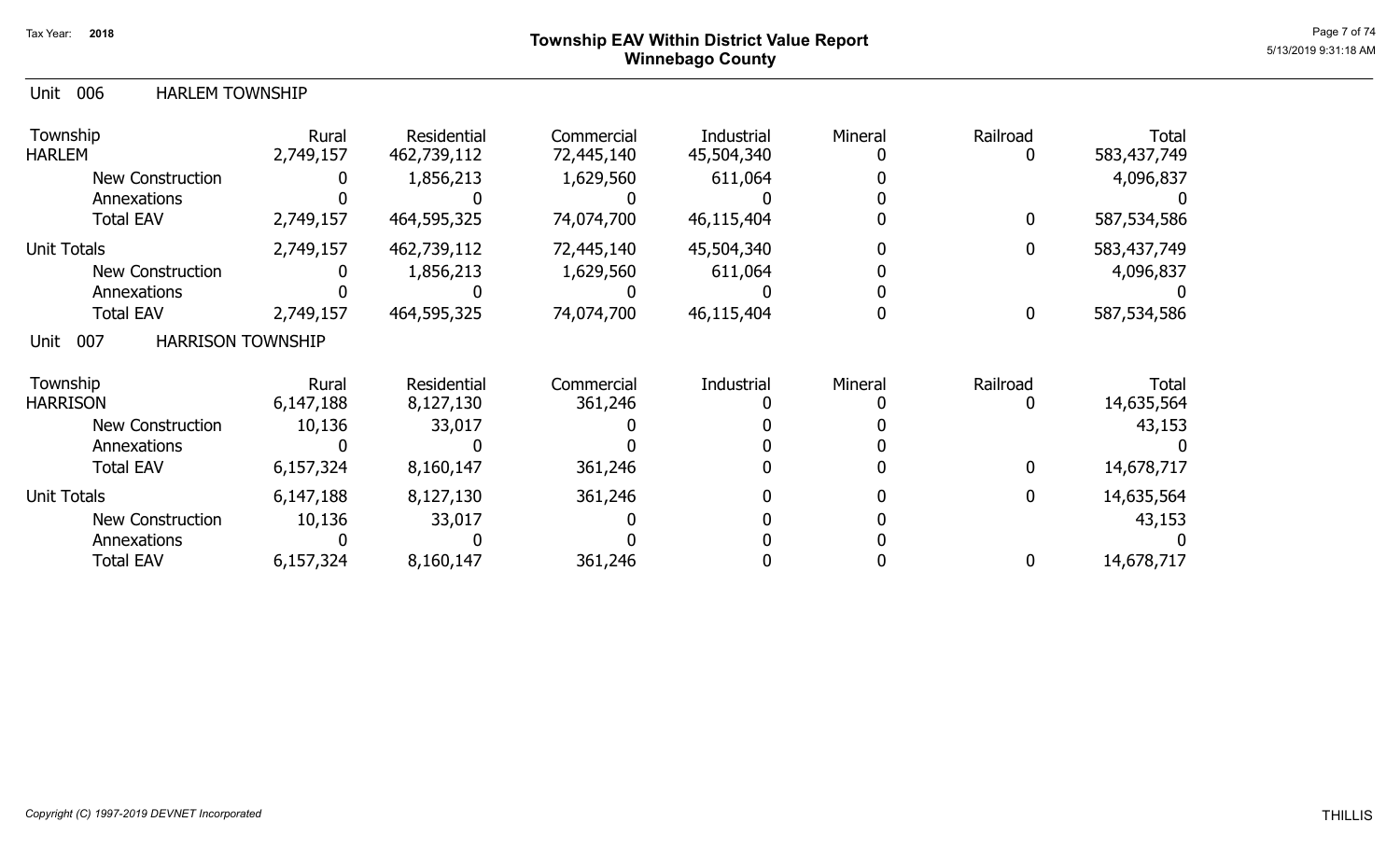# Page 8 of 74  $^{Page\ 8\ of\ 74}$   $^{Page\ 8\ of\ 74}$ Winnebago County

| 008<br><b>LAONA TOWNSHIP</b><br>Unit |                    |                           |                         |                          |         |                  |                     |
|--------------------------------------|--------------------|---------------------------|-------------------------|--------------------------|---------|------------------|---------------------|
| Township<br><b>LAONA</b>             | Rural<br>7,118,971 | Residential<br>26,548,979 | Commercial<br>380,861   | Industrial<br>9,383      | Mineral | Railroad<br>0    | Total<br>34,058,194 |
| <b>New Construction</b>              |                    | 47,246                    |                         |                          |         |                  | 47,246              |
| Annexations                          |                    |                           |                         |                          |         |                  |                     |
| <b>Total EAV</b>                     | 7,118,971          | 26,596,225                | 380,861                 | 9,383                    |         | $\overline{0}$   | 34,105,440          |
| <b>Unit Totals</b>                   | 7,118,971          | 26,548,979                | 380,861                 | 9,383                    |         | $\mathbf{0}$     | 34,058,194          |
| New Construction                     |                    | 47,246                    |                         |                          |         |                  | 47,246              |
| Annexations                          |                    |                           |                         |                          |         |                  |                     |
| <b>Total EAV</b>                     | 7,118,971          | 26,596,225                | 380,861                 | 9,383                    |         | $\boldsymbol{0}$ | 34,105,440          |
| <b>OWEN TOWNSHIP</b><br>009<br>Unit  |                    |                           |                         |                          |         |                  |                     |
| Township<br><b>OWEN</b>              | Rural<br>9,176,552 | Residential<br>62,107,610 | Commercial<br>1,623,327 | Industrial<br>11,647,566 | Mineral | Railroad<br>0    | Total<br>84,555,055 |
| New Construction                     | 17,861             | 91,014                    |                         |                          |         |                  | 108,875             |
| Annexations                          |                    |                           |                         |                          |         |                  |                     |
| <b>Total EAV</b>                     | 9,194,413          | 62,198,624                | 1,623,327               | 11,647,566               |         | $\boldsymbol{0}$ | 84,663,930          |
| <b>Unit Totals</b>                   | 9,176,552          | 62,107,610                | 1,623,327               | 11,647,566               |         | $\mathbf{0}$     | 84,555,055          |
| <b>New Construction</b>              | 17,861             | 91,014                    |                         |                          |         |                  | 108,875             |
| Annexations                          |                    |                           |                         |                          |         |                  |                     |
| <b>Total EAV</b>                     | 9,194,413          | 62,198,624                | 1,623,327               | 11,647,566               |         | 0                | 84,663,930          |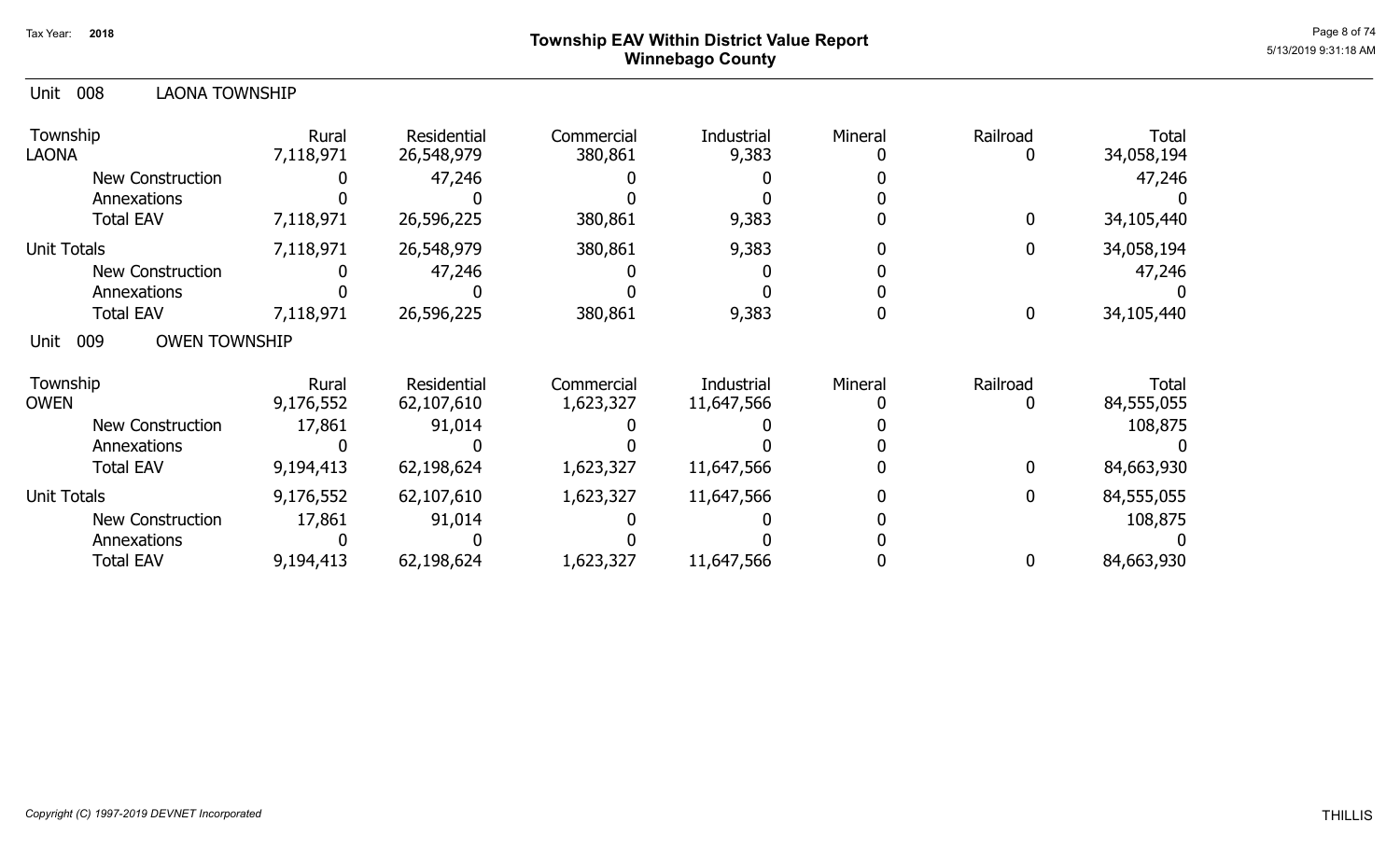010 Unit PECATONICA TOWNSHIP

| Township<br><b>PECATONICA</b>           | Rural<br>10,615,337 | Residential<br>53,551,508 | Commercial<br>3,606,351 | Industrial<br>2,051,417 | Mineral | Railroad<br>$\mathbf 0$ | <b>Total</b><br>69,824,613 |
|-----------------------------------------|---------------------|---------------------------|-------------------------|-------------------------|---------|-------------------------|----------------------------|
| New Construction                        | 984,120             | 304,651                   | 408                     |                         |         |                         | 1,289,179                  |
| Annexations                             |                     |                           |                         |                         |         |                         |                            |
| <b>Total EAV</b>                        | 11,599,457          | 53,856,159                | 3,606,759               | 2,051,417               |         | $\bf{0}$                | 71,113,792                 |
| <b>Unit Totals</b>                      | 10,615,337          | 53,551,508                | 3,606,351               | 2,051,417               |         | $\bf{0}$                | 69,824,613                 |
| New Construction                        | 984,120             | 304,651                   | 408                     |                         |         |                         | 1,289,179                  |
| Annexations                             |                     |                           |                         |                         |         |                         |                            |
| <b>Total EAV</b>                        | 11,599,457          | 53,856,159                | 3,606,759               | 2,051,417               |         | $\boldsymbol{0}$        | 71,113,792                 |
| 011<br><b>ROCKFORD TOWNSHIP</b><br>Unit |                     |                           |                         |                         |         |                         |                            |
| Township                                | Rural               | Residential               | Commercial              | Industrial              | Mineral | Railroad                | <b>Total</b>               |
| <b>ROCKFORD</b>                         | 10,334,392          | 1,238,363,167             | 473,431,957             | 129,377,545             |         | 120,084                 | 1,851,627,145              |
| <b>New Construction</b>                 | 3,392               | 2,032,219                 | 3,080,803               | 176,534                 |         |                         | 5,292,948                  |
| Annexations                             | 0                   | 25,133                    |                         |                         |         |                         | 25,133                     |
| <b>Total EAV</b>                        | 10,337,784          | 1,240,395,386             | 476,512,760             | 129,554,079             |         | 120,084                 | 1,856,920,093              |
| <b>Unit Totals</b>                      | 10,334,392          | 1,238,363,167             | 473,431,957             | 129,377,545             |         | 120,084                 | 1,851,627,145              |
| <b>New Construction</b>                 | 3,392               | 2,032,219                 | 3,080,803               | 176,534                 |         |                         | 5,292,948                  |
| Annexations                             |                     | 25,133                    |                         |                         |         |                         | 25,133                     |
| <b>Total EAV</b>                        | 10,337,784          | 1,240,395,386             | 476,512,760             | 129,554,079             |         | 120,084                 | 1,856,920,093              |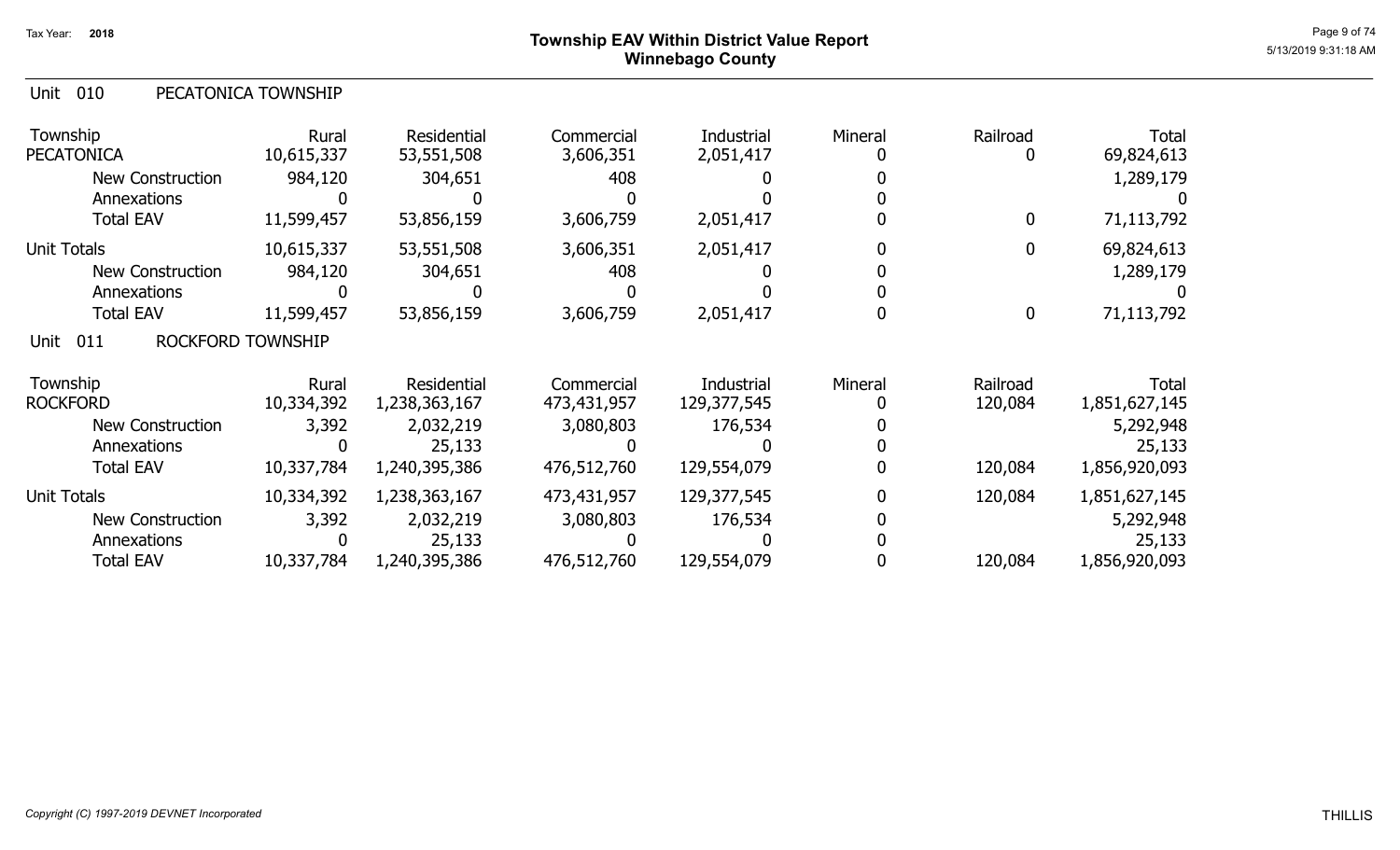# Page 10 of 74  $^{Page\ 10\ of\ 74}$   $^{Page\ 10\ of\ 74}$ Winnebago County

### Unit 012 ROCKTON TOWNSHIP

| Township<br><b>ROCKTON</b>            | Rural<br>9,469,105 | Residential<br>212,790,312 | Commercial<br>21,126,503 | Industrial<br>14,833,676 | Mineral | Railroad<br>0 | <b>Total</b><br>258,219,596 |
|---------------------------------------|--------------------|----------------------------|--------------------------|--------------------------|---------|---------------|-----------------------------|
| <b>New Construction</b>               | 41,391             | 1,075,447                  | 57,834                   | 37,711                   |         |               | 1,212,383                   |
| Annexations                           |                    |                            |                          |                          |         |               |                             |
| <b>Total EAV</b>                      | 9,510,496          | 213,865,759                | 21,184,337               | 14,871,387               |         | 0             | 259,431,979                 |
| <b>Unit Totals</b>                    | 9,469,105          | 212,790,312                | 21,126,503               | 14,833,676               |         | $\mathbf 0$   | 258,219,596                 |
| <b>New Construction</b>               | 41,391             | 1,075,447                  | 57,834                   | 37,711                   |         |               | 1,212,383                   |
| Annexations                           |                    |                            |                          |                          |         |               |                             |
| <b>Total EAV</b>                      | 9,510,496          | 213,865,759                | 21,184,337               | 14,871,387               |         | 0             | 259,431,979                 |
| <b>ROSCOE TOWNSHIP</b><br>013<br>Unit |                    |                            |                          |                          |         |               |                             |
| Township                              | Rural              | <b>Residential</b>         | Commercial               | Industrial               | Mineral | Railroad      | Total                       |
| <b>ROSCOE</b>                         | 6,217,591          | 365,666,439                | 60,482,187               | 20,351,461               |         | $\mathbf{0}$  | 452,717,678                 |
| <b>New Construction</b>               | 7,234              | 3,199,600                  | 889,796                  | 145,024                  |         |               | 4,241,654                   |
| Annexations                           |                    |                            |                          |                          |         |               |                             |
| <b>Total EAV</b>                      | 6,224,825          | 368,866,039                | 61,371,983               | 20,496,485               |         | 0             | 456,959,332                 |
| <b>Unit Totals</b>                    | 6,217,591          | 365,666,439                | 60,482,187               | 20,351,461               |         | $\mathbf 0$   | 452,717,678                 |
| <b>New Construction</b>               | 7,234              | 3,199,600                  | 889,796                  | 145,024                  |         |               | 4,241,654                   |
| Annexations                           |                    |                            |                          |                          |         |               |                             |
| <b>Total EAV</b>                      | 6,224,825          | 368,866,039                | 61,371,983               | 20,496,485               |         | 0             | 456,959,332                 |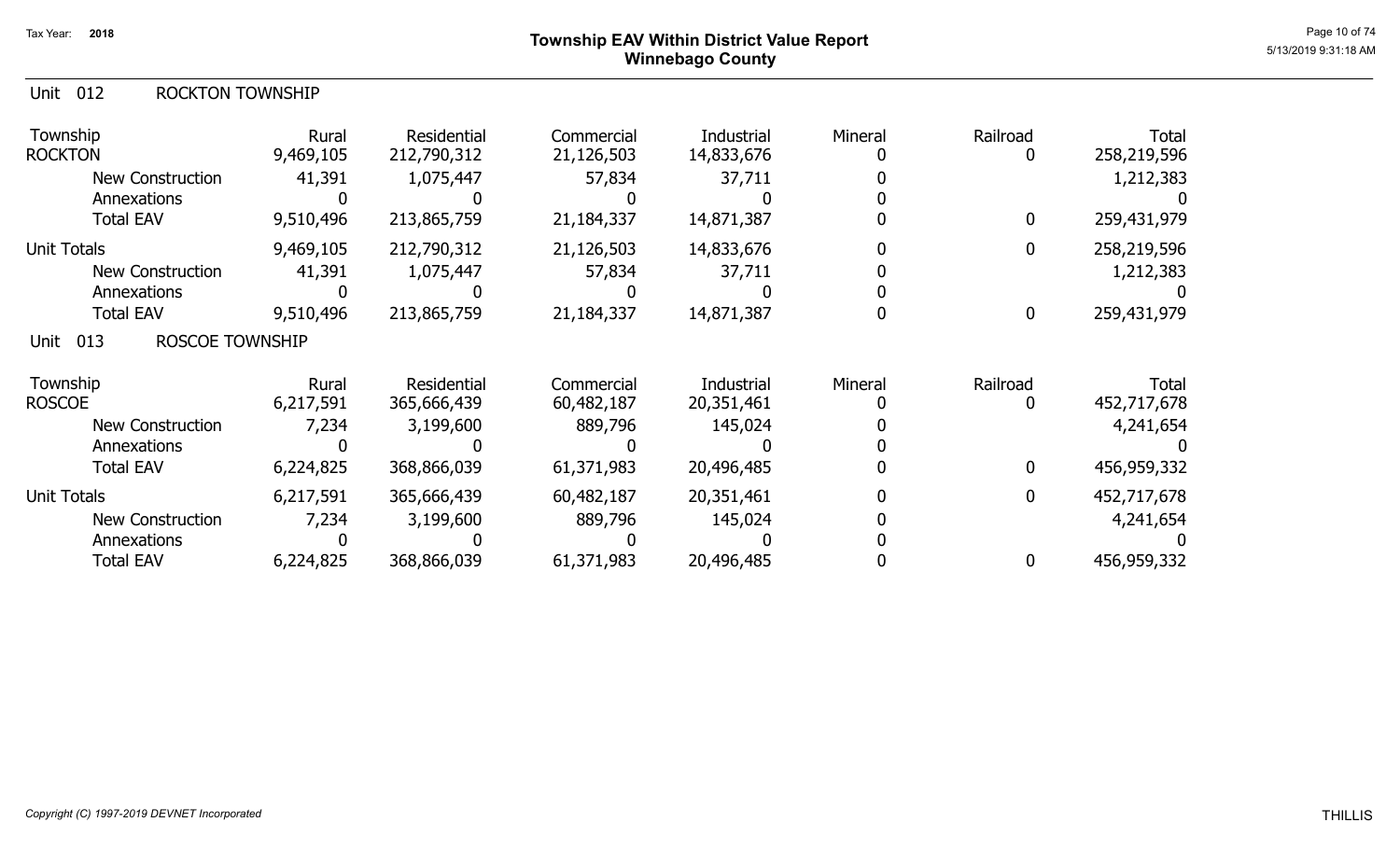## Page 11 of 74  $^{\sf Page\ 11\ of\ 74}$   $^{\sf Page\ 11\ of\ 74}$ Winnebago County

| Unit<br>014<br><b>SEWARD TOWNSHIP</b> |                     |                                 |                         |                       |         |                 |                     |
|---------------------------------------|---------------------|---------------------------------|-------------------------|-----------------------|---------|-----------------|---------------------|
| Township<br><b>SEWARD</b>             | Rural<br>13,437,668 | <b>Residential</b><br>7,668,588 | Commercial<br>3,474,576 | Industrial<br>167,403 | Mineral | Railroad<br>473 | Total<br>24,748,708 |
| <b>New Construction</b>               | 76,053              | 128,968                         |                         |                       |         |                 | 205,021             |
| Annexations                           |                     |                                 |                         |                       |         |                 |                     |
| <b>Total EAV</b>                      | 13,513,721          | 7,797,556                       | 3,474,576               | 167,403               |         | 473             | 24,953,729          |
| Unit Totals                           | 13,437,668          | 7,668,588                       | 3,474,576               | 167,403               |         | 473             | 24,748,708          |
| <b>New Construction</b>               | 76,053              | 128,968                         |                         |                       |         |                 | 205,021             |
| Annexations                           |                     |                                 |                         |                       |         |                 |                     |
| <b>Total EAV</b>                      | 13,513,721          | 7,797,556                       | 3,474,576               | 167,403               |         | 473             | 24,953,729          |
| SHIRLAND TOWNSHIP<br>Unit 015         |                     |                                 |                         |                       |         |                 |                     |
| Township                              | Rural               | <b>Residential</b>              | Commercial              | Industrial            | Mineral | Railroad        | Total               |
| <b>SHIRLAND</b>                       | 6,823,808           | 15,824,360                      | 950,380                 |                       |         |                 | 23,598,548          |
| <b>New Construction</b>               | 165,456             | 29,687                          | 3,599                   |                       |         |                 | 198,742             |
| Annexations                           |                     |                                 |                         |                       |         |                 |                     |
| <b>Total EAV</b>                      | 6,989,264           | 15,854,047                      | 953,979                 |                       |         | $\Omega$        | 23,797,290          |
| Unit Totals                           | 6,823,808           | 15,824,360                      | 950,380                 |                       |         | $\mathbf{0}$    | 23,598,548          |
| <b>New Construction</b>               | 165,456             | 29,687                          | 3,599                   |                       |         |                 | 198,742             |
| Annexations                           |                     |                                 |                         |                       |         |                 |                     |
| <b>Total EAV</b>                      | 6,989,264           | 15,854,047                      | 953,979                 |                       |         | 0               | 23,797,290          |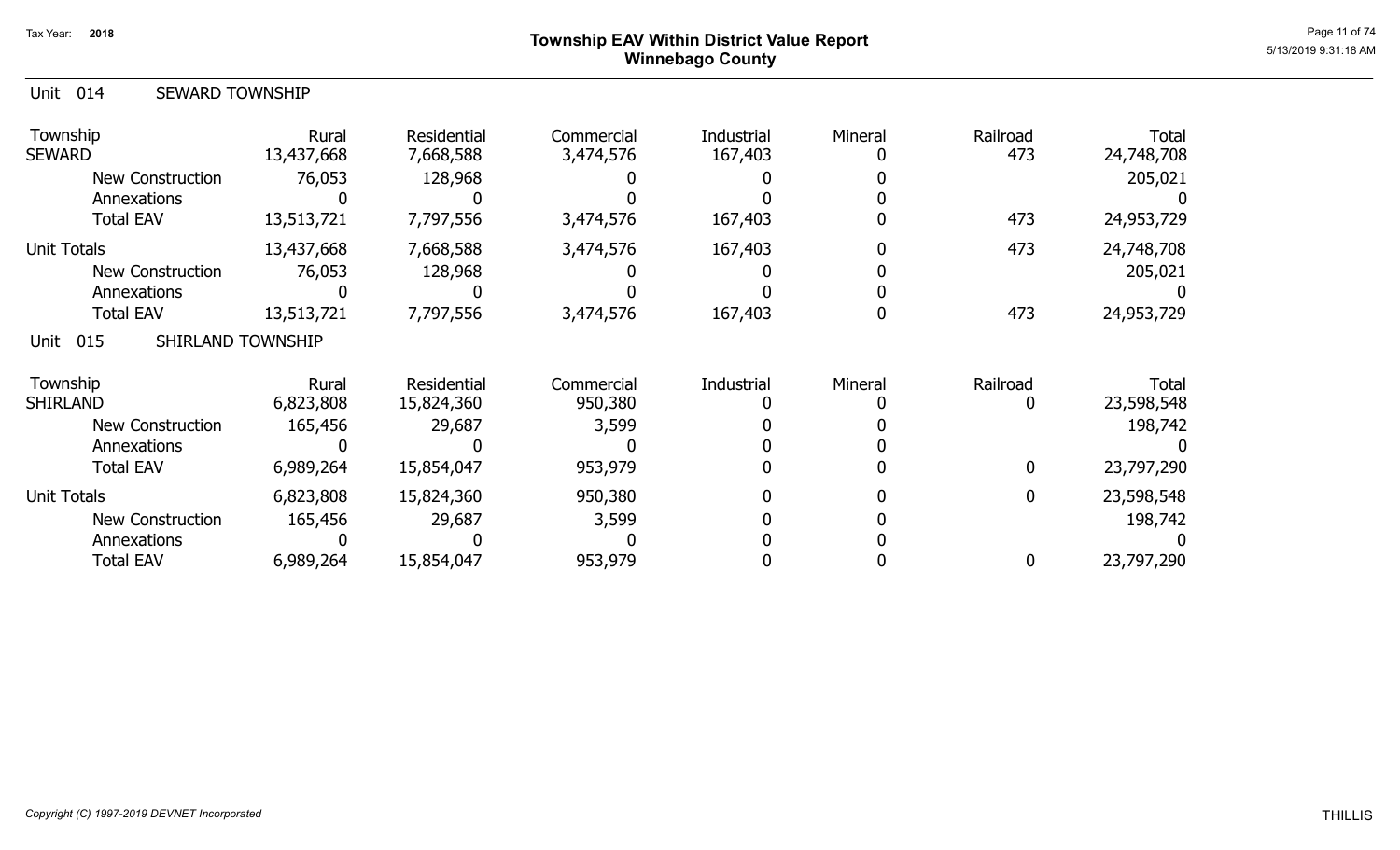## Page 12 of 74  $^{P_1}$ Page 12 of 74  $^{P_2}$ Winnebago County

|--|

| Township<br><b>WINNEBAGO</b> | Rural<br>11,181,683          | Residential<br>74,399,283 | Commercial<br>6,878,195 | Industrial<br>2,705,530 | Mineral | Railroad<br>744,039 | <b>Total</b><br>95,908,730 |
|------------------------------|------------------------------|---------------------------|-------------------------|-------------------------|---------|---------------------|----------------------------|
| <b>New Construction</b>      | 41,383                       | 14,069                    |                         |                         |         |                     | 55,452                     |
| Annexations                  |                              |                           |                         |                         |         |                     |                            |
| <b>Total EAV</b>             | 11,223,066                   | 74,413,352                | 6,878,195               | 2,705,530               |         | 744,039             | 95,964,182                 |
| Unit Totals                  | 11,181,683                   | 74,399,283                | 6,878,195               | 2,705,530               |         | 744,039             | 95,908,730                 |
| <b>New Construction</b>      | 41,383                       | 14,069                    |                         |                         |         |                     | 55,452                     |
| Annexations                  |                              |                           |                         |                         |         |                     |                            |
| <b>Total EAV</b>             | 11,223,066                   | 74,413,352                | 6,878,195               | 2,705,530               |         | 744,039             | 95,964,182                 |
| 017<br>Unit                  | <b>CHERRY VALLEY VILLAGE</b> |                           |                         |                         |         |                     |                            |
| Township                     | Rural                        | Residential               | Commercial              | Industrial              | Mineral | Railroad            | Total                      |
| <b>CHERRY VALLEY</b>         | 395,572                      | 20,918,929                | 1,312,604               | 208,560                 |         | 0                   | 22,835,665                 |
| <b>New Construction</b>      |                              | 21,943                    |                         |                         |         |                     | 21,943                     |
| Annexations                  |                              |                           |                         |                         |         |                     |                            |
| <b>Total EAV</b>             | 395,572                      | 20,940,872                | 1,312,604               | 208,560                 |         | $\mathbf 0$         | 22,857,608                 |
| <b>ROCKFORD</b>              | 98,252                       | 11,774,998                | 34,394,918              | 2,243,655               |         | $\mathbf 0$         | 48,511,823                 |
| New Construction             |                              |                           | 288,380                 |                         |         |                     | 288,380                    |
| Annexations                  |                              |                           |                         |                         |         |                     |                            |
| <b>Total EAV</b>             | 98,252                       | 11,774,998                | 34,683,298              | 2,243,655               |         | $\mathbf 0$         | 48,800,203                 |
| Unit Totals                  | 493,824                      | 32,693,927                | 35,707,522              | 2,452,215               |         | $\mathbf{0}$        | 71,347,488                 |
| <b>New Construction</b>      |                              | 21,943                    | 288,380                 |                         |         |                     | 310,323                    |
| Annexations                  |                              |                           |                         |                         |         |                     |                            |
| <b>Total EAV</b>             | 493,824                      | 32,715,870                | 35,995,902              | 2,452,215               |         | $\mathbf 0$         | 71,657,811                 |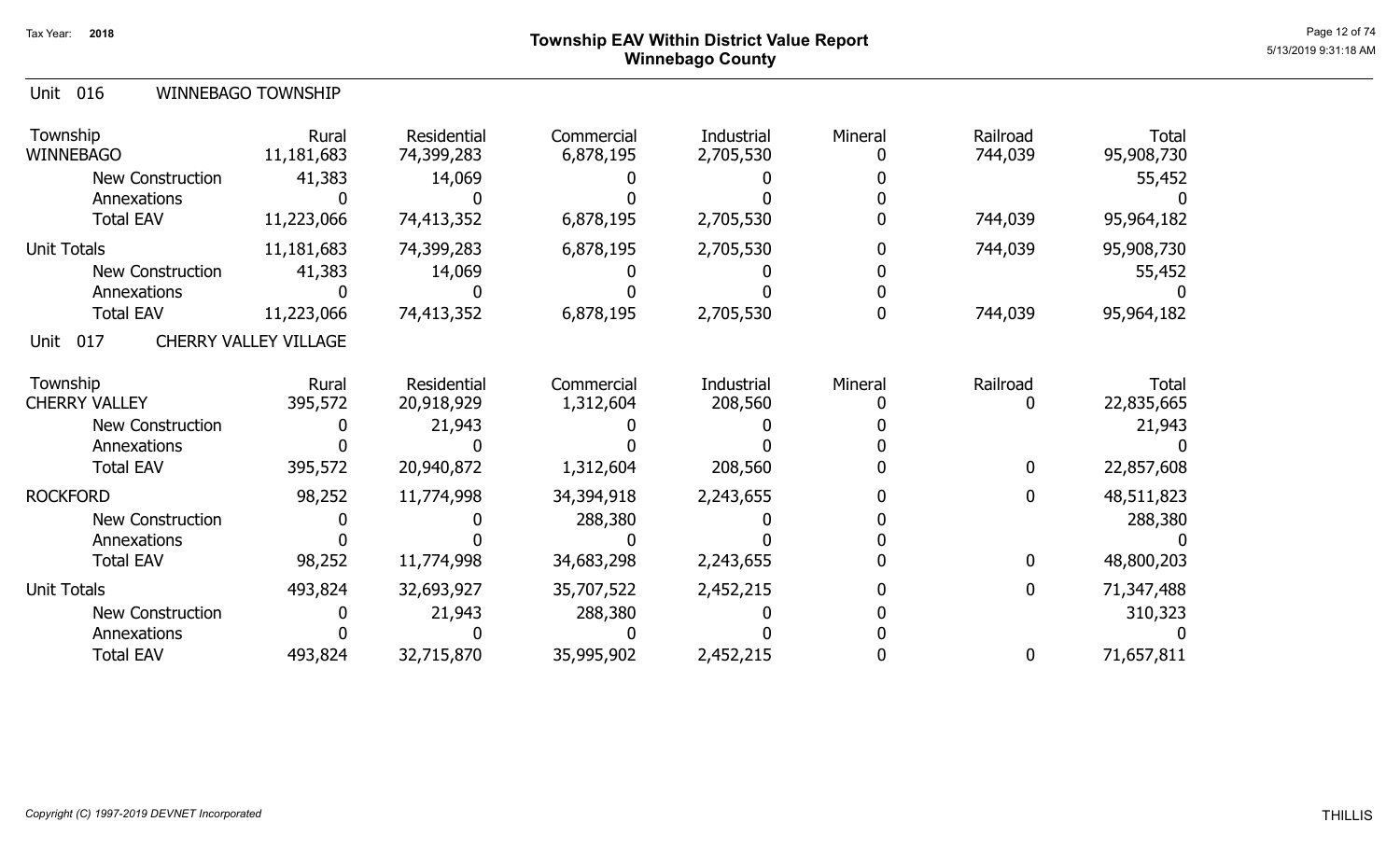# Page 13 of 74 Township EAV Within District Value Report Winnebago County

| 018<br><b>DURAND VILLAGE</b><br><b>Unit</b> |                  |                            |                          |                          |         |                      |                               |
|---------------------------------------------|------------------|----------------------------|--------------------------|--------------------------|---------|----------------------|-------------------------------|
| Township<br><b>DURAND</b>                   | Rural<br>67,550  | Residential<br>12,864,530  | Commercial<br>3,184,194  | Industrial<br>188,750    | Mineral | Railroad<br>0        | Total<br>16,305,024           |
| <b>New Construction</b>                     |                  | 13,328                     |                          |                          |         |                      | 13,328                        |
| Annexations                                 |                  |                            |                          |                          |         |                      |                               |
| <b>Total EAV</b>                            | 67,550           | 12,877,858                 | 3,184,194                | 188,750                  |         | $\bf{0}$             | 16,318,352                    |
| <b>Unit Totals</b>                          | 67,550           | 12,864,530                 | 3,184,194                | 188,750                  |         | 0                    | 16,305,024                    |
| <b>New Construction</b>                     |                  | 13,328                     |                          |                          |         |                      | 13,328                        |
| Annexations                                 |                  |                            |                          |                          |         |                      |                               |
| <b>Total EAV</b>                            | 67,550           | 12,877,858                 | 3,184,194                | 188,750                  |         | $\boldsymbol{0}$     | 16,318,352                    |
| <b>LOVES PARK CITY</b><br>019<br>Unit       |                  |                            |                          |                          |         |                      |                               |
| Township<br><b>HARLEM</b>                   | Rural<br>398,137 | Residential<br>123,068,419 | Commercial<br>25,476,193 | Industrial<br>16,220,928 | Mineral | Railroad<br>$\bf{0}$ | <b>Total</b><br>165, 163, 677 |
| <b>New Construction</b>                     |                  | 429,144                    | 323,652                  | 288,478                  |         |                      | 1,041,274                     |
| Annexations                                 |                  |                            |                          |                          |         |                      |                               |
| <b>Total EAV</b>                            | 398,137          | 123,497,563                | 25,799,845               | 16,509,406               |         | $\bf{0}$             | 166,204,951                   |
| <b>ROCKFORD</b>                             | 76,088           | 96,540,943                 | 49,504,629               | 20,159,001               |         | $\bf{0}$             | 166,280,661                   |
| New Construction                            |                  | 253,549                    | 235,532                  | 176,534                  |         |                      | 665,615                       |
| Annexations                                 |                  |                            |                          |                          |         |                      |                               |
| <b>Total EAV</b>                            | 76,088           | 96,794,492                 | 49,740,161               | 20,335,535               |         | $\bf{0}$             | 166,946,276                   |
| <b>Unit Totals</b>                          | 474,225          | 219,609,362                | 74,980,822               | 36,379,929               |         | $\bf{0}$             | 331,444,338                   |
| New Construction                            |                  | 682,693                    | 559,184                  | 465,012                  |         |                      | 1,706,889                     |
| Annexations                                 |                  |                            |                          |                          |         |                      |                               |
| <b>Total EAV</b>                            | 474,225          | 220,292,055                | 75,540,006               | 36,844,941               |         | $\mathbf 0$          | 333,151,227                   |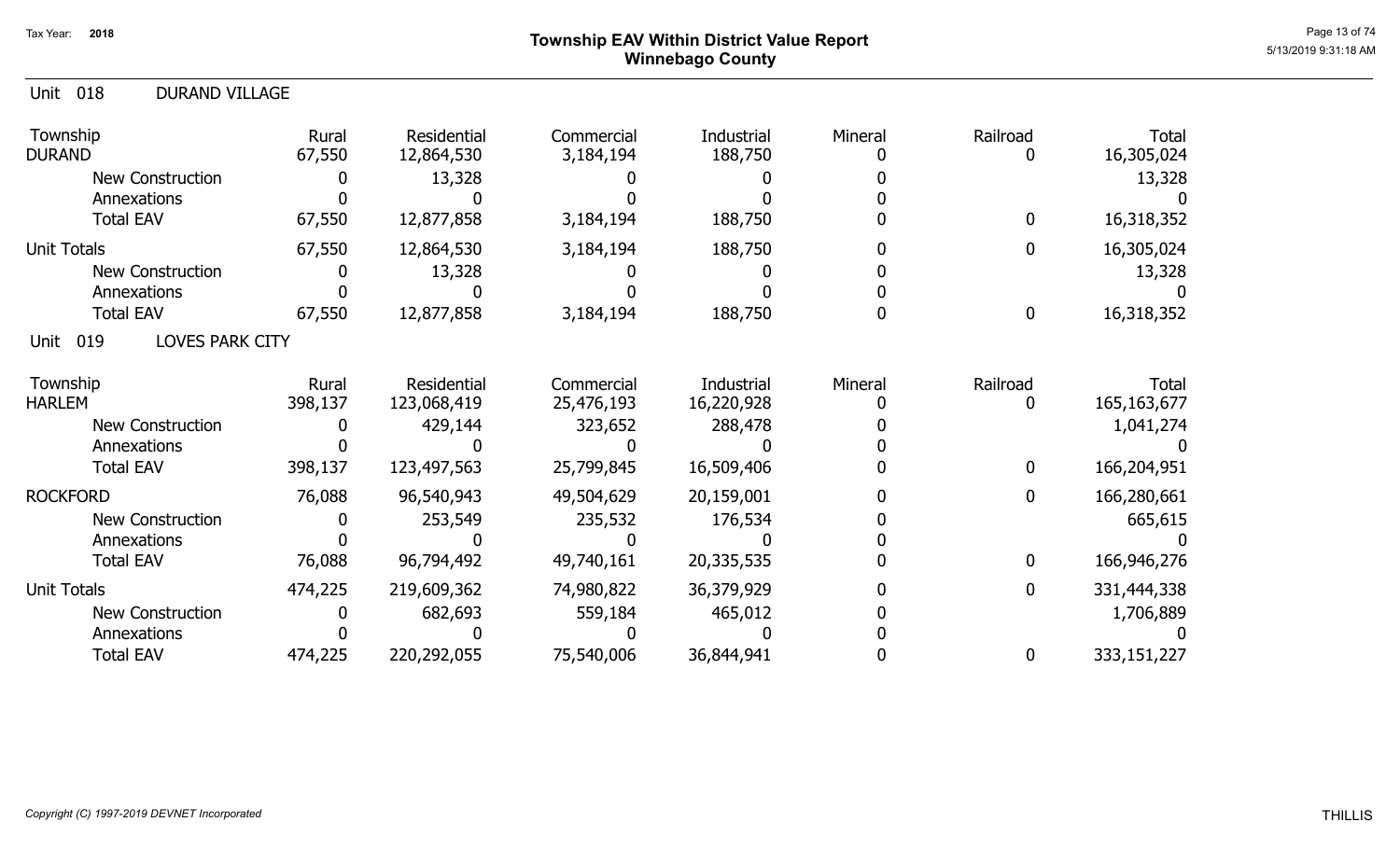# Page 14 of 74  $^{\sf Page\ 14\ of\ 74}$   $^{\sf Page\ 14\ of\ 74}$ Winnebago County

### 020 Unit MACHESNEY PARK VILLAGE

| Township<br><b>HARLEM</b>          | Rural<br>282,911 | Residential<br>248,099,724 | Commercial<br>42,983,497 | <b>Industrial</b><br>24,409,205 | Mineral | Railroad         | Total<br>315,775,337 |
|------------------------------------|------------------|----------------------------|--------------------------|---------------------------------|---------|------------------|----------------------|
| <b>New Construction</b>            |                  | 772,914                    | 1,305,908                | 2,797                           |         |                  | 2,081,619            |
| Annexations                        |                  |                            |                          |                                 |         |                  |                      |
| <b>Total EAV</b>                   | 282,911          | 248,872,638                | 44,289,405               | 24,412,002                      |         | $\bf{0}$         | 317,856,956          |
| <b>OWEN</b>                        | 1,357            | 10,758,105                 |                          |                                 |         | $\mathbf 0$      | 10,759,462           |
| New Construction                   |                  | 68,428                     |                          |                                 |         |                  | 68,428               |
| Annexations                        |                  |                            |                          |                                 |         |                  |                      |
| <b>Total EAV</b>                   | 1,357            | 10,826,533                 |                          |                                 |         | $\mathbf 0$      | 10,827,890           |
| <b>Unit Totals</b>                 | 284,268          | 258,857,829                | 42,983,497               | 24,409,205                      |         | $\mathbf 0$      | 326,534,799          |
| <b>New Construction</b>            |                  | 841,342                    | 1,305,908                | 2,797                           |         |                  | 2,150,047            |
| Annexations                        |                  |                            |                          |                                 |         |                  |                      |
| <b>Total EAV</b>                   | 284,268          | 259,699,171                | 44,289,405               | 24,412,002                      |         | $\boldsymbol{0}$ | 328,684,846          |
| NEW MILFORD VILLAGE<br>021<br>Unit |                  |                            |                          |                                 |         |                  |                      |
| Township<br><b>ROCKFORD</b>        | Rural            | Residential                | Commercial               | Industrial                      | Mineral | Railroad         | Total                |
|                                    | 319,911          | 7,298,364                  | 757,756                  | 298,460                         |         |                  | 8,674,491            |
| <b>New Construction</b>            |                  |                            |                          |                                 |         |                  |                      |
| Annexations<br><b>Total EAV</b>    |                  | 64,433                     |                          |                                 |         | 0                | 64,433               |
|                                    | 319,911          | 7,298,364                  | 757,756                  | 298,460                         |         |                  | 8,674,491            |
| <b>Unit Totals</b>                 | 319,911          | 7,298,364                  | 757,756                  | 298,460                         |         | 0                | 8,674,491            |
| <b>New Construction</b>            |                  |                            |                          |                                 |         |                  |                      |
| Annexations                        |                  | 64,433                     |                          |                                 |         |                  | 64,433               |
| <b>Total EAV</b>                   | 319,911          | 7,298,364                  | 757,756                  | 298,460                         |         | $\bf{0}$         | 8,674,491            |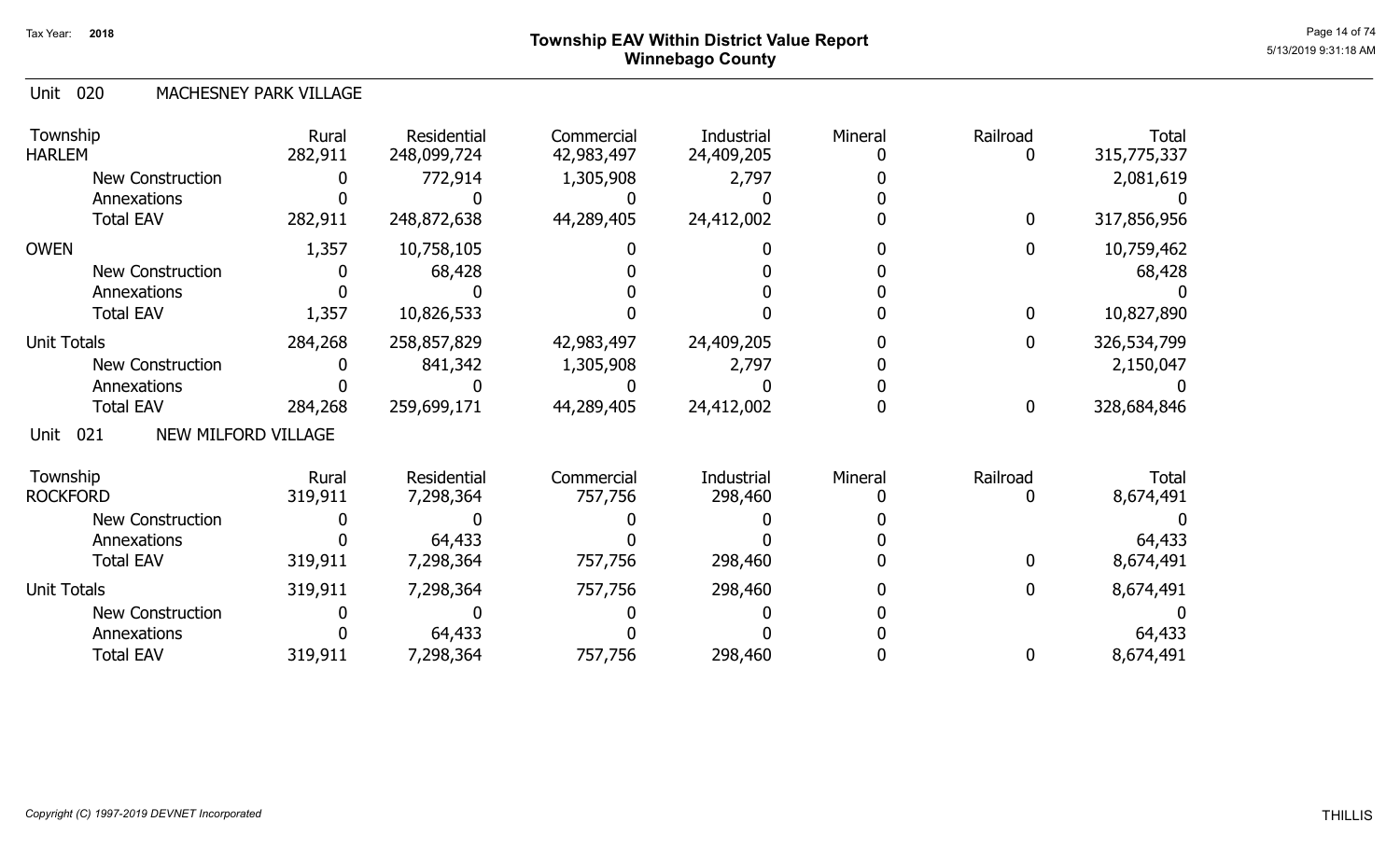# Page 15 of 74  $^{P_1}$ Page 15 of 74  $^{P_2}$ Winnebago County

| 022<br>Unit<br>PECATONICA VILLAGE |                  |                           |                          |                          |         |                  |                      |
|-----------------------------------|------------------|---------------------------|--------------------------|--------------------------|---------|------------------|----------------------|
| Township<br><b>PECATONICA</b>     | Rural<br>45,953  | Residential<br>22,253,639 | Commercial<br>2,761,356  | Industrial<br>1,759,445  | Mineral | Railroad<br>0    | Total<br>26,820,393  |
| <b>New Construction</b>           |                  | 30,158                    | 408                      |                          |         |                  | 30,566               |
| Annexations                       |                  |                           |                          |                          |         |                  |                      |
| <b>Total EAV</b>                  | 45,953           | 22,283,797                | 2,761,764                | 1,759,445                |         | $\bf{0}$         | 26,850,959           |
| <b>Unit Totals</b>                | 45,953           | 22,253,639                | 2,761,356                | 1,759,445                |         | $\mathbf 0$      | 26,820,393           |
| <b>New Construction</b>           |                  | 30,158                    | 408                      |                          |         |                  | 30,566               |
| Annexations                       |                  |                           |                          |                          |         |                  |                      |
| <b>Total EAV</b>                  | 45,953           | 22,283,797                | 2,761,764                | 1,759,445                |         | $\boldsymbol{0}$ | 26,850,959           |
| 023<br>ROCKFORD CITY<br>Unit      |                  |                           |                          |                          |         |                  |                      |
| Township<br><b>CHERRY VALLEY</b>  | Rural<br>223,950 | Residential<br>44,089,915 | Commercial<br>29,004,558 | Industrial<br>37,775,447 | Mineral | Railroad<br>0    | Total<br>111,093,870 |
| <b>New Construction</b>           |                  | 89,245                    | 56,755                   | 595,964                  |         |                  | 741,964              |
| Annexations                       |                  | 21,052                    |                          |                          |         |                  | 21,052               |
| <b>Total EAV</b>                  | 223,950          | 44,179,160                | 29,061,313               | 38,371,411               |         | $\mathbf 0$      | 111,835,834          |
| <b>OWEN</b>                       | 125,179          | 5,907,675                 | 1,064,034                | 11,605,195               |         | $\bf{0}$         | 18,702,083           |
| <b>New Construction</b>           |                  |                           |                          |                          |         |                  |                      |
| Annexations                       |                  |                           |                          |                          |         |                  |                      |
| <b>Total EAV</b>                  | 125,179          | 5,907,675                 | 1,064,034                | 11,605,195               |         | $\boldsymbol{0}$ | 18,702,083           |
| <b>WINNEBAGO</b>                  | 112,301          |                           |                          |                          |         | $\boldsymbol{0}$ | 112,301              |
| New Construction                  |                  |                           |                          |                          |         |                  |                      |
| Annexations                       |                  |                           |                          |                          |         |                  |                      |
| <b>Total EAV</b>                  | 112,301          |                           |                          |                          |         | 0                | 112,301              |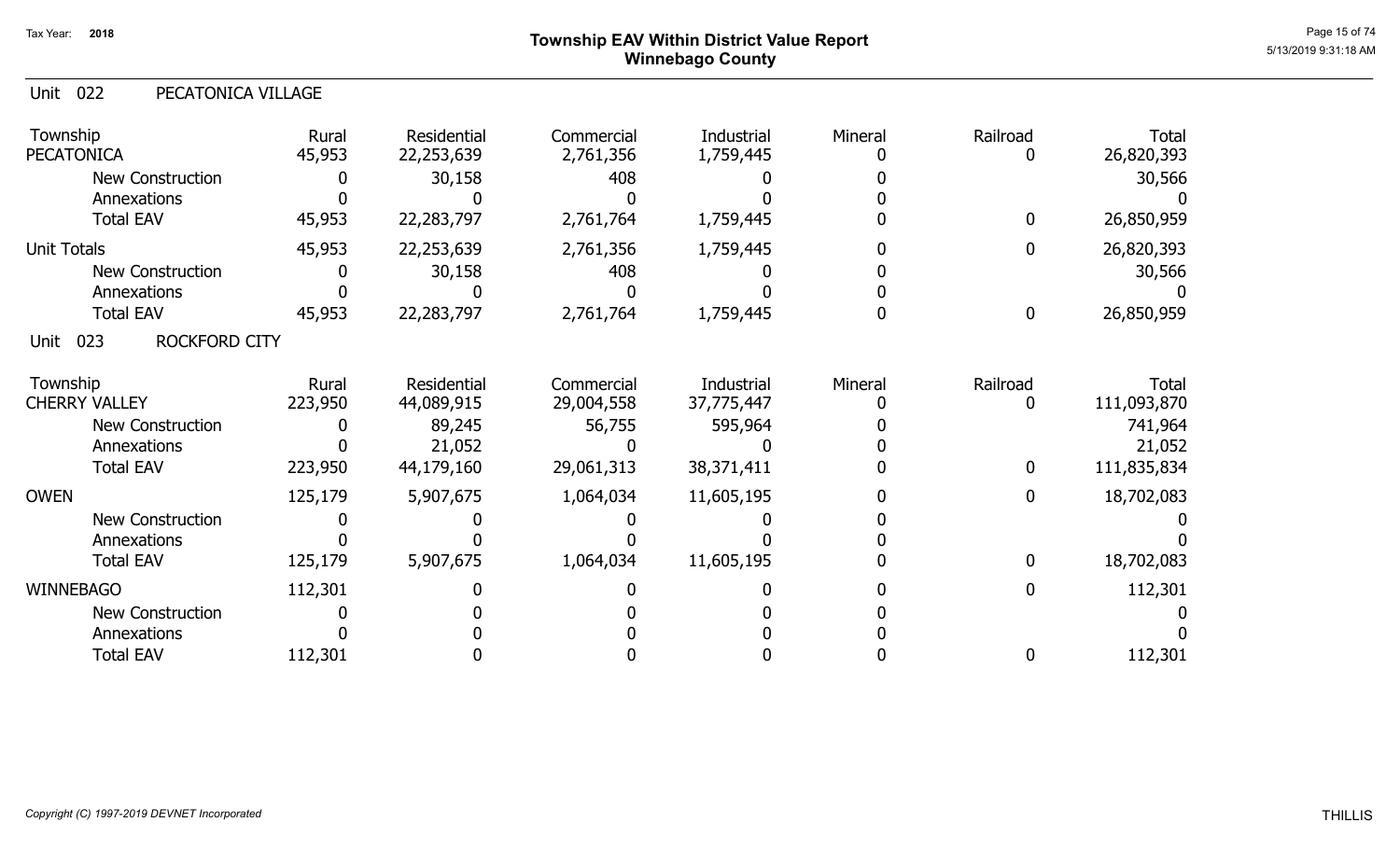### Unit 023 ROCKFORD CITY

| Township<br><b>ROCKFORD</b>           | Rural<br>734,113 | Residential<br>900,924,064 | Commercial<br>375,720,652 | Industrial<br>98,451,240 | Mineral | Railroad<br>120,084 | <b>Total</b><br>1,375,950,153 |
|---------------------------------------|------------------|----------------------------|---------------------------|--------------------------|---------|---------------------|-------------------------------|
| New Construction                      |                  | 1,482,584                  | 2,529,461                 |                          |         |                     | 4,012,045                     |
| Annexations                           |                  | 113,504                    | 24,188                    | 30,395                   |         |                     | 168,087                       |
| <b>Total EAV</b>                      | 734,113          | 902,406,648                | 378,250,113               | 98,451,240               |         | 120,084             | 1,379,962,198                 |
| Unit Totals                           | 1,195,543        | 950,921,654                | 405,789,244               | 147,831,882              |         | 120,084             | 1,505,858,407                 |
| <b>New Construction</b>               |                  | 1,571,829                  | 2,586,216                 | 595,964                  |         |                     | 4,754,009                     |
| Annexations                           |                  | 134,556                    | 24,188                    | 30,395                   |         |                     | 189,139                       |
| <b>Total EAV</b>                      | 1,195,543        | 952,493,483                | 408,375,460               | 148,427,846              |         | 120,084             | 1,510,612,416                 |
| 024<br><b>ROCKTON VILLAGE</b><br>Unit |                  |                            |                           |                          |         |                     |                               |
| Township                              | Rural            | Residential                | Commercial                | Industrial               | Mineral | Railroad            | Total                         |
| <b>ROCKTON</b>                        | 576,266          | 96,311,952                 | 8,169,455                 | 4,998,542                |         |                     | 110,056,215                   |
| <b>New Construction</b>               | 0                | 923,736                    |                           |                          |         |                     | 923,736                       |
| Annexations                           | 57,931           | 62,744                     |                           |                          |         |                     | 120,675                       |
| <b>Total EAV</b>                      | 576,266          | 97,235,688                 | 8,169,455                 | 4,998,542                |         | 0                   | 110,979,951                   |
| <b>ROSCOE</b>                         | 14,681           | 33,205,587                 | 11,426,435                |                          |         | 0                   | 44,646,703                    |
| <b>New Construction</b>               |                  | 42,249                     | 417,250                   |                          |         |                     | 459,499                       |
| Annexations                           |                  |                            |                           |                          |         |                     |                               |
| <b>Total EAV</b>                      | 14,681           | 33,247,836                 | 11,843,685                |                          |         | $\mathbf 0$         | 45,106,202                    |
| <b>Unit Totals</b>                    | 590,947          | 129,517,539                | 19,595,890                | 4,998,542                |         | $\mathbf 0$         | 154,702,918                   |
| New Construction                      | 0                | 965,985                    | 417,250                   |                          |         |                     | 1,383,235                     |
| Annexations                           | 57,931           | 62,744                     |                           |                          |         |                     | 120,675                       |
| <b>Total EAV</b>                      | 590,947          | 130,483,524                | 20,013,140                | 4,998,542                |         | 0                   | 156,086,153                   |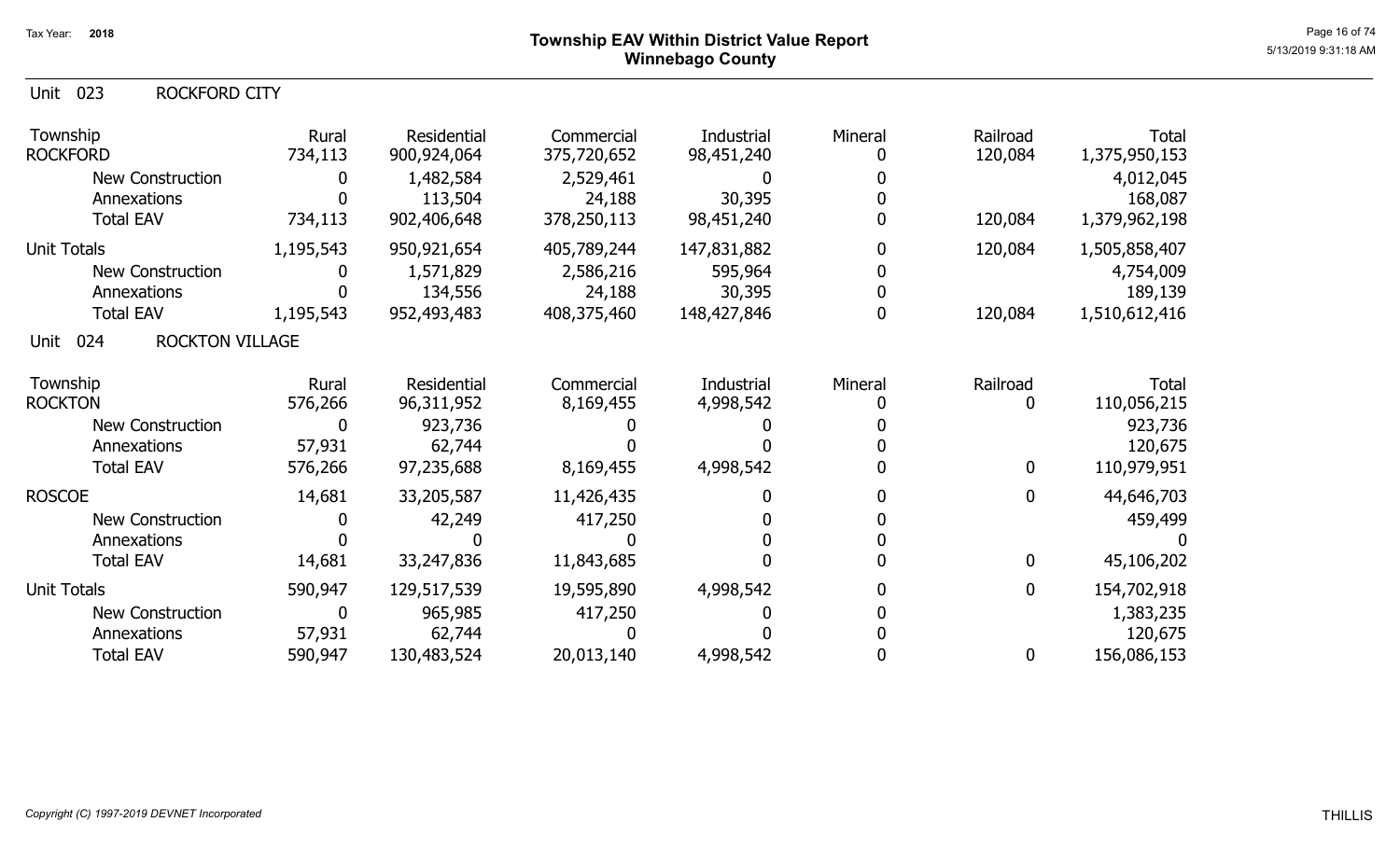# Page 17 of 74  $^{Page~17~of~74}$   $^{Page~17~of~74}$ Winnebago County

| <b>Unit 025</b><br><b>ROSCOE VILLAGE</b> |                 |                           |                         |                                |         |                  |                            |
|------------------------------------------|-----------------|---------------------------|-------------------------|--------------------------------|---------|------------------|----------------------------|
| Township<br><b>HARLEM</b>                | Rural<br>65,331 | Residential<br>47,339,917 | Commercial<br>3,798,030 | <b>Industrial</b><br>3,849,321 | Mineral | Railroad<br>0    | <b>Total</b><br>55,052,599 |
| <b>New Construction</b>                  |                 | 628,779                   |                         | 319,789                        |         |                  | 948,568                    |
| Annexations                              |                 |                           |                         |                                |         |                  |                            |
| <b>Total EAV</b>                         | 65,331          | 47,968,696                | 3,798,030               | 4,169,110                      |         | $\mathbf{0}$     | 56,001,167                 |
| <b>OWEN</b>                              |                 | 1,728,219                 | 0                       |                                |         | $\bf{0}$         | 1,728,219                  |
| <b>New Construction</b>                  |                 |                           |                         |                                |         |                  |                            |
| Annexations                              |                 |                           |                         |                                |         |                  |                            |
| <b>Total EAV</b>                         |                 | 1,728,219                 |                         |                                |         | $\mathbf 0$      | 1,728,219                  |
| <b>ROCKTON</b>                           | 1,155           | 20,175,426                |                         |                                |         | 0                | 20,176,581                 |
| <b>New Construction</b>                  |                 | 21,333                    |                         |                                |         |                  | 21,333                     |
| Annexations                              |                 |                           |                         |                                |         |                  |                            |
| <b>Total EAV</b>                         | 1,155           | 20,196,759                |                         |                                |         | $\mathbf 0$      | 20,197,914                 |
| <b>ROSCOE</b>                            | 487,119         | 95,531,263                | 32,521,001              | 7,388,231                      |         | $\mathbf 0$      | 135,927,614                |
| <b>New Construction</b>                  |                 | 2,000,560                 | 377,869                 | 125,577                        |         |                  | 2,504,006                  |
| Annexations                              |                 |                           |                         |                                |         |                  |                            |
| <b>Total EAV</b>                         | 487,119         | 97,531,823                | 32,898,870              | 7,513,808                      |         | $\mathbf 0$      | 138,431,620                |
| <b>Unit Totals</b>                       | 553,605         | 164,774,825               | 36,319,031              | 11,237,552                     |         | $\mathbf 0$      | 212,885,013                |
| <b>New Construction</b>                  |                 | 2,650,672                 | 377,869                 | 445,366                        |         |                  | 3,473,907                  |
| Annexations                              |                 |                           | <sup>0</sup>            |                                |         |                  |                            |
| <b>Total EAV</b>                         | 553,605         | 167,425,497               | 36,696,900              | 11,682,918                     | n       | $\boldsymbol{0}$ | 216,358,920                |
| 026<br>SOUTH BELOIT CITY<br>Unit         |                 |                           |                         |                                |         |                  |                            |
| Township                                 | Rural           | Residential               | Commercial              | Industrial                     | Mineral | Railroad         | <b>Total</b>               |
| <b>ROCKTON</b>                           | 18,493          | 39,617,381                | 10,236,621              | 9,502,687                      |         | 0                | 59,375,182                 |
| <b>New Construction</b>                  |                 | 14,393                    | 57,834                  | 37,711                         |         |                  | 109,938                    |
| Annexations                              |                 |                           |                         |                                |         |                  |                            |
| <b>Total EAV</b>                         | 18,493          | 39,631,774                | 10,294,455              | 9,540,398                      |         | 0                | 59,485,120                 |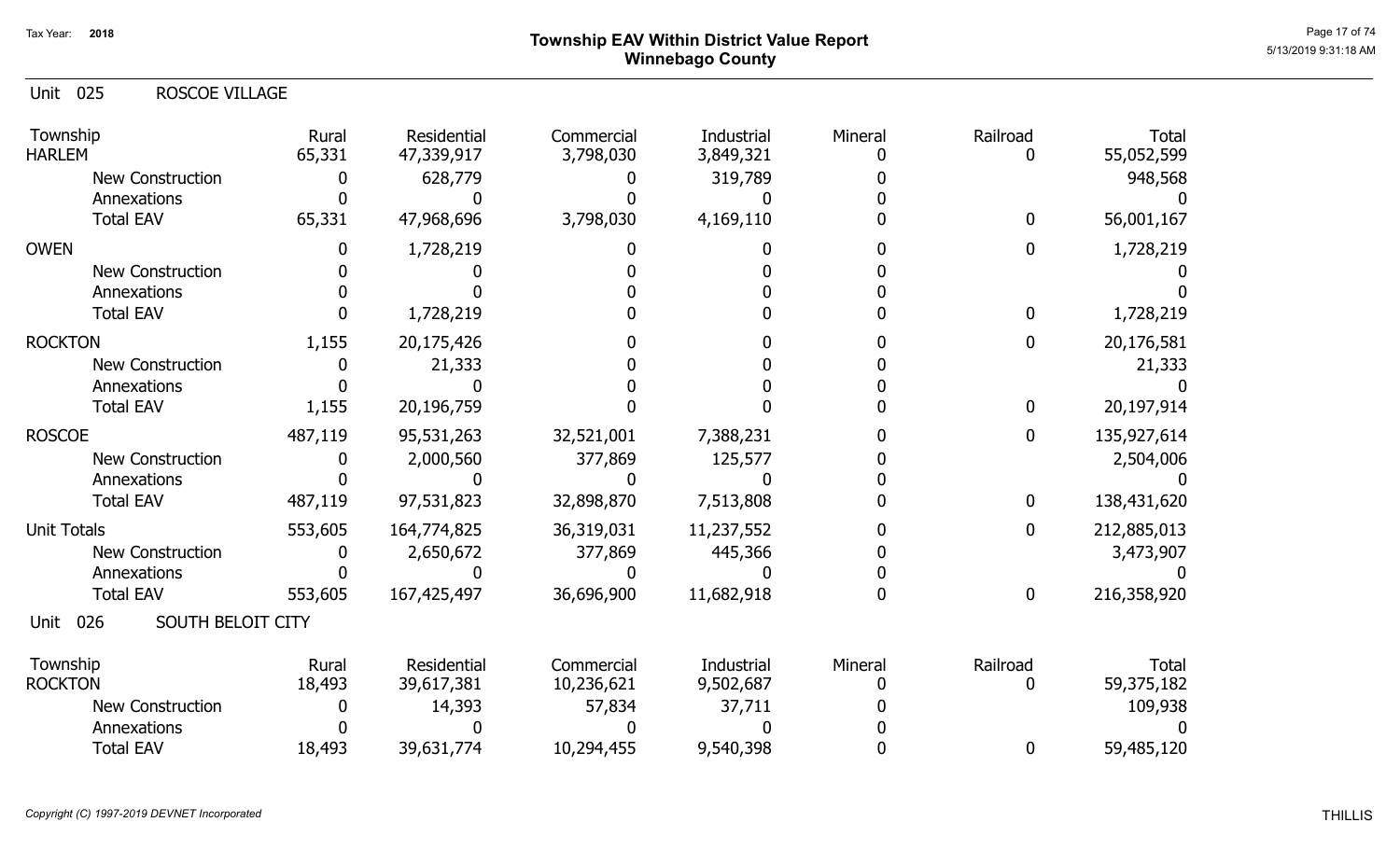## ${\sf Township~EAV~Within~District~Value~ Report}$   ${\sf Poport}$ Winnebago County

| 026<br>Unit<br><b>SOUTH BELOIT CITY</b> |                  |                           |                          |                         |         |               |                     |
|-----------------------------------------|------------------|---------------------------|--------------------------|-------------------------|---------|---------------|---------------------|
| Township<br><b>ROSCOE</b>               | Rural<br>209,296 | Residential<br>37,467,371 | Commercial<br>11,300,153 | Industrial<br>5,067,284 | Mineral | Railroad      | Total<br>54,044,104 |
| New Construction                        |                  | 421,057                   | 27,193                   | 104                     |         |               | 448,354             |
| Annexations                             |                  |                           | 4,394                    | 1,104,351               |         |               | 1,108,745           |
| <b>Total EAV</b>                        | 209,296          | 37,888,428                | 11,327,346               | 5,067,388               |         | $\bf{0}$      | 54,492,458          |
| <b>Unit Totals</b>                      | 227,789          | 77,084,752                | 21,536,774               | 14,569,971              |         | $\mathbf{0}$  | 113,419,286         |
| New Construction                        |                  | 435,450                   | 85,027                   | 37,815                  |         |               | 558,292             |
| Annexations                             |                  |                           | 4,394                    | 1,104,351               |         |               | 1,108,745           |
| <b>Total EAV</b>                        | 227,789          | 77,520,202                | 21,621,801               | 14,607,786              |         | $\mathbf 0$   | 113,977,578         |
| <b>WINNEBAGO VILLAGE</b><br>027<br>Unit |                  |                           |                          |                         |         |               |                     |
| Township<br><b>WINNEBAGO</b>            | Rural<br>147,676 | Residential<br>41,506,077 | Commercial<br>5,211,193  | Industrial<br>683,933   | Mineral | Railroad<br>0 | Total<br>47,548,879 |
| <b>New Construction</b>                 |                  | 14,069                    |                          |                         |         |               | 14,069              |
| Annexations                             |                  |                           |                          |                         |         |               |                     |
| <b>Total EAV</b>                        | 147,676          | 41,520,146                | 5,211,193                | 683,933                 |         | $\Omega$      | 47,562,948          |
| <b>Unit Totals</b>                      | 147,676          | 41,506,077                | 5,211,193                | 683,933                 |         | $\mathbf{0}$  | 47,548,879          |
| <b>New Construction</b>                 |                  | 14,069                    |                          |                         |         |               | 14,069              |
| Annexations                             |                  |                           |                          |                         |         |               |                     |
| <b>Total EAV</b>                        | 147,676          | 41,520,146                | 5,211,193                | 683,933                 |         | 0             | 47,562,948          |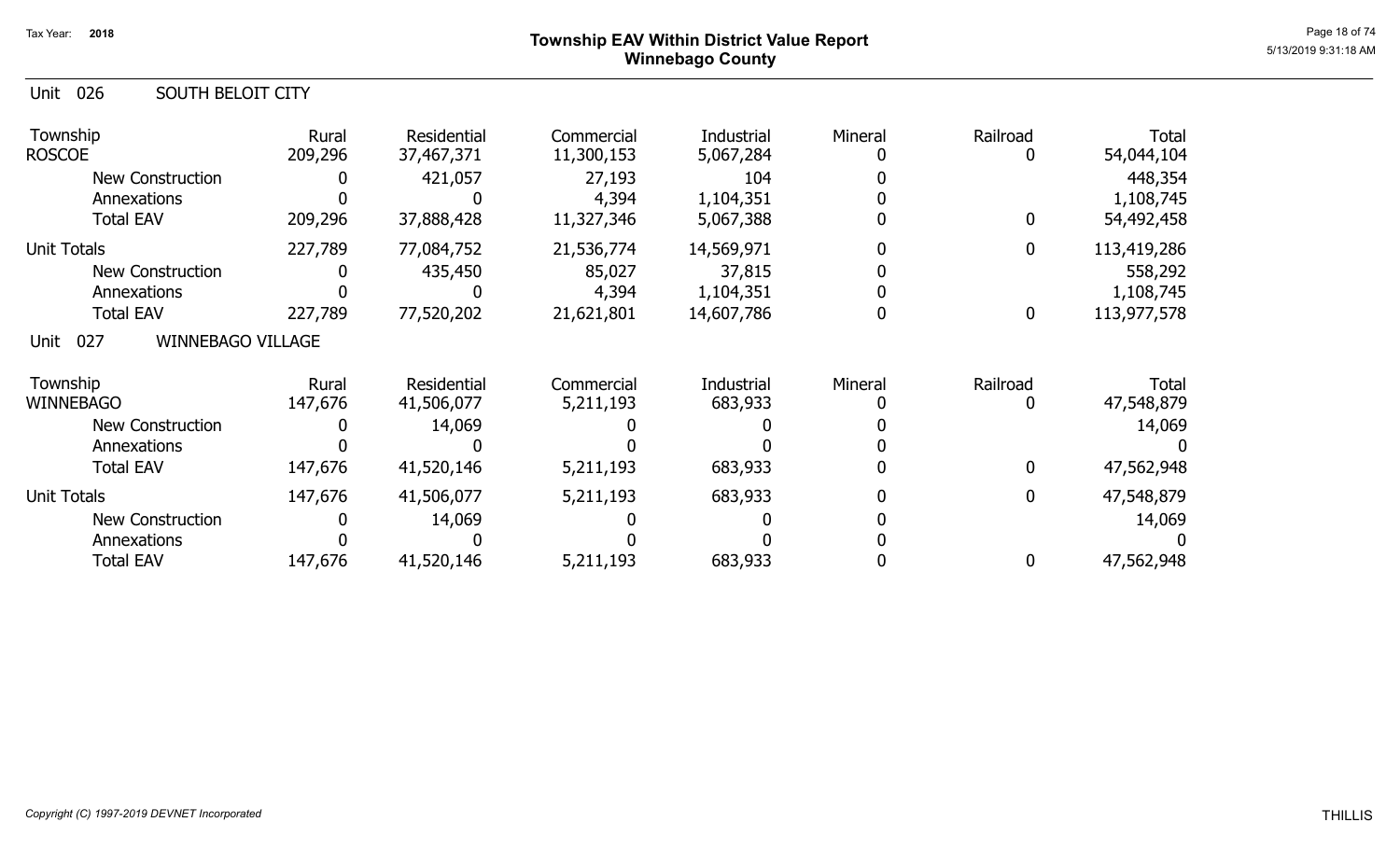# Page 19 of 74  $^{Page\ 19\ of\ 74}$   $^{Page\ 19\ of\ 74}$ Winnebago County

| Unit<br>030<br><b>BLACKHAWK FIRE</b>     |                    |                           |                         |                         |         |               |                            |
|------------------------------------------|--------------------|---------------------------|-------------------------|-------------------------|---------|---------------|----------------------------|
| Township<br><b>ROCKFORD</b>              | Rural<br>3,495,675 | Residential<br>34,401,643 | Commercial<br>2,083,170 | Industrial<br>1,309,654 | Mineral | Railroad<br>0 | <b>Total</b><br>41,290,142 |
| <b>New Construction</b>                  |                    | 38,609                    |                         |                         |         |               | 38,609                     |
| Annexations                              |                    |                           |                         |                         |         |               |                            |
| <b>Total EAV</b>                         | 3,495,675          | 34,440,252                | 2,083,170               | 1,309,654               |         | 0             | 41,328,751                 |
| <b>Unit Totals</b>                       | 3,495,675          | 34,401,643                | 2,083,170               | 1,309,654               |         | 0             | 41,290,142                 |
| <b>New Construction</b>                  |                    | 38,609                    |                         |                         |         |               | 38,609                     |
| Annexations                              |                    |                           |                         |                         |         |               |                            |
| <b>Total EAV</b>                         | 3,495,675          | 34,440,252                | 2,083,170               | 1,309,654               |         | 0             | 41,328,751                 |
| 031<br><b>CHERRY VALLEY FIRE</b><br>Unit |                    |                           |                         |                         |         |               |                            |
| Township                                 | Rural              | Residential               | Commercial              | <b>Industrial</b>       | Mineral | Railroad      | <b>Total</b>               |
| <b>CHERRY VALLEY</b>                     | 4,775,850          | 141,042,730               | 11,860,916              | 1,566,924               |         | 0             | 159,246,420                |
| <b>New Construction</b>                  | 13,275             | 190,889                   | 760                     |                         |         |               | 204,924                    |
| Annexations                              |                    |                           |                         |                         |         |               |                            |
| <b>Total EAV</b>                         | 4,789,125          | 141,233,619               | 11,861,676              | 1,566,924               |         | 0             | 159,451,344                |
| <b>ROCKFORD</b>                          | 831,339            | 109,901,471               | 40,057,638              | 2,536,725               |         | 0             | 153, 327, 173              |
| <b>New Construction</b>                  |                    | 78,683                    | 288,380                 |                         |         |               | 367,063                    |
| Annexations                              |                    |                           |                         |                         |         |               |                            |
| <b>Total EAV</b>                         | 831,339            | 109,980,154               | 40,346,018              | 2,536,725               |         | 0             | 153,694,236                |
| <b>Unit Totals</b>                       | 5,607,189          | 250,944,201               | 51,918,554              | 4,103,649               |         | 0             | 312,573,593                |
| <b>New Construction</b>                  | 13,275             | 269,572                   | 289,140                 |                         |         |               | 571,987                    |
| Annexations                              |                    |                           |                         |                         |         |               |                            |
| <b>Total EAV</b>                         | 5,620,464          | 251,213,773               | 52,207,694              | 4,103,649               |         | 0             | 313,145,580                |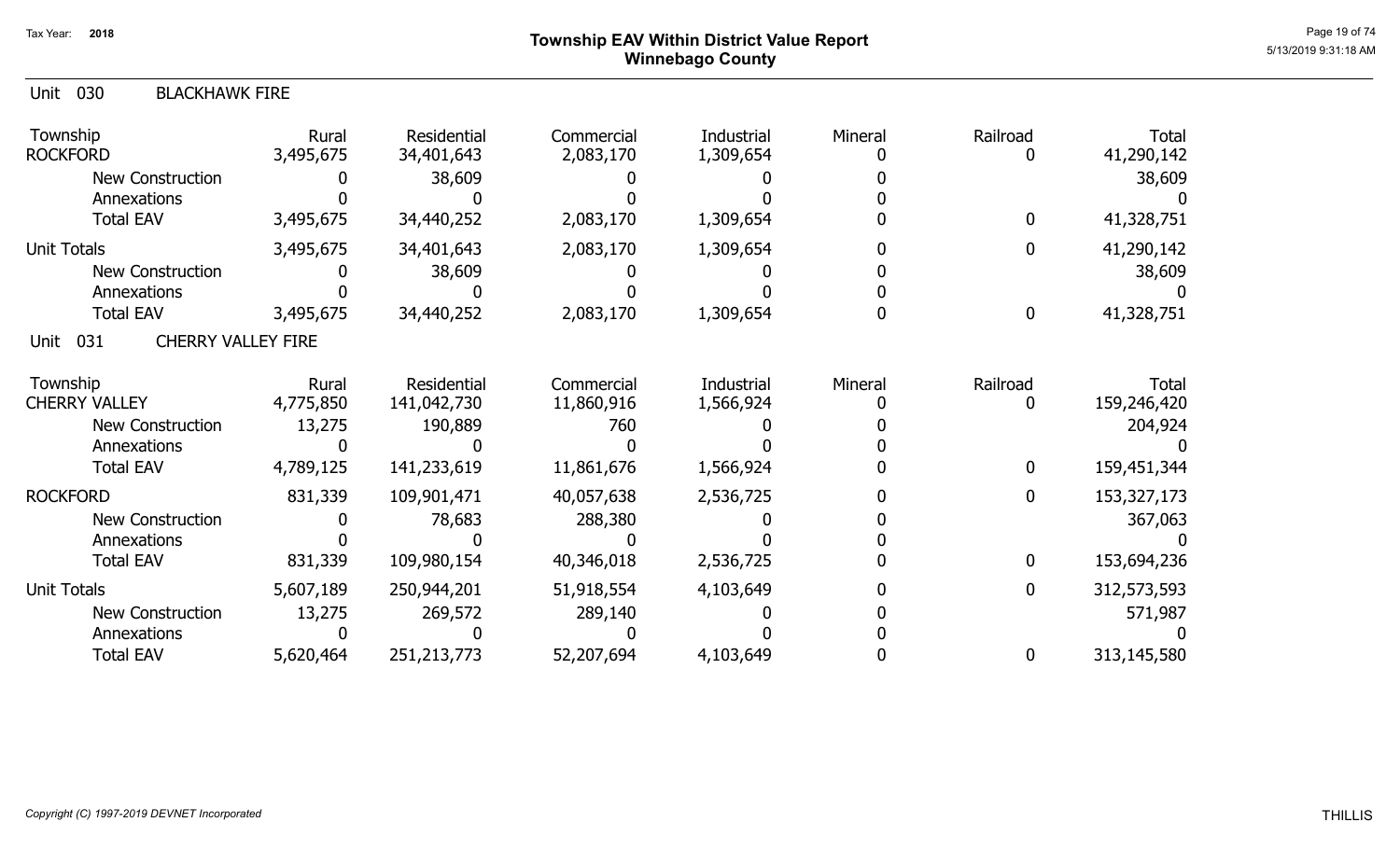Unit 033 FIRE 1

| Township<br><b>DURAND</b> | Rural<br>9,202,239 | Residential<br>24,763,133 | Commercial<br>3,650,104 | Industrial<br>248,534 | Mineral | Railroad | Total<br>37,864,010 |
|---------------------------|--------------------|---------------------------|-------------------------|-----------------------|---------|----------|---------------------|
| <b>New Construction</b>   |                    | 28,908                    |                         |                       |         |          | 28,908              |
| Annexations               |                    |                           |                         |                       |         |          |                     |
| <b>Total EAV</b>          | 9,202,239          | 24,792,041                | 3,650,104               | 248,534               |         |          | 37,892,918          |
| <b>HARRISON</b>           | 6,147,188          | 8,127,130                 | 361,246                 |                       |         |          | 14,635,564          |
| <b>New Construction</b>   | 10,136             | 33,017                    |                         |                       |         |          | 43,153              |
| Annexations               |                    |                           |                         |                       |         |          |                     |
| <b>Total EAV</b>          | 6,157,324          | 8,160,147                 | 361,246                 |                       |         |          | 14,678,717          |
| <b>LAONA</b>              | 7,118,971          | 26,548,979                | 380,861                 | 9,383                 |         |          | 34,058,194          |
| <b>New Construction</b>   |                    | 47,246                    |                         |                       |         |          | 47,246              |
| Annexations               |                    |                           |                         |                       |         |          |                     |
| <b>Total EAV</b>          | 7,118,971          | 26,596,225                | 380,861                 | 9,383                 |         |          | 34,105,440          |
| <b>SHIRLAND</b>           | 4,623,881          | 11,380,473                | 481,135                 |                       |         |          | 16,485,489          |
| <b>New Construction</b>   | 158,502            | 13,718                    | 3,599                   |                       |         |          | 175,819             |
| Annexations               |                    |                           |                         |                       |         |          |                     |
| <b>Total EAV</b>          | 4,782,383          | 11,394,191                | 484,734                 |                       |         |          | 16,661,308          |
| <b>Unit Totals</b>        | 27,092,279         | 70,819,715                | 4,873,346               | 257,917               |         | 0        | 103,043,257         |
| <b>New Construction</b>   | 168,638            | 122,889                   | 3,599                   |                       |         |          | 295,126             |
| Annexations               |                    |                           |                         |                       |         |          |                     |
| <b>Total EAV</b>          | 27,260,917         | 70,942,604                | 4,876,945               | 257,917               |         | 0        | 103,338,383         |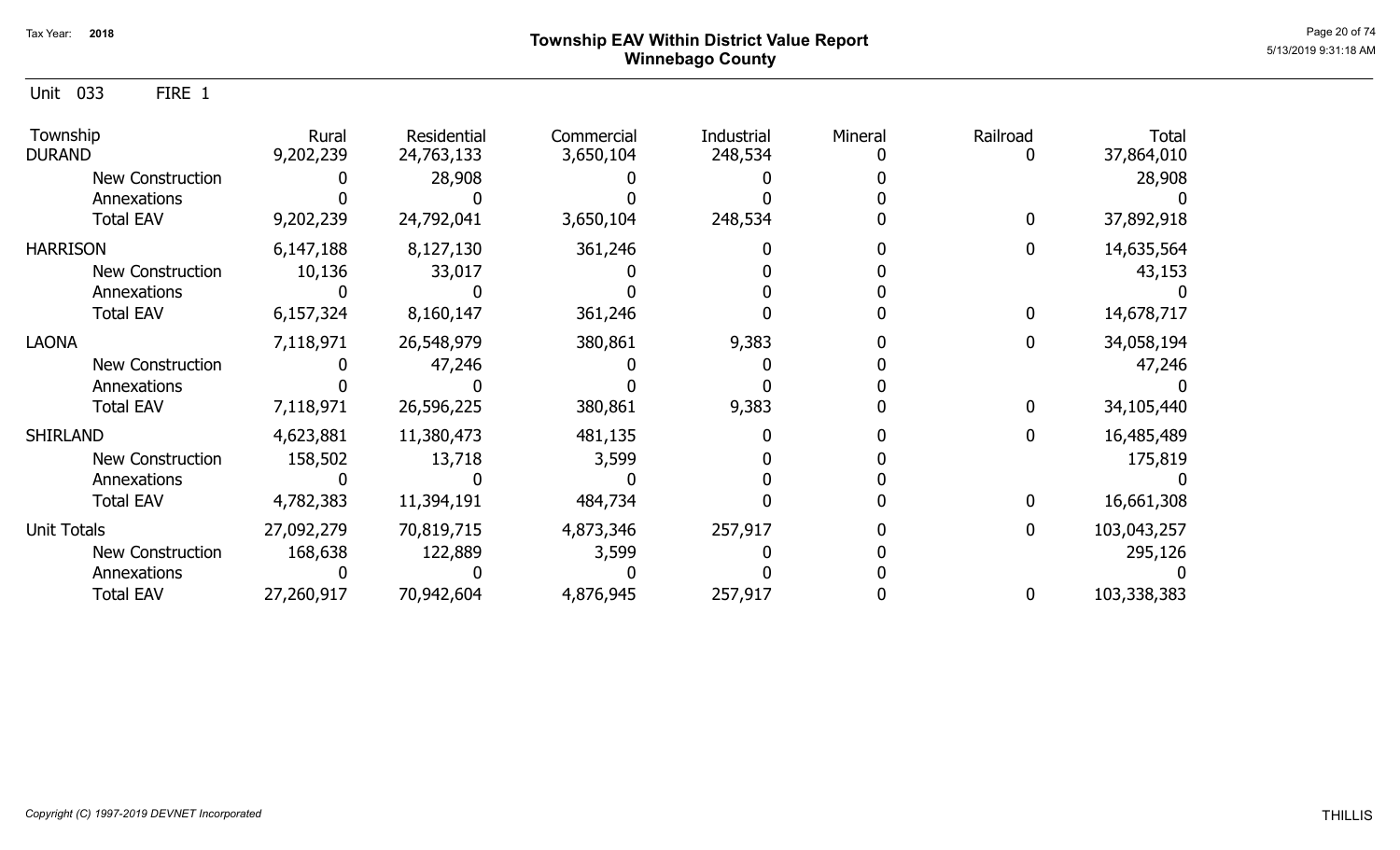# Page 21 of 74  $^{Page\ 21\ of\ 74}$   $^{Page\ 21\ of\ 74}$ Winnebago County

### Unit 034 GERMAN VALLEY FIRE

| Township<br><b>SEWARD</b>         | Rural<br>1,440,252 | Residential<br>168,829 | Commercial | Industrial | Mineral | Railroad         | <b>Total</b><br>1,609,081 |
|-----------------------------------|--------------------|------------------------|------------|------------|---------|------------------|---------------------------|
| <b>New Construction</b>           | 59,050             |                        |            |            |         |                  | 59,050                    |
| Annexations                       |                    |                        |            |            |         |                  |                           |
| <b>Total EAV</b>                  | 1,499,302          | 168,829                |            |            |         | $\Omega$         | 1,668,131                 |
| <b>Unit Totals</b>                | 1,440,252          | 168,829                |            |            |         | $\mathbf 0$      | 1,609,081                 |
| <b>New Construction</b>           | 59,050             |                        |            |            |         |                  | 59,050                    |
| Annexations                       |                    |                        |            |            |         |                  |                           |
| <b>Total EAV</b>                  | 1,499,302          | 168,829                |            |            |         | $\boldsymbol{0}$ | 1,668,131                 |
| 035<br>HARLEM-ROSCOE FIRE<br>Unit |                    |                        |            |            |         |                  |                           |
| Township                          | Rural              | Residential            | Commercial | Industrial | Mineral | Railroad         | Total                     |
| <b>HARLEM</b>                     | 2,011,719          | 214,063,473            | 37,649,967 | 29,029,931 |         |                  | 282,755,090               |
| New Construction                  |                    | 1,262,704              | 868,343    | 322,586    |         |                  | 2,453,633                 |
| Annexations                       |                    |                        |            |            |         |                  |                           |
| <b>Total EAV</b>                  | 2,011,719          | 215,326,177            | 38,518,310 | 29,352,517 |         | $\mathbf 0$      | 285,208,723               |
| <b>ROSCOE</b>                     | 5,996,703          | 327,866,645            | 49,182,034 | 15,271,255 |         | $\mathbf 0$      | 398,316,637               |
| <b>New Construction</b>           | 7,234              | 2,778,543              | 862,603    | 144,920    |         |                  | 3,793,300                 |
| Annexations                       |                    |                        |            |            |         |                  |                           |
| <b>Total EAV</b>                  | 6,003,937          | 330,645,188            | 50,044,637 | 15,416,175 |         | $\bf{0}$         | 402,109,937               |
| <b>Unit Totals</b>                | 8,008,422          | 541,930,118            | 86,832,001 | 44,301,186 |         | $\bf{0}$         | 681,071,727               |
| <b>New Construction</b>           | 7,234              | 4,041,247              | 1,730,946  | 467,506    |         |                  | 6,246,933                 |
| Annexations                       |                    |                        |            |            |         |                  |                           |
| <b>Total EAV</b>                  | 8,015,656          | 545,971,365            | 88,562,947 | 44,768,692 |         | $\bf{0}$         | 687,318,660               |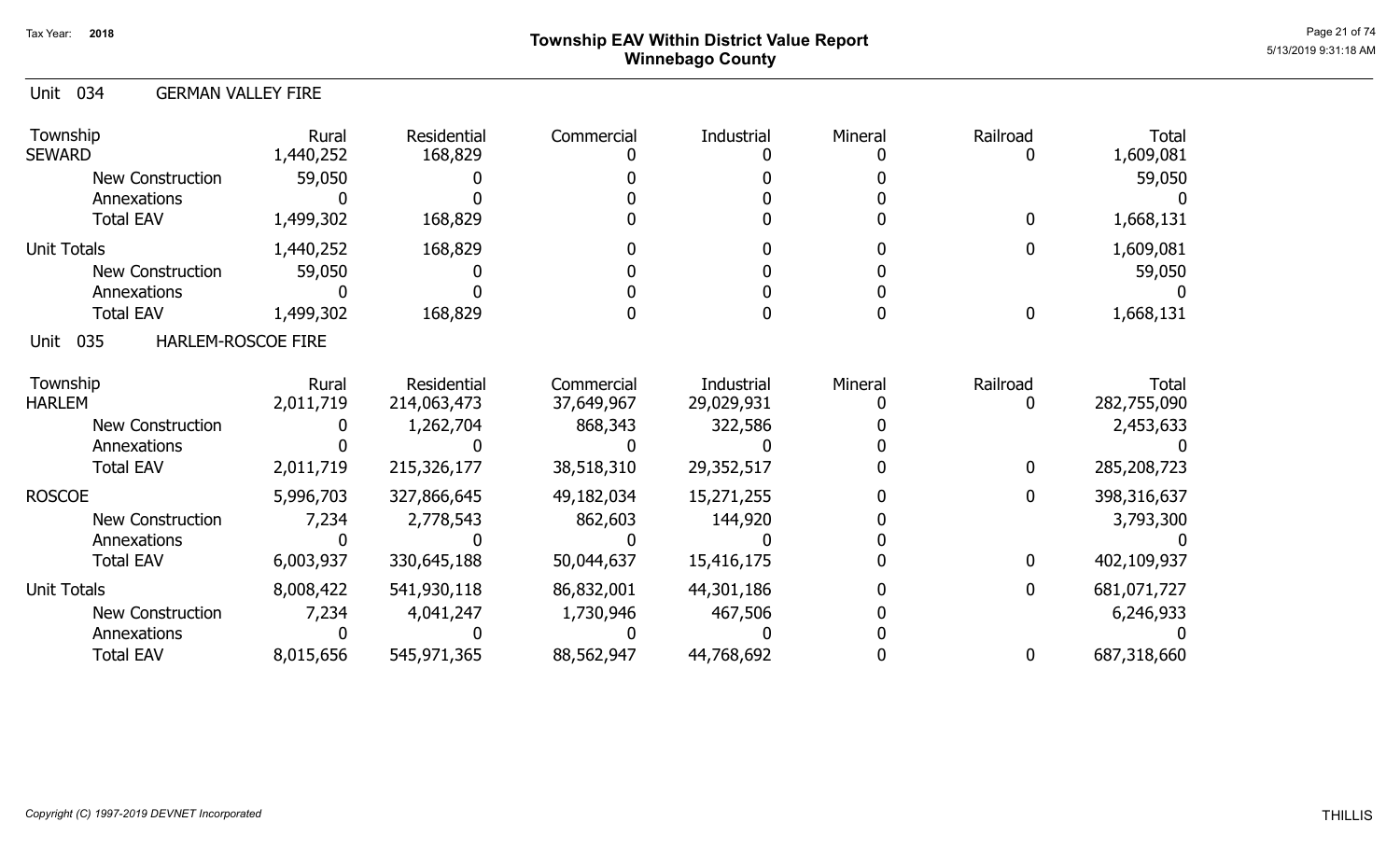# Page 22 of 74  $^{P_1}$ Page 22 of 74  $^{P_2}$  of 74  $^{P_3}$ Winnebago County

| Unit<br>036<br>NEW MILFORD FIRE       |                    |                            |                         |                         |         |                  |                      |
|---------------------------------------|--------------------|----------------------------|-------------------------|-------------------------|---------|------------------|----------------------|
| Township<br><b>ROCKFORD</b>           | Rural<br>1,955,478 | Residential<br>27,697,281  | Commercial<br>2,053,098 | Industrial<br>2,068,274 | Mineral | Railroad<br>0    | Total<br>33,774,131  |
| <b>New Construction</b>               |                    | 60,327                     |                         |                         |         |                  | 60,327               |
| Annexations                           |                    |                            |                         |                         |         |                  |                      |
| <b>Total EAV</b>                      | 1,955,478          | 27,757,608                 | 2,053,098               | 2,068,274               |         | $\mathbf 0$      | 33,834,458           |
| <b>Unit Totals</b>                    | 1,955,478          | 27,697,281                 | 2,053,098               | 2,068,274               |         | $\mathbf{0}$     | 33,774,131           |
| <b>New Construction</b>               |                    | 60,327                     |                         |                         |         |                  | 60,327               |
| Annexations                           |                    |                            |                         |                         |         |                  |                      |
| <b>Total EAV</b>                      | 1,955,478          | 27,757,608                 | 2,053,098               | 2,068,274               |         | $\boldsymbol{0}$ | 33,834,458           |
| 037<br><b>NORTH PARK FIRE</b><br>Unit |                    |                            |                         |                         |         |                  |                      |
| Township<br><b>HARLEM</b>             | Rural<br>339,301   | Residential<br>125,607,220 | Commercial<br>9,318,980 | Industrial<br>253,481   | Mineral | Railroad<br>0    | Total<br>135,518,982 |
| <b>New Construction</b>               |                    | 164,365                    | 437,565                 |                         |         |                  | 601,930              |
| Annexations                           |                    |                            |                         |                         |         |                  |                      |
| <b>Total EAV</b>                      | 339,301            | 125,771,585                | 9,756,545               | 253,481                 |         | $\mathbf 0$      | 136,120,912          |
| <b>ROCKFORD</b>                       | 510,035            | 28,219,801                 | 217,847                 | 2,277,315               |         | $\mathbf{0}$     | 31,224,998           |
| <b>New Construction</b>               |                    | 64,605                     |                         |                         |         |                  | 64,605               |
| Annexations                           |                    |                            |                         |                         |         |                  |                      |
| <b>Total EAV</b>                      | 510,035            | 28,284,406                 | 217,847                 | 2,277,315               |         | $\mathbf 0$      | 31,289,603           |
| <b>Unit Totals</b>                    | 849,336            | 153,827,021                | 9,536,827               | 2,530,796               |         | $\mathbf{0}$     | 166,743,980          |
| New Construction                      |                    | 228,970                    | 437,565                 |                         |         |                  | 666,535              |
| Annexations                           |                    |                            |                         |                         |         |                  |                      |
| <b>Total EAV</b>                      | 849,336            | 154,055,991                | 9,974,392               | 2,530,796               |         | 0                | 167,410,515          |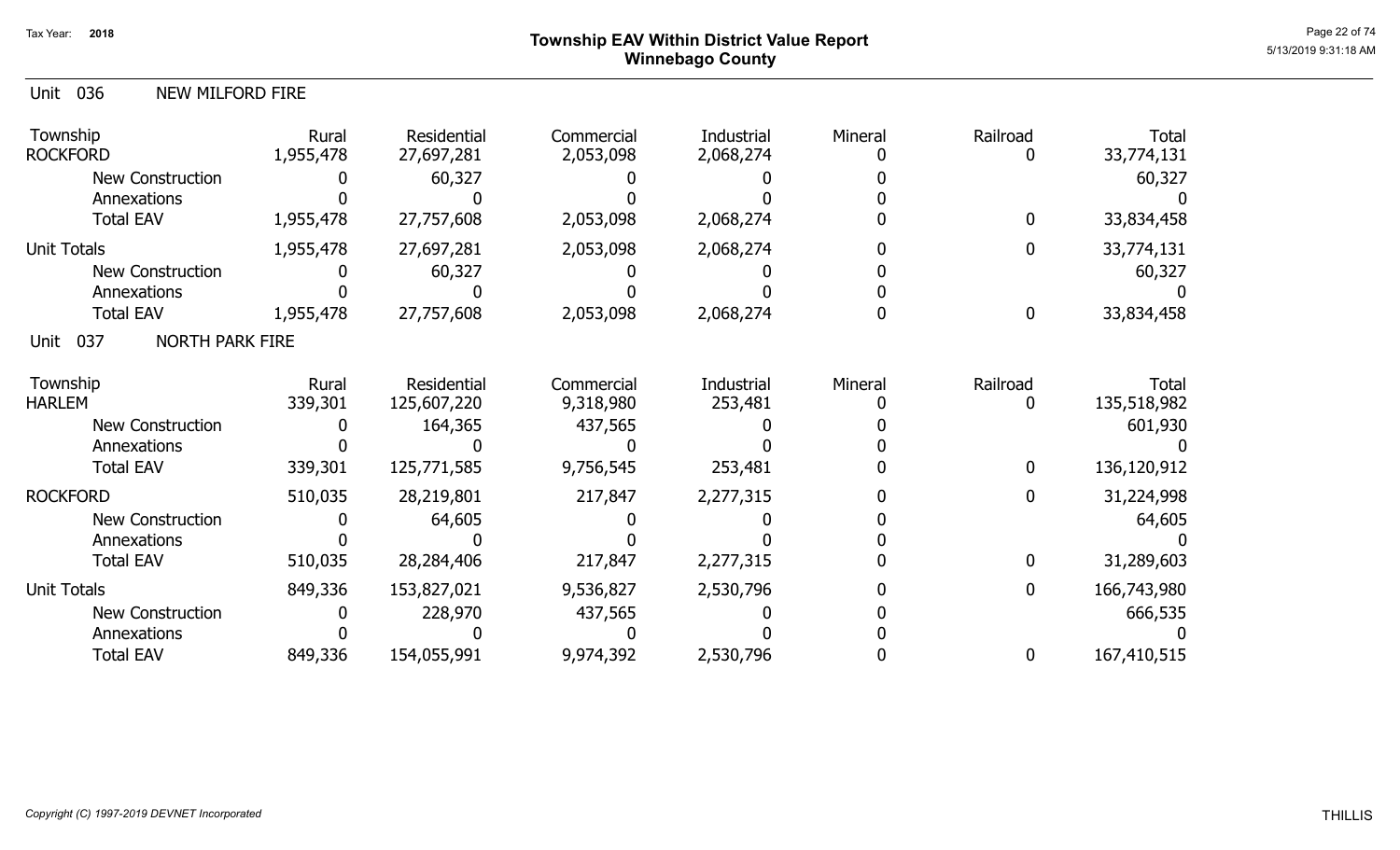# ${\sf Township~EAV~Within~District~Value~Report} \nonumber \hspace{5.5cm} \begin{array}{c} {\sf Page~23~of~74} \ {\small \textbf{23.} \end{array}$ Winnebago County

### 038 Unit NORTHWEST FIRE

| Township<br><b>OWEN</b>        | Rural<br>3,734,171 | Residential<br>38,285,842 | Commercial<br>392,234 | Industrial<br>42,371 | Mineral | Railroad | Total<br>42,454,618 |
|--------------------------------|--------------------|---------------------------|-----------------------|----------------------|---------|----------|---------------------|
| <b>New Construction</b>        |                    | 83,808                    |                       |                      |         |          | 83,808              |
| Annexations                    |                    |                           |                       |                      |         |          |                     |
| <b>Total EAV</b>               | 3,734,171          | 38,369,650                | 392,234               | 42,371               |         | 0        | 42,538,426          |
| <b>ROCKFORD</b>                | 809,271            | 13,448,827                | 789,530               | 520,695              |         | 0        | 15,568,323          |
| New Construction               | 2,158              | 300                       | 27,430                |                      |         |          | 29,888              |
| Annexations                    |                    |                           |                       |                      |         |          |                     |
| <b>Total EAV</b>               | 811,429            | 13,449,127                | 816,960               | 520,695              |         | 0        | 15,598,211          |
| <b>Unit Totals</b>             | 4,543,442          | 51,734,669                | 1,181,764             | 563,066              |         | 0        | 58,022,941          |
| New Construction               | 2,158              | 84,108                    | 27,430                |                      |         |          | 113,696             |
| Annexations                    |                    |                           |                       |                      |         |          |                     |
| <b>Total EAV</b>               | 4,545,600          | 51,818,777                | 1,209,194             | 563,066              |         | 0        | 58,136,637          |
| PECATONICA FIRE<br>039<br>Unit |                    |                           |                       |                      |         |          |                     |
| Township                       | Rural              | <b>Residential</b>        | Commercial            | Industrial           | Mineral | Railroad | Total               |
| <b>BURRITT</b>                 | 2,903,349          | 2,028,680                 | 4,931                 |                      |         |          | 4,936,960           |
| New Construction               | 36,948             | 8,215                     |                       |                      |         |          | 45,163              |
| Annexations                    |                    |                           |                       |                      |         |          |                     |
| <b>Total EAV</b>               | 2,940,297          | 2,036,895                 | 4,931                 |                      |         | 0        | 4,982,123           |
| <b>PECATONICA</b>              | 10,551,559         | 53,457,700                | 3,606,351             | 2,051,417            |         | 0        | 69,667,027          |
| <b>New Construction</b>        | 984,120            | 293,678                   | 408                   |                      |         |          | 1,278,206           |
| Annexations                    |                    |                           |                       |                      |         |          |                     |
| <b>Total EAV</b>               | 11,535,679         | 53,751,378                | 3,606,759             | 2,051,417            |         | 0        | 70,945,233          |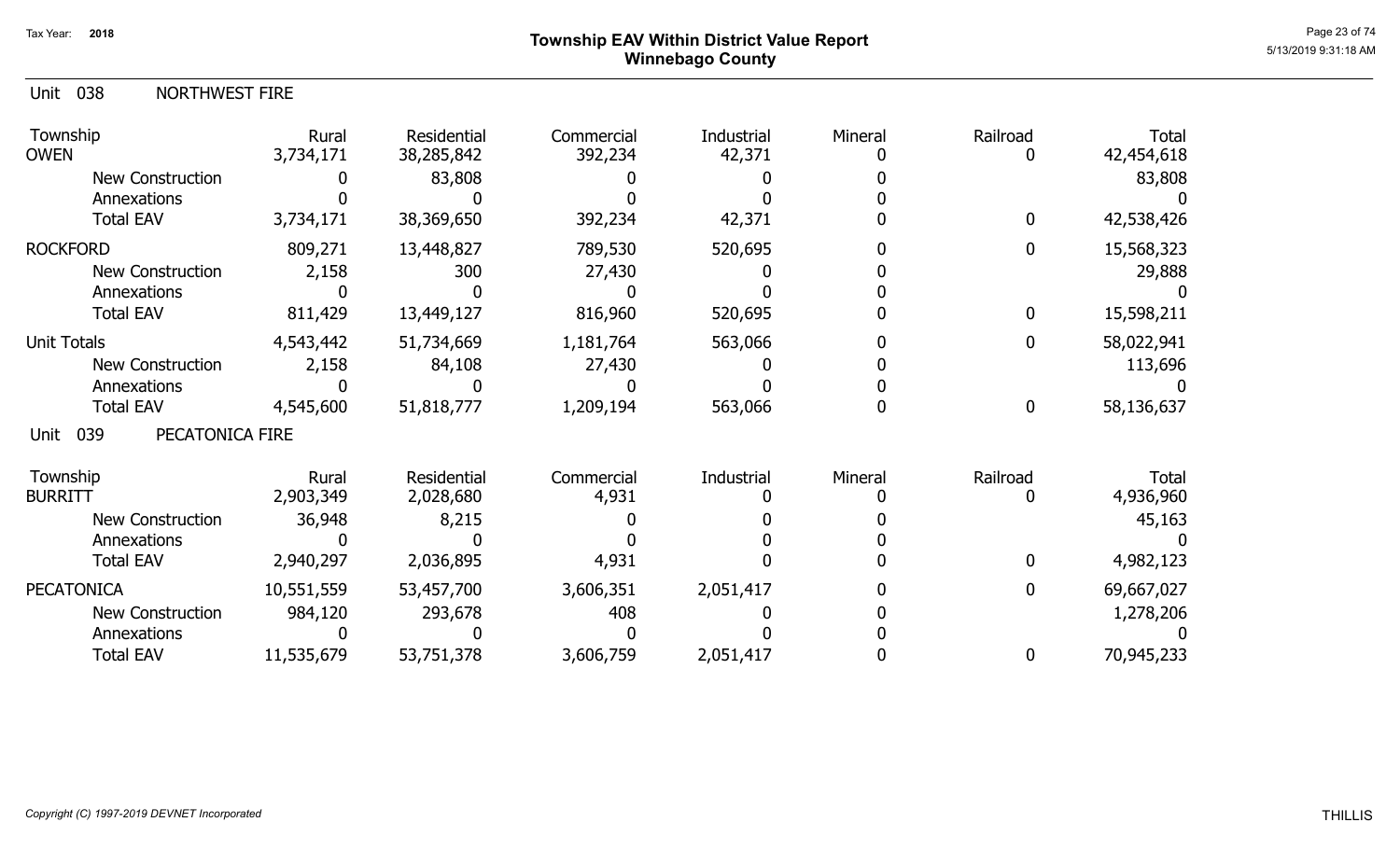| 039<br>PECATONICA FIRE<br>Unit        |                    |                          |                         |                       |              |                 |                     |
|---------------------------------------|--------------------|--------------------------|-------------------------|-----------------------|--------------|-----------------|---------------------|
| Township<br><b>SEWARD</b>             | Rural<br>9,108,386 | Residential<br>6,363,366 | Commercial<br>3,440,842 | Industrial<br>167,403 | Mineral<br>0 | Railroad<br>473 | Total<br>19,080,470 |
| <b>New Construction</b>               | 17,003             | 123,677                  |                         |                       |              |                 | 140,680             |
| Annexations                           |                    | Ŋ                        |                         |                       | O            |                 |                     |
| <b>Total EAV</b>                      | 9,125,389          | 6,487,043                | 3,440,842               | 167,403               |              | 473             | 19,221,150          |
| <b>Unit Totals</b>                    | 22,563,294         | 61,849,746               | 7,052,124               | 2,218,820             | O            | 473             | 93,684,457          |
| <b>New Construction</b>               | 1,038,071          | 425,570                  | 408                     |                       |              |                 | 1,464,049           |
| Annexations                           | 0                  |                          | N                       |                       | O            |                 |                     |
| <b>Total EAV</b>                      | 23,601,365         | 62,275,316               | 7,052,532               | 2,218,820             | N            | 473             | 95,148,506          |
| <b>ROCK RIVER FIRE</b><br>040<br>Unit |                    |                          |                         |                       |              |                 |                     |
| Township                              | Rural              | Residential              | Commercial              | Industrial            | Mineral      | Railroad        | Total               |
| <b>ROCKFORD</b>                       | 14,301             | 2,075,226                | O                       | 416,746               | O            | 0               | 2,506,273           |
| <b>New Construction</b>               | 0                  | 1,279                    |                         |                       |              |                 | 1,279               |
| Annexations                           |                    | O                        |                         |                       |              |                 |                     |
| <b>Total EAV</b>                      | 14,301             | 2,076,505                |                         | 416,746               |              | 0               | 2,507,552           |
| <b>Unit Totals</b>                    | 14,301             | 2,075,226                | 0                       | 416,746               |              | 0               | 2,506,273           |
| <b>New Construction</b>               | 0                  | 1,279                    |                         |                       |              |                 | 1,279               |
| Annexations                           |                    |                          | 0                       |                       | 0            |                 |                     |
| <b>Total EAV</b>                      | 14,301             | 2,076,505                | 0                       | 416,746               | 0            | 0               | 2,507,552           |
| <b>ROCKTON FIRE</b><br>Unit<br>041    |                    |                          |                         |                       |              |                 |                     |
| Township                              | Rural              | Residential              | Commercial              | Industrial            | Mineral      | Railroad        | Total               |
| <b>OWEN</b>                           | 5,317,202          | 17,914,093               | 167,059                 | 0                     |              | 0               | 23,398,354          |
| <b>New Construction</b>               | 17,861             | 7,206                    |                         |                       |              |                 | 25,067              |
| Annexations                           |                    |                          |                         |                       |              |                 |                     |
| <b>Total EAV</b>                      | 5,335,063          | 17,921,299               | 167,059                 |                       |              | 0               | 23,423,421          |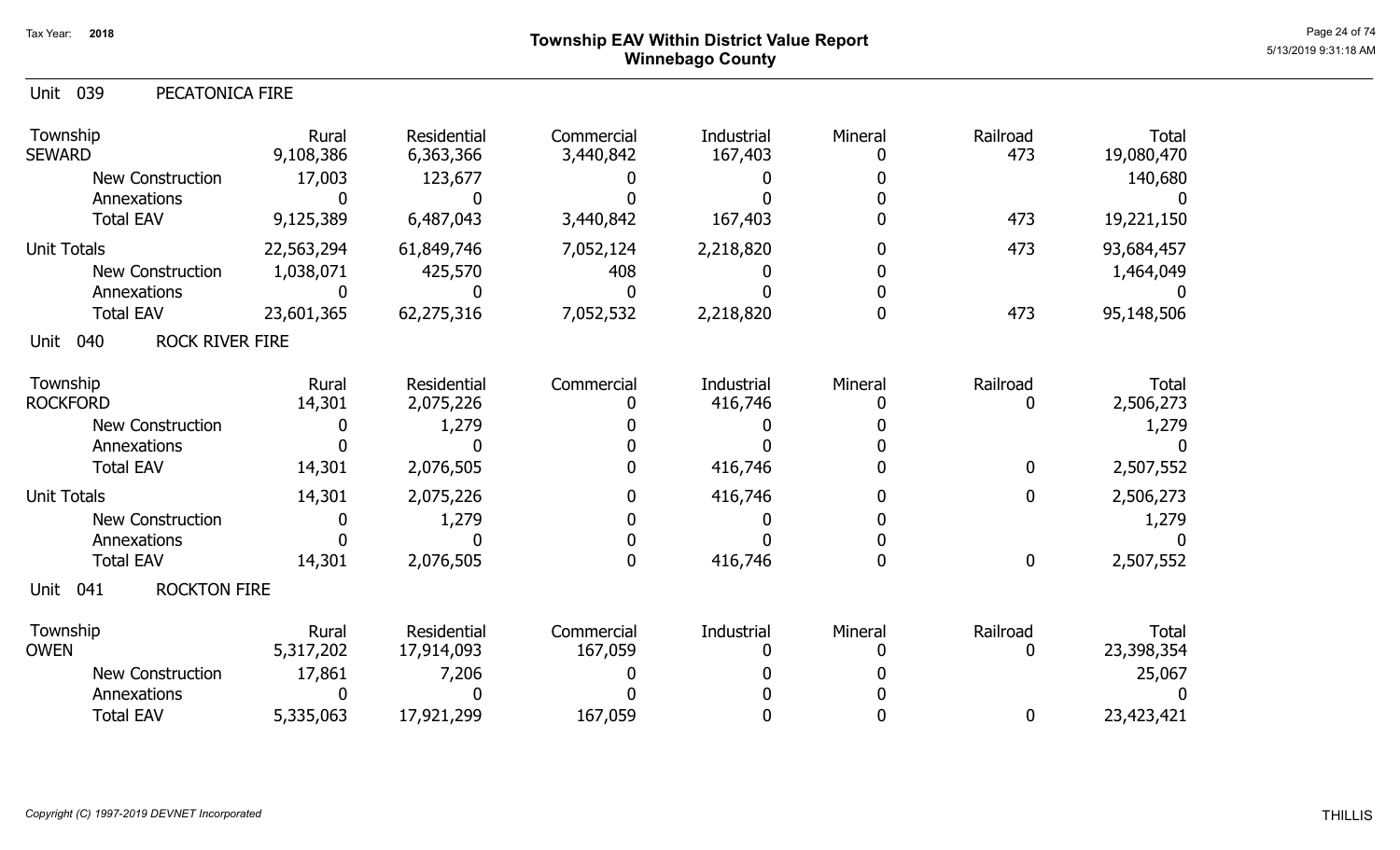# ${\sf Township~EAV~Within~District~Value~Report} \nonumber \hspace{5.5cm} \textcolor{red}{\sf Page~25~of~74} \nonumber$ Winnebago County

### Unit 041 ROCKTON FIRE

| Township<br><b>ROCKTON</b>          | Rural<br>9,450,612 | <b>Residential</b><br>173, 172, 931 | Commercial<br>10,889,882 | Industrial<br>5,330,989 | Mineral | Railroad         | Total<br>198,844,414 |
|-------------------------------------|--------------------|-------------------------------------|--------------------------|-------------------------|---------|------------------|----------------------|
| <b>New Construction</b>             | 41,391             | 1,061,054                           |                          |                         |         |                  | 1,102,445            |
| Annexations                         |                    |                                     |                          |                         |         |                  |                      |
| <b>Total EAV</b>                    | 9,492,003          | 174,233,985                         | 10,889,882               | 5,330,989               |         | $\mathbf{0}$     | 199,946,859          |
| <b>SHIRLAND</b>                     | 2,199,927          | 4,443,887                           | 469,245                  |                         |         | 0                | 7,113,059            |
| <b>New Construction</b>             | 6,954              | 15,969                              |                          |                         |         |                  | 22,923               |
| Annexations                         |                    |                                     |                          |                         |         |                  |                      |
| <b>Total EAV</b>                    | 2,206,881          | 4,459,856                           | 469,245                  |                         |         | 0                | 7,135,982            |
| <b>Unit Totals</b>                  | 16,967,741         | 195,530,911                         | 11,526,186               | 5,330,989               |         | $\mathbf{0}$     | 229,355,827          |
| New Construction                    | 66,206             | 1,084,229                           |                          |                         |         |                  | 1,150,435            |
| Annexations                         |                    |                                     |                          |                         |         |                  |                      |
| <b>Total EAV</b>                    | 17,033,947         | 196,615,140                         | 11,526,186               | 5,330,989               |         | $\boldsymbol{0}$ | 230,506,262          |
| <b>STILLMAN FIRE</b><br>042<br>Unit |                    |                                     |                          |                         |         |                  |                      |
| Township                            | Rural              | Residential                         | Commercial               | Industrial              | Mineral | Railroad         | Total                |
| <b>ROCKFORD</b>                     | 1,431,658          | 7,364,910                           | 113,368                  |                         |         |                  | 8,909,936            |
| <b>New Construction</b>             | 1,234              | 5,594                               |                          |                         |         |                  | 6,828                |
| Annexations                         |                    |                                     |                          |                         |         |                  |                      |
| <b>Total EAV</b>                    | 1,432,892          | 7,370,504                           | 113,368                  |                         |         | 0                | 8,916,764            |
| <b>Unit Totals</b>                  | 1,431,658          | 7,364,910                           | 113,368                  |                         |         | 0                | 8,909,936            |
| <b>New Construction</b>             | 1,234              | 5,594                               |                          |                         |         |                  | 6,828                |
| Annexations                         |                    |                                     |                          |                         |         |                  |                      |
| <b>Total EAV</b>                    | 1,432,892          | 7,370,504                           | 113,368                  |                         |         | 0                | 8,916,764            |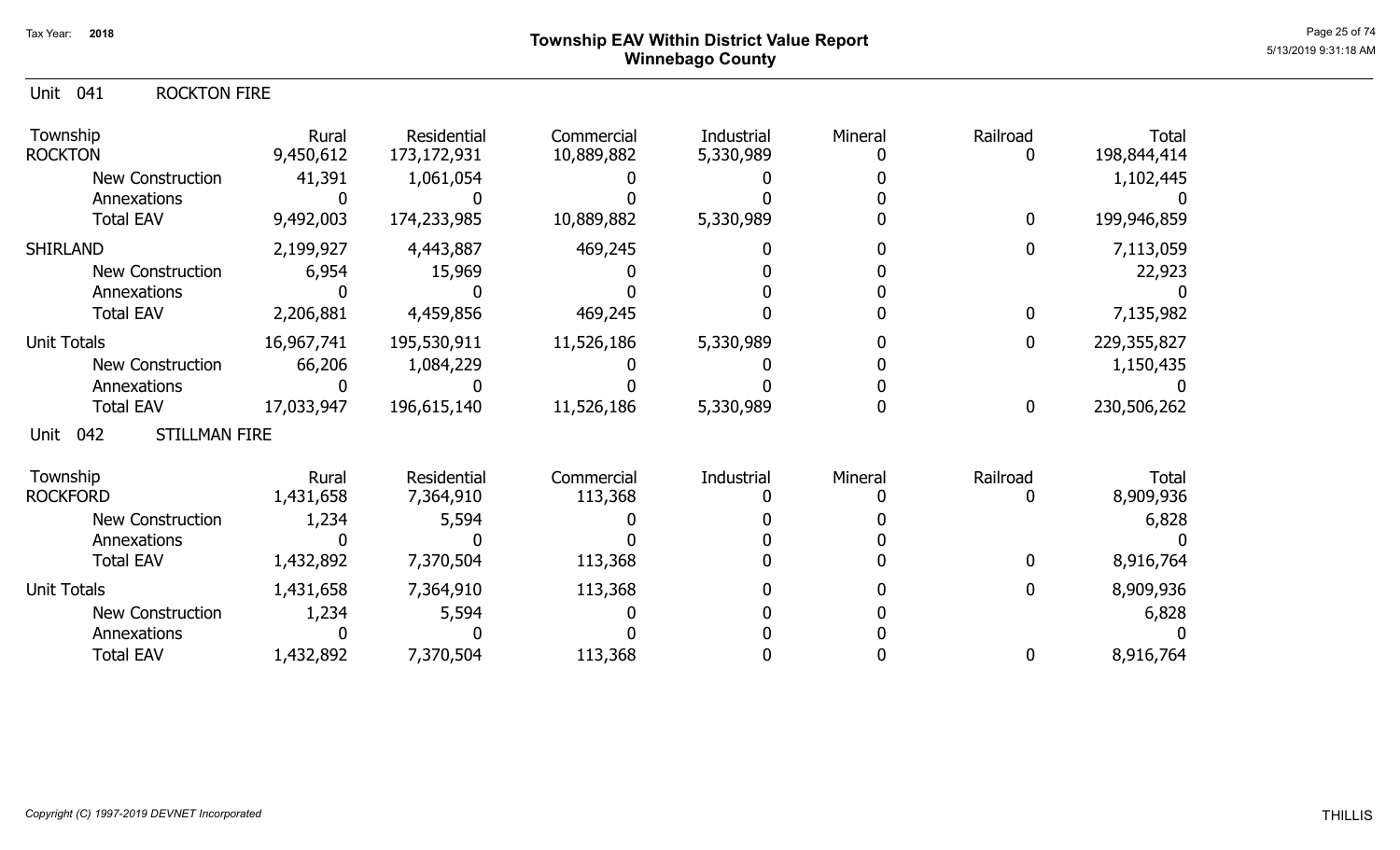# ${\sf Township~EAV~Within~District~Value~Report} \nonumber \hspace{5.5cm} \textcolor{red}{\sf Page~26~of~74} \nonumber$ Winnebago County

| 043<br><b>WEST SUBURBAN FIRE</b><br>Unit |                     |                           |                         |                         |         |              |                     |
|------------------------------------------|---------------------|---------------------------|-------------------------|-------------------------|---------|--------------|---------------------|
| Township<br><b>ROCKFORD</b>              | Rural<br>476,434    | Residential<br>17,784,563 | Commercial<br>2,892,025 | Industrial<br>1,637,895 | Mineral | Railroad     | Total<br>22,790,917 |
| <b>New Construction</b>                  |                     | 46,689                    |                         |                         |         |              | 46,689              |
| Annexations                              |                     |                           |                         |                         |         |              |                     |
| <b>Total EAV</b>                         | 476,434             | 17,831,252                | 2,892,025               | 1,637,895               |         | $\mathbf{0}$ | 22,837,606          |
| <b>Unit Totals</b>                       | 476,434             | 17,784,563                | 2,892,025               | 1,637,895               |         | 0            | 22,790,917          |
| <b>New Construction</b>                  |                     | 46,689                    |                         |                         |         |              | 46,689              |
| Annexations                              |                     |                           |                         |                         |         |              |                     |
| <b>Total EAV</b>                         | 476,434             | 17,831,252                | 2,892,025               | 1,637,895               |         | 0            | 22,837,606          |
| W B S FIRE<br>Unit<br>044                |                     |                           |                         |                         |         |              |                     |
| Township<br><b>BURRITT</b>               | Rural<br>10,005,109 | Residential<br>10,372,276 | Commercial<br>1,144,719 | Industrial              | Mineral | Railroad     | Total<br>21,522,104 |
| <b>New Construction</b>                  | 45,383              | 40,161                    | 1,095                   |                         |         |              | 86,639              |
| Annexations                              |                     |                           |                         |                         |         |              |                     |
| <b>Total EAV</b>                         | 10,050,492          | 10,412,437                | 1,145,814               |                         |         | 0            | 21,608,743          |
| <b>PECATONICA</b>                        | 63,778              | 93,808                    |                         |                         |         | O            | 157,586             |
| <b>New Construction</b>                  |                     | 10,973                    |                         |                         |         |              | 10,973              |
| Annexations                              |                     |                           |                         |                         |         |              |                     |
| <b>Total EAV</b>                         | 63,778              | 104,781                   |                         |                         |         | <sup>0</sup> | 168,559             |
| <b>SEWARD</b>                            | 2,889,030           | 1,136,393                 | 33,734                  |                         |         | 0            | 4,059,157           |
| <b>New Construction</b>                  |                     | 5,291                     |                         |                         |         |              | 5,291               |
| Annexations                              |                     |                           |                         |                         |         |              |                     |
| <b>Total EAV</b>                         | 2,889,030           | 1,141,684                 | 33,734                  |                         |         | 0            | 4,064,448           |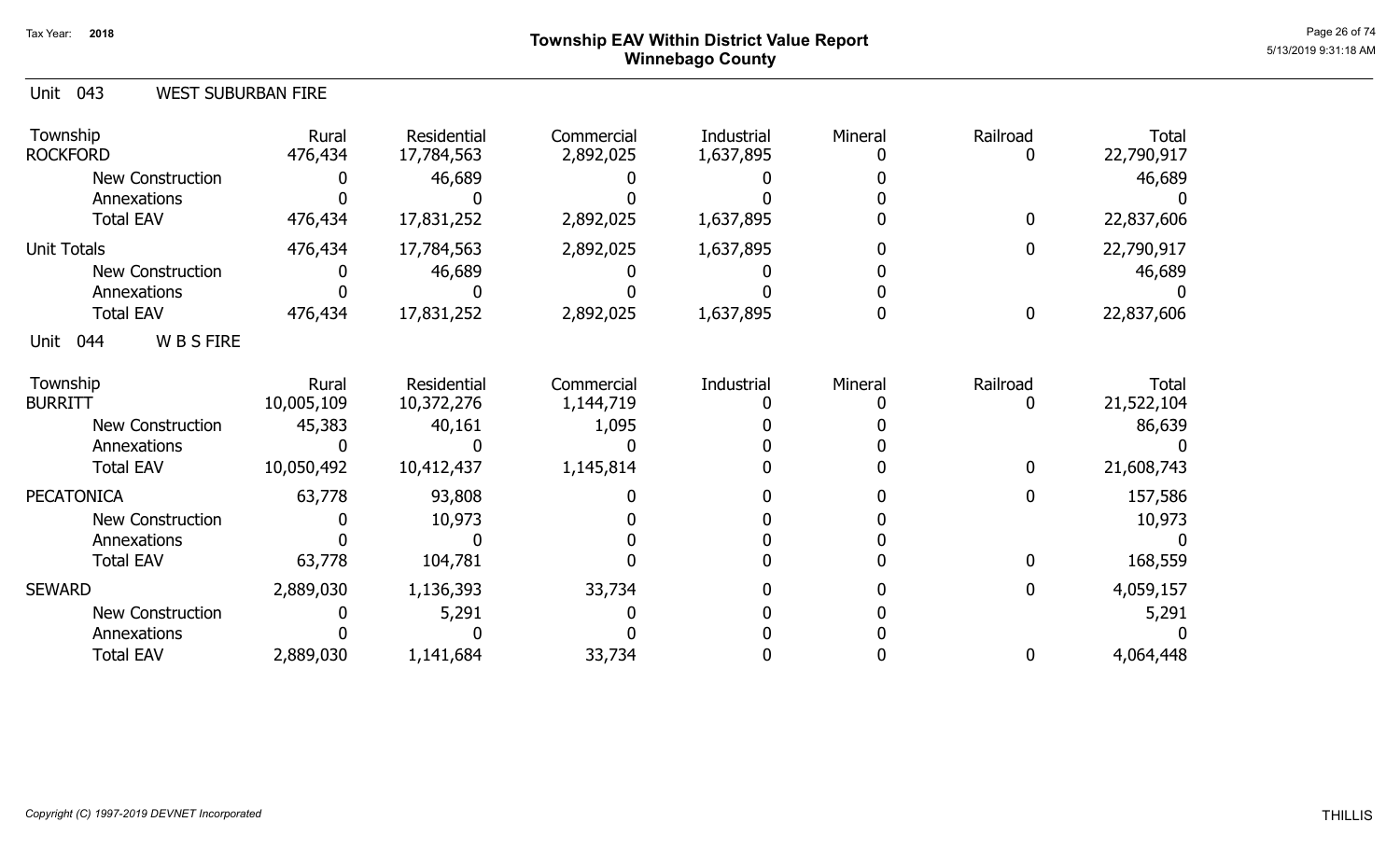### Page 27 of 74  $^{Page\ 27\ of\ 74}$   $^{Page\ 27\ of\ 74}$ Winnebago County

| Township<br><b>WINNEBAGO</b> | Rural<br>11,069,382    | Residential<br>74,399,283 | Commercial<br>6,878,195 | Industrial<br>2,705,530 | Mineral | Railroad<br>744,039 | <b>Total</b><br>95,796,429 |
|------------------------------|------------------------|---------------------------|-------------------------|-------------------------|---------|---------------------|----------------------------|
| <b>New Construction</b>      | 41,383                 | 14,069                    |                         |                         |         |                     | 55,452                     |
| Annexations                  |                        |                           |                         |                         |         |                     |                            |
| <b>Total EAV</b>             | 11,110,765             | 74,413,352                | 6,878,195               | 2,705,530               |         | 744,039             | 95,851,881                 |
| <b>Unit Totals</b>           | 24,027,299             | 86,001,760                | 8,056,648               | 2,705,530               |         | 744,039             | 121,535,276                |
| <b>New Construction</b>      | 86,766                 | 70,494                    | 1,095                   |                         |         |                     | 158,355                    |
| Annexations                  |                        |                           |                         |                         |         |                     |                            |
| <b>Total EAV</b>             | 24,114,065             | 86,072,254                | 8,057,743               | 2,705,530               |         | 744,039             | 121,693,631                |
| 046<br>Unit                  | ROCKFORD PARK DISTRICT |                           |                         |                         |         |                     |                            |
| Township                     | Rural                  | Residential               | Commercial              | Industrial              | Mineral | Railroad            | Total                      |
| <b>CHERRY VALLEY</b>         | 344,509                | 72,973,373                | 28,361,294              | 37,894,760              |         | 0                   | 139,573,936                |
| New Construction             |                        | 101,851                   | 52,868                  | 595,964                 |         |                     | 750,683                    |
| Annexations                  |                        |                           |                         |                         |         |                     |                            |
| <b>Total EAV</b>             | 344,509                | 73,075,224                | 28,414,162              | 38,490,724              |         | $\bf{0}$            | 140,324,619                |
| <b>HARLEM</b>                | 187,238                | 132,379,688               | 27,395,561              | 16,056,486              |         | $\bf{0}$            | 176,018,973                |
| New Construction             |                        | 429,330                   | 323,652                 | 288,478                 |         |                     | 1,041,460                  |
| Annexations                  |                        |                           |                         |                         |         |                     |                            |
| <b>Total EAV</b>             | 187,238                | 132,809,018               | 27,719,213              | 16,344,964              |         | $\bf{0}$            | 177,060,433                |
| <b>OWEN</b>                  | 149,536                | 6,013,571                 | 1,085,823               | 11,605,195              |         | $\mathbf{0}$        | 18,854,125                 |
| <b>New Construction</b>      |                        |                           |                         |                         |         |                     |                            |
| Annexations                  |                        |                           |                         |                         |         |                     |                            |
| <b>Total EAV</b>             | 149,536                | 6,013,571                 | 1,085,823               | 11,605,195              |         | $\bf{0}$            | 18,854,125                 |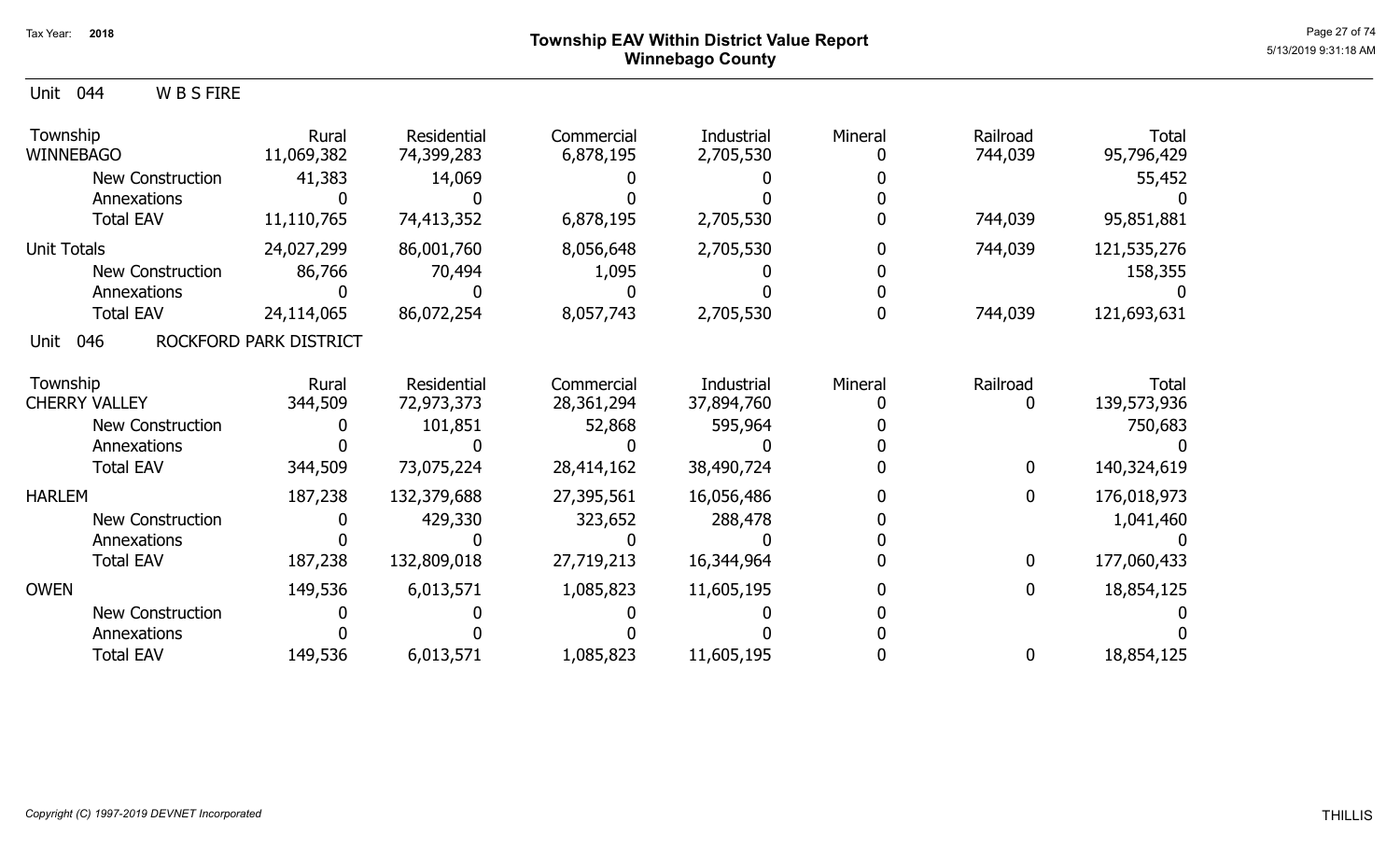#### 046 Unit ROCKFORD PARK DISTRICT

| Township<br><b>ROCKFORD</b>            | Rural<br>7,011,184  | Residential<br>1,221,246,490 | Commercial<br>471,945,330 | Industrial<br>126,845,996 | Mineral | Railroad<br>120,084 | Total<br>1,827,169,084 |
|----------------------------------------|---------------------|------------------------------|---------------------------|---------------------------|---------|---------------------|------------------------|
| <b>New Construction</b><br>Annexations | 2,158               | 1,982,852<br>25,133          | 3,080,803                 | 176,534                   |         |                     | 5,242,347<br>25,133    |
| <b>Total EAV</b>                       | 7,013,342           | 1,223,229,342                | 475,026,133               | 127,022,530               |         | 120,084             | 1,832,411,431          |
| <b>Unit Totals</b>                     | 7,692,467           | 1,432,613,122                | 528,788,008               | 192,402,437               |         | 120,084             | 2,161,616,118          |
| <b>New Construction</b><br>Annexations | 2,158               | 2,514,033<br>25,133          | 3,457,323                 | 1,060,976                 |         |                     | 7,034,490<br>25,133    |
| <b>Total EAV</b>                       | 7,694,625           | 1,435,127,155                | 532,245,331               | 193,463,413               |         | 120,084             | 2,168,650,608          |
| <b>SUMNER PARK</b><br>047<br>Unit      |                     |                              |                           |                           |         |                     |                        |
| Township<br><b>PECATONICA</b>          | Rural<br>10,615,337 | Residential<br>53,551,508    | Commercial<br>3,606,351   | Industrial<br>2,051,417   | Mineral | Railroad<br>0       | Total<br>69,824,613    |
| <b>New Construction</b>                | 984,120             | 304,651                      | 408                       |                           |         |                     | 1,289,179              |
| Annexations                            |                     |                              |                           |                           |         |                     |                        |
| <b>Total EAV</b>                       | 11,599,457          | 53,856,159                   | 3,606,759                 | 2,051,417                 |         | 0                   | 71,113,792             |
| <b>SEWARD</b>                          | 4,393,576           | 2,743,855                    | 672,779                   |                           |         | $\mathbf 0$         | 7,810,210              |
| New Construction                       | 3,719               | 94,785                       |                           |                           |         |                     | 98,504                 |
| Annexations                            |                     |                              |                           |                           |         |                     |                        |
| <b>Total EAV</b>                       | 4,397,295           | 2,838,640                    | 672,779                   |                           |         | $\mathbf 0$         | 7,908,714              |
| Unit Totals                            | 15,008,913          | 56,295,363                   | 4,279,130                 | 2,051,417                 |         | $\mathbf 0$         | 77,634,823             |
| New Construction                       | 987,839             | 399,436                      | 408                       |                           |         |                     | 1,387,683              |
| Annexations                            |                     |                              |                           |                           |         |                     |                        |
| <b>Total EAV</b>                       | 15,996,752          | 56,694,799                   | 4,279,538                 | 2,051,417                 |         | 0                   | 79,022,506             |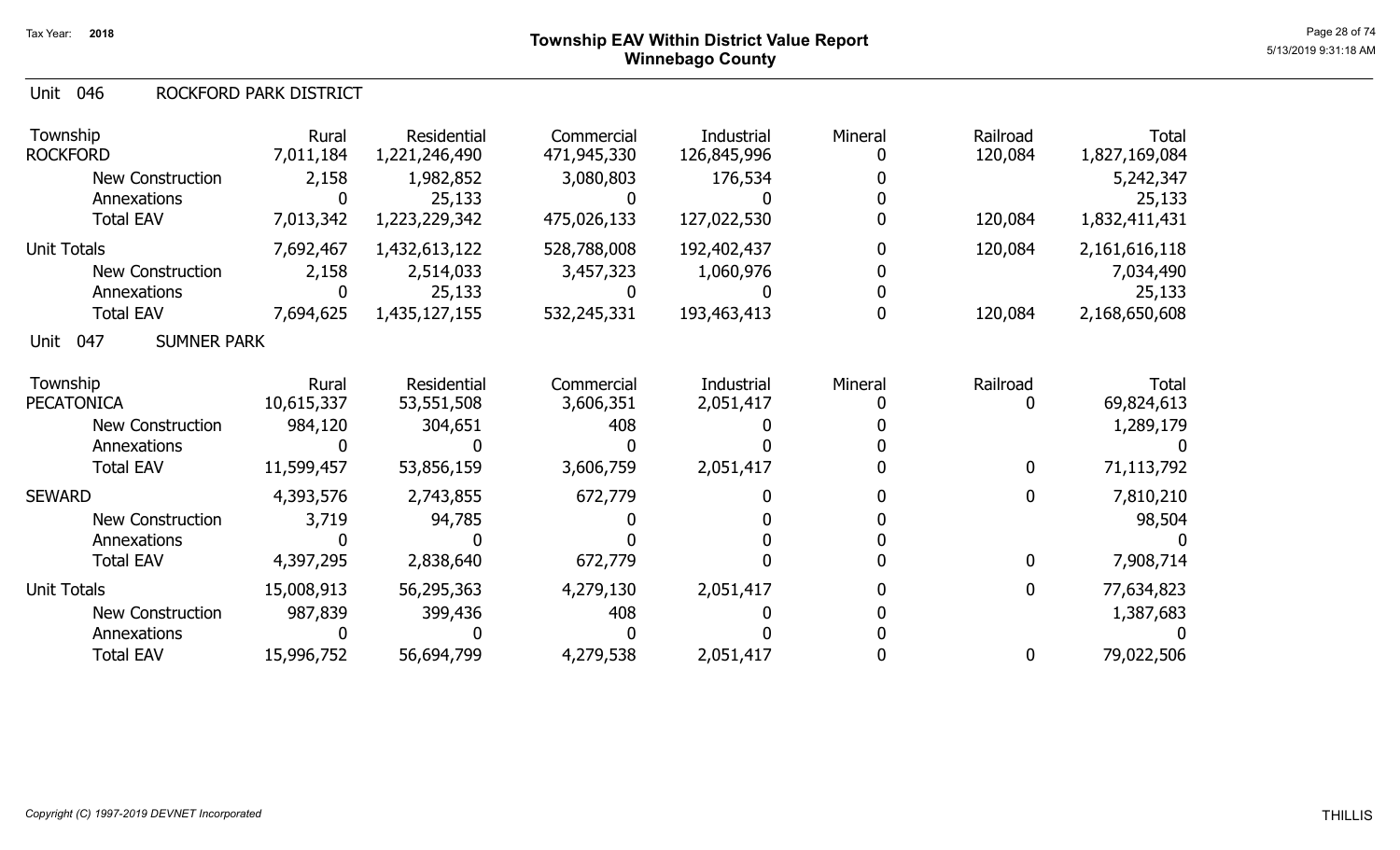# Page 29 of 74  $^{P_1}$ Page 29 of 74  $^{P_2}$ Winnebago County

### 048 Unit WINNEBAGO PARK DISTRICT

| Township<br><b>WINNEBAGO</b> | Rural<br>11,181,683  | Residential<br>74,399,283 | Commercial<br>6,878,195 | Industrial<br>2,705,530 | Mineral | Railroad<br>744,039 | <b>Total</b><br>95,908,730 |
|------------------------------|----------------------|---------------------------|-------------------------|-------------------------|---------|---------------------|----------------------------|
| <b>New Construction</b>      | 41,383               | 14,069                    |                         |                         |         |                     | 55,452                     |
| Annexations                  |                      |                           |                         |                         |         |                     |                            |
| <b>Total EAV</b>             | 11,223,066           | 74,413,352                | 6,878,195               | 2,705,530               |         | 744,039             | 95,964,182                 |
| Unit Totals                  | 11,181,683           | 74,399,283                | 6,878,195               | 2,705,530               |         | 744,039             | 95,908,730                 |
| <b>New Construction</b>      | 41,383               | 14,069                    |                         |                         |         |                     | 55,452                     |
| Annexations                  |                      |                           |                         |                         |         |                     |                            |
| <b>Total EAV</b>             | 11,223,066           | 74,413,352                | 6,878,195               | 2,705,530               |         | 744,039             | 95,964,182                 |
| 049<br>Unit                  | SEWARD PARK DISTRICT |                           |                         |                         |         |                     |                            |
| Township<br><b>SEWARD</b>    | Rural<br>9,044,092   | Residential<br>4,924,733  | Commercial<br>2,801,797 | Industrial<br>167,403   | Mineral | Railroad<br>473     | <b>Total</b><br>16,938,498 |
| <b>New Construction</b>      | 72,334               | 34,183                    |                         |                         |         |                     | 106,517                    |
| Annexations                  |                      |                           |                         |                         |         |                     |                            |
| <b>Total EAV</b>             | 9,116,426            | 4,958,916                 | 2,801,797               | 167,403                 |         | 473                 | 17,045,015                 |
| <b>Unit Totals</b>           | 9,044,092            | 4,924,733                 | 2,801,797               | 167,403                 |         | 473                 | 16,938,498                 |
| New Construction             | 72,334               | 34,183                    |                         |                         |         |                     | 106,517                    |
| Annexations                  |                      |                           |                         |                         |         |                     |                            |
| <b>Total EAV</b>             | 9,116,426            | 4,958,916                 | 2,801,797               | 167,403                 |         | 473                 | 17,045,015                 |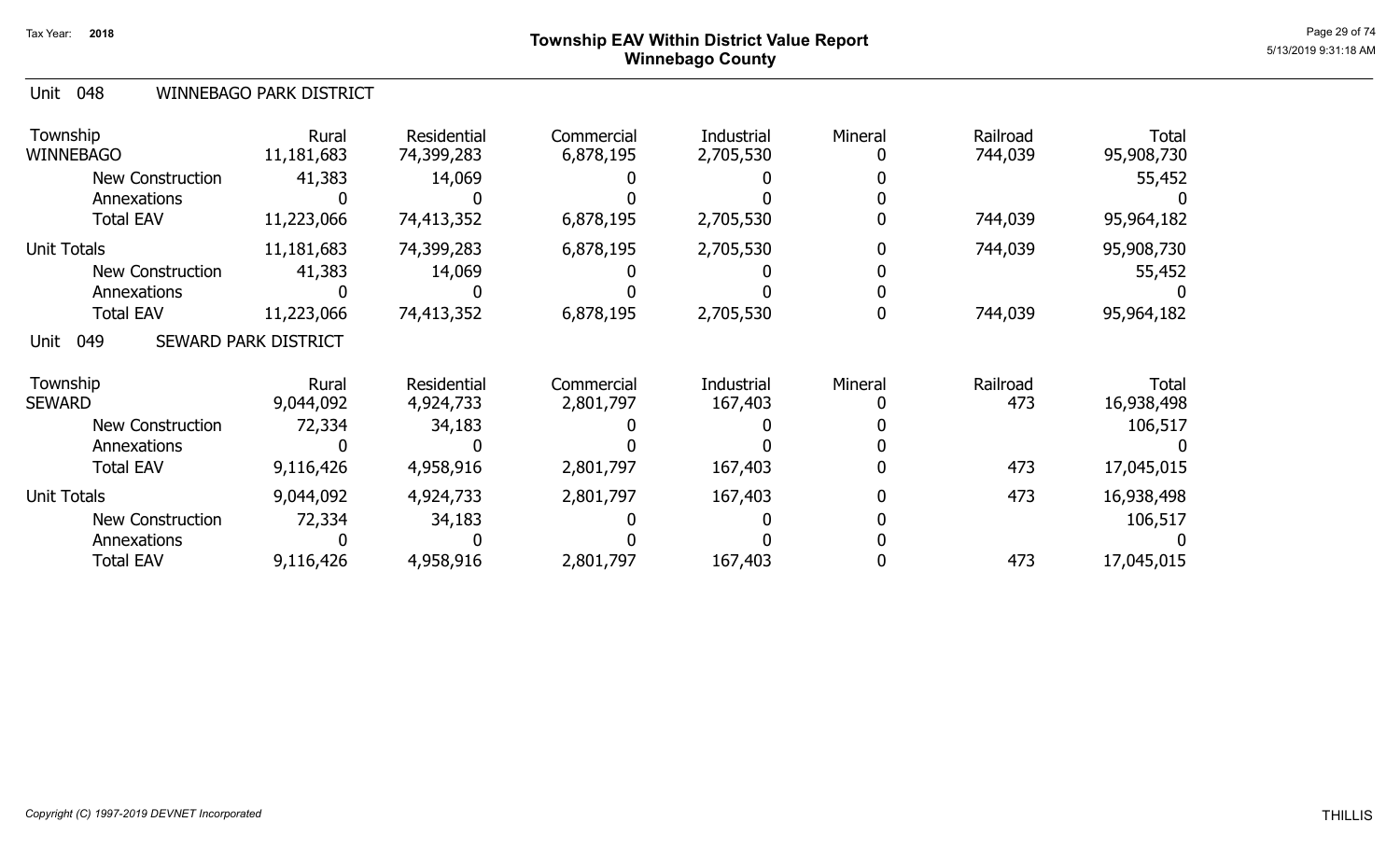# Page 30 of 74  $^{P_1}$ Page 30 of 74  $^{P_2}$   $\blacksquare$   $P_3$   $\blacksquare$   $P_4$   $\blacksquare$   $P_5$   $\blacksquare$   $P_6$   $\blacksquare$   $P_7$   $\blacksquare$   $P_8$   $\blacksquare$   $P_9$   $\blacksquare$   $P_8$   $\blacksquare$   $P_9$   $\blacksquare$   $P_8$   $\blacksquare$   $P_9$   $\blacksquare$   $P_9$   $\blacksquare$   $P_8$   $\blacksquare$   $P_$ Winnebago County

| 050<br><b>DURAND SANITARY</b><br>Unit |                 |                           |                         |                       |         |             |                            |
|---------------------------------------|-----------------|---------------------------|-------------------------|-----------------------|---------|-------------|----------------------------|
| Township<br><b>DURAND</b>             | Rural<br>86,694 | Residential<br>11,464,129 | Commercial<br>3,184,194 | Industrial<br>188,750 | Mineral | Railroad    | <b>Total</b><br>14,923,767 |
| <b>New Construction</b>               |                 | 13,328                    |                         |                       |         |             | 13,328                     |
| Annexations                           |                 |                           |                         |                       |         |             |                            |
| <b>Total EAV</b>                      | 86,694          | 11,477,457                | 3,184,194               | 188,750               |         | $\mathbf 0$ | 14,937,095                 |
| <b>Unit Totals</b>                    | 86,694          | 11,464,129                | 3,184,194               | 188,750               |         | 0           | 14,923,767                 |
| <b>New Construction</b>               |                 | 13,328                    |                         |                       |         |             | 13,328                     |
| Annexations                           |                 |                           |                         |                       |         |             |                            |
| <b>Total EAV</b>                      | 86,694          | 11,477,457                | 3,184,194               | 188,750               | 0       | $\mathbf 0$ | 14,937,095                 |
| ROCK RIVER WATER REC<br>051<br>Unit   |                 |                           |                         |                       |         |             |                            |
| Township                              | Rural           | Residential               | Commercial              | Industrial            | Mineral | Railroad    | <b>Total</b>               |
| <b>CHERRY VALLEY</b>                  | 444,626         | 98,472,103                | 37,671,378              | 38,135,096            |         | 0           | 174,723,203                |
| New Construction                      |                 | 154,670                   | 56,755                  | 595,964               |         |             | 807,389                    |
| Annexations                           |                 |                           |                         |                       |         |             |                            |
| <b>Total EAV</b>                      | 444,626         | 98,626,773                | 37,728,133              | 38,731,060            |         | 0           | 175,530,592                |
| <b>HARLEM</b>                         | 212,000         | 336,260,052               | 68,524,655              | 43,027,144            |         | $\mathbf 0$ | 448,023,851                |
| <b>New Construction</b>               |                 | 1,754,142                 | 1,629,560               | 611,064               |         |             | 3,994,766                  |
| Annexations                           |                 |                           |                         |                       |         |             |                            |
| <b>Total EAV</b>                      | 212,000         | 338,014,194               | 70,154,215              | 43,638,208            |         | $\mathbf 0$ | 452,018,617                |
| <b>OWEN</b>                           | 179,250         | 18,542,962                | 1,014,793               | 11,583,579            |         | $\bf{0}$    | 31,320,584                 |
| <b>New Construction</b>               |                 | 68,428                    |                         |                       |         |             | 68,428                     |
| Annexations                           |                 |                           |                         |                       |         |             |                            |
| <b>Total EAV</b>                      | 179,250         | 18,611,390                | 1,014,793               | 11,583,579            |         | $\mathbf 0$ | 31,389,012                 |
| <b>ROCKTON</b>                        | 1,155           | 20,048,576                |                         |                       |         | 0           | 20,049,731                 |
| <b>New Construction</b>               |                 | 21,333                    |                         |                       |         |             | 21,333                     |
| Annexations                           |                 |                           |                         |                       |         |             |                            |
| <b>Total EAV</b>                      | 1,155           | 20,069,909                |                         |                       |         | $\mathbf 0$ | 20,071,064                 |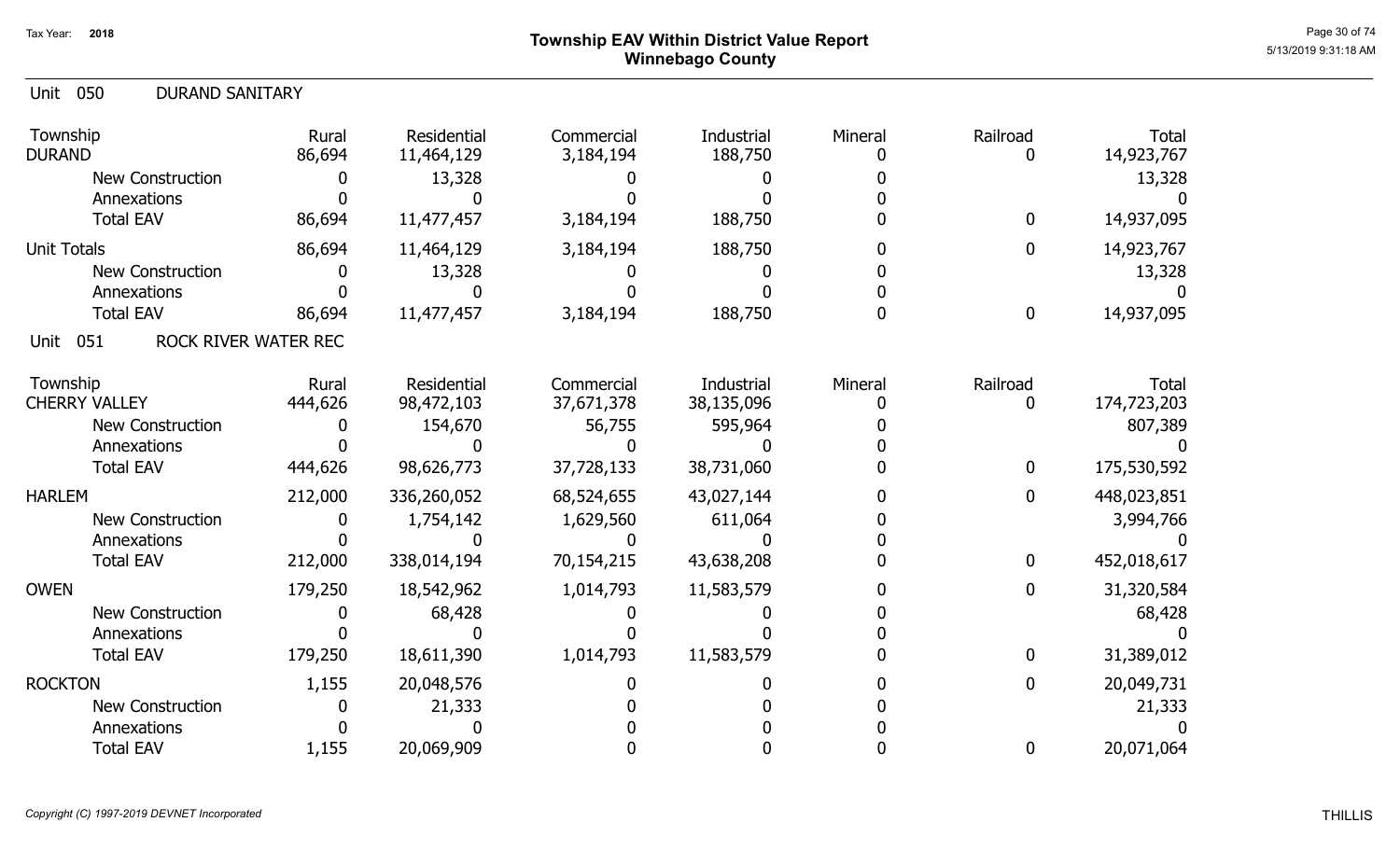Unit 051 ROCK RIVER WATER REC

| Township<br><b>ROSCOE</b>             | Rural<br>488,070 | Residential<br>108,052,686 | Commercial<br>40,816,392 | <b>Industrial</b><br>3,304,707 | Mineral  | Railroad<br>0   | <b>Total</b><br>152,661,855 |
|---------------------------------------|------------------|----------------------------|--------------------------|--------------------------------|----------|-----------------|-----------------------------|
| <b>New Construction</b>               |                  | 1,836,604                  | 652,637                  |                                |          |                 | 2,489,241                   |
| Annexations                           |                  |                            |                          |                                |          |                 |                             |
| <b>Total EAV</b>                      | 488,070          | 109,889,290                | 41,469,029               | 3,304,707                      |          | $\mathbf 0$     | 155,151,096                 |
| <b>WINNEBAGO</b>                      | 457,816          | 42,371,649                 | 5,436,218                | 741,366                        |          | 0               | 49,007,049                  |
| New Construction                      | 0                | 14,069                     |                          |                                |          |                 | 14,069                      |
| Annexations                           | 457,816          | 42,360,230                 | 5,421,164                | 741,366                        |          |                 | 48,980,576                  |
| <b>Total EAV</b>                      | 457,816          | 42,385,718                 | 5,436,218                | 741,366                        |          | 0               | 49,021,118                  |
| <b>ROCKFORD</b>                       | 1,721,360        | 1,132,887,092              | 464,063,428              | 124,617,669                    |          | 120,084         | 1,723,409,633               |
| <b>New Construction</b>               |                  | 1,868,998                  | 2,908,270                | 176,534                        |          |                 | 4,953,802                   |
| Annexations                           |                  | 25,133                     | 0                        |                                |          |                 | 25,133                      |
| <b>Total EAV</b>                      | 1,721,360        | 1,134,756,090              | 466,971,698              | 124,794,203                    |          | 120,084         | 1,728,363,435               |
| <b>Unit Totals</b>                    | 3,504,277        | 1,756,635,120              | 617,526,864              | 221,409,561                    |          | 120,084         | 2,599,195,906               |
| <b>New Construction</b>               | 0                | 5,718,244                  | 5,247,222                | 1,383,562                      |          |                 | 12,349,028                  |
| Annexations                           | 457,816          | 42,385,363                 | 5,421,164                | 741,366                        |          |                 | 49,005,709                  |
| <b>Total EAV</b>                      | 3,504,277        | 1,762,353,364              | 622,774,086              | 222,793,123                    | $\Omega$ | 120,084         | 2,611,544,934               |
| 053<br><b>SEWARD SANITARY</b><br>Unit |                  |                            |                          |                                |          |                 |                             |
| Township<br><b>SEWARD</b>             | Rural<br>134,255 | Residential<br>2,079,679   | Commercial<br>1,881,011  | Industrial<br>167,403          | Mineral  | Railroad<br>473 | <b>Total</b>                |
|                                       |                  |                            |                          |                                |          |                 | 4,262,821                   |
| <b>New Construction</b>               |                  |                            |                          |                                |          |                 |                             |
| Annexations                           |                  |                            |                          |                                |          |                 |                             |
| <b>Total EAV</b>                      | 134,255          | 2,079,679                  | 1,881,011                | 167,403                        |          | 473             | 4,262,821                   |
| <b>Unit Totals</b>                    | 134,255          | 2,079,679                  | 1,881,011                | 167,403                        |          | 473             | 4,262,821                   |
| <b>New Construction</b>               |                  |                            |                          |                                |          |                 |                             |
| Annexations                           |                  |                            |                          |                                |          |                 |                             |
| <b>Total EAV</b>                      | 134,255          | 2,079,679                  | 1,881,011                | 167,403                        |          | 473             | 4,262,821                   |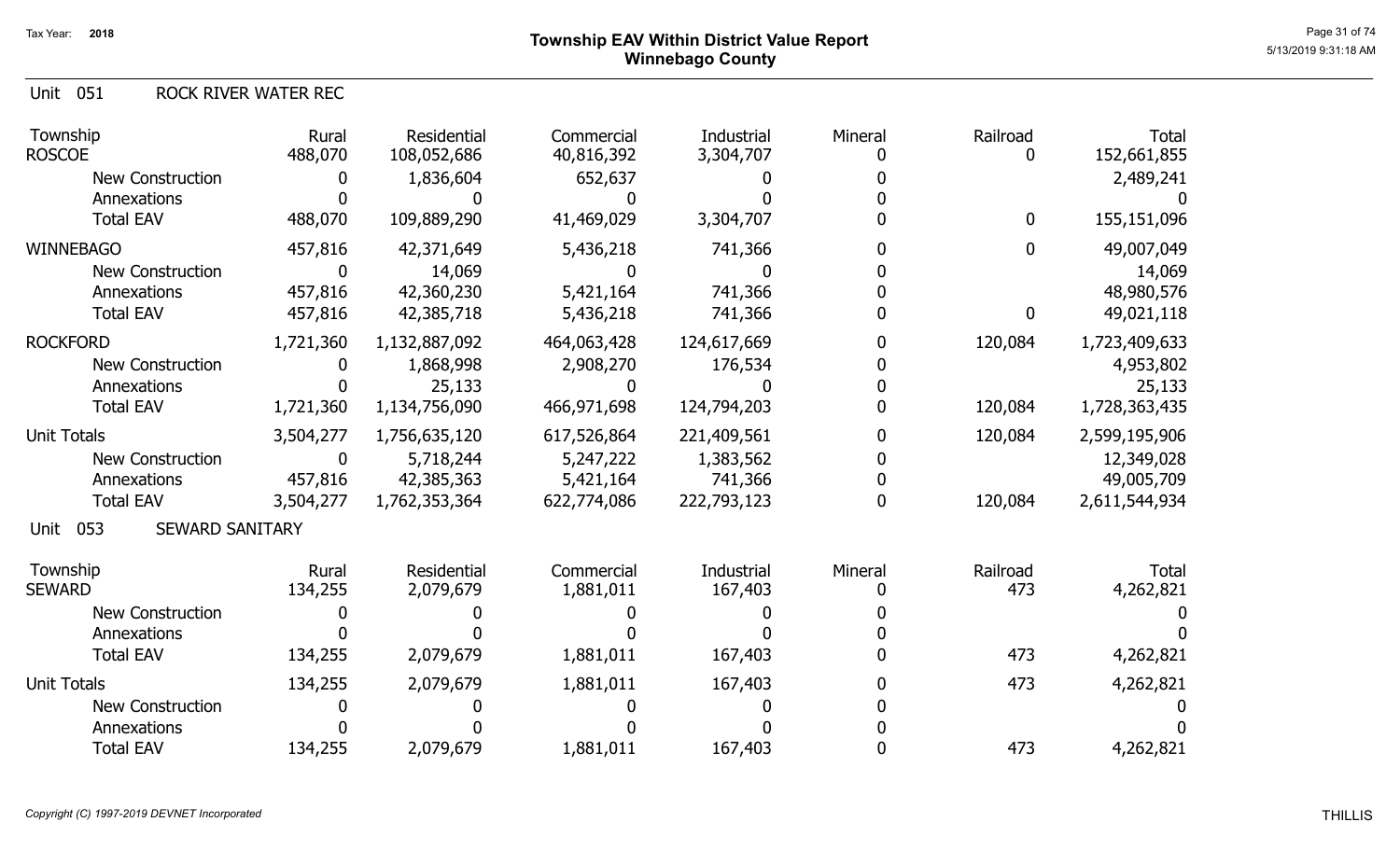Unit 054 CHERRY VALLEY LIBRARY

| Township<br><b>CHERRY VALLEY</b>       | Rural<br>4,731,788     | <b>Residential</b><br>129,410,561 | Commercial<br>8,510,084 | Industrial<br>534,073 | Mineral | Railroad | <b>Total</b><br>143,186,506 |
|----------------------------------------|------------------------|-----------------------------------|-------------------------|-----------------------|---------|----------|-----------------------------|
| <b>New Construction</b><br>Annexations | 13,275                 | 184,090                           | 760                     |                       |         |          | 198,125                     |
| <b>Total EAV</b>                       | 4,745,063              | 129,594,651                       | 8,510,844               | 534,073               |         | 0        | 143,384,631                 |
| <b>ROCKFORD</b>                        | 1,585,296              | 69,513,507                        | 37,420,820              | 2,892,138             |         | 0        | 111,411,761                 |
| <b>New Construction</b>                |                        | 82,988                            | 288,380                 |                       |         |          | 371,368                     |
| Annexations                            |                        |                                   |                         |                       |         |          |                             |
| <b>Total EAV</b>                       | 1,585,296              | 69,596,495                        | 37,709,200              | 2,892,138             |         | 0        | 111,783,129                 |
| <b>Unit Totals</b>                     | 6,317,084              | 198,924,068                       | 45,930,904              | 3,426,211             |         | 0        | 254,598,267                 |
| <b>New Construction</b>                | 13,275                 | 267,078                           | 289,140                 |                       |         |          | 569,493                     |
| Annexations                            |                        |                                   |                         |                       |         |          |                             |
| <b>Total EAV</b>                       | 6,330,359              | 199,191,146                       | 46,220,044              | 3,426,211             |         | 0        | 255,167,760                 |
| 055<br>Unit                            | NORTH SUBURBAN LIBRARY |                                   |                         |                       |         |          |                             |
| Township                               | Rural                  | <b>Residential</b>                | Commercial              | Industrial            | Mineral | Railroad | <b>Total</b>                |
| <b>HARLEM</b>                          | 2,749,157              | 462,398,742                       | 72,445,140              | 45,504,340            |         | 0        | 583,097,379                 |
| <b>New Construction</b>                |                        | 1,856,213                         | 1,629,560               | 611,064               |         |          | 4,096,837                   |
| Annexations                            |                        |                                   |                         |                       |         |          |                             |
| <b>Total EAV</b>                       | 2,749,157              | 464,254,955                       | 74,074,700              | 46,115,404            |         | 0        | 587,194,216                 |
| <b>OWEN</b>                            | 5,157                  | 20,108,643                        |                         |                       |         | 0        | 20,113,800                  |
| <b>New Construction</b>                |                        | 72,273                            |                         |                       |         |          | 72,273                      |
| Annexations                            |                        |                                   |                         |                       |         |          |                             |
| <b>Total EAV</b>                       | 5,157                  | 20,180,916                        |                         |                       |         | 0        | 20,186,073                  |
| <b>ROSCOE</b>                          | 5,834,409              | 327,825,681                       | 49,084,522              | 15,284,177            |         | 0        | 398,028,789                 |
| <b>New Construction</b>                | 7,234                  | 2,777,243                         | 862,603                 | 144,920               |         |          | 3,792,000                   |
| Annexations                            |                        |                                   |                         |                       |         |          |                             |
| <b>Total EAV</b>                       | 5,841,643              | 330,602,924                       | 49,947,125              | 15,429,097            |         | 0        | 401,820,789                 |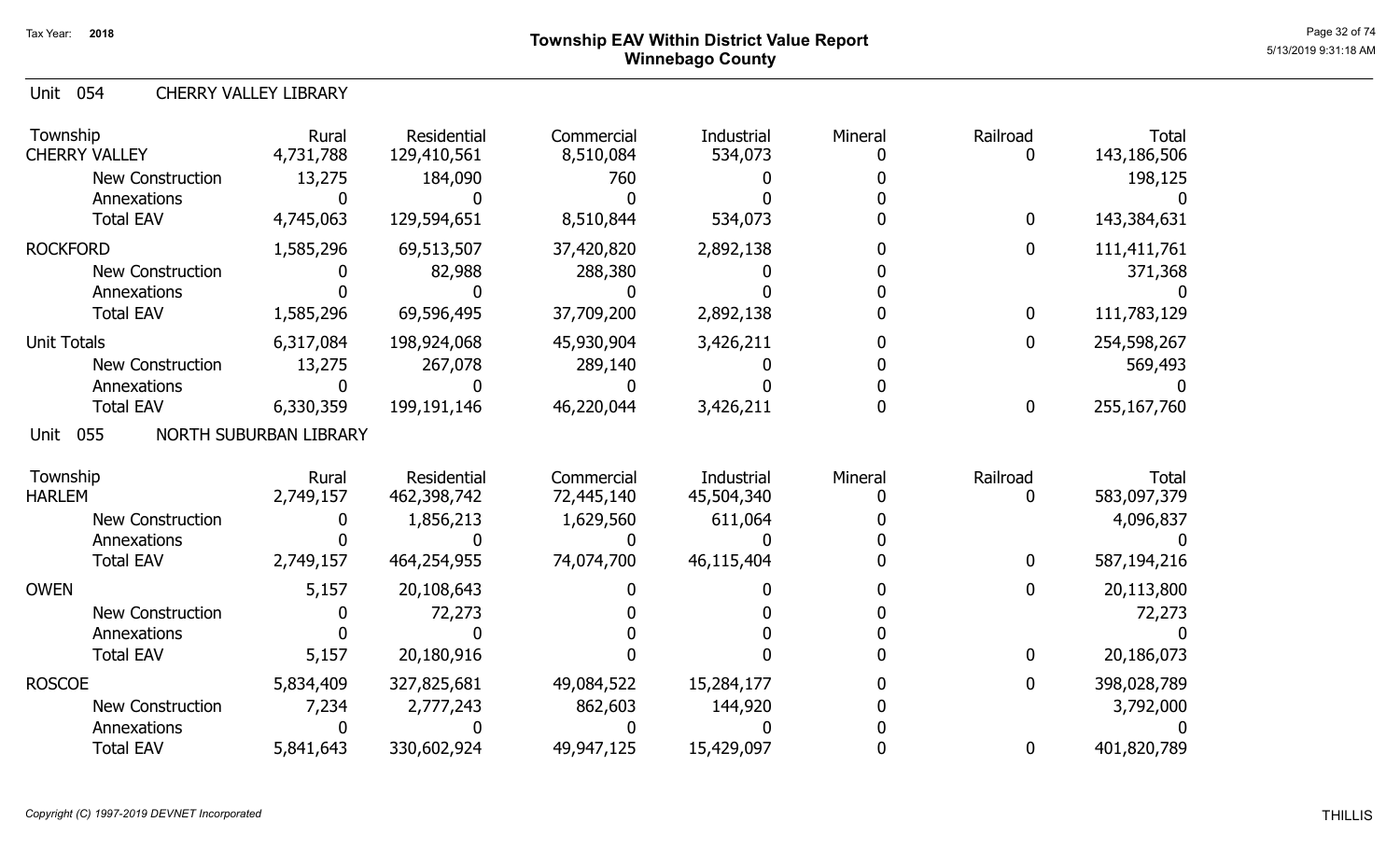# ${\sf Township~EAV~Within~District~Value~Report} \nonumber \hspace{5.5cm} \overset{\text{Page 33 of 74}}{\sim} \nonumber$ Winnebago County

#### Unit 055 NORTH SUBURBAN LIBRARY

| Township<br><b>ROCKFORD</b>       | Rural<br>76,088 | Residential<br>99,524,348 | Commercial<br>49,343,388 | Industrial<br>22,435,541 | Mineral | Railroad | Total<br>171,379,365 |
|-----------------------------------|-----------------|---------------------------|--------------------------|--------------------------|---------|----------|----------------------|
| <b>New Construction</b>           |                 | 256,579                   | 235,532                  | 176,534                  |         |          | 668,645              |
| Annexations                       |                 |                           |                          |                          |         |          |                      |
| <b>Total EAV</b>                  | 76,088          | 99,780,927                | 49,578,920               | 22,612,075               |         | 0        | 172,048,010          |
| <b>Unit Totals</b>                | 8,664,811       | 909,857,414               | 170,873,050              | 83,224,058               |         | 0        | 1,172,619,333        |
| <b>New Construction</b>           | 7,234           | 4,962,308                 | 2,727,695                | 932,518                  |         |          | 8,629,755            |
| Annexations                       |                 |                           |                          |                          |         |          |                      |
| <b>Total EAV</b>                  | 8,672,045       | 914,819,722               | 173,600,745              | 84,156,576               |         | 0        | 1,181,249,088        |
| 056<br>PECATONICA LIBRARY<br>Unit |                 |                           |                          |                          |         |          |                      |
| Township                          | Rural           | Residential               | Commercial               | Industrial               | Mineral | Railroad | Total                |
| <b>BURRITT</b>                    | 5,488,887       | 5,738,827                 | 581,294                  |                          |         |          | 11,809,008           |
| <b>New Construction</b>           | 36,948          | 48,376                    | 1,095                    |                          |         |          | 86,419               |
| Annexations                       |                 |                           |                          |                          |         |          |                      |
| <b>Total EAV</b>                  | 5,525,835       | 5,787,203                 | 582,389                  |                          |         | 0        | 11,895,427           |
| <b>DURAND</b>                     | 535,190         | 476,778                   |                          |                          |         | 0        | 1,011,968            |
| <b>New Construction</b>           |                 |                           |                          |                          |         |          |                      |
| Annexations                       |                 |                           |                          |                          |         |          |                      |
| <b>Total EAV</b>                  | 535,190         | 476,778                   |                          |                          |         | 0        | 1,011,968            |
| <b>PECATONICA</b>                 | 10,615,337      | 53,551,508                | 3,606,351                | 2,051,417                |         | 0        | 69,824,613           |
| <b>New Construction</b>           | 984,120         | 304,651                   | 408                      |                          |         |          | 1,289,179            |
| Annexations                       |                 |                           |                          |                          |         |          |                      |
| <b>Total EAV</b>                  | 11,599,457      | 53,856,159                | 3,606,759                | 2,051,417                |         | 0        | 71,113,792           |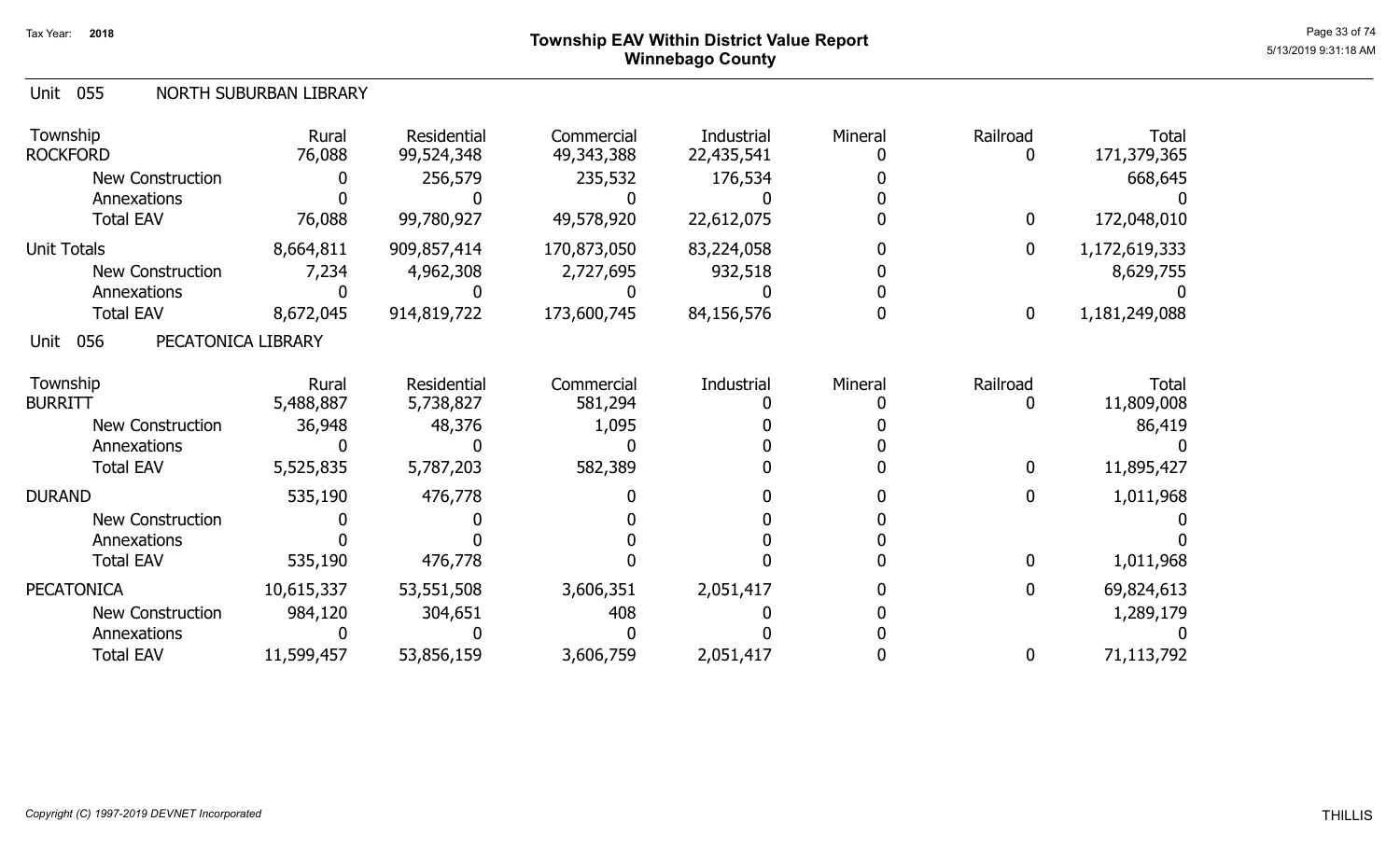9,492,003 174,233,985 10,889,882 5,330,989 0 0 0 199,946,859

5,330,989

0

| Unit<br>056<br>PECATONICA LIBRARY |                             |                                 |                       |            |         |              |                    |
|-----------------------------------|-----------------------------|---------------------------------|-----------------------|------------|---------|--------------|--------------------|
| Township<br><b>SEWARD</b>         | Rural<br>3,840,234          | <b>Residential</b><br>2,473,544 | Commercial<br>672,779 | Industrial | Mineral | Railroad     | Total<br>6,986,557 |
| <b>New Construction</b>           | 3,719                       | 51,552                          |                       |            |         |              | 55,271             |
| Annexations                       |                             |                                 |                       |            |         |              |                    |
| <b>Total EAV</b>                  | 3,843,953                   | 2,525,096                       | 672,779               |            |         | $\mathbf 0$  | 7,041,828          |
| <b>Unit Totals</b>                | 20,479,648                  | 62,240,657                      | 4,860,424             | 2,051,417  |         | $\mathbf{0}$ | 89,632,146         |
| <b>New Construction</b>           | 1,024,787                   | 404,579                         | 1,503                 |            |         |              | 1,430,869          |
| Annexations                       |                             |                                 |                       |            |         |              |                    |
| <b>Total EAV</b>                  | 21,504,435                  | 62,645,236                      | 4,861,927             | 2,051,417  |         | $\mathbf 0$  | 91,063,015         |
| 057<br>Unit                       | <b>TALCOTT FREE LIBRARY</b> |                                 |                       |            |         |              |                    |
| Township                          | Rural                       | <b>Residential</b>              | Commercial            | Industrial | Mineral | Railroad     | Total              |
| <b>ROCKTON</b>                    | 9,450,612                   | 173, 172, 931                   | 10,889,882            | 5,330,989  |         | 0            | 198,844,414        |
| <b>New Construction</b>           | 41,391                      | 1,061,054                       |                       |            |         |              | 1,102,445          |
| Annexations                       |                             |                                 |                       |            |         |              |                    |
| <b>Total EAV</b>                  | 9,492,003                   | 174,233,985                     | 10,889,882            | 5,330,989  |         | $\mathbf 0$  | 199,946,859        |
| <b>Unit Totals</b>                | 9,450,612                   | 173,172,931                     | 10,889,882            | 5,330,989  |         | $\Omega$     | 198,844,414        |
| <b>New Construction</b>           | 41,391                      | 1,061,054                       |                       |            |         |              | 1,102,445          |
| Annexations                       |                             |                                 |                       |            |         |              |                    |

058 Unit WINNEBAGO LIBRARY

Total EAV

| Township |                    | Rural     | Residential | Commercial | Industrial | Mineral | Railroad | Total      |
|----------|--------------------|-----------|-------------|------------|------------|---------|----------|------------|
| BURRITT  |                    | 7,361,537 | 6,529,660   | 568,356    |            |         |          | 14,459,553 |
|          | New Construction   | 45,383    |             |            |            |         |          | 45,383     |
|          | <b>Annexations</b> |           |             |            |            |         |          |            |
|          | <b>Total EAV</b>   | ,406,920  | 6,529,660   | 568,356    |            |         |          | 14,504,936 |

10,889,882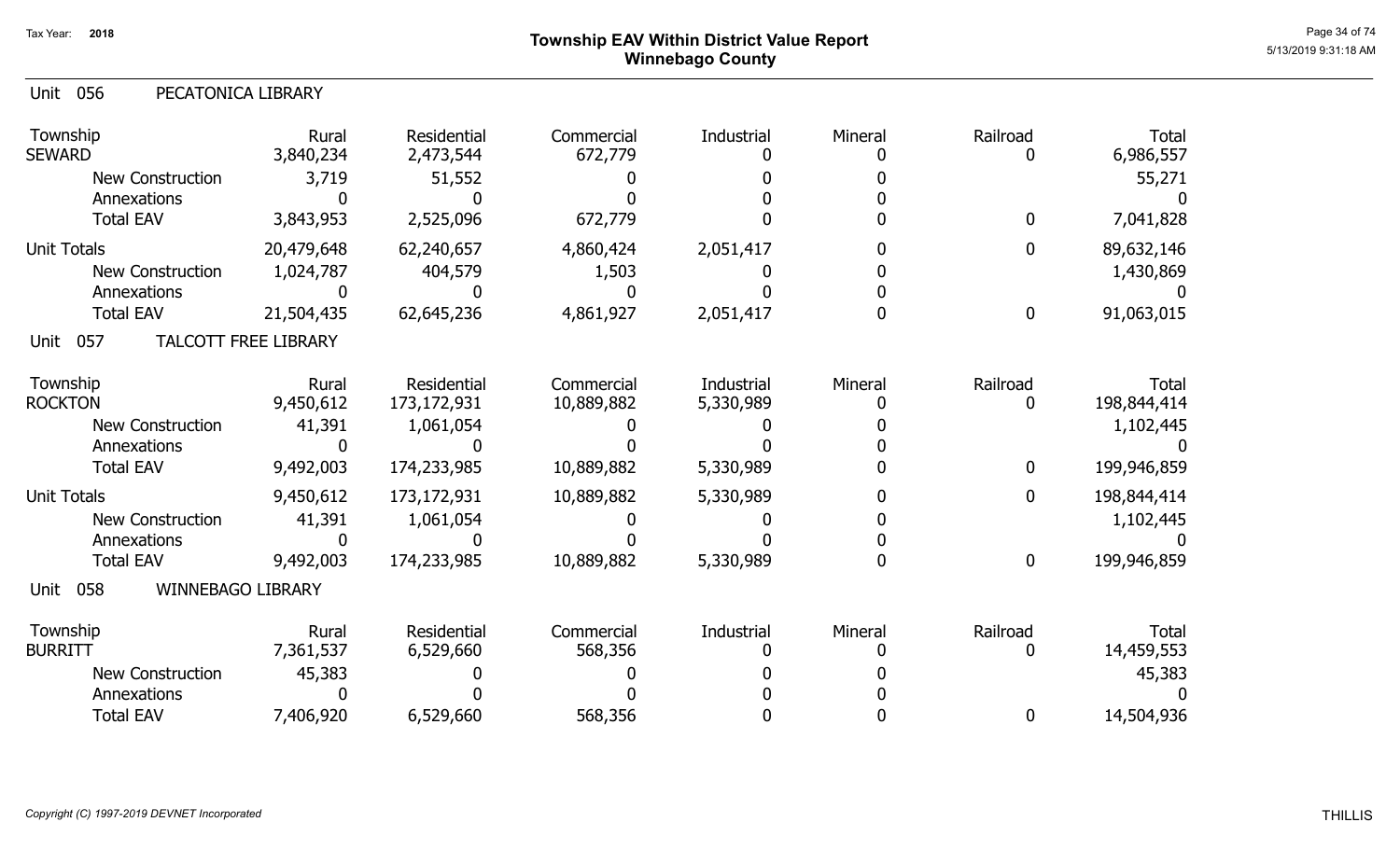# ${\sf Township~EAV~Within~District~Value~Report} \nonumber \hspace{5.5cm} \overset{\text{Page 35 of 74}}{\sim} \hspace{5.5cm} \overset{\text{Page 35 of 74}}{\sim} \hspace{5.5cm} \overset{\text{Page 35 of 74}}{\sim} \hspace{5.5cm} \overset{\text{Page 35 of 74}}{\sim} \hspace{5.5cm} \overset{\text{Page 35 of 74}}{\sim} \hspace{5.5cm} \overset{\text{Page 35 of 74}}{\sim} \hspace{5.5cm} \overset{\text{Page 35 of 74}}{\sim} \hspace{5.5cm} \$ Winnebago County

### 058 Unit WINNEBAGO LIBRARY

| Township<br><b>HARRISON</b> | Rural<br>57,332 | Residential | Commercial | Industrial | Mineral | Railroad | <b>Total</b><br>57,332 |
|-----------------------------|-----------------|-------------|------------|------------|---------|----------|------------------------|
| New Construction            |                 |             |            |            |         |          |                        |
| Annexations                 |                 |             |            |            |         |          |                        |
| <b>Total EAV</b>            | 57,332          |             |            |            |         |          | 57,332                 |
| <b>OWEN</b>                 | 160,466         | 388,544     |            |            |         |          | 549,010                |
| <b>New Construction</b>     |                 |             |            |            |         |          |                        |
| Annexations                 |                 |             |            |            |         |          |                        |
| <b>Total EAV</b>            | 160,466         | 388,544     |            |            |         |          | 549,010                |
| <b>SEWARD</b>               | 9,597,434       | 5,195,044   | 2,801,797  | 167,403    |         | 473      | 17,762,151             |
| New Construction            | 72,334          | 77,416      |            |            |         |          | 149,750                |
| Annexations                 |                 |             |            |            |         |          |                        |
| <b>Total EAV</b>            | 9,669,768       | 5,272,460   | 2,801,797  | 167,403    |         | 473      | 17,911,901             |
| WINNEBAGO                   | 11,069,382      | 74,399,283  | 6,878,195  | 2,705,530  |         | 744,039  | 95,796,429             |
| New Construction            | 41,383          | 14,069      |            |            |         |          | 55,452                 |
| Annexations                 |                 |             |            |            |         |          |                        |
| <b>Total EAV</b>            | 11,110,765      | 74,413,352  | 6,878,195  | 2,705,530  |         | 744,039  | 95,851,881             |
| <b>ROCKFORD</b>             | 1,648,920       | 17,034,591  | 183,496    | 306,271    |         |          | 19,173,278             |
| <b>New Construction</b>     |                 | 6,112       |            |            |         |          | 6,112                  |
| Annexations                 |                 |             |            |            |         |          |                        |
| <b>Total EAV</b>            | 1,648,920       | 17,040,703  | 183,496    | 306,271    |         |          | 19,179,390             |
| <b>Unit Totals</b>          | 29,895,071      | 103,547,122 | 10,431,844 | 3,179,204  |         | 744,512  | 147,797,753            |
| New Construction            | 159,100         | 97,597      |            |            |         |          | 256,697                |
| Annexations                 |                 |             |            |            |         |          |                        |
| <b>Total EAV</b>            | 30,054,171      | 103,644,719 | 10,431,844 | 3,179,204  |         | 744,512  | 148,054,450            |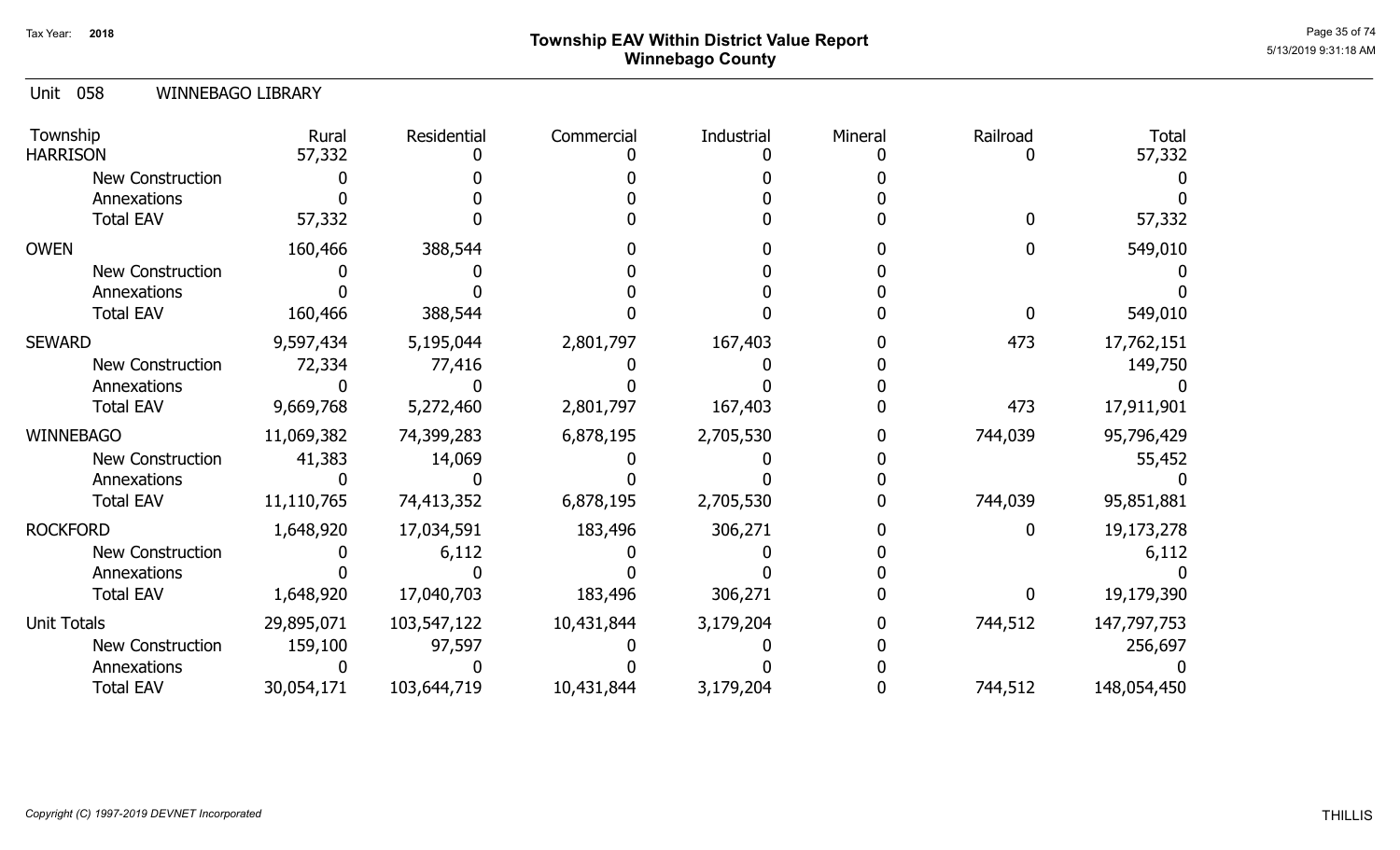059 Unit ROCKFORD CITY LIBRARY

| Township<br><b>CHERRY VALLEY</b> | Rural<br>223,950            | Residential<br>44,089,915 | Commercial<br>29,004,558 | Industrial<br>37,775,447 | Mineral | Railroad<br>0 | <b>Total</b><br>111,093,870 |
|----------------------------------|-----------------------------|---------------------------|--------------------------|--------------------------|---------|---------------|-----------------------------|
| <b>New Construction</b>          | 0                           | 89,245                    | 56,755                   | 595,964                  |         |               | 741,964                     |
| Annexations                      |                             | 21,052                    | 0                        |                          |         |               | 21,052                      |
| <b>Total EAV</b>                 | 223,950                     | 44,179,160                | 29,061,313               | 38, 371, 411             |         | $\bf{0}$      | 111,835,834                 |
| <b>OWEN</b>                      | 125,179                     | 5,907,675                 | 1,064,034                | 11,605,195               |         | $\bf{0}$      | 18,702,083                  |
| <b>New Construction</b>          | O                           |                           |                          |                          |         |               |                             |
| Annexations                      |                             |                           |                          |                          |         |               |                             |
| <b>Total EAV</b>                 | 125,179                     | 5,907,675                 | 1,064,034                | 11,605,195               |         | $\bf{0}$      | 18,702,083                  |
| <b>WINNEBAGO</b>                 | 112,301                     |                           |                          |                          |         | $\mathbf 0$   | 112,301                     |
| <b>New Construction</b>          |                             |                           |                          |                          |         |               |                             |
| Annexations                      |                             |                           |                          |                          |         |               |                             |
| <b>Total EAV</b>                 | 112,301                     |                           |                          |                          |         | 0             | 112,301                     |
| <b>ROCKFORD</b>                  | 734,113                     | 900,924,064               | 375,720,652              | 98,451,240               |         | 120,084       | 1,375,950,153               |
| <b>New Construction</b>          | 0                           | 1,482,584                 | 2,529,461                |                          |         |               | 4,012,045                   |
| Annexations                      |                             | 113,504                   | 24,188                   | 30,395                   |         |               | 168,087                     |
| <b>Total EAV</b>                 | 734,113                     | 902,406,648               | 378,250,113              | 98,451,240               |         | 120,084       | 1,379,962,198               |
| <b>Unit Totals</b>               | 1,195,543                   | 950,921,654               | 405,789,244              | 147,831,882              |         | 120,084       | 1,505,858,407               |
| <b>New Construction</b>          | 0                           | 1,571,829                 | 2,586,216                | 595,964                  |         |               | 4,754,009                   |
| Annexations                      |                             | 134,556                   | 24,188                   | 30,395                   |         |               | 189,139                     |
| <b>Total EAV</b>                 | 1,195,543                   | 952,493,483               | 408,375,460              | 148,427,846              | 0       | 120,084       | 1,510,612,416               |
| 060<br>Unit                      | <b>GREATER RKFD AIRPORT</b> |                           |                          |                          |         |               |                             |
| Township                         | Rural                       | <b>Residential</b>        | Commercial               | Industrial               | Mineral | Railroad      | <b>Total</b>                |
| <b>CHERRY VALLEY</b>             | 4,529,024                   | 184,817,463               | 40,865,474               | 39,342,371               |         | $\mathbf{0}$  | 269,554,332                 |
| <b>New Construction</b>          | 13,275                      | 280,134                   | 57,515                   | 595,964                  |         |               | 946,888                     |
| Annexations                      |                             |                           |                          |                          |         |               |                             |
| <b>Total EAV</b>                 | 4,542,299                   | 185,097,597               | 40,922,989               | 39,938,335               |         | $\bf{0}$      | 270,501,220                 |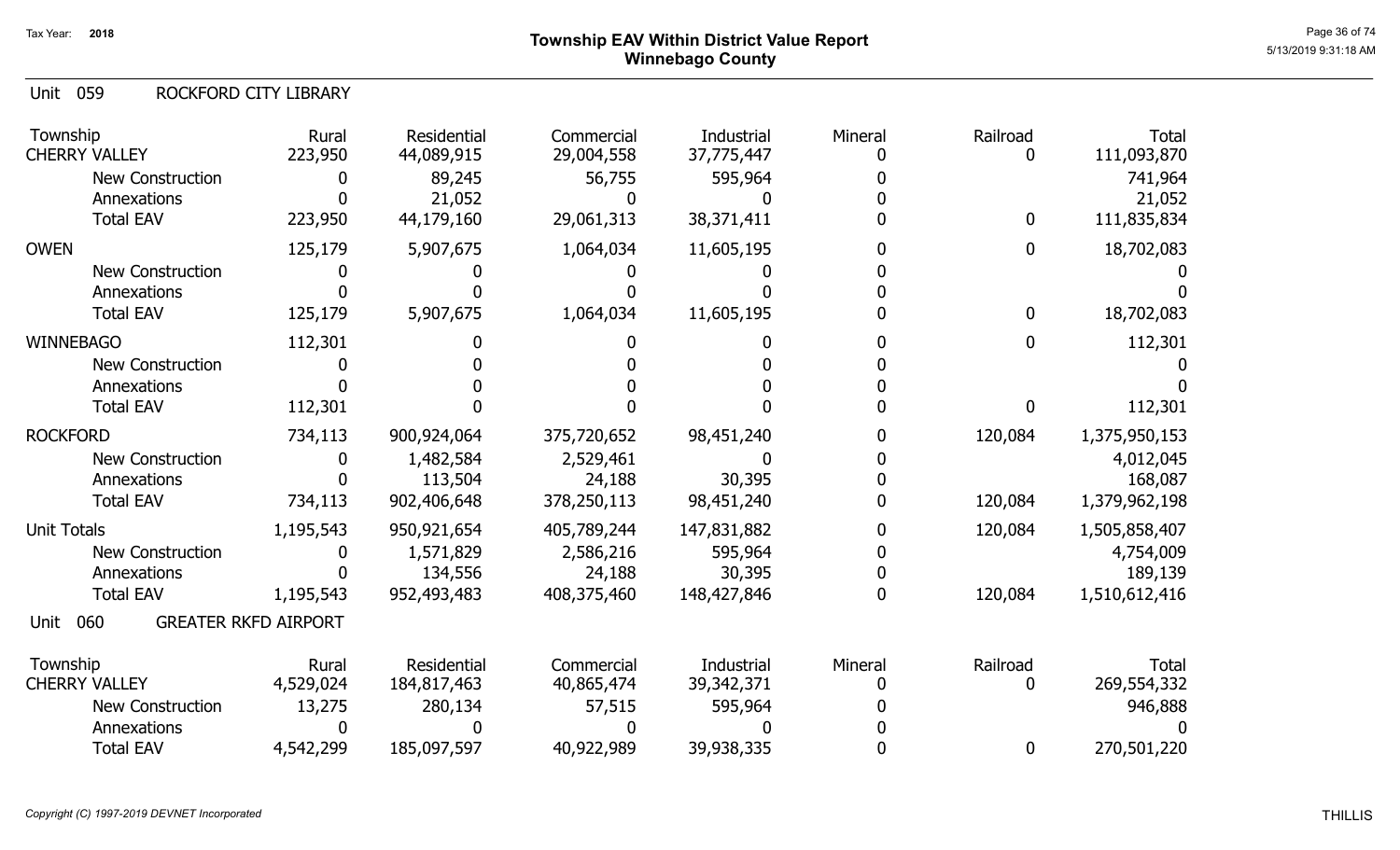## Page 37 of 74  $^{Page\ 37\ of\ 74}$   $^{Page\ 37\ of\ 74}$ Winnebago County

060 Unit GREATER RKFD AIRPORT

| Township<br><b>HARLEM</b> | Rural<br>2,749,157        | Residential<br>462,739,112 | Commercial<br>72,445,140 | Industrial<br>45,504,340 | Mineral | Railroad<br>0 | Total<br>583,437,749 |
|---------------------------|---------------------------|----------------------------|--------------------------|--------------------------|---------|---------------|----------------------|
| <b>New Construction</b>   |                           | 1,856,213                  | 1,629,560                | 611,064                  |         |               | 4,096,837            |
| Annexations               |                           |                            |                          |                          |         |               |                      |
| <b>Total EAV</b>          | 2,749,157                 | 464,595,325                | 74,074,700               | 46,115,404               |         | $\mathbf{0}$  | 587,534,586          |
| <b>OWEN</b>               | 6,368,445                 | 58,624,895                 | 1,358,322                | 11,639,590               |         | 0             | 77,991,252           |
| <b>New Construction</b>   | 17,861                    | 85,393                     |                          |                          |         |               | 103,254              |
| Annexations               |                           |                            |                          |                          |         |               |                      |
| <b>Total EAV</b>          | 6,386,306                 | 58,710,288                 | 1,358,322                | 11,639,590               |         | 0             | 78,094,506           |
| <b>ROCKFORD</b>           | 10,334,392                | 1,238,042,414              | 472,668,932              | 129,315,421              |         | 120,084       | 1,850,481,243        |
| New Construction          | 3,392                     | 2,031,435                  | 3,080,803                | 176,534                  |         |               | 5,292,164            |
| Annexations               |                           | 25,133                     |                          |                          |         |               | 25,133               |
| <b>Total EAV</b>          | 10,337,784                | 1,240,073,849              | 475,749,735              | 129,491,955              |         | 120,084       | 1,855,773,407        |
| Unit Totals               | 23,981,018                | 1,944,223,884              | 587,337,868              | 225,801,722              |         | 120,084       | 2,781,464,576        |
| <b>New Construction</b>   | 34,528                    | 4,253,175                  | 4,767,878                | 1,383,562                |         |               | 10,439,143           |
| Annexations               |                           | 25,133                     |                          |                          |         |               | 25,133               |
| <b>Total EAV</b>          | 24,015,546                | 1,948,477,059              | 592,105,746              | 227, 185, 284            |         | 120,084       | 2,791,903,719        |
| 061<br>Unit               | SOUTH BELOIT CITY LIBRARY |                            |                          |                          |         |               |                      |
| Township                  |                           | Residential                |                          |                          |         |               |                      |
| <b>ROCKTON</b>            | Rural<br>18,493           | 39,617,381                 | Commercial<br>10,236,621 | Industrial<br>9,502,687  | Mineral | Railroad<br>0 | Total<br>59,375,182  |
| <b>New Construction</b>   |                           | 14,393                     | 57,834                   | 37,711                   |         |               | 109,938              |
| Annexations               |                           |                            |                          |                          |         |               |                      |
| <b>Total EAV</b>          | 18,493                    | 39,631,774                 | 10,294,455               | 9,540,398                |         | 0             | 59,485,120           |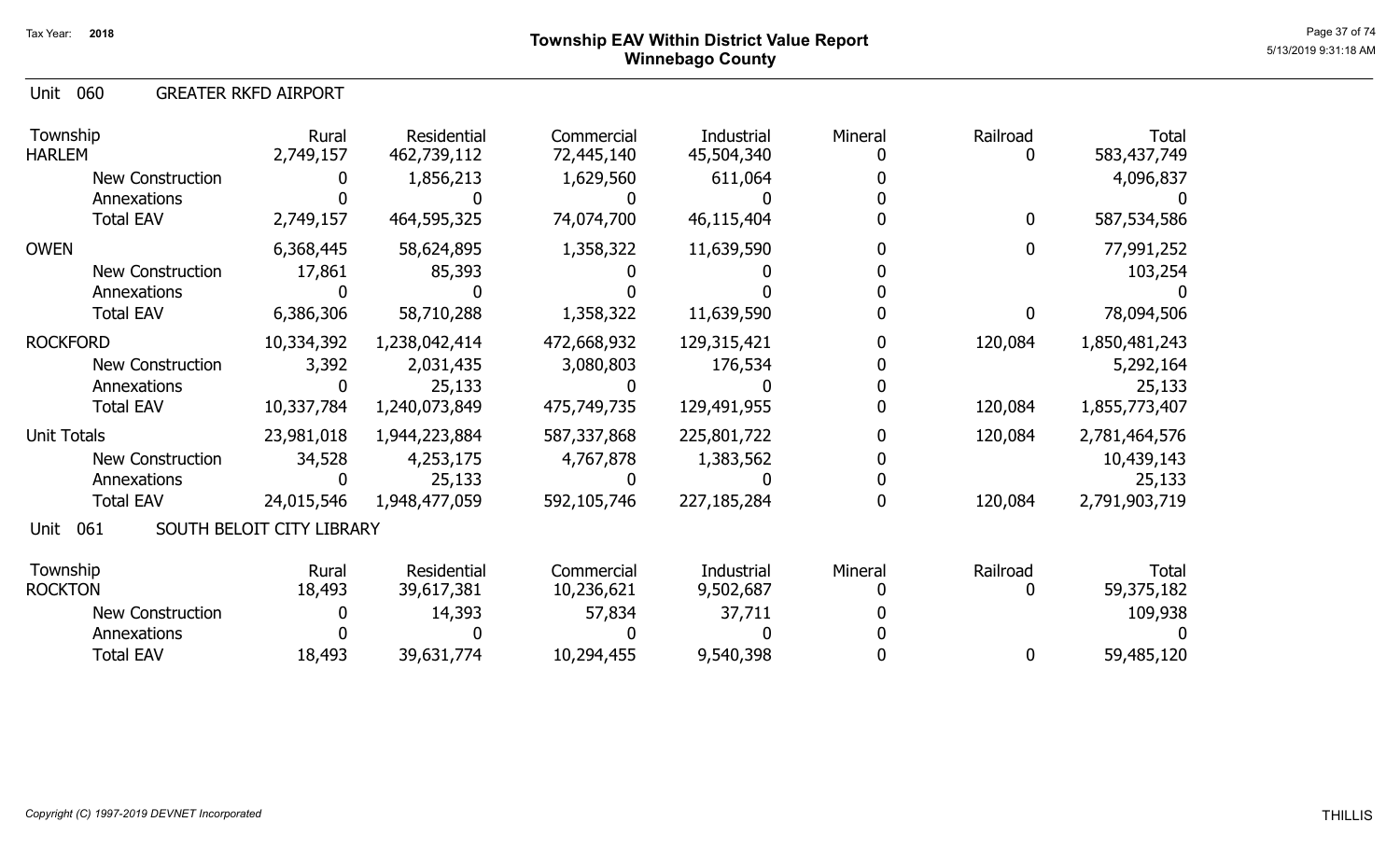## Page 38 of 74 Township EAV Within District Value Report Winnebago County

### Unit 061 SOUTH BELOIT CITY LIBRARY

| Township<br><b>ROSCOE</b>                  | Rural<br>209,296 | <b>Residential</b><br>37,467,371 | Commercial<br>11,300,153 | Industrial<br>5,067,284 | Mineral | Railroad         | <b>Total</b><br>54,044,104 |
|--------------------------------------------|------------------|----------------------------------|--------------------------|-------------------------|---------|------------------|----------------------------|
| <b>New Construction</b><br>Annexations     |                  | 421,057                          | 27,193<br>4,394          | 104<br>1,104,351        |         |                  | 448,354<br>1,108,745       |
| <b>Total EAV</b>                           | 209,296          | 37,888,428                       | 11,327,346               | 5,067,388               |         | $\boldsymbol{0}$ | 54,492,458                 |
| <b>Unit Totals</b>                         | 227,789          | 77,084,752                       | 21,536,774               | 14,569,971              |         | $\boldsymbol{0}$ | 113,419,286                |
| <b>New Construction</b>                    |                  | 435,450                          | 85,027                   | 37,815                  |         |                  | 558,292                    |
| Annexations                                |                  |                                  | 4,394                    | 1,104,351               |         |                  | 1,108,745                  |
| <b>Total EAV</b>                           | 227,789          | 77,520,202                       | 21,621,801               | 14,607,786              |         | $\boldsymbol{0}$ | 113,977,578                |
| 062<br><b>RKFD - WINN DRAINAGE</b><br>Unit |                  |                                  |                          |                         |         |                  |                            |
| Township                                   | Rural            | Residential                      | Commercial               | Industrial              | Mineral | Railroad         | <b>Total</b>               |
| <b>BURRITT</b>                             | 6,225            | 223,456                          |                          |                         |         | $\mathbf{0}$     | 229,681                    |
| New Construction                           |                  |                                  |                          |                         |         |                  |                            |
| Annexations                                |                  |                                  |                          |                         |         |                  |                            |
| <b>Total EAV</b>                           | 6,225            | 223,456                          |                          |                         |         | $\mathbf 0$      | 229,681                    |
| <b>WINNEBAGO</b>                           | 202,441          | 1,098,615                        | 441,920                  | 12,256                  |         | $\bf{0}$         | 1,755,232                  |
| <b>New Construction</b>                    |                  |                                  |                          |                         |         |                  |                            |
| Annexations                                |                  |                                  |                          |                         |         |                  |                            |
| <b>Total EAV</b>                           | 202,441          | 1,098,615                        | 441,920                  | 12,256                  |         | $\mathbf 0$      | 1,755,232                  |
| <b>ROCKFORD</b>                            | 108,558          | 5,215,386                        | 1,727,172                | 967,144                 |         | 0                | 8,018,260                  |
| <b>New Construction</b>                    |                  | 10,424                           |                          |                         |         |                  | 10,424                     |
| Annexations                                |                  |                                  |                          |                         |         |                  |                            |
| <b>Total EAV</b>                           | 108,558          | 5,225,810                        | 1,727,172                | 967,144                 |         | $\mathbf{0}$     | 8,028,684                  |
| <b>Unit Totals</b>                         | 317,224          | 6,537,457                        | 2,169,092                | 979,400                 |         | $\boldsymbol{0}$ | 10,003,173                 |
| <b>New Construction</b>                    |                  | 10,424                           |                          |                         |         |                  | 10,424                     |
| Annexations                                |                  |                                  |                          |                         |         |                  |                            |
| <b>Total EAV</b>                           | 317,224          | 6,547,881                        | 2,169,092                | 979,400                 |         | 0                | 10,013,597                 |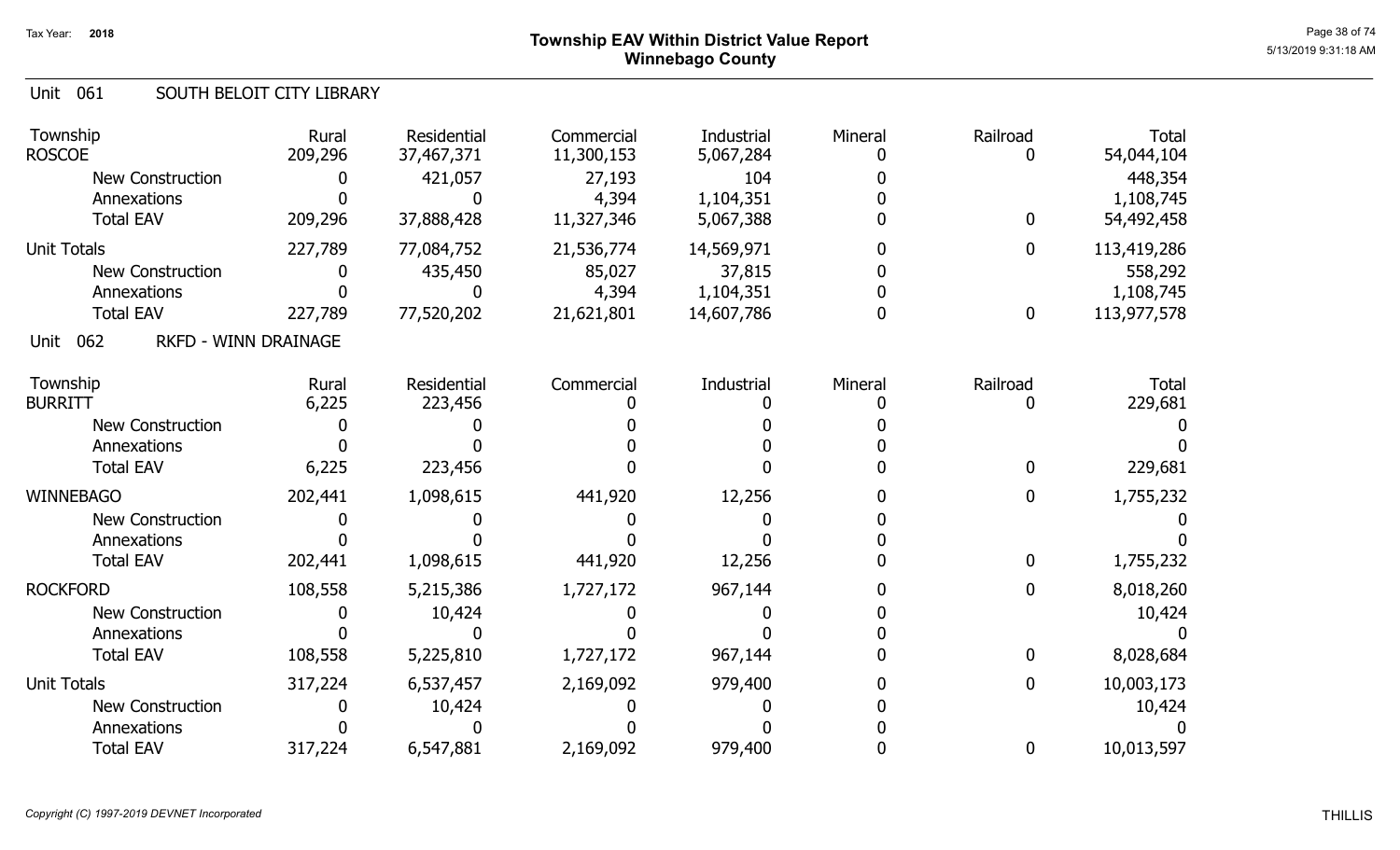## Page 39 of 74  $^{P_1}$ Page 39 of 74  $^{P_2}$   $\blacksquare$   $\blacksquare$   $\blacksquare$   $\blacksquare$   $\blacksquare$   $\blacksquare$   $\blacksquare$   $\blacksquare$   $\blacksquare$   $\blacksquare$   $\blacksquare$   $\blacksquare$   $\blacksquare$   $\blacksquare$   $\blacksquare$   $\blacksquare$   $\blacksquare$   $\blacksquare$   $\blacksquare$   $\blacksquare$   $\blacksquare$   $\blacksquare$   $\blacksquare$   $\blacksquare$   $\blacksquare$   $\blacks$ Winnebago County

### Unit 064 LINCOLN-ACRES STREET LIGHT

| Township<br><b>ROCKFORD</b>     | Rural                               | <b>Residential</b><br>557,260 | Commercial | Industrial | Mineral | Railroad    | <b>Total</b><br>557,260 |
|---------------------------------|-------------------------------------|-------------------------------|------------|------------|---------|-------------|-------------------------|
| <b>New Construction</b>         |                                     | 1,427                         |            |            |         |             | 1,427                   |
| Annexations<br><b>Total EAV</b> | $\Omega$                            | 558,687                       |            |            |         | 0           | 558,687                 |
|                                 |                                     |                               |            |            |         |             |                         |
| <b>Unit Totals</b>              |                                     | 557,260                       |            |            |         |             | 557,260                 |
| <b>New Construction</b>         |                                     | 1,427                         |            |            |         |             | 1,427                   |
| Annexations                     |                                     |                               |            |            |         |             |                         |
| <b>Total EAV</b>                |                                     | 558,687                       |            |            |         | 0           | 558,687                 |
| 065<br>Unit                     | <b>WASHINGTON PARK STREET LIGHT</b> |                               |            |            |         |             |                         |
| Township                        | Rural                               | Residential                   | Commercial | Industrial | Mineral | Railroad    | Total                   |
| <b>ROCKFORD</b>                 |                                     | 1,349,408                     | 15,548     | 87,530     |         |             | 1,452,486               |
| New Construction                |                                     | 7,238                         |            |            |         |             | 7,238                   |
| Annexations                     |                                     |                               |            |            |         |             |                         |
| <b>Total EAV</b>                | 0                                   | 1,356,646                     | 15,548     | 87,530     |         | 0           | 1,459,724               |
| <b>Unit Totals</b>              | $\mathbf{0}$                        | 1,349,408                     | 15,548     | 87,530     |         | $\mathbf 0$ | 1,452,486               |
| <b>New Construction</b>         |                                     | 7,238                         |            |            |         |             | 7,238                   |
| Annexations                     |                                     |                               |            |            |         |             |                         |
| <b>Total EAV</b>                |                                     | 1,356,646                     | 15,548     | 87,530     |         | 0           | 1,459,724               |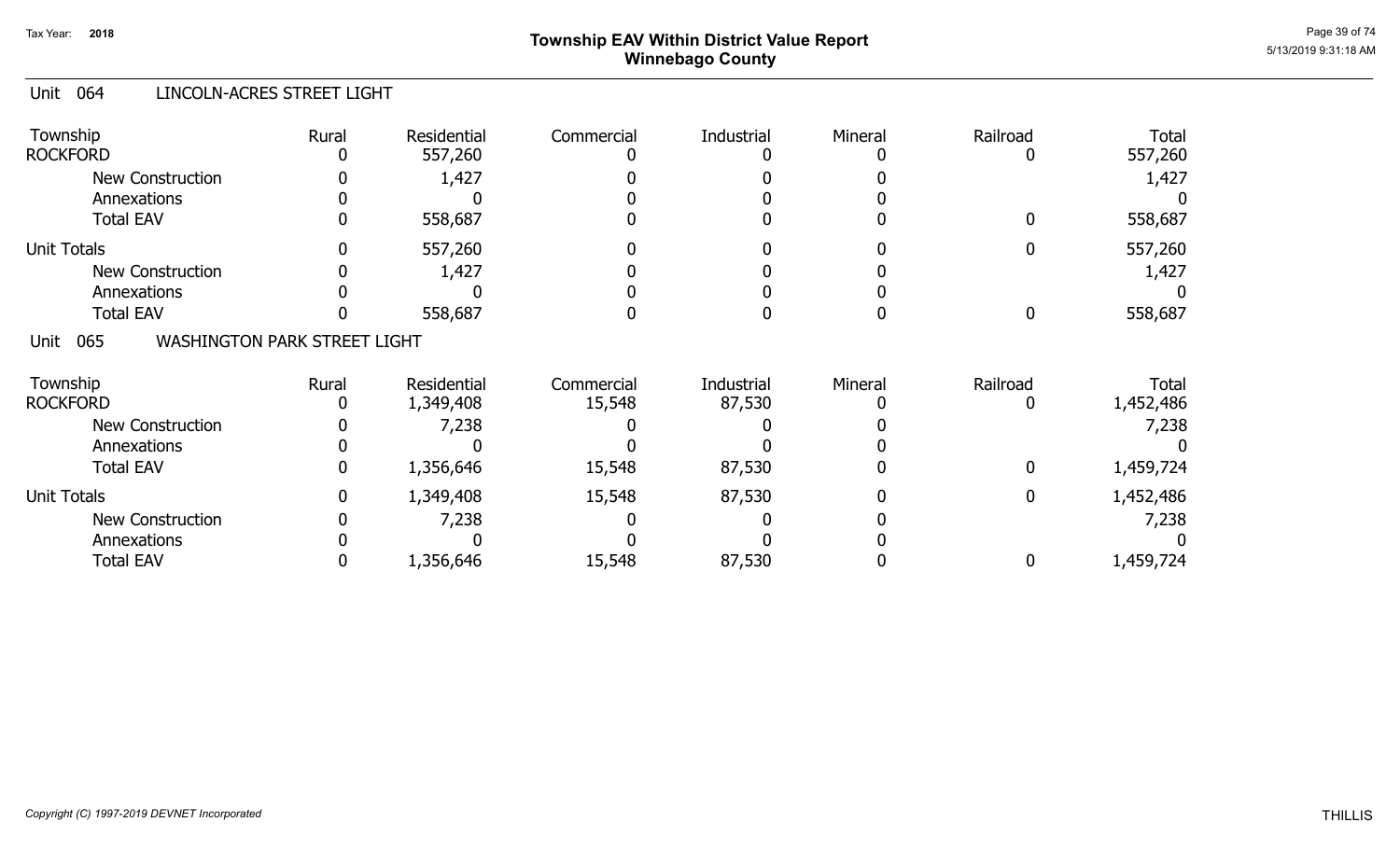## Page 40 of 74  $^{Page\ 40\ of\ 74}$   $^{Page\ 40\ of\ 74}$ Winnebago County

### Unit 067 WEST STATE & CENTRAL TIF

| Township                | Rural                  | Residential | Commercial  | Industrial | Mineral | Railroad | <b>Total</b> |
|-------------------------|------------------------|-------------|-------------|------------|---------|----------|--------------|
| <b>ROCKFORD</b>         |                        |             |             |            |         |          |              |
| <b>New Construction</b> |                        | 10,983      |             |            |         |          | 10,983       |
| Annexations             |                        |             |             |            |         |          |              |
| <b>Total EAV</b>        |                        | 10,983      |             |            |         |          | 10,983       |
| <b>Unit Totals</b>      |                        |             |             |            |         |          |              |
| <b>New Construction</b> |                        | 10,983      |             |            |         |          | 10,983       |
| Annexations             |                        |             |             |            |         |          |              |
| <b>Total EAV</b>        |                        | 10,983      |             |            |         | O        | 10,983       |
| 070<br>Unit             | HARLEM SCHOOL DIST 122 |             |             |            |         |          |              |
| Township                | Rural                  | Residential | Commercial  | Industrial | Mineral | Railroad | Total        |
| <b>HARLEM</b>           | 532,502                | 363,120,353 | 72,242,789  | 43,500,955 |         |          | 479,396,599  |
| <b>New Construction</b> |                        | 1,487,537   | 1,629,560   | 325,811    |         |          | 3,442,908    |
| Annexations             |                        |             |             |            |         |          |              |
| <b>Total EAV</b>        | 532,502                | 364,607,890 | 73,872,349  | 43,826,766 |         | 0        | 482,839,507  |
| <b>ROCKFORD</b>         |                        | 78,714,008  | 37,165,000  | 15,874,420 |         | 0        | 131,753,428  |
| <b>New Construction</b> |                        | 100,874     | 132,361     | 92,929     |         |          | 326,164      |
| Annexations             |                        |             |             |            |         |          |              |
| <b>Total EAV</b>        |                        | 78,814,882  | 37,297,361  | 15,967,349 |         | 0        | 132,079,592  |
| <b>Unit Totals</b>      | 532,502                | 441,834,361 | 109,407,789 | 59,375,375 |         | 0        | 611,150,027  |
| <b>New Construction</b> |                        | 1,588,411   | 1,761,921   | 418,740    |         |          | 3,769,072    |
| Annexations             |                        |             |             |            |         |          |              |
| <b>Total EAV</b>        | 532,502                | 443,422,772 | 111,169,710 | 59,794,115 |         | 0        | 614,919,099  |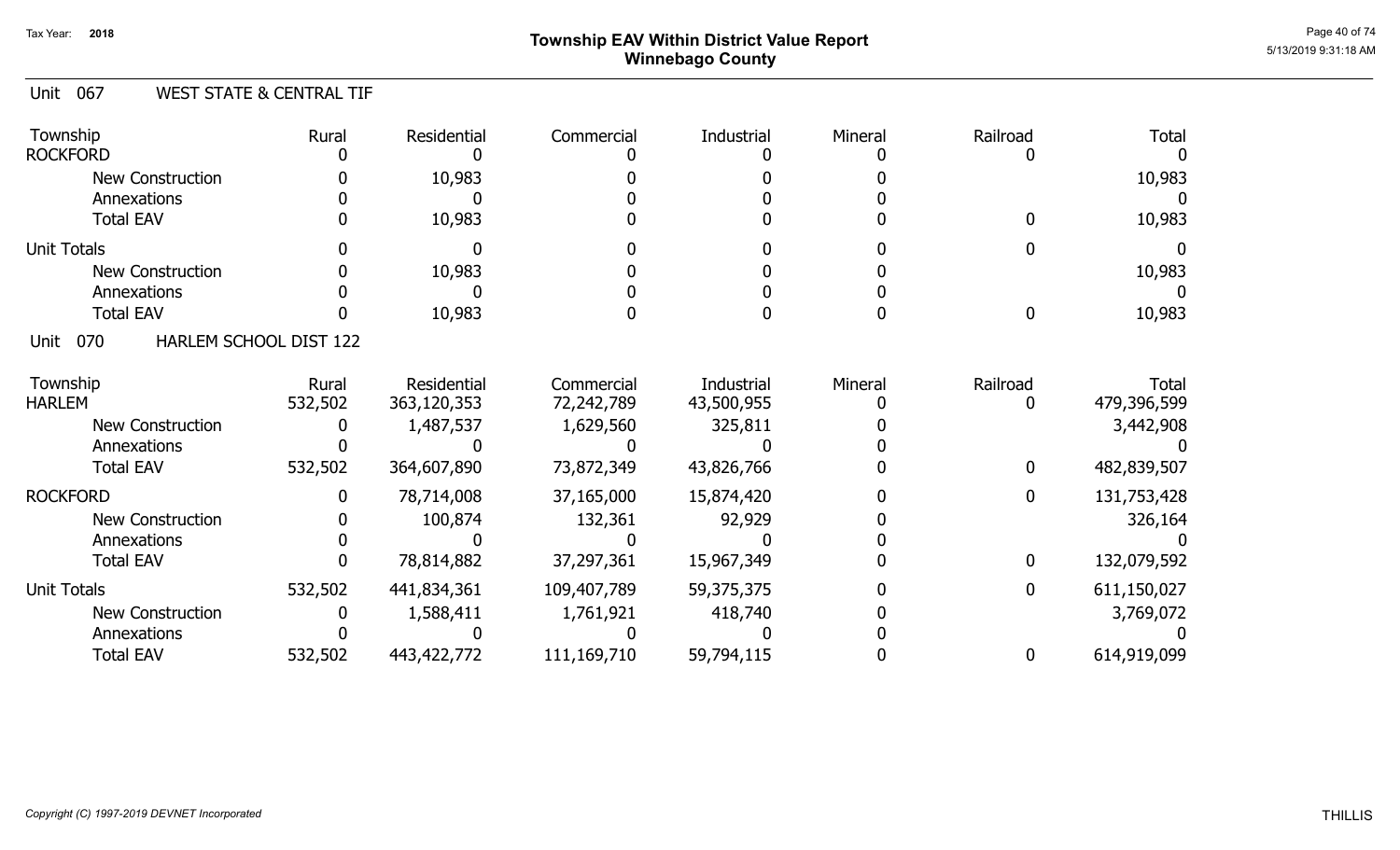## Page 41 of 74  $^{Page\ 41\ of\ 74}$   $^{Page\ 41\ of\ 74}$ Winnebago County

|  | Unit 071 | KINNIKINNICK SD #131 |
|--|----------|----------------------|
|--|----------|----------------------|

| Township<br><b>HARLEM</b> | Rural<br>474,349             | <b>Residential</b><br>26,071,173 | Commercial<br>45,365 | Industrial<br>n   | Mineral | Railroad     | <b>Total</b><br>26,590,887 |
|---------------------------|------------------------------|----------------------------------|----------------------|-------------------|---------|--------------|----------------------------|
| <b>New Construction</b>   |                              | 17,454                           |                      |                   |         |              | 17,454                     |
| Annexations               |                              |                                  |                      |                   |         |              |                            |
| <b>Total EAV</b>          | 474,349                      | 26,088,627                       | 45,365               |                   |         | 0            | 26,608,341                 |
| <b>ROCKTON</b>            | 40,432                       | 24,790,052                       |                      |                   |         | 0            | 24,830,484                 |
| <b>New Construction</b>   |                              | 21,616                           |                      |                   |         |              | 21,616                     |
| Annexations               |                              |                                  |                      |                   |         |              |                            |
| <b>Total EAV</b>          | 40,432                       | 24,811,668                       |                      |                   |         | $\mathbf 0$  | 24,852,100                 |
| <b>ROSCOE</b>             | 2,811,540                    | 208, 557, 781                    | 44,902,359           | 7,142,129         |         | $\mathbf 0$  | 263,413,809                |
| <b>New Construction</b>   | 7,234                        | 414,472                          | 797,123              | 125,577           |         |              | 1,344,406                  |
| Annexations               |                              |                                  |                      |                   |         |              |                            |
| <b>Total EAV</b>          | 2,818,774                    | 208,972,253                      | 45,699,482           | 7,267,706         |         | 0            | 264,758,215                |
| <b>Unit Totals</b>        | 3,326,321                    | 259,419,006                      | 44,947,724           | 7,142,129         |         | $\mathbf{0}$ | 314,835,180                |
| <b>New Construction</b>   | 7,234                        | 453,542                          | 797,123              | 125,577           |         |              | 1,383,476                  |
| Annexations               |                              |                                  |                      |                   |         |              |                            |
| <b>Total EAV</b>          | 3,333,555                    | 259,872,548                      | 45,744,847           | 7,267,706         |         | 0            | 316,218,656                |
| 072<br>Unit               | PRAIRIE HILL SCHOOL DIST 133 |                                  |                      |                   |         |              |                            |
| Township                  | Rural                        | <b>Residential</b>               | Commercial           | <b>Industrial</b> | Mineral | Railroad     | Total                      |
| <b>ROSCOE</b>             | 3,068,353                    | 108,247,170                      | 9,679,401            | 4,452,525         |         |              | 125,447,449                |
| <b>New Construction</b>   |                              | 1,151,038                        | 65,480               |                   |         |              | 1,216,518                  |
| Annexations               |                              |                                  |                      |                   |         |              |                            |
| <b>Total EAV</b>          | 3,068,353                    | 109,398,208                      | 9,744,881            | 4,452,525         |         | $\mathbf 0$  | 126,663,967                |
| <b>Unit Totals</b>        | 3,068,353                    | 108,247,170                      | 9,679,401            | 4,452,525         |         | 0            | 125,447,449                |
| <b>New Construction</b>   |                              | 1,151,038                        | 65,480               |                   |         |              | 1,216,518                  |
| Annexations               |                              |                                  |                      |                   |         |              |                            |
| <b>Total EAV</b>          | 3,068,353                    | 109,398,208                      | 9,744,881            | 4,452,525         |         | 0            | 126,663,967                |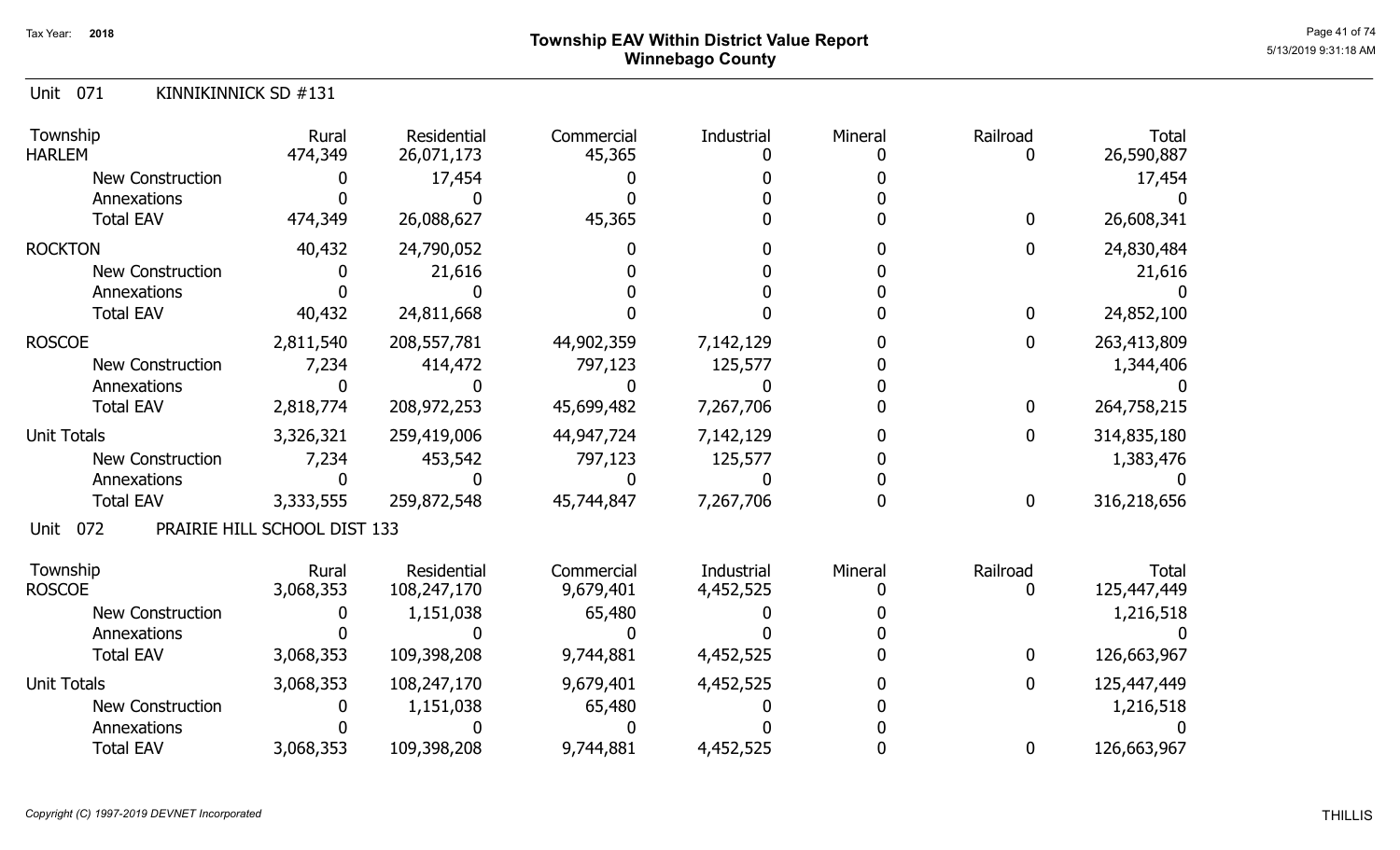## Page 42 of 74  $^{P_1}$ Page 42 of 74  $^{P_2}$  of 74  $^{P_3}$ Winnebago County

#### Unit 073 SHIRLAND SCHOOL DIST 134

| Township<br><b>ROCKTON</b>  | Rural<br>3,020,706      | Residential<br>4,945,749 | Commercial<br>202,087 | Industrial | Mineral | Railroad         | <b>Total</b><br>8,168,542 |
|-----------------------------|-------------------------|--------------------------|-----------------------|------------|---------|------------------|---------------------------|
| <b>New Construction</b>     | 13,114                  | 5,846                    |                       |            |         |                  | 18,960                    |
| Annexations                 |                         |                          |                       |            |         |                  |                           |
| <b>Total EAV</b>            | 3,033,820               | 4,951,595                | 202,087               |            |         | $\bf{0}$         | 8,187,502                 |
| <b>SHIRLAND</b>             | 6,823,808               | 15,824,360               | 950,380               |            |         | $\boldsymbol{0}$ | 23,598,548                |
| <b>New Construction</b>     | 165,456                 | 29,687                   | 3,599                 |            |         |                  | 198,742                   |
| Annexations                 |                         |                          |                       |            |         |                  |                           |
| <b>Total EAV</b>            | 6,989,264               | 15,854,047               | 953,979               |            |         | $\bf{0}$         | 23,797,290                |
| <b>Unit Totals</b>          | 9,844,514               | 20,770,109               | 1,152,467             |            |         | $\boldsymbol{0}$ | 31,767,090                |
| New Construction            | 178,570                 | 35,533                   | 3,599                 |            |         |                  | 217,702                   |
| Annexations                 |                         |                          |                       |            |         |                  |                           |
| <b>Total EAV</b>            | 10,023,084              | 20,805,642               | 1,156,066             |            |         | $\boldsymbol{0}$ | 31,984,792                |
| 074<br>Unit                 | ROCKTON SCHOOL DIST 140 |                          |                       |            |         |                  |                           |
| Township<br><b>HARRISON</b> | Rural<br>2,010,347      | Residential<br>4,372,488 | Commercial<br>37,919  | Industrial | Mineral | Railroad<br>0    | Total<br>6,420,754        |
| <b>New Construction</b>     |                         | 16,023                   |                       |            |         |                  | 16,023                    |
| Annexations                 |                         |                          |                       |            |         |                  |                           |
| <b>Total EAV</b>            | 2,010,347               | 4,388,511                | 37,919                |            |         | $\bf{0}$         | 6,436,777                 |
| <b>OWEN</b>                 | 5,565,401               | 11,192,106               | 143,982               | 7,118      |         | $\bf{0}$         | 16,908,607                |
| <b>New Construction</b>     | 17,861                  | 12,827                   |                       |            |         |                  | 30,688                    |
| Annexations                 |                         |                          |                       |            |         |                  |                           |
| <b>Total EAV</b>            | 5,583,262               | 11,204,933               | 143,982               | 7,118      |         | $\mathbf 0$      | 16,939,295                |
| <b>ROCKTON</b>              | 6,103,384               | 144,003,974              | 10,023,737            | 10,492,980 |         | $\mathbf 0$      | 170,624,075               |
| <b>New Construction</b>     | 28,277                  | 964,992                  |                       |            |         |                  | 993,269                   |
| Annexations                 |                         |                          |                       |            |         |                  |                           |
| <b>Total EAV</b>            | 6,131,661               | 144,968,966              | 10,023,737            | 10,492,980 |         | $\bf{0}$         | 171,617,344               |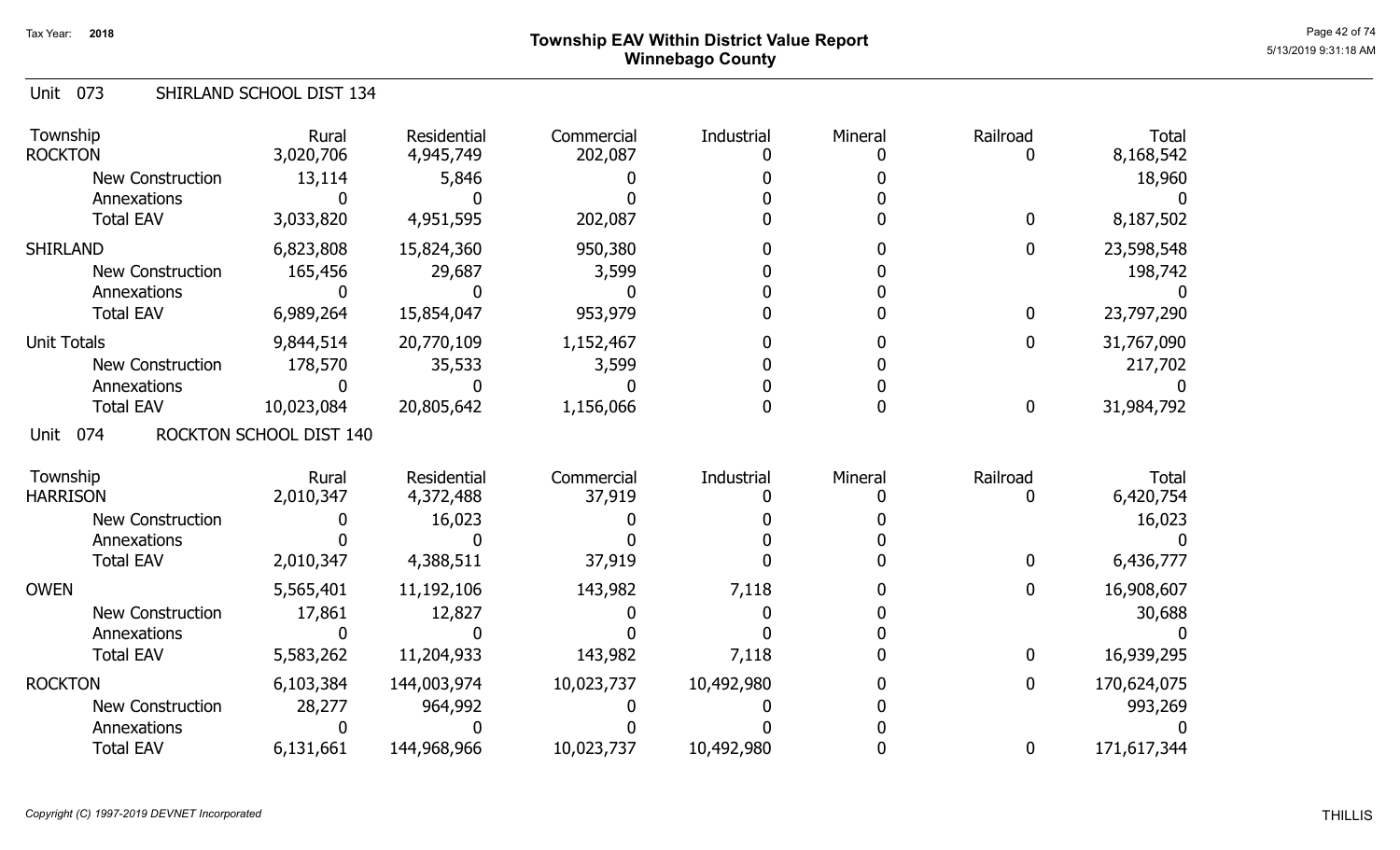## Page 43 of 74 Township EAV Within District Value Report Winnebago County

### Unit 074 ROCKTON SCHOOL DIST 140

| Township<br><b>ROSCOE</b>        | Rural<br>179,590         | <b>Residential</b><br>39,120,867 | Commercial<br>97,512     | Industrial                 | Mineral | Railroad      | <b>Total</b><br>39,397,969  |
|----------------------------------|--------------------------|----------------------------------|--------------------------|----------------------------|---------|---------------|-----------------------------|
| <b>New Construction</b>          |                          | 1,608,737                        |                          |                            |         |               | 1,608,737                   |
| Annexations                      |                          |                                  |                          |                            |         |               |                             |
| <b>Total EAV</b>                 | 179,590                  | 40,729,604                       | 97,512                   |                            |         | 0             | 41,006,706                  |
| <b>Unit Totals</b>               | 13,858,722               | 198,689,435                      | 10,303,150               | 10,500,098                 |         | 0             | 233, 351, 405               |
| <b>New Construction</b>          | 46,138                   | 2,602,579                        |                          |                            |         |               | 2,648,717                   |
| Annexations                      |                          |                                  |                          |                            |         |               |                             |
| <b>Total EAV</b>                 | 13,904,860               | 201,292,014                      | 10,303,150               | 10,500,098                 |         | 0             | 236,000,122                 |
| 075<br>Unit                      | NORTH BOONE SD #200      |                                  |                          |                            |         |               |                             |
| Township<br><b>ROSCOE</b>        | Rural<br>152,990         | Residential<br>364,257           | Commercial<br>544,798    | Industrial                 | Mineral | Railroad      | <b>Total</b><br>1,062,045   |
| <b>New Construction</b>          |                          |                                  |                          |                            |         |               |                             |
| Annexations                      |                          |                                  |                          |                            |         |               |                             |
| <b>Total EAV</b>                 | 152,990                  | 364,257                          | 544,798                  |                            |         | 0             | 1,062,045                   |
| <b>Unit Totals</b>               | 152,990                  |                                  |                          |                            |         | 0             | 1,062,045                   |
|                                  |                          | 364,257                          | 544,798                  |                            |         |               |                             |
| <b>New Construction</b>          |                          |                                  |                          |                            |         |               |                             |
| Annexations<br><b>Total EAV</b>  | 152,990                  | 364,257                          | 544,798                  |                            |         | 0             | 1,062,045                   |
| 076<br>Unit                      | ROCKFORD SCHOOL DIST 205 |                                  |                          |                            |         |               |                             |
| Township<br><b>CHERRY VALLEY</b> | Rural<br>4,741,538       | Residential<br>184,768,559       | Commercial<br>40,865,474 | Industrial<br>39, 342, 371 | Mineral | Railroad<br>0 | <b>Total</b><br>269,717,942 |
| <b>New Construction</b>          | 9,653                    | 280,134                          | 57,515                   | 595,964                    |         |               | 943,266                     |
| Annexations                      |                          |                                  |                          |                            |         |               |                             |
| <b>Total EAV</b>                 | 4,751,191                | 185,048,693                      | 40,922,989               | 39,938,335                 |         | 0             | 270,661,208                 |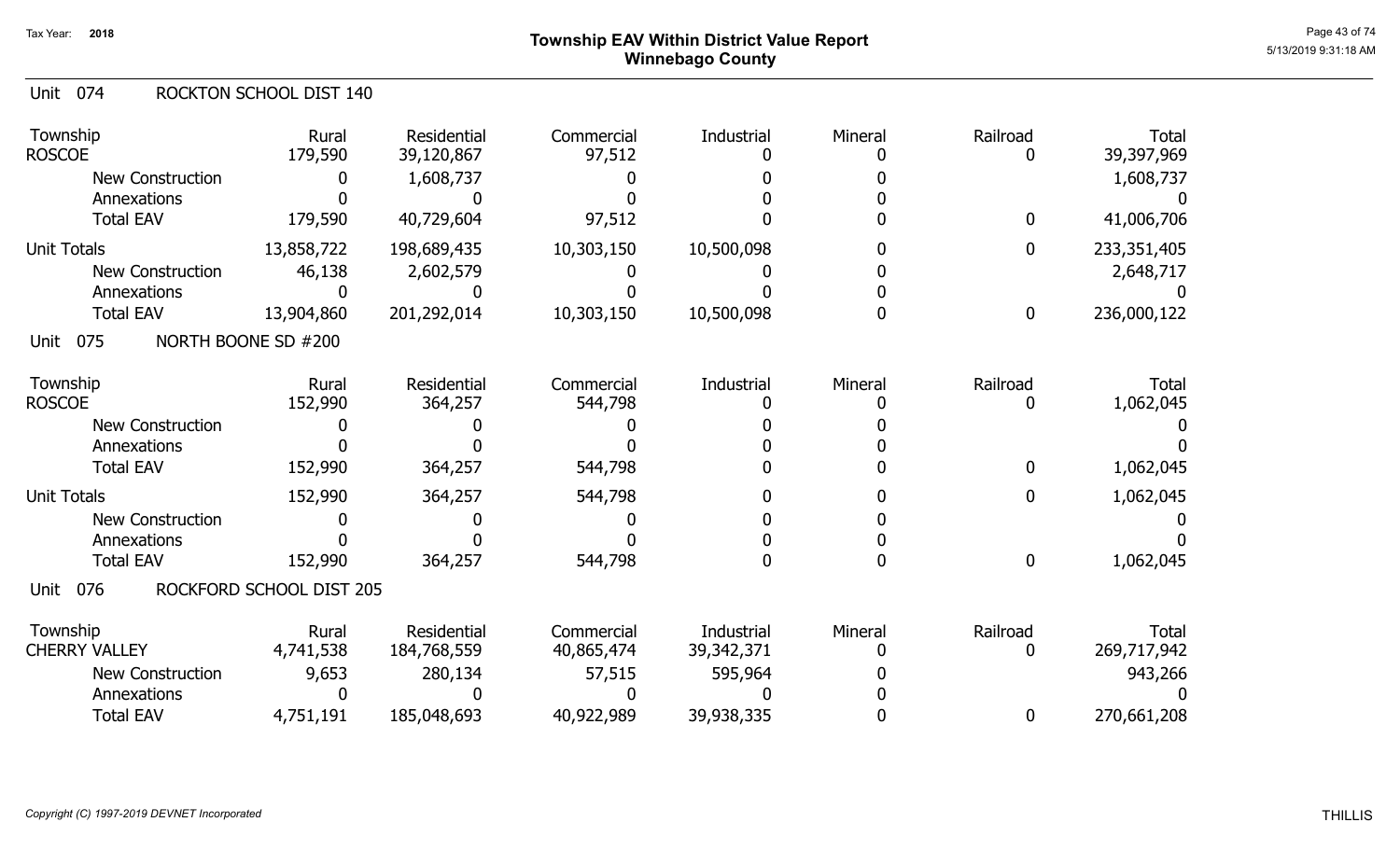076 Unit ROCKFORD SCHOOL DIST 205

| Township<br><b>HARLEM</b> | Rural<br>1,742,306     | <b>Residential</b><br>73,547,586 | Commercial<br>156,986 | <b>Industrial</b><br>2,003,385 | Mineral | Railroad    | <b>Total</b><br>77,450,263 |
|---------------------------|------------------------|----------------------------------|-----------------------|--------------------------------|---------|-------------|----------------------------|
| <b>New Construction</b>   |                        | 351,222                          |                       | 285,253                        |         |             | 636,475                    |
| Annexations               |                        |                                  |                       |                                |         |             |                            |
| <b>Total EAV</b>          | 1,742,306              | 73,898,808                       | 156,986               | 2,288,638                      |         | $\mathbf 0$ | 78,086,738                 |
| <b>OWEN</b>               | 3,450,685              | 50,526,960                       | 1,479,345             | 11,640,448                     |         | $\mathbf 0$ | 67,097,438                 |
| <b>New Construction</b>   |                        | 78,187                           |                       |                                |         |             | 78,187                     |
| Annexations               |                        |                                  |                       |                                |         |             |                            |
| <b>Total EAV</b>          | 3,450,685              | 50,605,147                       | 1,479,345             | 11,640,448                     |         | 0           | 67,175,625                 |
| <b>ROCKFORD</b>           | 6,683,911              | 1,129,205,332                    | 435,836,223           | 111,632,535                    |         | 120,084     | 1,683,478,085              |
| New Construction          | 2,158                  | 1,906,847                        | 2,948,442             | 83,605                         |         |             | 4,941,052                  |
| Annexations               | 0                      | 25,133                           | n                     |                                |         |             | 25,133                     |
| <b>Total EAV</b>          | 6,686,069              | 1,131,112,179                    | 438,784,665           | 111,716,140                    |         | 120,084     | 1,688,419,137              |
| <b>Unit Totals</b>        | 16,618,440             | 1,438,048,437                    | 478,338,028           | 164,618,739                    |         | 120,084     | 2,097,743,728              |
| <b>New Construction</b>   | 11,811                 | 2,616,390                        | 3,005,957             | 964,822                        |         |             | 6,598,980                  |
| Annexations               | 0                      | 25,133                           |                       |                                |         |             | 25,133                     |
| <b>Total EAV</b>          | 16,630,251             | 1,440,664,827                    | 481,343,985           | 165,583,561                    |         | 120,084     | 2,104,342,708              |
| 077<br>Unit               | HONONEGAH HIGH SD #207 |                                  |                       |                                |         |             |                            |
| Township                  | Rural                  | Residential                      | Commercial            | Industrial                     | Mineral | Railroad    | <b>Total</b>               |
| <b>HARLEM</b>             | 474,349                | 26,071,173                       | 45,365                |                                |         | 0           | 26,590,887                 |
| <b>New Construction</b>   |                        | 17,454                           |                       |                                |         |             | 17,454                     |
| Annexations               |                        |                                  |                       |                                |         |             |                            |
| <b>Total EAV</b>          | 474,349                | 26,088,627                       | 45,365                |                                |         | $\mathbf 0$ | 26,608,341                 |
| <b>HARRISON</b>           | 2,010,347              | 4,372,488                        | 37,919                |                                |         | 0           | 6,420,754                  |
| <b>New Construction</b>   |                        | 16,023                           |                       |                                |         |             | 16,023                     |
| Annexations               |                        |                                  |                       |                                |         |             |                            |
| <b>Total EAV</b>          | 2,010,347              | 4,388,511                        | 37,919                |                                |         | $\mathbf 0$ | 6,436,777                  |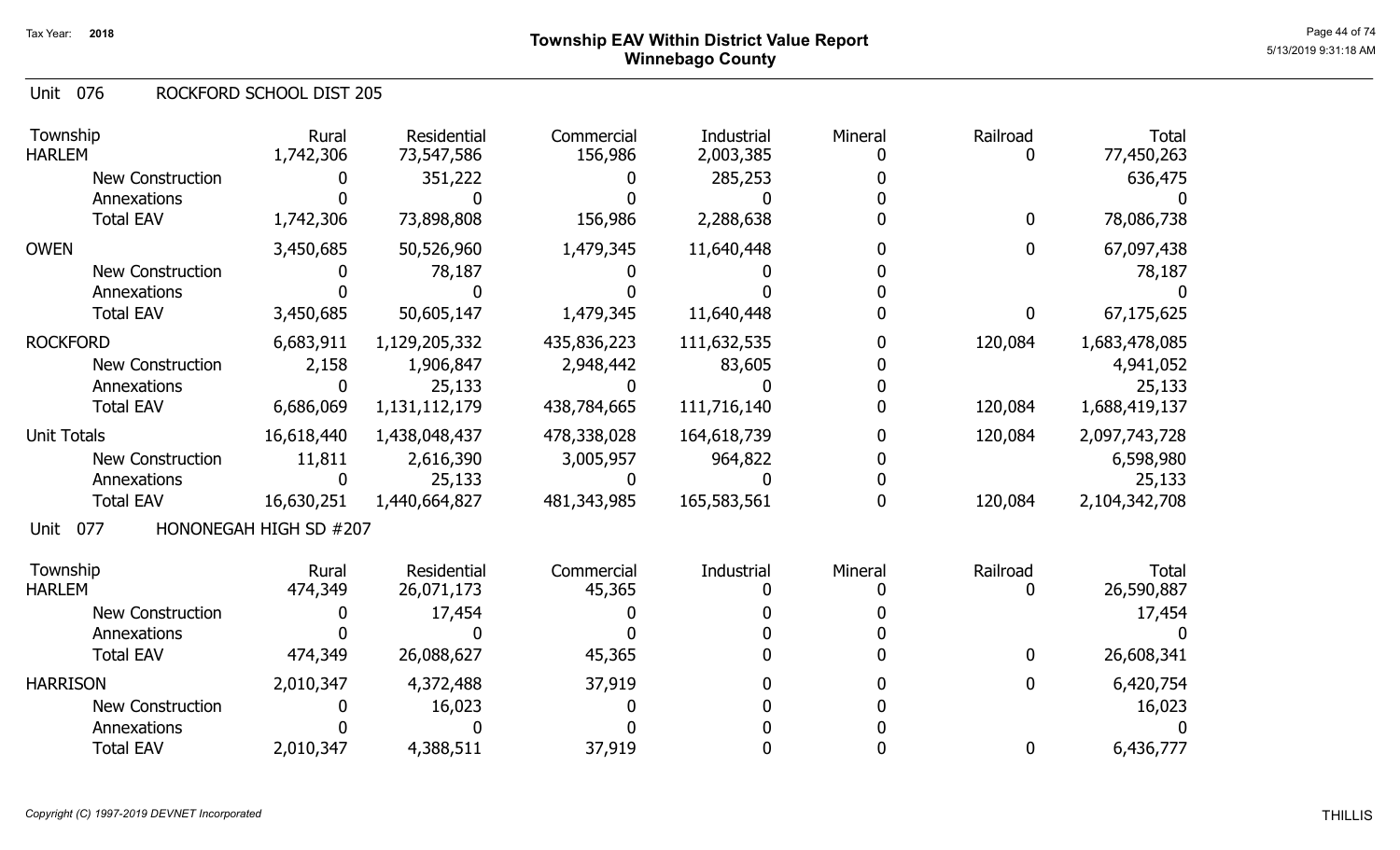## Page 45 of 74  $^{Page\ 45\ of\ 74}$   $^{Page\ 45\ of\ 74}$ Winnebago County

Unit 077 HONONEGAH HIGH SD #207

| Township<br><b>OWEN</b> | Rural<br>5,565,401 | Residential<br>11,192,106 | Commercial<br>143,982 | Industrial<br>7,118 | Mineral | Railroad | <b>Total</b><br>16,908,607 |
|-------------------------|--------------------|---------------------------|-----------------------|---------------------|---------|----------|----------------------------|
| New Construction        | 17,861             | 12,827                    |                       |                     |         |          | 30,688                     |
| Annexations             |                    |                           |                       |                     |         |          |                            |
| <b>Total EAV</b>        | 5,583,262          | 11,204,933                | 143,982               | 7,118               |         | 0        | 16,939,295                 |
| <b>ROCKTON</b>          | 9,164,522          | 173,739,775               | 10,225,824            | 10,492,980          |         | 0        | 203,623,101                |
| <b>New Construction</b> | 41,391             | 992,454                   |                       |                     |         |          | 1,033,845                  |
| Annexations             |                    |                           |                       |                     |         |          |                            |
| <b>Total EAV</b>        | 9,205,913          | 174,732,229               | 10,225,824            | 10,492,980          |         | 0        | 204,656,946                |
| <b>ROSCOE</b>           | 6,059,483          | 355,925,818               | 54,679,272            | 11,594,654          |         |          | 428,259,227                |
| <b>New Construction</b> | 7,234              | 3,174,247                 | 862,603               | 125,577             |         |          | 4,169,661                  |
| Annexations             |                    |                           |                       |                     |         |          |                            |
| <b>Total EAV</b>        | 6,066,717          | 359,100,065               | 55,541,875            | 11,720,231          |         |          | 432,428,888                |
| SHIRLAND                | 6,823,808          | 15,824,360                | 950,380               |                     |         |          | 23,598,548                 |
| New Construction        | 165,456            | 29,687                    | 3,599                 |                     |         |          | 198,742                    |
| Annexations             |                    |                           |                       |                     |         |          |                            |
| <b>Total EAV</b>        | 6,989,264          | 15,854,047                | 953,979               |                     |         | 0        | 23,797,290                 |
| Unit Totals             | 30,097,910         | 587,125,720               | 66,082,742            | 22,094,752          |         | 0        | 705,401,124                |
| New Construction        | 231,942            | 4,242,692                 | 866,202               | 125,577             |         |          | 5,466,413                  |
| Annexations             |                    |                           |                       |                     |         |          |                            |
| <b>Total EAV</b>        | 30,329,852         | 591,368,412               | 66,948,944            | 22,220,329          |         | 0        | 710,867,537                |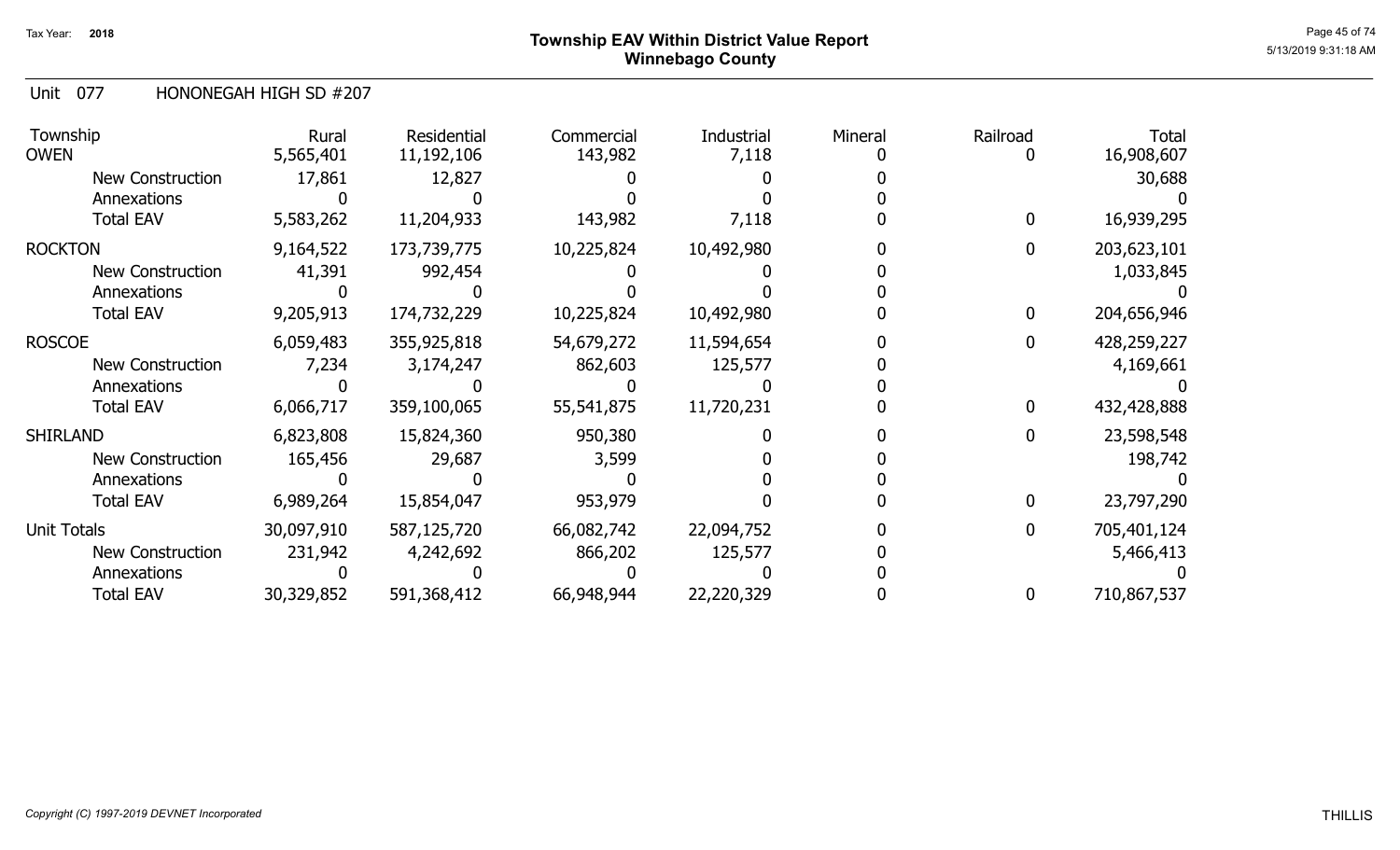## Page 46 of 74  $^{P_1}$ Page 46 of 74  $^{P_2}$ Winnebago County

#### 078 Unit MERIDIAN SCHOOL DIST 223

| Township<br><b>ROCKFORD</b>         | Rural<br>1,935,436 | Residential<br>8,844,161 | Commercial<br>247,238 | Industrial | Mineral | Railroad<br>0    | <b>Total</b><br>11,026,835 |
|-------------------------------------|--------------------|--------------------------|-----------------------|------------|---------|------------------|----------------------------|
| <b>New Construction</b>             | 1,234              | 6,447                    |                       |            |         |                  | 7,681                      |
| Annexations                         |                    |                          |                       |            |         |                  |                            |
| <b>Total EAV</b>                    | 1,936,670          | 8,850,608                | 247,238               |            |         | $\bf{0}$         | 11,034,516                 |
| <b>Unit Totals</b>                  | 1,935,436          | 8,844,161                | 247,238               |            |         | $\bf{0}$         | 11,026,835                 |
| <b>New Construction</b>             | 1,234              | 6,447                    |                       |            |         |                  | 7,681                      |
| Annexations                         |                    |                          |                       |            |         |                  |                            |
| <b>Total EAV</b>                    | 1,936,670          | 8,850,608                | 247,238               |            |         | $\boldsymbol{0}$ | 11,034,516                 |
| 079<br>SOUTH BELOIT SD #320<br>Unit |                    |                          |                       |            |         |                  |                            |
| Township                            | Rural              | Residential              | Commercial            | Industrial | Mineral | Railroad         | Total                      |
| <b>ROCKTON</b>                      | 304,583            | 39,050,537               | 10,900,679            | 4,340,696  |         | 0                | 54,596,495                 |
| New Construction                    |                    | 82,993                   | 57,834                | 37,711     |         |                  | 178,538                    |
| Annexations                         |                    |                          |                       |            |         |                  |                            |
| <b>Total EAV</b>                    | 304,583            | 39,133,530               | 10,958,513            | 4,378,407  |         | $\mathbf 0$      | 54,775,033                 |
| <b>ROSCOE</b>                       | 5,118              | 9,376,364                | 5,258,117             | 8,756,807  |         | $\bf{0}$         | 23,396,406                 |
| New Construction                    |                    | 25,353                   | 27,193                | 19,447     |         |                  | 71,993                     |
| Annexations                         |                    |                          |                       |            |         |                  |                            |
| <b>Total EAV</b>                    | 5,118              | 9,401,717                | 5,285,310             | 8,776,254  |         | $\bf{0}$         | 23,468,399                 |
| Unit Totals                         | 309,701            | 48,426,901               | 16,158,796            | 13,097,503 |         | $\bf{0}$         | 77,992,901                 |
| <b>New Construction</b>             |                    | 108,346                  | 85,027                | 57,158     |         |                  | 250,531                    |
| Annexations                         |                    |                          |                       |            |         |                  |                            |
| <b>Total EAV</b>                    | 309,701            | 48,535,247               | 16,243,823            | 13,154,661 |         | $\bf{0}$         | 78,243,432                 |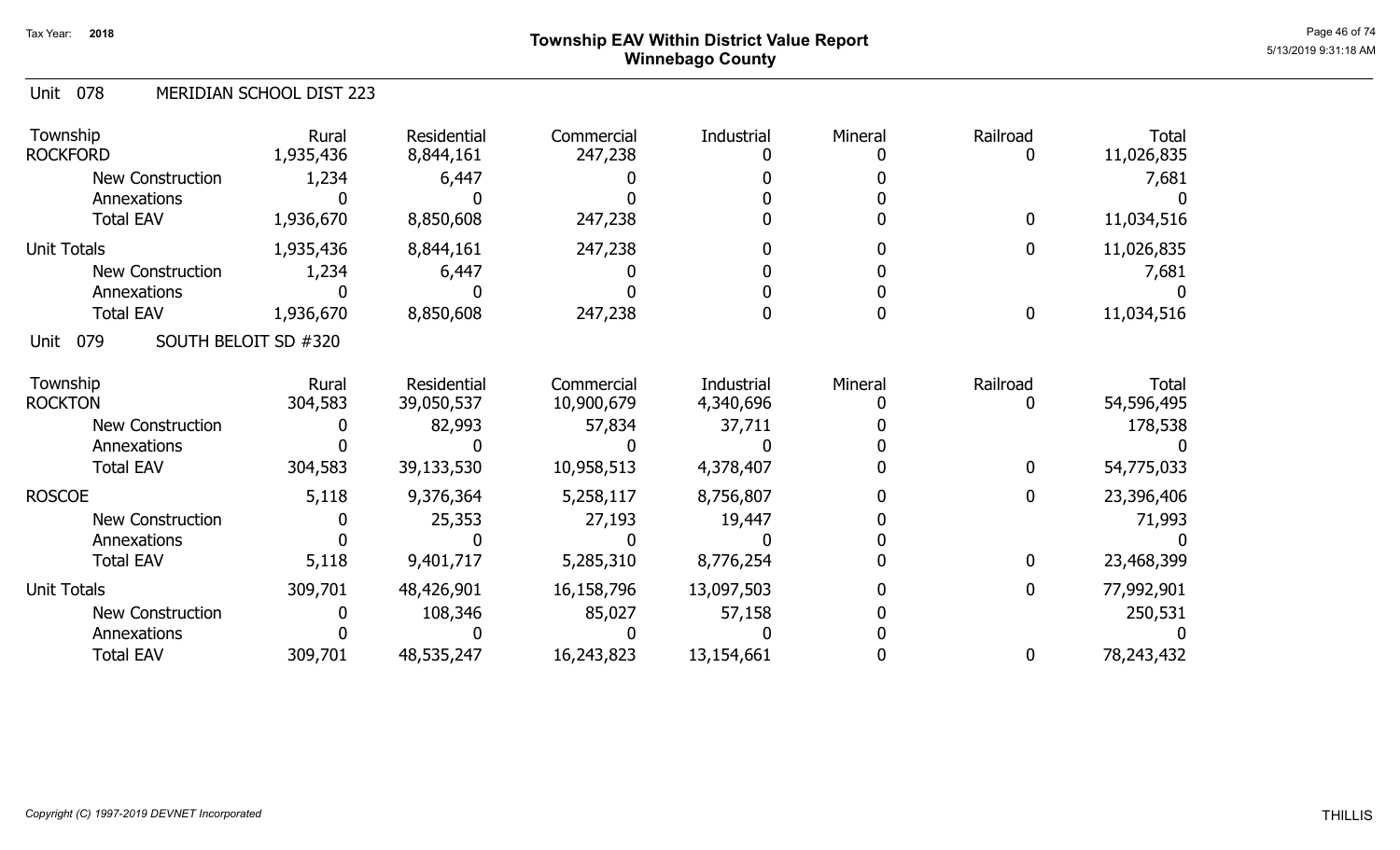## Page 47 of 74  $^{Page\ 47\ of\ 74}$   $^{Page\ 47\ of\ 74}$ Winnebago County

### 080 Unit PECATONICA UNIT SD #321

| Township<br><b>BURRITT</b> | Rural<br>3,885,397  | Residential<br>5,132,551 | Commercial<br>581,294 | Industrial | Mineral | Railroad         | Total<br>9,599,242 |
|----------------------------|---------------------|--------------------------|-----------------------|------------|---------|------------------|--------------------|
| <b>New Construction</b>    | 36,948              | 48,376                   | 1,095                 |            |         |                  | 86,419             |
| Annexations                |                     |                          |                       |            |         |                  |                    |
| <b>Total EAV</b>           | 3,922,345           | 5,180,927                | 582,389               |            |         | $\mathbf{0}$     | 9,685,661          |
| <b>DURAND</b>              | 481,743             | 407,794                  |                       |            |         |                  | 889,537            |
| <b>New Construction</b>    |                     |                          |                       |            |         |                  |                    |
| Annexations                |                     |                          |                       |            |         |                  |                    |
| <b>Total EAV</b>           | 481,743             | 407,794                  |                       |            |         | 0                | 889,537            |
| <b>PECATONICA</b>          | 10,477,743          | 53,421,293               | 3,606,351             | 2,051,417  |         | 0                | 69,556,804         |
| <b>New Construction</b>    | 984,120             | 293,678                  | 408                   |            |         |                  | 1,278,206          |
| Annexations                |                     |                          |                       |            |         |                  |                    |
| <b>Total EAV</b>           | 11,461,863          | 53,714,971               | 3,606,759             | 2,051,417  |         | $\mathbf 0$      | 70,835,010         |
| <b>SEWARD</b>              | 2,626,337           | 2,284,228                | 617,737               |            |         | 0                | 5,528,302          |
| <b>New Construction</b>    |                     | 51,552                   |                       |            |         |                  | 51,552             |
| Annexations                |                     |                          |                       |            |         |                  |                    |
| <b>Total EAV</b>           | 2,626,337           | 2,335,780                | 617,737               |            |         | $\mathbf 0$      | 5,579,854          |
| <b>Unit Totals</b>         | 17,471,220          | 61,245,866               | 4,805,382             | 2,051,417  |         | 0                | 85,573,885         |
| <b>New Construction</b>    | 1,021,068           | 393,606                  | 1,503                 |            |         |                  | 1,416,177          |
| Annexations                |                     |                          |                       |            |         |                  |                    |
| <b>Total EAV</b>           | 18,492,288          | 61,639,472               | 4,806,885             | 2,051,417  |         | $\boldsymbol{0}$ | 86,990,062         |
| 081<br>Unit                | DURAND UNIT SD #322 |                          |                       |            |         |                  |                    |
| Township                   | Rural               | Residential              | Commercial            | Industrial | Mineral | Railroad         | <b>Total</b>       |
| <b>DURAND</b>              | 8,720,496           | 24,355,339               | 3,650,104             | 248,534    |         |                  | 36,974,473         |
| <b>New Construction</b>    |                     | 28,908                   |                       |            |         |                  | 28,908             |
| Annexations                |                     |                          |                       |            |         |                  |                    |
| <b>Total EAV</b>           | 8,720,496           | 24,384,247               | 3,650,104             | 248,534    |         | $\mathbf 0$      | 37,003,381         |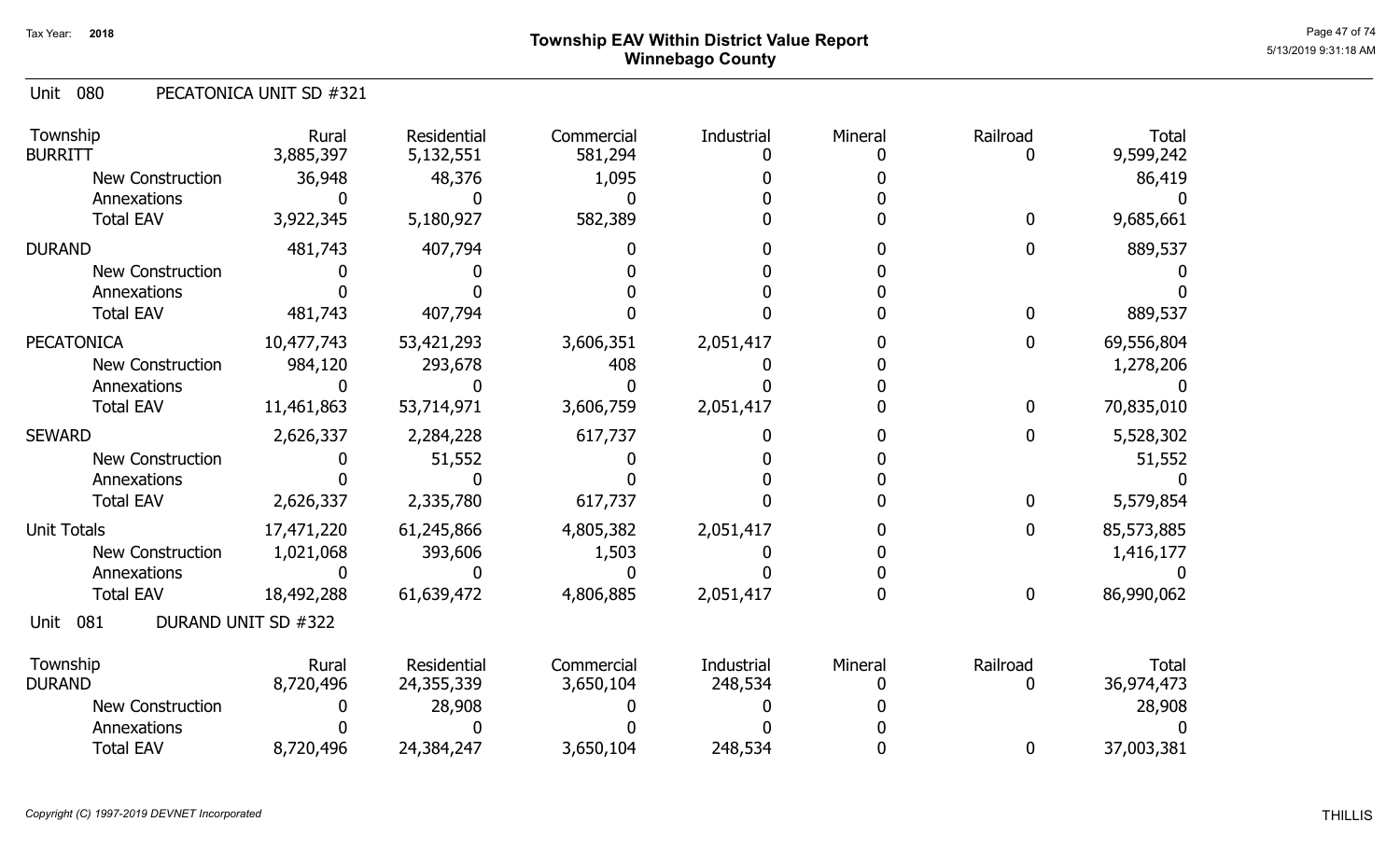## Page 48 of 74  $^{Page\ 48\ of\ 74}$  Township EAV Within District Value Report Winnebago County

| DURAND UNIT SD #322<br>Unit 081 |
|---------------------------------|
|---------------------------------|

| Township<br><b>HARRISON</b> | Rural<br>4,079,509     | Residential<br>3,754,642 | Commercial<br>323,327 | Industrial | Mineral | Railroad         | <b>Total</b><br>8,157,478 |
|-----------------------------|------------------------|--------------------------|-----------------------|------------|---------|------------------|---------------------------|
| <b>New Construction</b>     | 10,136                 | 16,994                   |                       |            |         |                  | 27,130                    |
| Annexations                 |                        |                          |                       |            |         |                  |                           |
| <b>Total EAV</b>            | 4,089,645              | 3,771,636                | 323,327               |            |         | $\bf{0}$         | 8,184,608                 |
| <b>LAONA</b>                | 7,118,971              | 26,548,979               | 380,861               | 9,383      |         | $\bf{0}$         | 34,058,194                |
| <b>New Construction</b>     |                        | 47,246                   |                       |            |         |                  | 47,246                    |
| Annexations                 |                        |                          |                       |            |         |                  |                           |
| <b>Total EAV</b>            | 7,118,971              | 26,596,225               | 380,861               | 9,383      |         | $\bf{0}$         | 34,105,440                |
| <b>Unit Totals</b>          | 19,918,976             | 54,658,960               | 4,354,292             | 257,917    |         | 0                | 79,190,145                |
| New Construction            | 10,136                 | 93,148                   |                       |            |         |                  | 103,284                   |
| Annexations                 |                        |                          |                       |            |         |                  |                           |
| <b>Total EAV</b>            | 19,929,112             | 54,752,108               | 4,354,292             | 257,917    |         | $\boldsymbol{0}$ | 79,293,429                |
| 082<br>Unit                 | WINNEBAGO UNIT SD #323 |                          |                       |            |         |                  |                           |
| Township                    | Rural                  | Residential              | Commercial            | Industrial | Mineral | Railroad         | <b>Total</b>              |
| <b>BURRITT</b>              | 9,023,061              | 7,268,405                | 568,356               |            |         | 0                | 16,859,822                |
| <b>New Construction</b>     | 45,383                 |                          |                       |            |         |                  | 45,383                    |
| Annexations                 |                        |                          |                       |            |         |                  |                           |
| <b>Total EAV</b>            | 9,068,444              | 7,268,405                | 568,356               |            |         | 0                | 16,905,205                |
| <b>HARRISON</b>             | 57,332                 |                          |                       |            |         | $\mathbf{0}$     | 57,332                    |
| <b>New Construction</b>     |                        |                          |                       |            |         |                  |                           |
| Annexations                 |                        |                          |                       |            |         |                  |                           |
| <b>Total EAV</b>            | 57,332                 |                          |                       |            |         | $\mathbf{0}$     | 57,332                    |
| <b>OWEN</b>                 | 160,466                | 388,544                  |                       |            |         | $\mathbf{0}$     | 549,010                   |
| <b>New Construction</b>     |                        |                          |                       |            |         |                  |                           |
| Annexations                 |                        |                          |                       |            |         |                  |                           |
| <b>Total EAV</b>            | 160,466                | 388,544                  |                       |            |         | 0                | 549,010                   |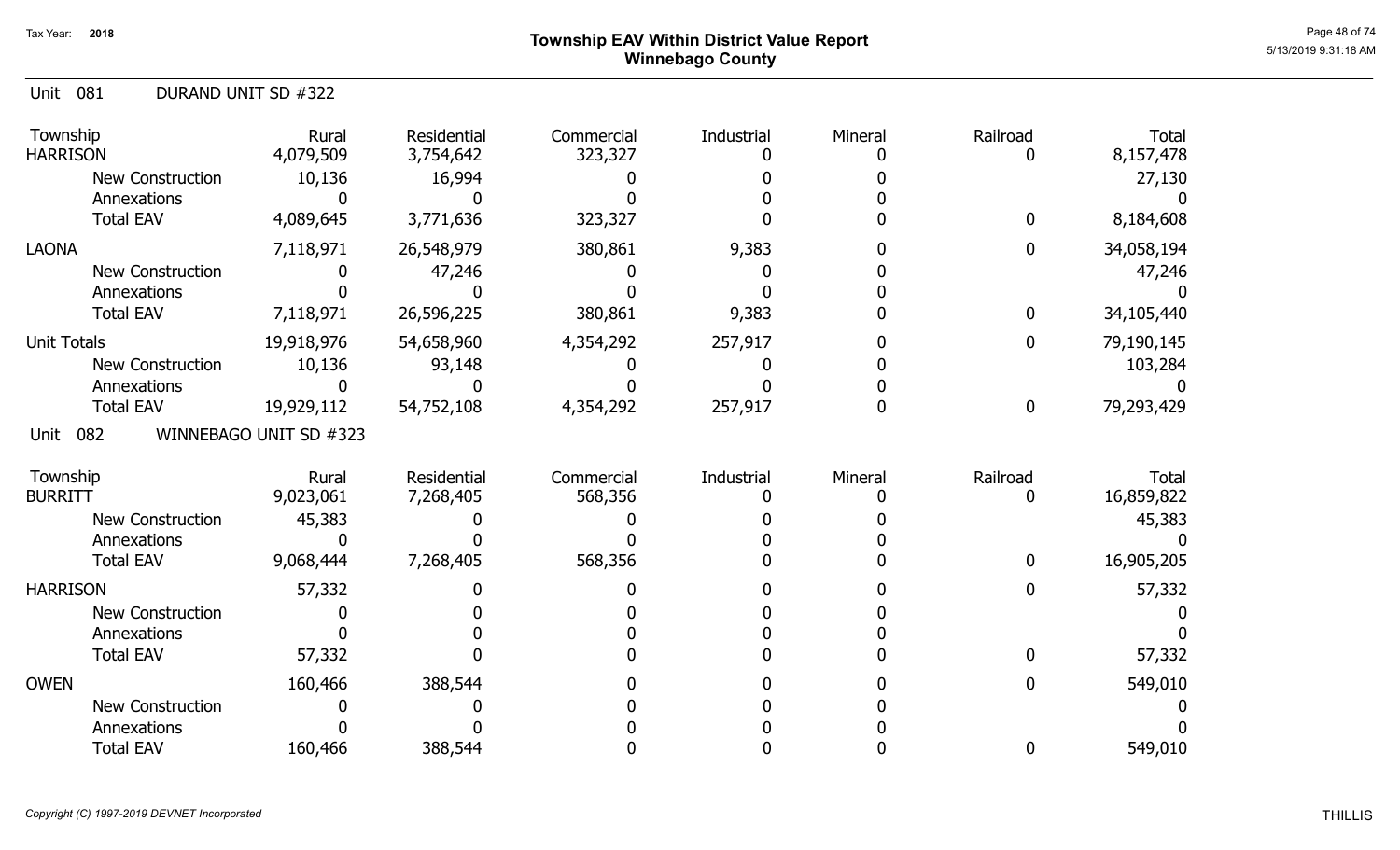## Page 49 of 74  $^{Page\ 49\ of\ 74}$   $^{Page\ 49\ of\ 74}$ Winnebago County

Unit 082 WINNEBAGO UNIT SD #323

| Township<br><b>PECATONICA</b> | Rural<br>137,594 | <b>Residential</b><br>130,215 | Commercial | Industrial | Mineral | Railroad | <b>Total</b><br>267,809 |
|-------------------------------|------------------|-------------------------------|------------|------------|---------|----------|-------------------------|
| <b>New Construction</b>       |                  | 10,973                        |            |            |         |          | 10,973                  |
| Annexations                   |                  |                               |            |            |         |          |                         |
| <b>Total EAV</b>              | 137,594          | 141,188                       |            |            |         |          | 278,782                 |
| SEWARD                        | 10,811,331       | 5,384,360                     | 2,856,839  | 167,403    |         | 473      | 19,220,406              |
| <b>New Construction</b>       | 76,053           | 77,416                        |            |            |         |          | 153,469                 |
| Annexations                   |                  |                               |            |            |         |          |                         |
| <b>Total EAV</b>              | 10,887,384       | 5,461,776                     | 2,856,839  | 167,403    |         | 473      | 19,373,875              |
| WINNEBAGO                     | 11,181,683       | 74,399,283                    | 6,878,195  | 2,705,530  |         | 744,039  | 95,908,730              |
| New Construction              | 41,383           | 14,069                        |            |            |         |          | 55,452                  |
| Annexations                   |                  |                               |            |            |         |          |                         |
| <b>Total EAV</b>              | 11,223,066       | 74,413,352                    | 6,878,195  | 2,705,530  |         | 744,039  | 95,964,182              |
| <b>ROCKFORD</b>               | 1,715,045        | 21,599,666                    | 183,496    | 1,870,590  |         |          | 25,368,797              |
| <b>New Construction</b>       |                  | 18,051                        |            |            |         |          | 18,051                  |
| Annexations                   |                  |                               |            |            |         |          |                         |
| <b>Total EAV</b>              | 1,715,045        | 21,617,717                    | 183,496    | 1,870,590  |         |          | 25,386,848              |
| <b>Unit Totals</b>            | 33,086,512       | 109,170,473                   | 10,486,886 | 4,743,523  |         | 744,512  | 158,231,906             |
| New Construction              | 162,819          | 120,509                       |            |            |         |          | 283,328                 |
| Annexations                   |                  |                               |            |            |         |          |                         |
| <b>Total EAV</b>              | 33,249,331       | 109,290,982                   | 10,486,886 | 4,743,523  |         | 744,512  | 158,515,234             |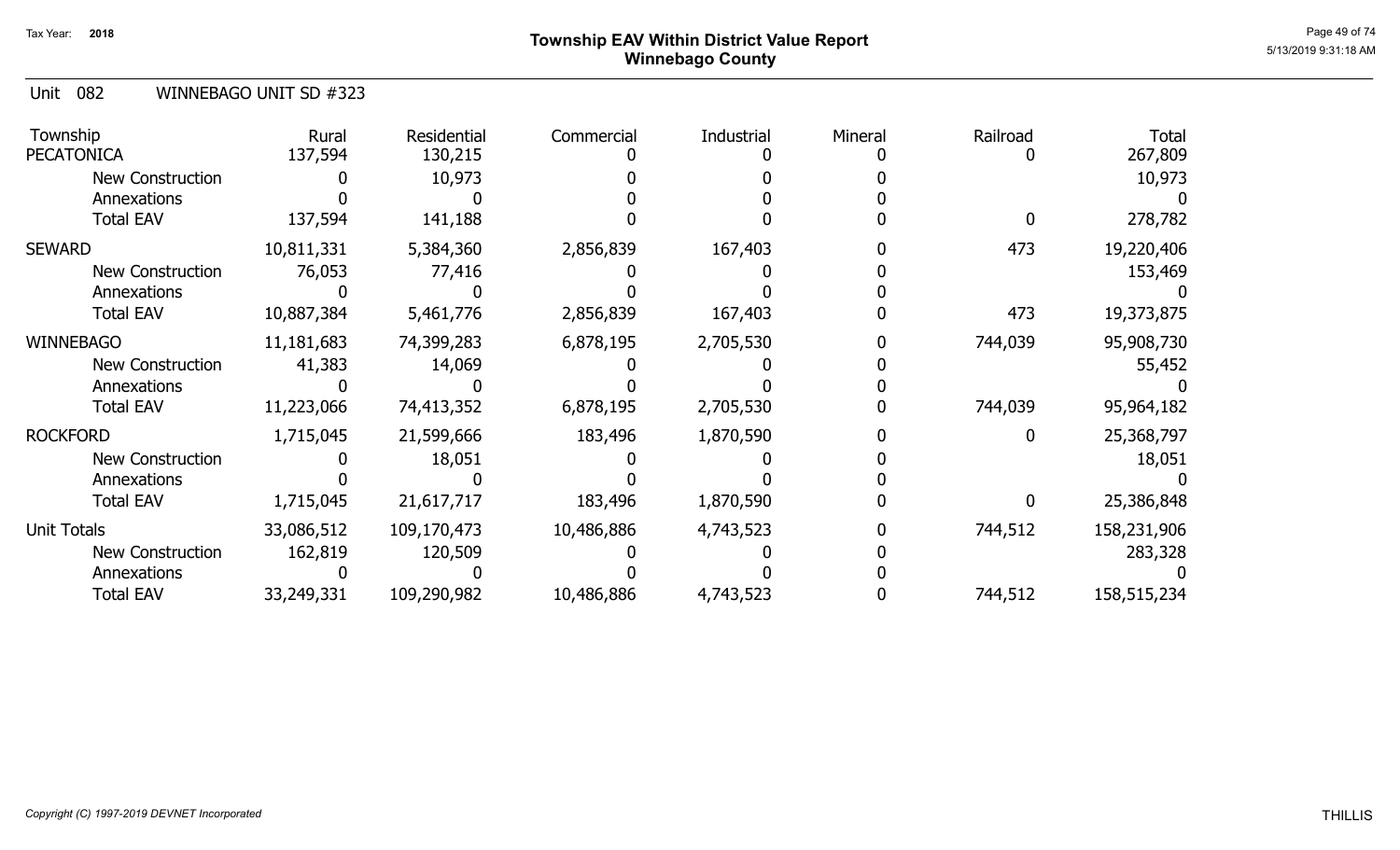## Page 50 of 74  $^{P_1}$ Page 50 of 74  $^{P_2}$  Township EAV Within District Value Report Winnebago County

### Unit 083 HIAWATHA SCHOOL DIST 426

| Township<br><b>CHERRY VALLEY</b> | Rural<br>258,262             | <b>Residential</b><br>364,086 | Commercial | Industrial   | Mineral | Railroad     | <b>Total</b><br>622,348 |
|----------------------------------|------------------------------|-------------------------------|------------|--------------|---------|--------------|-------------------------|
| <b>New Construction</b>          | 3,622                        |                               |            |              |         |              | 3,622                   |
| Annexations                      |                              |                               |            |              |         |              |                         |
| <b>Total EAV</b>                 | 261,884                      | 364,086                       |            |              |         | 0            | 625,970                 |
| <b>Unit Totals</b>               | 258,262                      | 364,086                       |            |              |         | 0            | 622,348                 |
| New Construction                 | 3,622                        |                               |            |              |         |              | 3,622                   |
| Annexations                      |                              |                               |            |              |         |              |                         |
| <b>Total EAV</b>                 | 261,884                      | 364,086                       |            |              |         | $\mathbf{0}$ | 625,970                 |
| 084<br>Unit                      | <b>COMMUNITY COLLEGE 511</b> |                               |            |              |         |              |                         |
| Township                         | Rural                        | Residential                   | Commercial | Industrial   | Mineral | Railroad     | <b>Total</b>            |
| <b>BURRITT</b>                   | 12,908,458                   | 12,400,956                    | 1,149,650  |              |         | 0            | 26,459,064              |
| New Construction                 | 82,331                       | 48,376                        | 1,095      |              |         |              | 131,802                 |
| Annexations                      |                              |                               |            |              |         |              |                         |
| <b>Total EAV</b>                 | 12,990,789                   | 12,449,332                    | 1,150,745  |              |         | $\mathbf{0}$ | 26,590,866              |
| <b>CHERRY VALLEY</b>             | 4,741,538                    | 184,768,559                   | 40,865,474 | 39, 342, 371 |         | $\mathbf{0}$ | 269,717,942             |
| <b>New Construction</b>          | 9,653                        | 280,134                       | 57,515     | 595,964      |         |              | 943,266                 |
| Annexations                      |                              |                               |            |              |         |              |                         |
| <b>Total EAV</b>                 | 4,751,191                    | 185,048,693                   | 40,922,989 | 39,938,335   |         | 0            | 270,661,208             |
| <b>DURAND</b>                    | 9,202,239                    | 24,763,133                    | 3,650,104  | 248,534      |         | $\mathbf{0}$ | 37,864,010              |
| <b>New Construction</b>          |                              | 28,908                        |            |              |         |              | 28,908                  |
| Annexations                      |                              |                               |            |              |         |              |                         |
| <b>Total EAV</b>                 | 9,202,239                    | 24,792,041                    | 3,650,104  | 248,534      |         | 0            | 37,892,918              |
| <b>HARLEM</b>                    | 2,749,157                    | 462,739,112                   | 72,445,140 | 45,504,340   |         | 0            | 583,437,749             |
| <b>New Construction</b>          |                              | 1,856,213                     | 1,629,560  | 611,064      |         |              | 4,096,837               |
| Annexations                      |                              |                               |            |              |         |              |                         |
| <b>Total EAV</b>                 | 2,749,157                    | 464,595,325                   | 74,074,700 | 46,115,404   |         | 0            | 587,534,586             |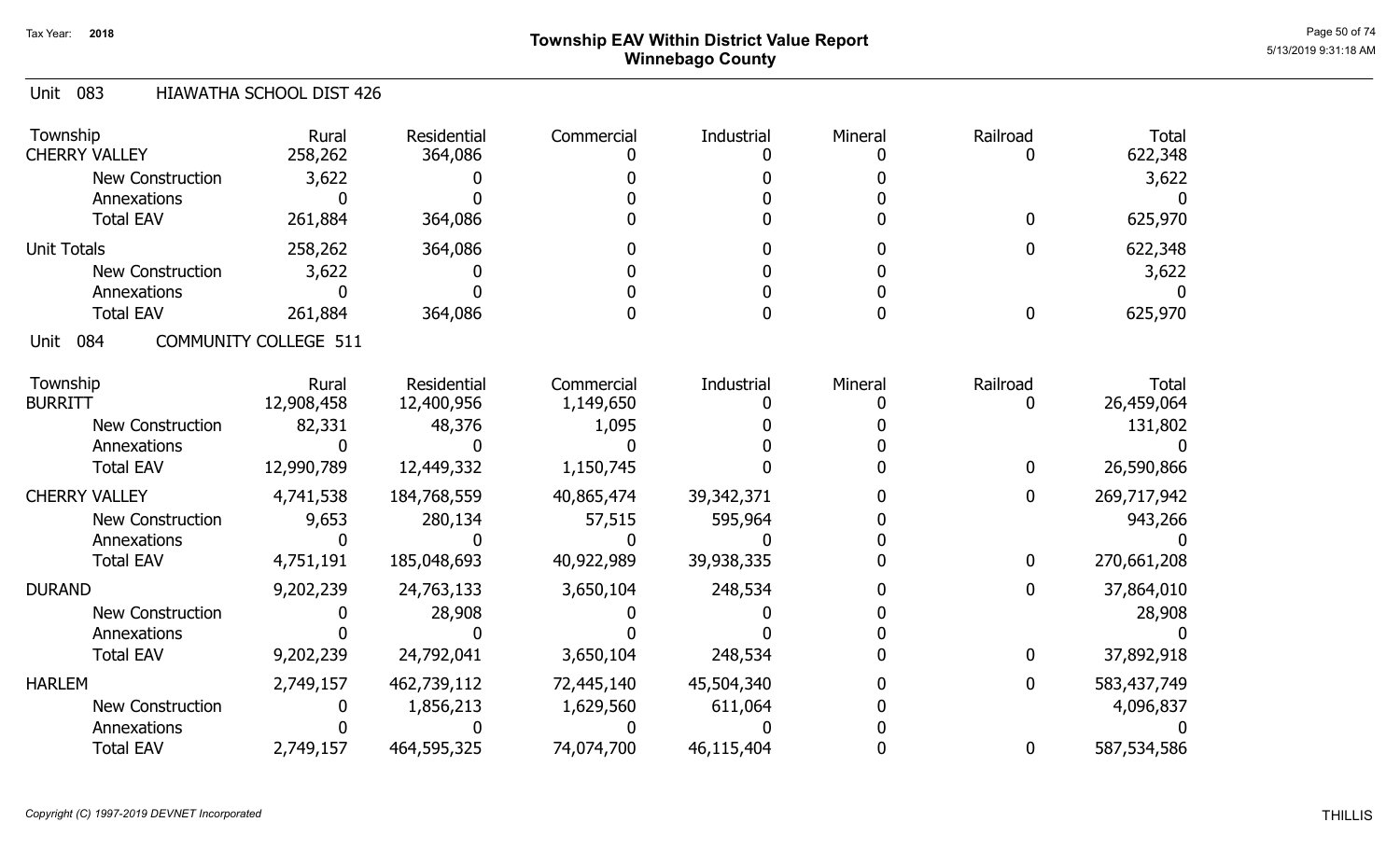Unit 084 COMMUNITY COLLEGE 511

| Township<br><b>HARRISON</b>            | Rural<br>6,147,188 | Residential<br>8,127,130 | Commercial<br>361,246 | Industrial | Mineral | Railroad<br>0 | <b>Total</b><br>14,635,564 |
|----------------------------------------|--------------------|--------------------------|-----------------------|------------|---------|---------------|----------------------------|
| <b>New Construction</b><br>Annexations | 10,136             | 33,017                   |                       |            |         |               | 43,153                     |
| <b>Total EAV</b>                       | 6,157,324          | 8,160,147                | 361,246               |            |         | $\mathbf 0$   | 14,678,717                 |
| <b>LAONA</b>                           | 7,118,971          | 26,548,979               | 380,861               | 9,383      |         | 0             | 34,058,194                 |
| <b>New Construction</b>                |                    | 47,246                   |                       |            |         |               | 47,246                     |
| Annexations                            |                    |                          |                       |            |         |               |                            |
| <b>Total EAV</b>                       | 7,118,971          | 26,596,225               | 380,861               | 9,383      |         | $\mathbf{0}$  | 34,105,440                 |
| <b>OWEN</b>                            | 9,176,552          | 62,107,610               | 1,623,327             | 11,647,566 |         | 0             | 84,555,055                 |
| <b>New Construction</b>                | 17,861             | 91,014                   |                       |            |         |               | 108,875                    |
| Annexations                            |                    |                          |                       |            |         |               |                            |
| <b>Total EAV</b>                       | 9,194,413          | 62,198,624               | 1,623,327             | 11,647,566 |         | $\mathbf{0}$  | 84,663,930                 |
| <b>PECATONICA</b>                      | 10,615,337         | 53,551,508               | 3,606,351             | 2,051,417  |         | 0             | 69,824,613                 |
| New Construction                       | 984,120            | 304,651                  | 408                   |            |         |               | 1,289,179                  |
| Annexations                            |                    |                          |                       |            |         |               |                            |
| <b>Total EAV</b>                       | 11,599,457         | 53,856,159               | 3,606,759             | 2,051,417  |         | $\mathbf 0$   | 71,113,792                 |
| <b>ROCKTON</b>                         | 9,469,105          | 212,790,312              | 21,126,503            | 14,833,676 |         | $\mathbf 0$   | 258,219,596                |
| New Construction                       | 41,391             | 1,075,447                | 57,834                | 37,711     |         |               | 1,212,383                  |
| Annexations                            |                    |                          |                       |            |         |               |                            |
| <b>Total EAV</b>                       | 9,510,496          | 213,865,759              | 21,184,337            | 14,871,387 |         | $\mathbf 0$   | 259,431,979                |
| <b>ROSCOE</b>                          | 6,217,591          | 365,666,439              | 60,482,187            | 20,351,461 |         | 0             | 452,717,678                |
| <b>New Construction</b>                | 7,234              | 3,199,600                | 889,796               | 145,024    |         |               | 4,241,654                  |
| Annexations                            | 0                  |                          |                       |            |         |               |                            |
| <b>Total EAV</b>                       | 6,224,825          | 368,866,039              | 61,371,983            | 20,496,485 |         | $\mathbf 0$   | 456,959,332                |
| <b>SEWARD</b>                          | 13,437,668         | 7,668,588                | 3,474,576             | 167,403    |         | 473           | 24,748,708                 |
| <b>New Construction</b>                | 76,053             | 128,968                  |                       |            |         |               | 205,021                    |
| Annexations                            |                    |                          |                       |            |         |               |                            |
| <b>Total EAV</b>                       | 13,513,721         | 7,797,556                | 3,474,576             | 167,403    |         | 473           | 24,953,729                 |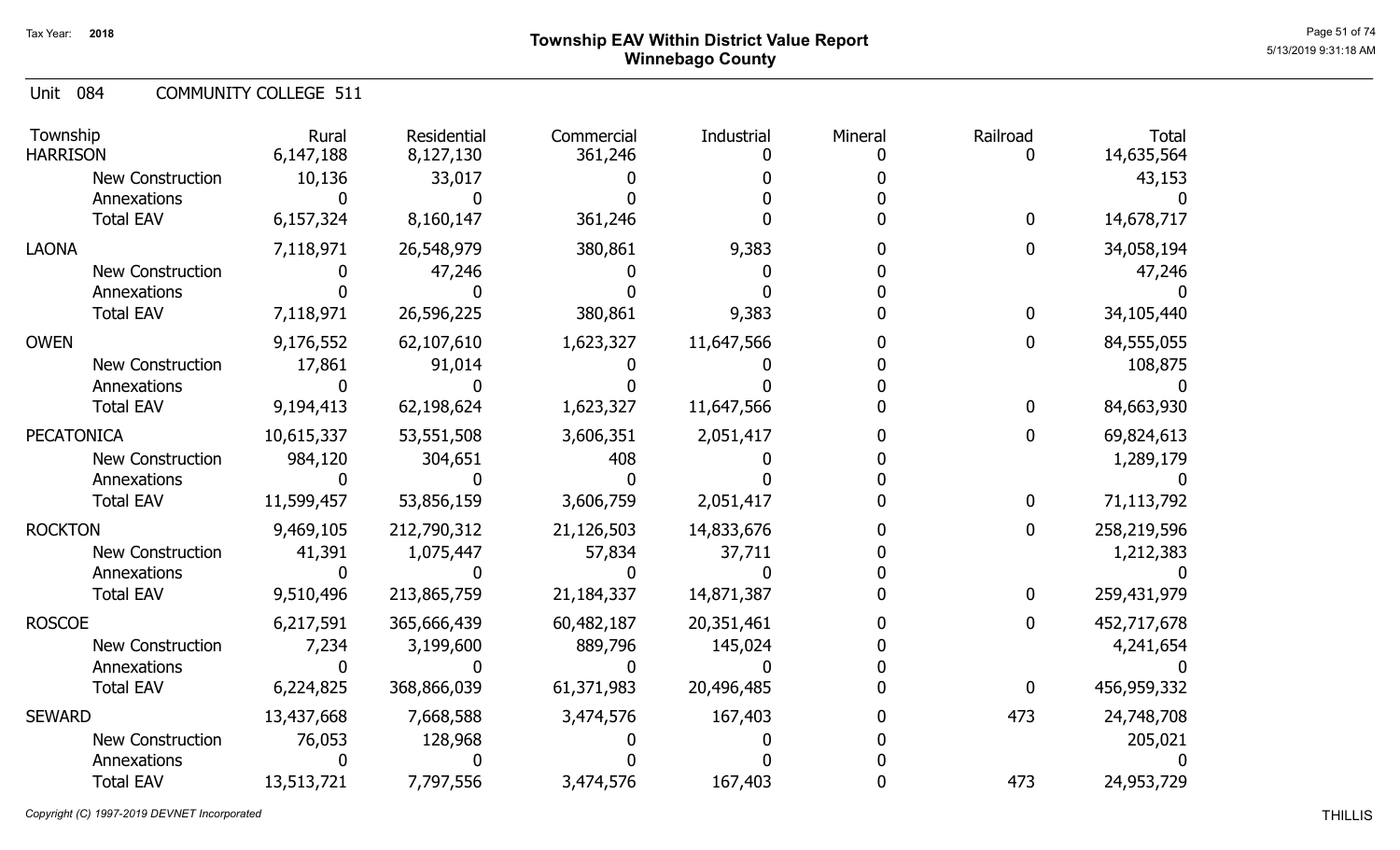Unit 084 COMMUNITY COLLEGE 511

| Township<br><b>SHIRLAND</b> | Rural<br>6,823,808           | <b>Residential</b><br>15,824,360 | Commercial<br>950,380 | Industrial  | Mineral | Railroad | <b>Total</b><br>23,598,548 |
|-----------------------------|------------------------------|----------------------------------|-----------------------|-------------|---------|----------|----------------------------|
| <b>New Construction</b>     | 165,456                      | 29,687                           | 3,599                 |             |         |          | 198,742                    |
| Annexations                 |                              |                                  |                       |             |         |          |                            |
| <b>Total EAV</b>            | 6,989,264                    | 15,854,047                       | 953,979               |             |         | 0        | 23,797,290                 |
| <b>WINNEBAGO</b>            | 11,181,683                   | 74,399,283                       | 6,878,195             | 2,705,530   |         | 744,039  | 95,908,730                 |
| <b>New Construction</b>     | 41,383                       | 14,069                           |                       |             |         |          | 55,452                     |
| Annexations                 |                              |                                  |                       |             |         |          |                            |
| <b>Total EAV</b>            | 11,223,066                   | 74,413,352                       | 6,878,195             | 2,705,530   |         | 744,039  | 95,964,182                 |
| <b>ROCKFORD</b>             | 10,334,392                   | 1,238,363,167                    | 473,431,957           | 129,377,545 |         | 120,084  | 1,851,627,145              |
| <b>New Construction</b>     | 3,392                        | 2,032,219                        | 3,080,803             | 176,534     |         |          | 5,292,948                  |
| Annexations                 |                              |                                  |                       |             |         |          |                            |
| <b>Total EAV</b>            | 10,337,784                   | 1,240,395,386                    | 476,512,760           | 129,554,079 |         | 120,084  | 1,856,920,093              |
| <b>Unit Totals</b>          | 120,123,687                  | 2,749,719,136                    | 690,425,951           | 266,239,226 |         | 864,596  | 3,827,372,596              |
| <b>New Construction</b>     | 1,439,010                    | 9,169,549                        | 5,720,610             | 1,566,297   |         |          | 17,895,466                 |
| Annexations                 |                              |                                  |                       |             |         |          |                            |
| <b>Total EAV</b>            | 121,562,697                  | 2,758,888,685                    | 696,146,561           | 267,805,523 |         | 864,596  | 3,845,268,062              |
| 085<br>Unit                 | <b>COMMUNITY COLLEGE 523</b> |                                  |                       |             |         |          |                            |
| Township                    | Rural                        | <b>Residential</b>               | Commercial            | Industrial  | Mineral | Railroad | <b>Total</b>               |
| <b>CHERRY VALLEY</b>        | 258,262                      | 364,086                          |                       |             |         |          | 622,348                    |
| <b>New Construction</b>     | 3,622                        |                                  |                       |             |         |          | 3,622                      |
| Annexations                 |                              |                                  |                       |             |         |          |                            |
| <b>Total EAV</b>            | 261,884                      | 364,086                          |                       |             |         | 0        | 625,970                    |
| <b>Unit Totals</b>          | 258,262                      | 364,086                          |                       |             |         | 0        | 622,348                    |
| <b>New Construction</b>     | 3,622                        |                                  |                       |             |         |          | 3,622                      |
| Annexations                 |                              |                                  |                       |             |         |          |                            |
| <b>Total EAV</b>            | 261,884                      | 364,086                          |                       |             |         | 0        | 625,970                    |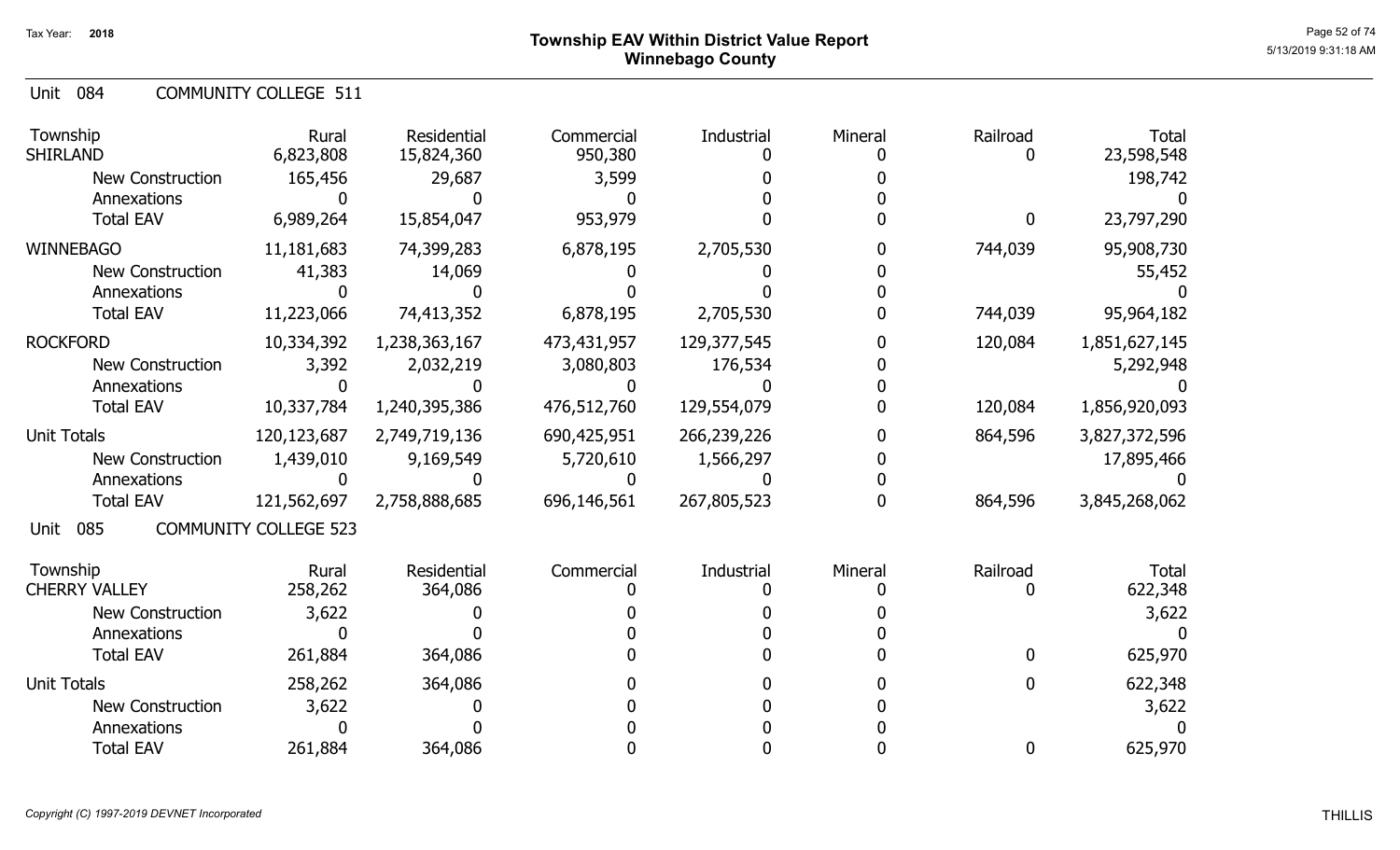## Page 53 of 74  $^{P_1}$ Page 53 of 74  $^{P_2}$ Winnebago County

### 088 Unit NORTH MAIN & AUBURN TIF

| Township<br><b>ROCKFORD</b> | Rural                          | Residential<br>O   | Commercial | Industrial | Mineral | Railroad       | <b>Total</b> |
|-----------------------------|--------------------------------|--------------------|------------|------------|---------|----------------|--------------|
| <b>New Construction</b>     |                                | 784                |            |            |         |                | 784          |
| Annexations                 |                                | $\Omega$           |            |            |         |                | 0            |
| <b>Total EAV</b>            |                                | 784                |            |            |         | 0              | 784          |
|                             |                                |                    |            |            |         |                |              |
| <b>Unit Totals</b>          |                                | $\bf{0}$           |            |            |         | 0              | 0            |
| <b>New Construction</b>     |                                | 784                |            |            |         |                | 784          |
| Annexations                 |                                | $\Omega$           |            |            |         |                | 0            |
| <b>Total EAV</b>            |                                | 784                |            |            |         | 0              | 784          |
| 101<br>Unit                 | <b>BU/HA/SH MULTI TOWNSHIP</b> |                    |            |            |         |                |              |
| Township                    | Rural                          | <b>Residential</b> | Commercial | Industrial | Mineral | Railroad       | <b>Total</b> |
| <b>BURRITT</b>              | 12,908,458                     | 12,400,956         | 1,149,650  |            |         |                | 26,459,064   |
| <b>New Construction</b>     | 82,331                         | 48,376             | 1,095      |            |         |                | 131,802      |
| Annexations                 |                                |                    |            |            |         |                |              |
| <b>Total EAV</b>            | 12,990,789                     | 12,449,332         | 1,150,745  |            |         | $\mathbf{0}$   | 26,590,866   |
| <b>HARRISON</b>             | 6,147,188                      | 8,127,130          | 361,246    |            |         | $\overline{0}$ | 14,635,564   |
| <b>New Construction</b>     | 10,136                         | 33,017             |            |            |         |                | 43,153       |
| Annexations                 |                                |                    |            |            |         |                |              |
| <b>Total EAV</b>            | 6,157,324                      | 8,160,147          | 361,246    |            |         | $\mathbf 0$    | 14,678,717   |
| <b>SHIRLAND</b>             | 6,823,808                      | 15,824,360         | 950,380    |            |         | $\mathbf{0}$   | 23,598,548   |
| <b>New Construction</b>     | 165,456                        | 29,687             | 3,599      |            |         |                | 198,742      |
| Annexations                 | 6,797,282                      | 15,812,885         | 950,380    |            |         |                | 23,560,547   |
| <b>Total EAV</b>            | 6,989,264                      | 15,854,047         | 953,979    |            |         | $\mathbf{0}$   | 23,797,290   |
| <b>Unit Totals</b>          | 25,879,454                     | 36,352,446         | 2,461,276  |            |         | $\mathbf{0}$   | 64,693,176   |
| <b>New Construction</b>     | 257,923                        | 111,080            | 4,694      |            |         |                | 373,697      |
| Annexations                 | 6,797,282                      | 15,812,885         | 950,380    |            |         |                | 23,560,547   |
| <b>Total EAV</b>            | 26,137,377                     | 36,463,526         | 2,465,970  |            |         | 0              | 65,066,873   |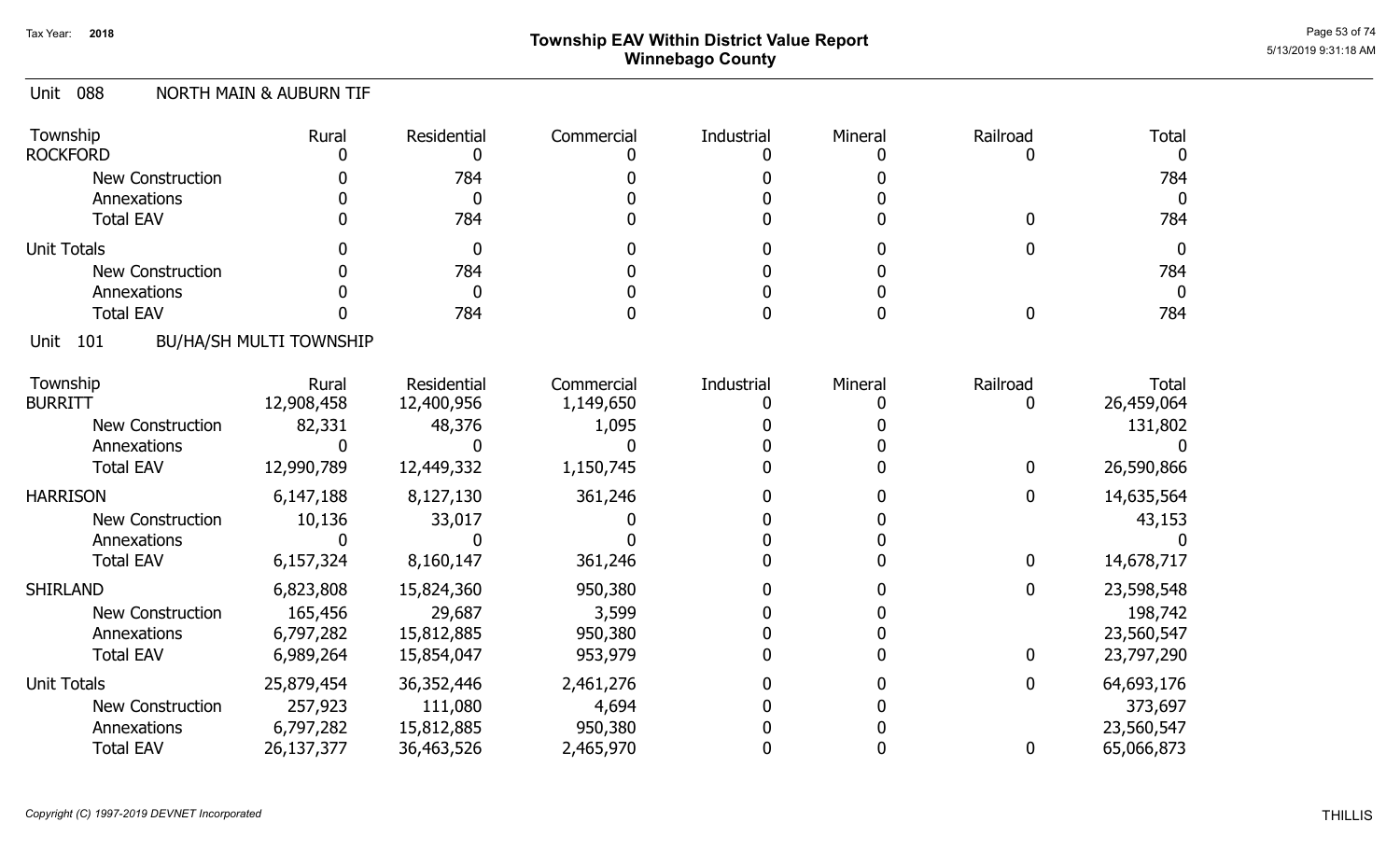## Page 54 of 74  $^{P_2}$   $^{P_3}$   $^{P_4}$   $^{P_5}$   $^{P_6}$   $^{54}$  of  $^{74}$   $^{P_6}$   $^{54}$  of  $^{74}$   $^{74}$   $^{74}$   $^{74}$   $^{74}$   $^{74}$   $^{74}$   $^{74}$   $^{74}$   $^{74}$   $^{74}$   $^{74}$   $^{74}$   $^{74}$   $^{74}$   $^{74}$   $^{74}$   $^{74}$   $^{74}$  Winnebago County

### Unit 102 DU/LA MULTI TOWNSHIP

| Township<br><b>DURAND</b>         | Rural<br>9,202,239 | Residential<br>24,763,133 | Commercial<br>3,650,104 | <b>Industrial</b><br>248,534 | Mineral | Railroad<br>O | <b>Total</b><br>37,864,010 |
|-----------------------------------|--------------------|---------------------------|-------------------------|------------------------------|---------|---------------|----------------------------|
| <b>New Construction</b>           |                    | 28,908                    |                         |                              |         |               | 28,908                     |
| Annexations                       |                    |                           |                         |                              |         |               |                            |
| <b>Total EAV</b>                  | 9,202,239          | 24,792,041                | 3,650,104               | 248,534                      |         | 0             | 37,892,918                 |
| <b>LAONA</b>                      | 7,118,971          | 26,548,979                | 380,861                 | 9,383                        |         | 0             | 34,058,194                 |
| <b>New Construction</b>           |                    | 47,246                    |                         |                              |         |               | 47,246                     |
| Annexations                       |                    |                           |                         |                              |         |               |                            |
| <b>Total EAV</b>                  | 7,118,971          | 26,596,225                | 380,861                 | 9,383                        |         | 0             | 34,105,440                 |
| <b>Unit Totals</b>                | 16,321,210         | 51, 312, 112              | 4,030,965               | 257,917                      |         | 0             | 71,922,204                 |
| <b>New Construction</b>           |                    | 76,154                    |                         |                              |         |               | 76,154                     |
| Annexations                       |                    |                           |                         |                              |         |               |                            |
| <b>Total EAV</b>                  | 16,321,210         | 51,388,266                | 4,030,965               | 257,917                      |         | 0             | 71,998,358                 |
| SOUTH ROCKFORD TIF<br>104<br>Unit |                    |                           |                         |                              |         |               |                            |
| Township                          | Rural              | Residential               | Commercial              | Industrial                   | Mineral | Railroad      | <b>Total</b>               |
| <b>ROCKFORD</b>                   |                    |                           |                         |                              |         |               |                            |
| <b>New Construction</b>           |                    | 283                       | 43,202                  |                              |         |               | 43,485                     |
| Annexations                       |                    |                           |                         |                              |         |               |                            |
| <b>Total EAV</b>                  |                    | 283                       | 43,202                  |                              |         |               | 43,485                     |
| <b>Unit Totals</b>                |                    |                           |                         |                              |         |               |                            |
| New Construction                  |                    | 283                       | 43,202                  |                              |         |               | 43,485                     |
| Annexations                       |                    |                           |                         |                              |         |               |                            |
| <b>Total EAV</b>                  |                    | 283                       | 43,202                  |                              |         | 0             | 43,485                     |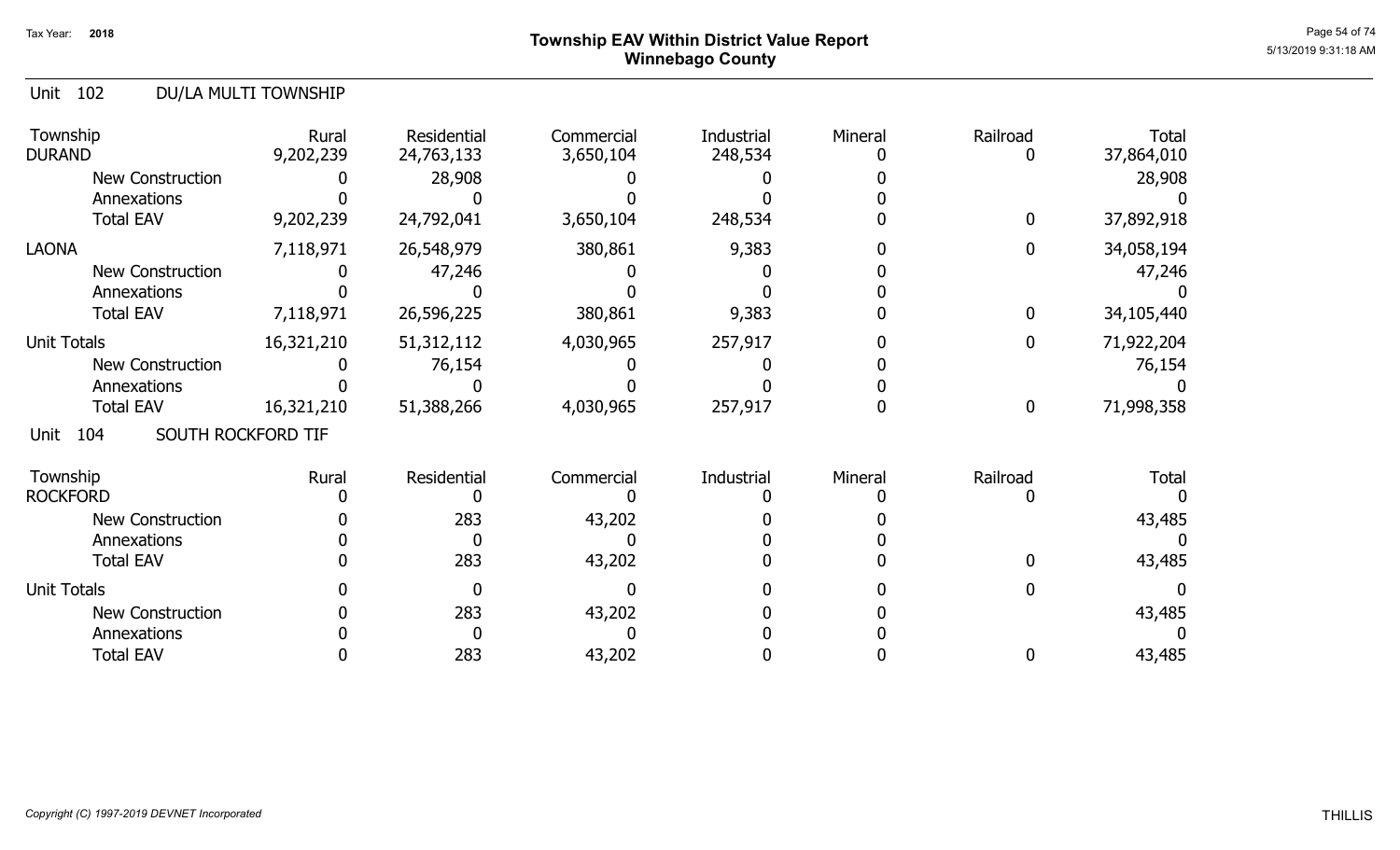## ${\sf Township~EAV~Within~District~Value~Report} \nonumber \hspace{5em} \begin{array}{c} {\sf Page~55~of~74} \nonumber \end{array}$ Winnebago County

### Unit 106 DURAND VILLAGE TIF

| Township<br><b>DURAND</b>              | Rural | Residential | Commercial | Industrial | Mineral | Railroad | <b>Total</b> |
|----------------------------------------|-------|-------------|------------|------------|---------|----------|--------------|
| New Construction                       |       | 1,699       |            |            |         |          | 1,699        |
| Annexations                            |       |             |            |            |         |          |              |
| <b>Total EAV</b>                       |       | 1,699       |            |            |         |          | 1,699        |
| <b>Unit Totals</b>                     |       |             |            |            |         |          |              |
| <b>New Construction</b>                |       | 1,699       |            |            |         |          | 1,699        |
| Annexations                            |       |             |            |            |         |          |              |
| <b>Total EAV</b>                       |       | 1,699       |            |            |         |          | 1,699        |
| SPRINGFIELD CORNERS TIF<br>107<br>Unit |       |             |            |            |         |          |              |
| Township                               | Rural | Residential | Commercial | Industrial | Mineral | Railroad | <b>Total</b> |
| <b>ROCKFORD</b>                        |       |             |            |            |         |          |              |
| <b>New Construction</b>                |       | 601         |            |            |         |          | 601          |
| Annexations                            |       |             |            |            |         |          |              |
| <b>Total EAV</b>                       |       | 601         |            |            |         |          | 601          |
| <b>Unit Totals</b>                     |       |             |            |            |         |          |              |
| <b>New Construction</b>                |       | 601         |            |            |         |          | 601          |
| Annexations                            |       |             |            |            |         |          |              |
| <b>Total EAV</b>                       |       | 601         |            |            |         |          | 601          |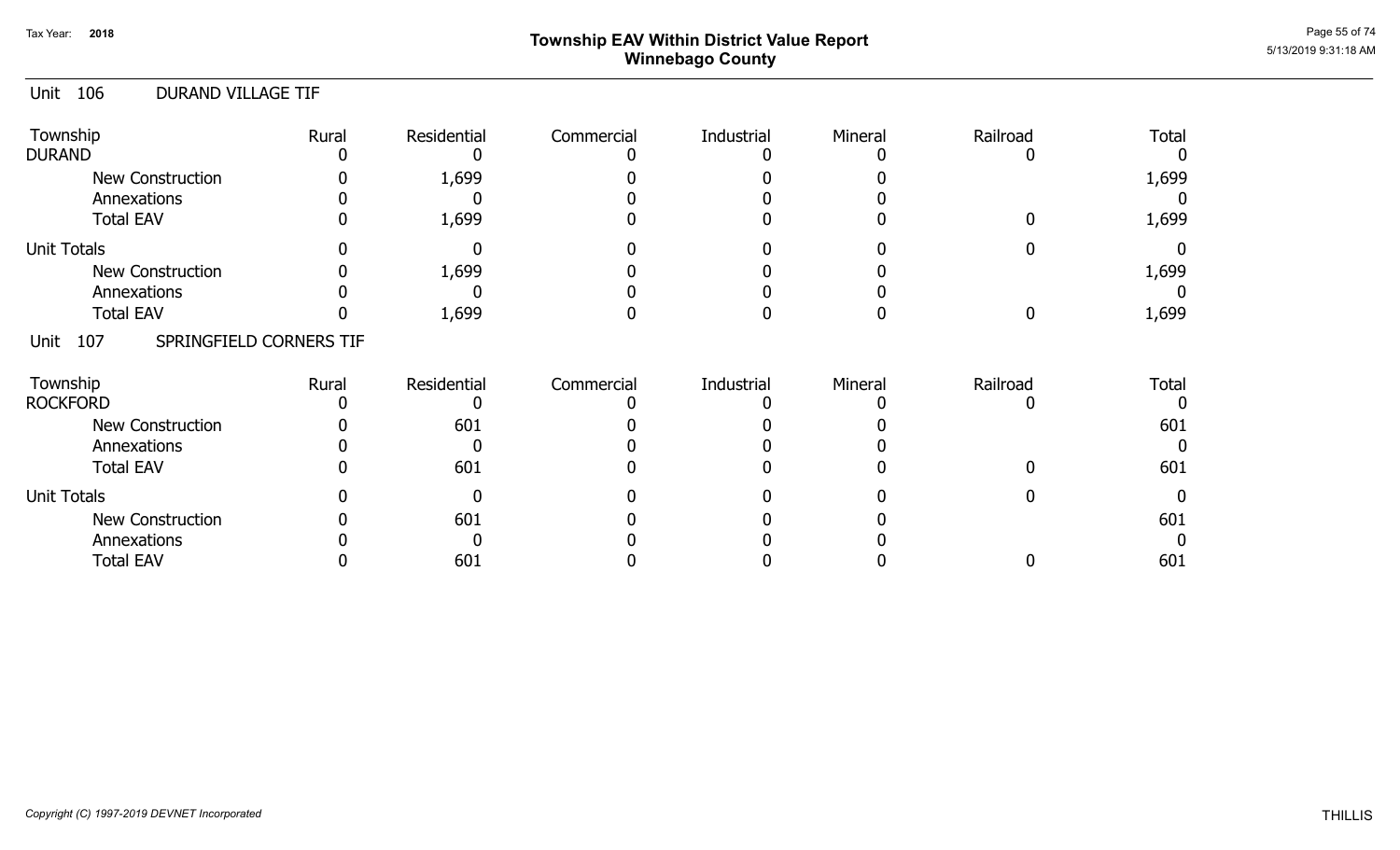## ${\sf Township~EAV~Within~District~Value~Report} \nonumber \hspace{5mm} \begin{array}{c} {\sf Page~56~of~74} \ {\small \textbf{C17}} \end{array}$ Winnebago County

| Unit 109 | <b>COUNTRY OAKS SSA</b> |  |
|----------|-------------------------|--|
|          |                         |  |

| Township<br><b>ROCKFORD</b>             | Rural      | Residential<br>331,322 | Commercial | Industrial | Mineral | Railroad | <b>Total</b><br>331,322 |
|-----------------------------------------|------------|------------------------|------------|------------|---------|----------|-------------------------|
| <b>New Construction</b>                 |            |                        |            |            |         |          |                         |
| Annexations                             |            |                        |            |            |         |          |                         |
| <b>Total EAV</b>                        |            | 331,322                |            |            |         |          | 331,322                 |
| <b>Unit Totals</b>                      |            | 331,322                |            |            |         |          | 331,322                 |
| <b>New Construction</b>                 |            |                        |            |            |         |          |                         |
| Annexations                             |            |                        |            |            |         |          |                         |
| <b>Total EAV</b>                        |            | 331,322                |            |            |         | 0        | 331,322                 |
| <b>BURRITT TWSP ROAD</b><br>110<br>Unit |            |                        |            |            |         |          |                         |
| Township                                | Rural      | Residential            | Commercial | Industrial | Mineral | Railroad | Total                   |
| <b>BURRITT</b>                          | 12,908,458 | 12,400,956             | 1,149,650  |            |         |          | 26,459,064              |
| <b>New Construction</b>                 | 82,331     | 48,376                 | 1,095      |            |         |          | 131,802                 |
| Annexations                             |            |                        |            |            |         |          |                         |
| <b>Total EAV</b>                        | 12,990,789 | 12,449,332             | 1,150,745  |            |         | 0        | 26,590,866              |
| <b>Unit Totals</b>                      | 12,908,458 | 12,400,956             | 1,149,650  |            |         | 0        | 26,459,064              |
| <b>New Construction</b>                 | 82,331     | 48,376                 | 1,095      |            |         |          | 131,802                 |
| Annexations                             |            |                        |            |            |         |          |                         |
| <b>Total EAV</b>                        | 12,990,789 | 12,449,332             | 1,150,745  |            |         | 0        | 26,590,866              |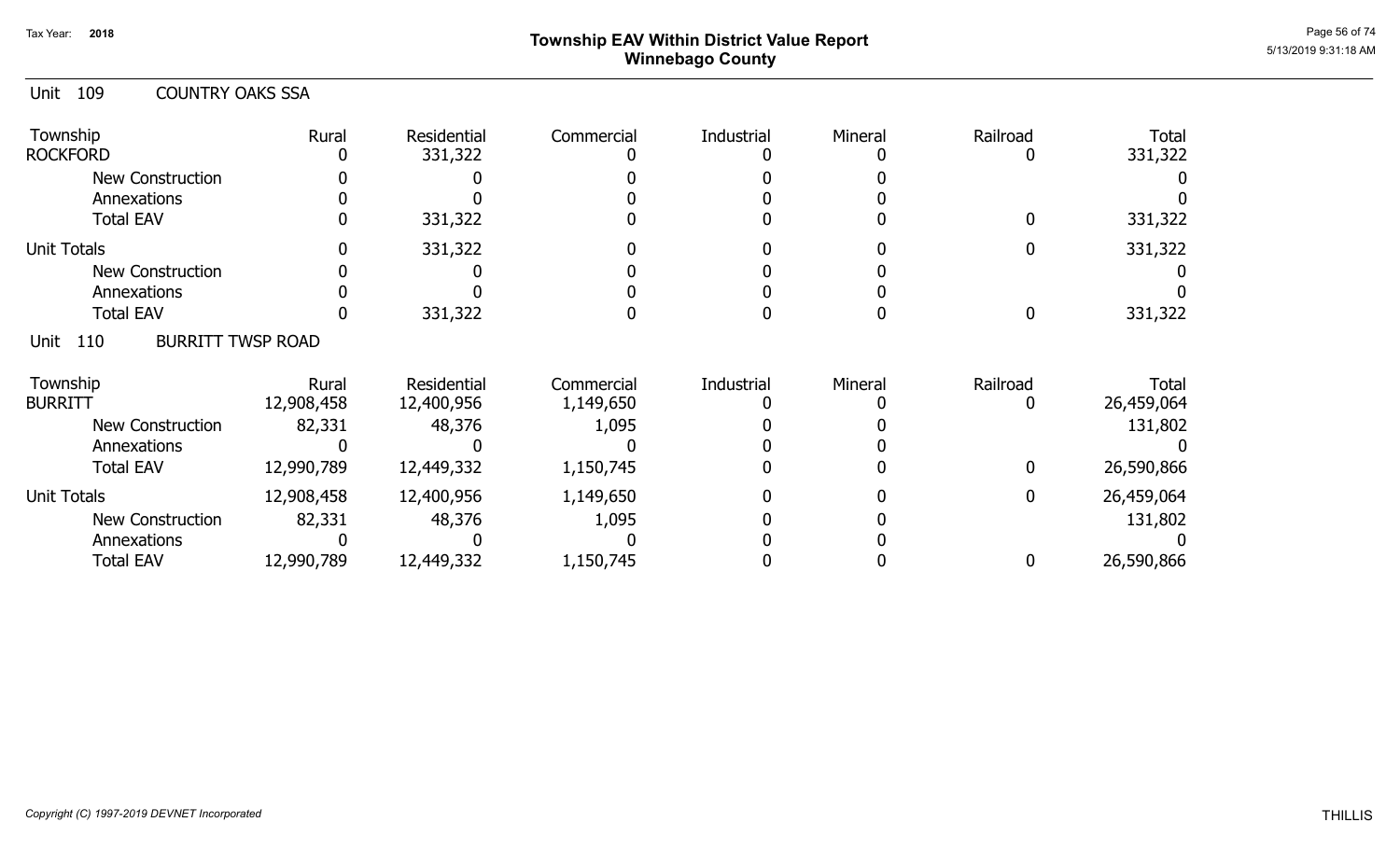## Page 57 of 74  $^{P_1}$ Page 57 of 74  $^{P_2}$  Township EAV Within District Value Report Winnebago County

#### Unit 111 CHERRY VALLEY TWSP ROAD

| Township<br><b>CHERRY VALLEY</b>       | Rural<br>4,999,800 | Residential<br>185, 132, 645 | Commercial<br>40,865,474 | <b>Industrial</b><br>39, 342, 371 | Mineral | Railroad<br>0    | <b>Total</b><br>270,340,290 |
|----------------------------------------|--------------------|------------------------------|--------------------------|-----------------------------------|---------|------------------|-----------------------------|
| <b>New Construction</b>                | 13,275             | 280,134                      | 57,515                   | 595,964                           |         |                  | 946,888                     |
| Annexations                            |                    |                              |                          |                                   |         |                  |                             |
| <b>Total EAV</b>                       | 5,013,075          | 185,412,779                  | 40,922,989               | 39,938,335                        |         | 0                | 271,287,178                 |
| <b>Unit Totals</b>                     | 4,999,800          | 185,132,645                  | 40,865,474               | 39, 342, 371                      |         | 0                | 270,340,290                 |
| <b>New Construction</b>                | 13,275             | 280,134                      | 57,515                   | 595,964                           |         |                  | 946,888                     |
| Annexations                            |                    |                              |                          |                                   |         |                  |                             |
| <b>Total EAV</b>                       | 5,013,075          | 185,412,779                  | 40,922,989               | 39,938,335                        |         | $\boldsymbol{0}$ | 271,287,178                 |
| <b>DURAND TWSP ROAD</b><br>112<br>Unit |                    |                              |                          |                                   |         |                  |                             |
| Township<br><b>DURAND</b>              | Rural<br>9,202,239 | Residential<br>24,763,133    | Commercial<br>3,650,104  | Industrial<br>248,534             | Mineral | Railroad         | Total<br>37,864,010         |
| <b>New Construction</b>                |                    | 28,908                       |                          |                                   |         |                  | 28,908                      |
| Annexations                            |                    |                              |                          |                                   |         |                  |                             |
| <b>Total EAV</b>                       | 9,202,239          | 24,792,041                   | 3,650,104                | 248,534                           |         | $\mathbf 0$      | 37,892,918                  |
| <b>Unit Totals</b>                     | 9,202,239          | 24,763,133                   | 3,650,104                | 248,534                           |         | $\mathbf{0}$     | 37,864,010                  |
| <b>New Construction</b>                |                    | 28,908                       |                          |                                   |         |                  | 28,908                      |
| Annexations                            |                    |                              |                          |                                   |         |                  |                             |
| <b>Total EAV</b>                       | 9,202,239          | 24,792,041                   | 3,650,104                | 248,534                           |         | 0                | 37,892,918                  |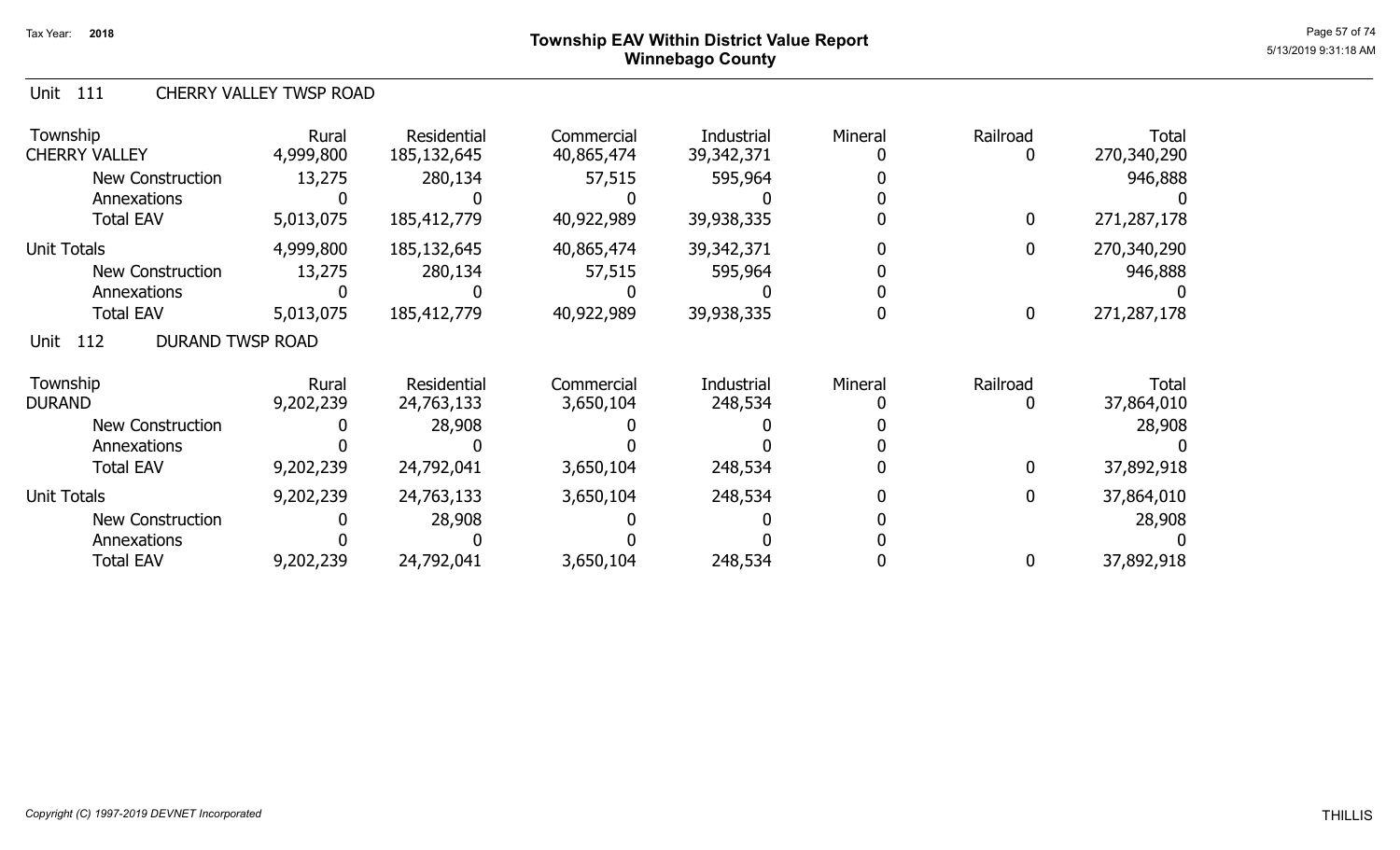### ${\sf Township~EAV~Within~District~Value~Report} \nonumber \hspace{5.5cm} \textcolor{red}{\sf Page~58~of~74} \nonumber$ Winnebago County

| <b>HARLEM TWSP ROAD</b><br>Unit 113 |
|-------------------------------------|
|-------------------------------------|

| Township<br><b>HARLEM</b>                | Rural<br>2,749,157 | Residential<br>462,739,112 | Commercial<br>72,445,140 | Industrial<br>45,504,340 | Mineral | Railroad | <b>Total</b><br>583,437,749 |
|------------------------------------------|--------------------|----------------------------|--------------------------|--------------------------|---------|----------|-----------------------------|
| New Construction                         |                    | 1,856,213                  | 1,629,560                | 611,064                  |         |          | 4,096,837                   |
| Annexations                              |                    |                            |                          |                          |         |          |                             |
| <b>Total EAV</b>                         | 2,749,157          | 464,595,325                | 74,074,700               | 46,115,404               |         | 0        | 587,534,586                 |
| <b>Unit Totals</b>                       | 2,749,157          | 462,739,112                | 72,445,140               | 45,504,340               |         |          | 583,437,749                 |
| <b>New Construction</b>                  |                    | 1,856,213                  | 1,629,560                | 611,064                  |         |          | 4,096,837                   |
| Annexations                              |                    |                            |                          |                          |         |          |                             |
| <b>Total EAV</b>                         | 2,749,157          | 464,595,325                | 74,074,700               | 46,115,404               |         | $\bf{0}$ | 587,534,586                 |
| <b>HARRISON TWSP ROAD</b><br>114<br>Unit |                    |                            |                          |                          |         |          |                             |
| Township                                 | Rural              | Residential                | Commercial               | Industrial               | Mineral | Railroad | Total                       |
| <b>HARRISON</b>                          | 6,147,188          | 8,127,130                  | 361,246                  |                          |         |          | 14,635,564                  |
| <b>New Construction</b>                  | 10,136             | 33,017                     |                          |                          |         |          | 43,153                      |
| Annexations                              |                    |                            |                          |                          |         |          |                             |
| <b>Total EAV</b>                         | 6,157,324          | 8,160,147                  | 361,246                  |                          |         | 0        | 14,678,717                  |
| <b>Unit Totals</b>                       | 6,147,188          | 8,127,130                  | 361,246                  |                          |         | 0        | 14,635,564                  |
| <b>New Construction</b>                  | 10,136             | 33,017                     |                          |                          |         |          | 43,153                      |
| Annexations                              |                    |                            |                          |                          |         |          |                             |
| <b>Total EAV</b>                         | 6,157,324          | 8,160,147                  | 361,246                  |                          |         | 0        | 14,678,717                  |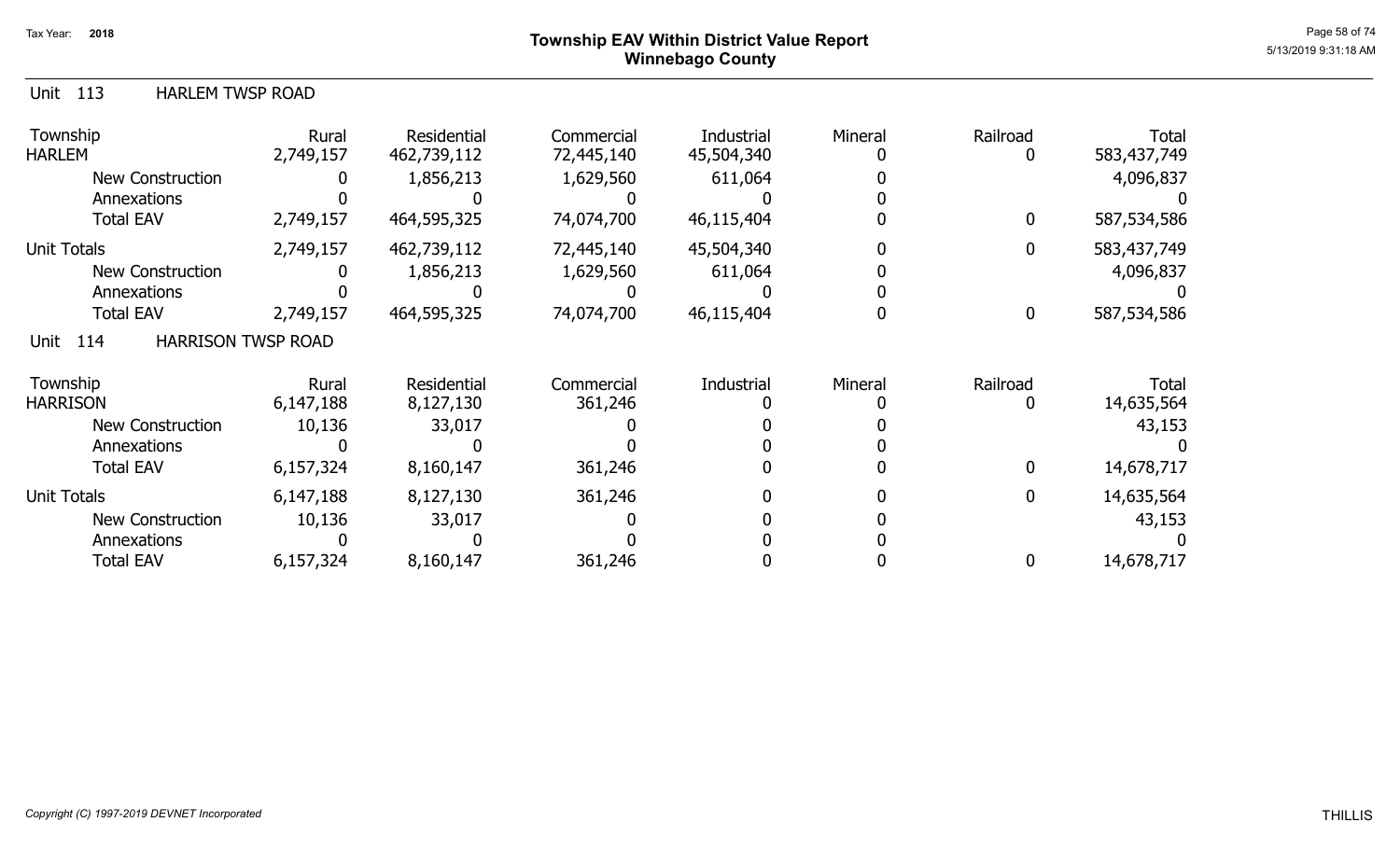## Page 59 of 74  $^{P}$   $P_{\text{edge 59 of 74}}$   $P_{\text{edge 59 of 74}}$ Winnebago County

| <b>LAONA TWSP ROAD</b><br>Unit 115   |                    |                                  |                         |                          |         |               |                     |
|--------------------------------------|--------------------|----------------------------------|-------------------------|--------------------------|---------|---------------|---------------------|
| Township<br><b>LAONA</b>             | Rural<br>7,118,971 | <b>Residential</b><br>26,548,979 | Commercial<br>380,861   | Industrial<br>9,383      | Mineral | Railroad      | Total<br>34,058,194 |
| <b>New Construction</b>              |                    | 47,246                           |                         |                          |         |               | 47,246              |
| Annexations                          |                    |                                  |                         |                          |         |               |                     |
| <b>Total EAV</b>                     | 7,118,971          | 26,596,225                       | 380,861                 | 9,383                    |         | $\Omega$      | 34,105,440          |
| <b>Unit Totals</b>                   | 7,118,971          | 26,548,979                       | 380,861                 | 9,383                    |         | 0             | 34,058,194          |
| <b>New Construction</b>              |                    | 47,246                           |                         |                          |         |               | 47,246              |
| Annexations                          |                    |                                  |                         |                          |         |               |                     |
| <b>Total EAV</b>                     | 7,118,971          | 26,596,225                       | 380,861                 | 9,383                    |         | 0             | 34,105,440          |
| <b>OWEN TWSP ROAD</b><br>Unit<br>116 |                    |                                  |                         |                          |         |               |                     |
| Township<br><b>OWEN</b>              | Rural<br>9,176,552 | <b>Residential</b><br>62,107,610 | Commercial<br>1,623,327 | Industrial<br>11,647,566 | Mineral | Railroad<br>0 | Total<br>84,555,055 |
| New Construction                     |                    |                                  |                         |                          |         |               | 108,875             |
| Annexations                          | 17,861             | 91,014                           |                         |                          |         |               |                     |
| <b>Total EAV</b>                     | 9,194,413          | 62,198,624                       | 1,623,327               | 11,647,566               |         | $\Omega$      | 84,663,930          |
| <b>Unit Totals</b>                   | 9,176,552          | 62,107,610                       | 1,623,327               | 11,647,566               |         | $\mathbf{0}$  | 84,555,055          |
| <b>New Construction</b>              | 17,861             | 91,014                           |                         |                          |         |               | 108,875             |
| Annexations                          |                    |                                  |                         |                          |         |               |                     |
| <b>Total EAV</b>                     | 9,194,413          | 62,198,624                       | 1,623,327               | 11,647,566               |         |               | 84,663,930          |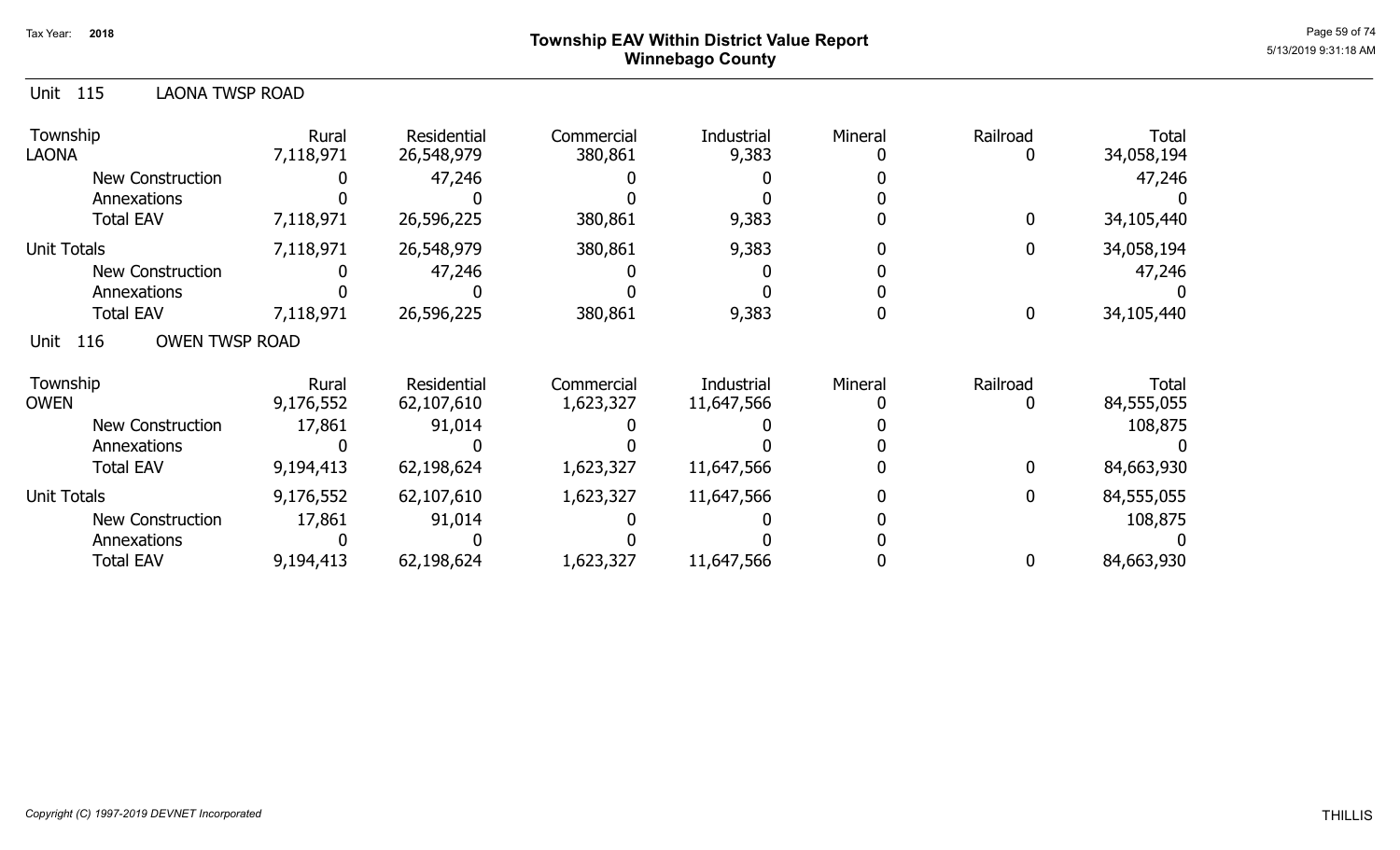### Page 60 of 74  $^{P_2}$   $P_3$   $P_4$   $P_5$   $P_6$   $P_6$   $P_7$   $P_8$   $P_6$   $P_7$   $P_8$   $P_6$   $P_7$   $P_8$   $P_6$   $P_7$   $P_8$   $P_8$   $P_9$   $P_8$   $P_9$   $P_9$   $P_8$   $P_9$   $P_9$   $P_9$   $P_9$   $P_9$   $P_9$   $P_9$   $P_9$   $P_9$   $P_9$   $P_9$   $P$ Winnebago County

### Unit 117 PECATONICA TWSP ROAD

| Township<br><b>PECATONICA</b> | Rural<br>10,615,337 | Residential<br>53,551,508 | Commercial<br>3,606,351 | Industrial<br>2,051,417 | Mineral | Railroad<br>$\mathbf 0$ | <b>Total</b><br>69,824,613 |
|-------------------------------|---------------------|---------------------------|-------------------------|-------------------------|---------|-------------------------|----------------------------|
| <b>New Construction</b>       | 984,120             | 304,651                   | 408                     |                         |         |                         | 1,289,179                  |
| Annexations                   |                     |                           |                         |                         |         |                         |                            |
| <b>Total EAV</b>              | 11,599,457          | 53,856,159                | 3,606,759               | 2,051,417               |         | $\bf{0}$                | 71,113,792                 |
| <b>Unit Totals</b>            | 10,615,337          | 53,551,508                | 3,606,351               | 2,051,417               |         | $\bf{0}$                | 69,824,613                 |
| New Construction              | 984,120             | 304,651                   | 408                     |                         |         |                         | 1,289,179                  |
| Annexations                   |                     |                           |                         |                         |         |                         |                            |
| <b>Total EAV</b>              | 11,599,457          | 53,856,159                | 3,606,759               | 2,051,417               |         | $\boldsymbol{0}$        | 71,113,792                 |
| 118<br>Unit                   | ROCKFORD TWSP ROAD  |                           |                         |                         |         |                         |                            |
| Township                      | Rural               | Residential               | Commercial              | Industrial              | Mineral | Railroad                | Total                      |
| <b>ROCKFORD</b>               | 10,334,392          | 1,238,363,167             | 473,431,957             | 129,377,545             |         | 120,084                 | 1,851,627,145              |
| <b>New Construction</b>       | 3,392               | 2,032,219                 | 3,080,803               | 176,534                 |         |                         | 5,292,948                  |
| Annexations                   | $\Omega$            | 25,133                    |                         |                         |         |                         | 25,133                     |
| <b>Total EAV</b>              | 10,337,784          | 1,240,395,386             | 476,512,760             | 129,554,079             |         | 120,084                 | 1,856,920,093              |
| <b>Unit Totals</b>            | 10,334,392          | 1,238,363,167             | 473,431,957             | 129,377,545             |         | 120,084                 | 1,851,627,145              |
| <b>New Construction</b>       | 3,392               | 2,032,219                 | 3,080,803               | 176,534                 |         |                         | 5,292,948                  |
| Annexations                   |                     | 25,133                    |                         |                         |         |                         | 25,133                     |
| <b>Total EAV</b>              | 10,337,784          | 1,240,395,386             | 476,512,760             | 129,554,079             |         | 120,084                 | 1,856,920,093              |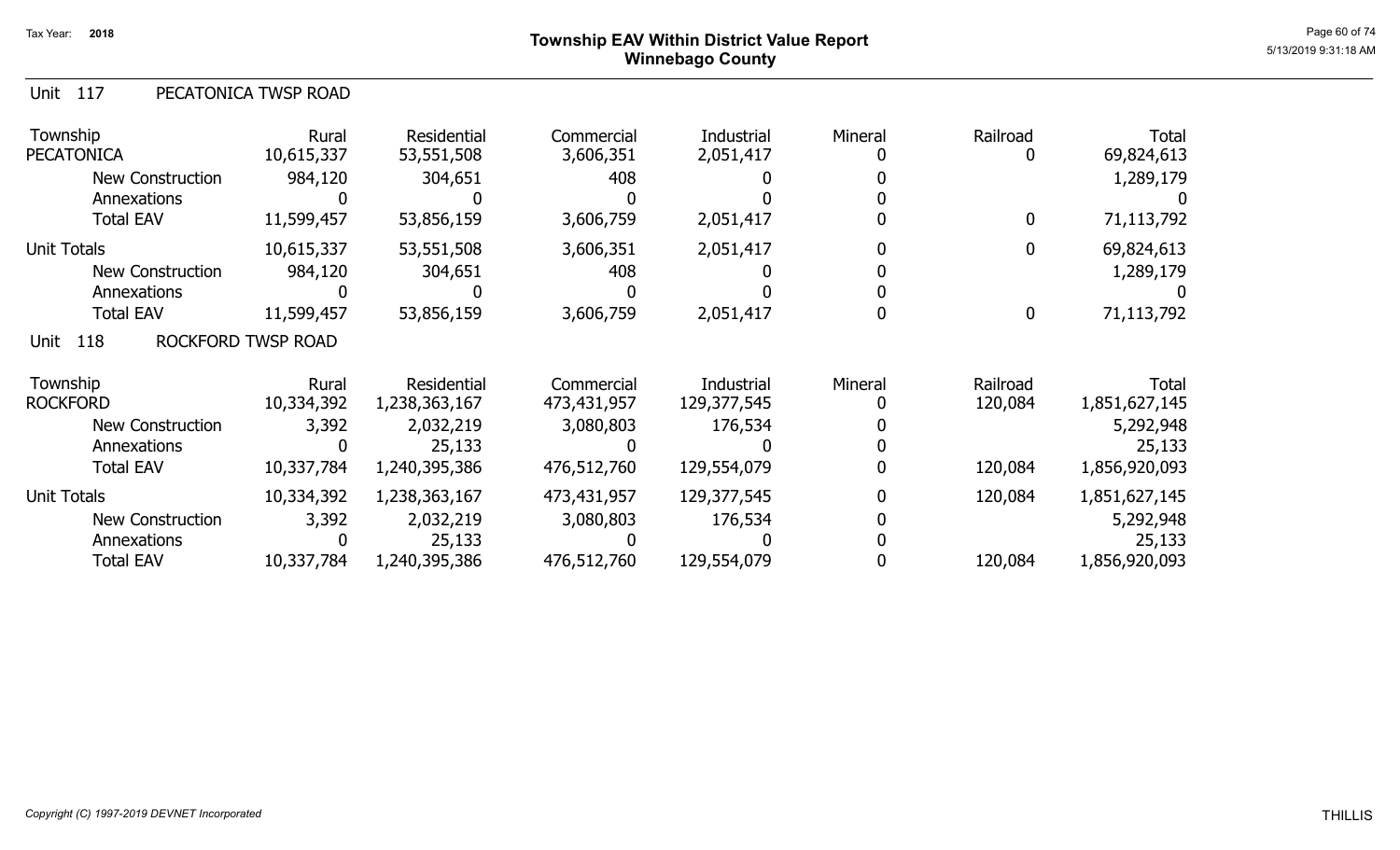### Page 61 of 74  $^{P_1}$ Page 61 of 74  $^{P_2}$ Winnebago County

| Unit 119 | <b>ROCKTON TWSP ROAD</b> |  |
|----------|--------------------------|--|
|          |                          |  |

| Township<br><b>ROCKTON</b>             | Rural<br>9,469,105 | <b>Residential</b><br>212,790,312 | Commercial<br>21,126,503 | <b>Industrial</b><br>14,833,676 | Mineral | Railroad | <b>Total</b><br>258,219,596 |
|----------------------------------------|--------------------|-----------------------------------|--------------------------|---------------------------------|---------|----------|-----------------------------|
| <b>New Construction</b>                | 41,391             | 1,075,447                         | 57,834                   | 37,711                          |         |          | 1,212,383                   |
| Annexations                            |                    |                                   |                          |                                 |         |          |                             |
| <b>Total EAV</b>                       | 9,510,496          | 213,865,759                       | 21,184,337               | 14,871,387                      |         | 0        | 259,431,979                 |
| <b>Unit Totals</b>                     | 9,469,105          | 212,790,312                       | 21,126,503               | 14,833,676                      |         |          | 258,219,596                 |
| <b>New Construction</b>                | 41,391             | 1,075,447                         | 57,834                   | 37,711                          |         |          | 1,212,383                   |
| Annexations                            |                    |                                   |                          |                                 |         |          |                             |
| <b>Total EAV</b>                       | 9,510,496          | 213,865,759                       | 21,184,337               | 14,871,387                      |         | 0        | 259,431,979                 |
| 120<br><b>ROSCOE TWSP ROAD</b><br>Unit |                    |                                   |                          |                                 |         |          |                             |
| Township                               | Rural              | Residential                       | Commercial               | Industrial                      | Mineral | Railroad | Total                       |
| <b>ROSCOE</b>                          | 6,217,591          | 365,666,439                       | 60,482,187               | 20,351,461                      |         |          | 452,717,678                 |
| <b>New Construction</b>                | 7,234              | 3,199,600                         | 889,796                  | 145,024                         |         |          | 4,241,654                   |
| Annexations                            |                    |                                   |                          |                                 |         |          |                             |
| <b>Total EAV</b>                       | 6,224,825          | 368,866,039                       | 61,371,983               | 20,496,485                      |         | 0        | 456,959,332                 |
| <b>Unit Totals</b>                     | 6,217,591          | 365,666,439                       | 60,482,187               | 20,351,461                      |         | 0        | 452,717,678                 |
| <b>New Construction</b>                | 7,234              | 3,199,600                         | 889,796                  | 145,024                         |         |          | 4,241,654                   |
| Annexations                            |                    |                                   |                          |                                 |         |          |                             |
| <b>Total EAV</b>                       | 6,224,825          | 368,866,039                       | 61,371,983               | 20,496,485                      |         |          | 456,959,332                 |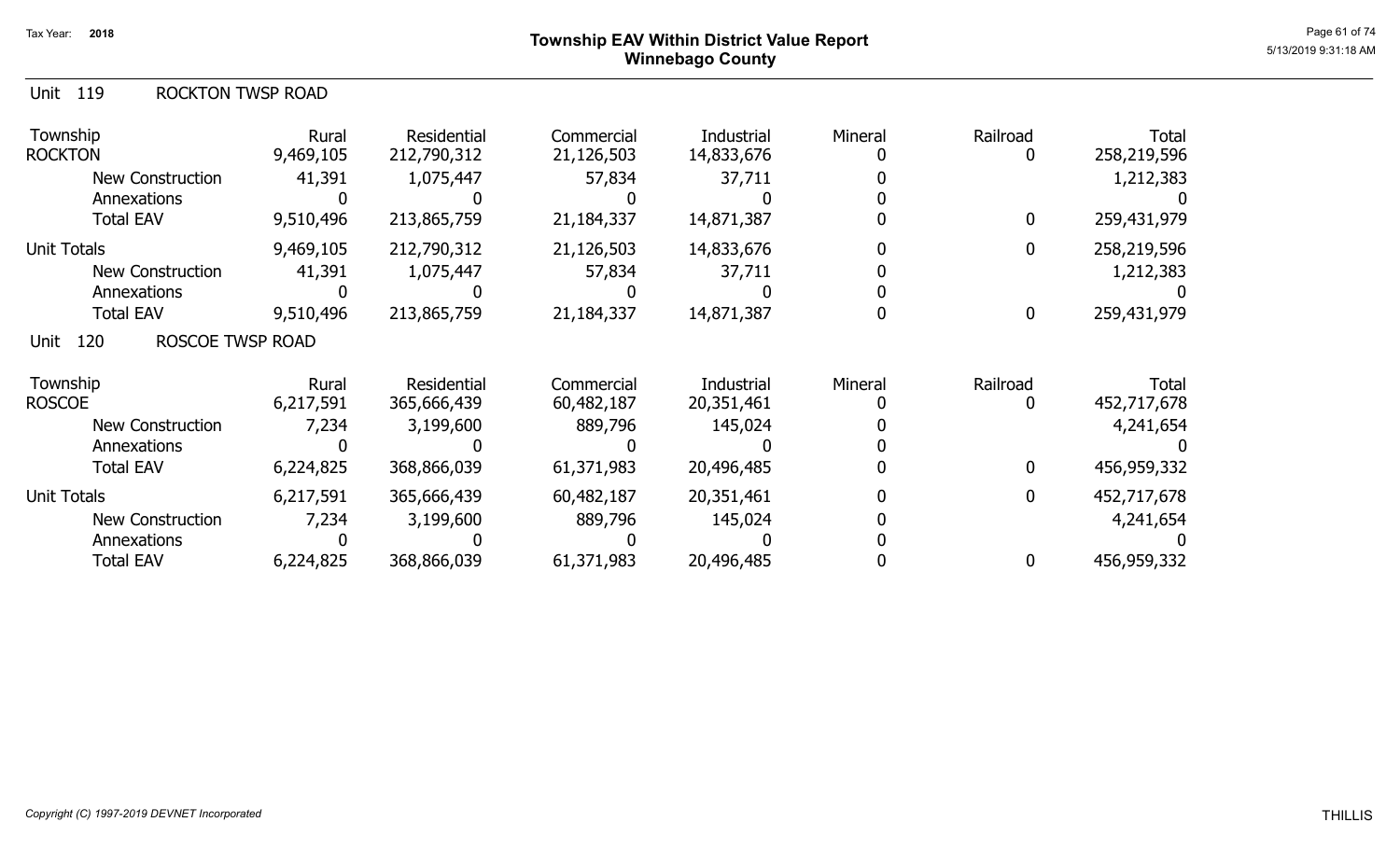### Page 62 of 74  $^{P_1}$ Page 62 of 74  $^{P_2}$  of 74  $^{P_3}$   $\blacksquare$ Winnebago County

| Unit 121 | SEWARD TWSP ROAD |  |
|----------|------------------|--|
|----------|------------------|--|

| Township<br><b>SEWARD</b>         | Rural<br>13,437,668 | <b>Residential</b><br>7,668,588 | Commercial<br>3,474,576 | Industrial<br>167,403 | Mineral | Railroad<br>473 | Total<br>24,748,708 |
|-----------------------------------|---------------------|---------------------------------|-------------------------|-----------------------|---------|-----------------|---------------------|
| <b>New Construction</b>           | 76,053              | 128,968                         |                         |                       |         |                 | 205,021             |
| Annexations                       |                     |                                 |                         |                       |         |                 |                     |
| <b>Total EAV</b>                  | 13,513,721          | 7,797,556                       | 3,474,576               | 167,403               |         | 473             | 24,953,729          |
| <b>Unit Totals</b>                | 13,437,668          | 7,668,588                       | 3,474,576               | 167,403               |         | 473             | 24,748,708          |
| <b>New Construction</b>           | 76,053              | 128,968                         |                         |                       |         |                 | 205,021             |
| Annexations                       |                     |                                 |                         |                       |         |                 |                     |
| <b>Total EAV</b>                  | 13,513,721          | 7,797,556                       | 3,474,576               | 167,403               |         | 473             | 24,953,729          |
| 122<br>SHIRLAND TWSP ROAD<br>Unit |                     |                                 |                         |                       |         |                 |                     |
| Township                          | Rural               | Residential                     | Commercial              | Industrial            | Mineral | Railroad        | Total               |
| <b>SHIRLAND</b>                   | 6,823,808           | 15,824,360                      | 950,380                 |                       |         |                 | 23,598,548          |
| <b>New Construction</b>           | 165,456             | 29,687                          | 3,599                   |                       |         |                 | 198,742             |
| Annexations                       |                     |                                 |                         |                       |         |                 |                     |
| <b>Total EAV</b>                  | 6,989,264           | 15,854,047                      | 953,979                 |                       |         | 0               | 23,797,290          |
| <b>Unit Totals</b>                | 6,823,808           | 15,824,360                      | 950,380                 |                       |         |                 | 23,598,548          |
| <b>New Construction</b>           | 165,456             | 29,687                          | 3,599                   |                       |         |                 | 198,742             |
| Annexations                       |                     |                                 |                         |                       |         |                 |                     |
| <b>Total EAV</b>                  | 6,989,264           | 15,854,047                      | 953,979                 |                       |         |                 | 23,797,290          |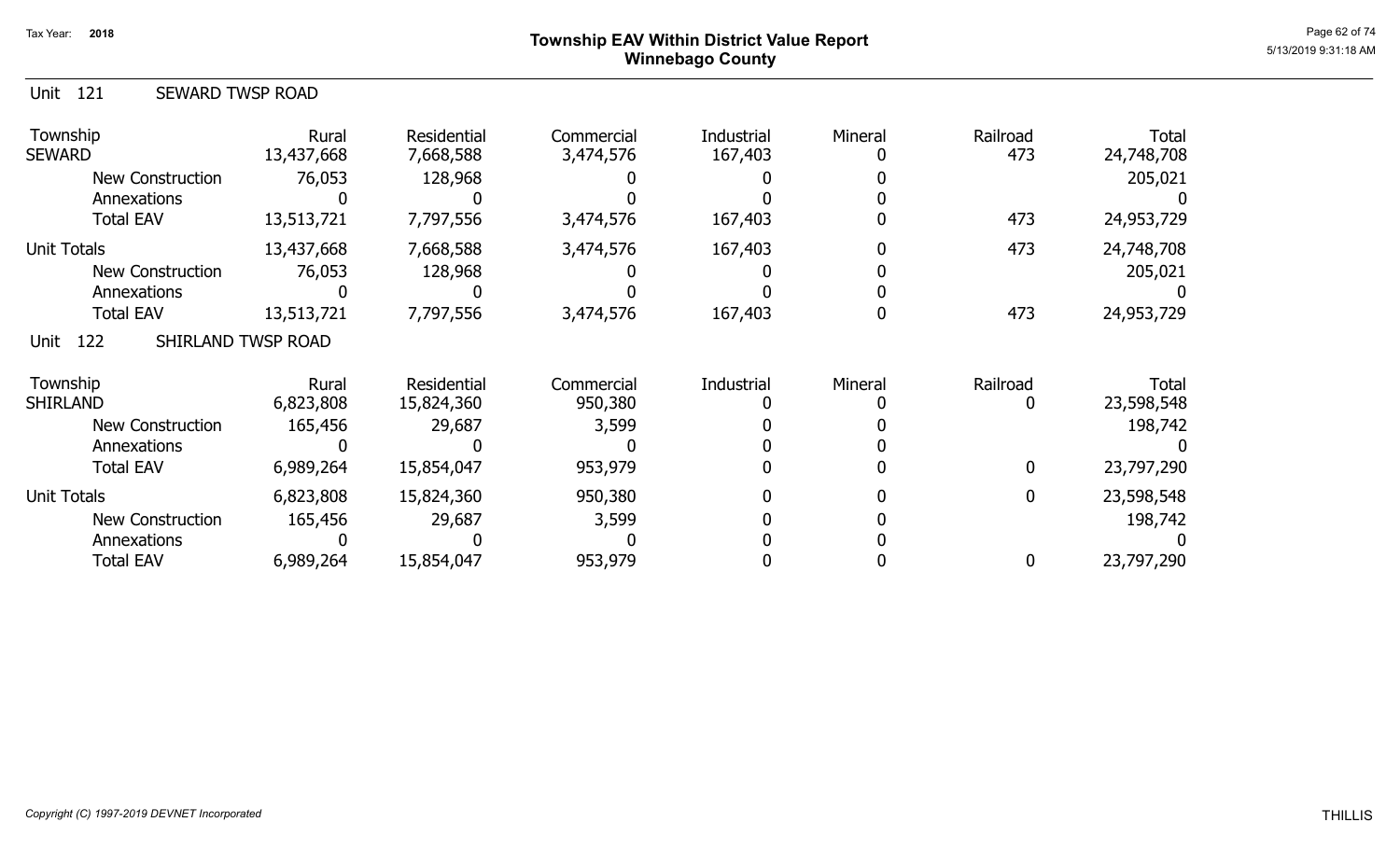### ${\sf Township~EAV~Within~District~Value~Report} \nonumber \hspace{5.5cm} \overset{\text{Page 63 of 74}}{\sim} \hspace{5.5cm} \overset{\text{Page 63 of 74}}{\sim} \hspace{5.5cm} \overset{\text{Page 63 of 74}}{\sim} \hspace{5.5cm} \overset{\text{Page 63 of 74}}{\sim} \hspace{5.5cm} \overset{\text{Page 63 of 74}}{\sim} \hspace{5.5cm} \overset{\text{Page 63 of 74}}{\sim} \hspace{5.5cm} \overset{\text{Page 63 of 74}}{\sim} \hspace{5.5cm} \$ Winnebago County

|  | Unit 123 |  | WINNEBAGO TWSP ROAD |
|--|----------|--|---------------------|
|--|----------|--|---------------------|

| Township<br><b>WINNEBAGO</b> | Rural<br>11,181,683  | Residential<br>74,399,283 | Commercial<br>6,878,195 | Industrial<br>2,705,530 | Mineral | Railroad<br>744,039 | <b>Total</b><br>95,908,730 |
|------------------------------|----------------------|---------------------------|-------------------------|-------------------------|---------|---------------------|----------------------------|
| New Construction             | 41,383               | 14,069                    |                         |                         |         |                     | 55,452                     |
| Annexations                  |                      |                           |                         |                         |         |                     |                            |
| <b>Total EAV</b>             | 11,223,066           | 74,413,352                | 6,878,195               | 2,705,530               |         | 744,039             | 95,964,182                 |
| <b>Unit Totals</b>           | 11,181,683           | 74,399,283                | 6,878,195               | 2,705,530               |         | 744,039             | 95,908,730                 |
| New Construction             | 41,383               | 14,069                    |                         |                         |         |                     | 55,452                     |
| Annexations                  |                      |                           |                         |                         |         |                     |                            |
| <b>Total EAV</b>             | 11,223,066           | 74,413,352                | 6,878,195               | 2,705,530               |         | 744,039             | 95,964,182                 |
| 124<br>Unit                  | PE/SE MULTI TOWNSHIP |                           |                         |                         |         |                     |                            |
| Township                     | Rural                | Residential               | Commercial              | Industrial              | Mineral | Railroad            | Total                      |
| <b>PECATONICA</b>            | 10,615,337           | 53,551,508                | 3,606,351               | 2,051,417               |         | 0                   | 69,824,613                 |
| New Construction             | 984,120              | 304,651                   | 408                     |                         |         |                     | 1,289,179                  |
| Annexations                  |                      |                           |                         |                         |         |                     |                            |
| <b>Total EAV</b>             | 11,599,457           | 53,856,159                | 3,606,759               | 2,051,417               |         | $\mathbf 0$         | 71,113,792                 |
| <b>SEWARD</b>                | 13,437,668           | 7,668,588                 | 3,474,576               | 167,403                 |         | 473                 | 24,748,708                 |
| New Construction             | 76,053               | 128,968                   |                         |                         |         |                     | 205,021                    |
| Annexations                  |                      |                           |                         |                         |         |                     |                            |
| <b>Total EAV</b>             | 13,513,721           | 7,797,556                 | 3,474,576               | 167,403                 |         | 473                 | 24,953,729                 |
| Unit Totals                  | 24,053,005           | 61,220,096                | 7,080,927               | 2,218,820               |         | 473                 | 94,573,321                 |
| New Construction             | 1,060,173            | 433,619                   | 408                     |                         |         |                     | 1,494,200                  |
| Annexations                  |                      |                           |                         |                         |         |                     |                            |
| <b>Total EAV</b>             | 25, 113, 178         | 61,653,715                | 7,081,335               | 2,218,820               |         | 473                 | 96,067,521                 |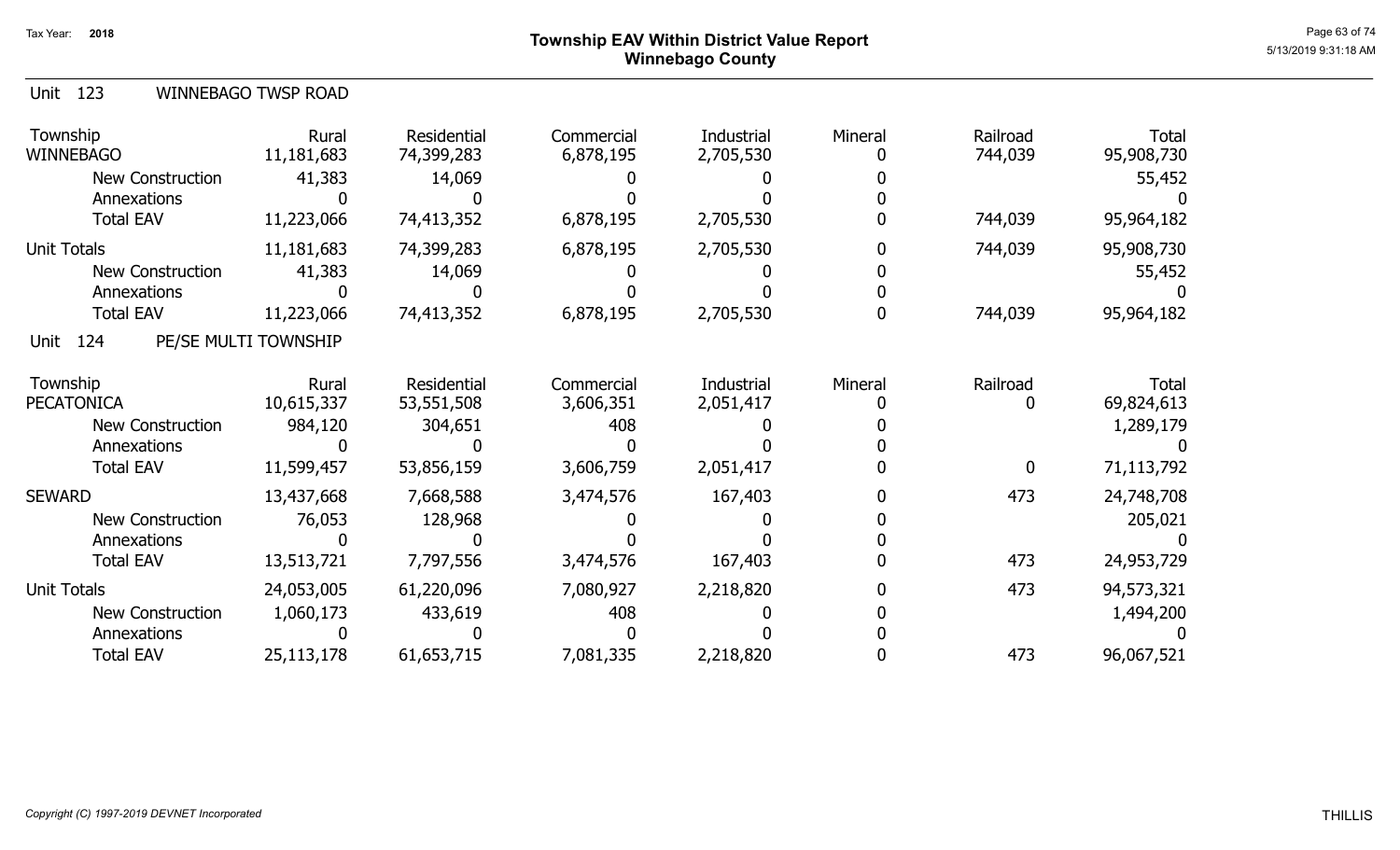## Page 64 of 74  $^{P_2}$ Page 64 of 74  $^{P_3}$ Winnebago County

### Unit 127 GARRISON SCHOOL TIF

| Township<br><b>ROCKFORD</b>             | Rural | Residential | Commercial | Industrial | Mineral | Railroad | <b>Total</b> |
|-----------------------------------------|-------|-------------|------------|------------|---------|----------|--------------|
| <b>New Construction</b><br>Annexations  |       | 32,403      |            |            |         |          | 32,403       |
| <b>Total EAV</b>                        |       | 32,403      |            |            |         |          | 32,403       |
| <b>Unit Totals</b>                      |       |             |            |            |         |          |              |
| <b>New Construction</b>                 |       | 32,403      |            |            |         |          | 32,403       |
| Annexations                             |       |             |            |            |         |          |              |
| <b>Total EAV</b>                        |       | 32,403      |            |            |         |          | 32,403       |
| NORTH 2ND TIF LOVES PARK<br>132<br>Unit |       |             |            |            |         |          |              |
| Township                                | Rural | Residential | Commercial | Industrial | Mineral | Railroad | <b>Total</b> |
| <b>ROCKFORD</b>                         |       |             |            |            |         |          |              |
| New Construction                        |       |             | 36,065     |            |         |          | 36,065       |
| Annexations                             |       |             |            |            |         |          |              |
| <b>Total EAV</b>                        |       |             | 36,065     |            |         |          | 36,065       |
| <b>Unit Totals</b>                      |       |             |            |            |         |          |              |
| <b>New Construction</b>                 |       |             | 36,065     |            |         |          | 36,065       |
| Annexations                             |       |             |            |            |         |          |              |
| <b>Total EAV</b>                        |       |             | 36,065     |            |         |          | 36,065       |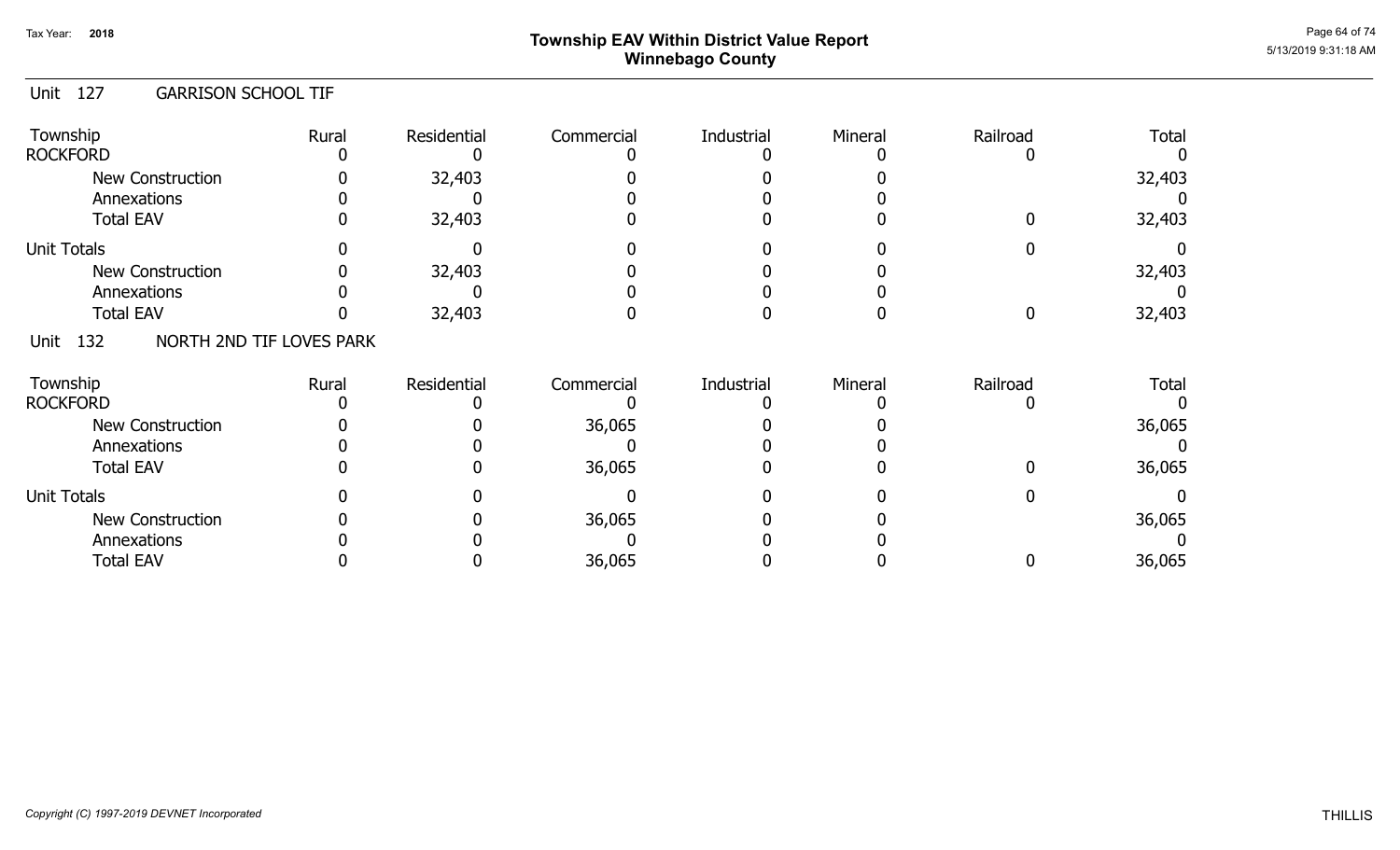## Page 65 of 74  $^{P_1}$ Page 65 of 74  $^{P_2}$ Winnebago County

#### Unit 135 NORTH 2ND TIF MACHESNEY PARK

| Township<br><b>HARLEM</b>               | Rural | Residential | Commercial | Industrial | Mineral | Railroad         | <b>Total</b> |
|-----------------------------------------|-------|-------------|------------|------------|---------|------------------|--------------|
| <b>New Construction</b>                 |       |             | 344,701    |            |         |                  | 344,701      |
| Annexations                             |       |             |            |            |         |                  |              |
| <b>Total EAV</b>                        |       |             | 344,701    |            |         |                  | 344,701      |
| <b>Unit Totals</b>                      |       |             |            |            |         |                  |              |
| <b>New Construction</b>                 |       |             | 344,701    |            |         |                  | 344,701      |
| Annexations                             |       |             |            |            |         |                  |              |
| <b>Total EAV</b>                        |       |             | 344,701    |            |         | $\boldsymbol{0}$ | 344,701      |
| <b>HARVEST HILLS SSA</b><br>136<br>Unit |       |             |            |            |         |                  |              |
| Township                                | Rural | Residential | Commercial | Industrial | Mineral | Railroad         | Total        |
| <b>ROCKFORD</b>                         |       | 3,315,753   |            |            |         |                  | 3,315,753    |
| <b>New Construction</b>                 |       |             |            |            |         |                  |              |
| Annexations                             |       |             |            |            |         |                  |              |
| <b>Total EAV</b>                        |       | 3,315,753   |            |            |         | 0                | 3,315,753    |
| <b>Unit Totals</b>                      |       | 3,315,753   |            |            |         | $\boldsymbol{0}$ | 3,315,753    |
| <b>New Construction</b>                 |       |             |            |            |         |                  |              |
| Annexations                             |       |             |            |            |         |                  |              |
| <b>Total EAV</b>                        |       | 3,315,753   |            |            |         | 0                | 3,315,753    |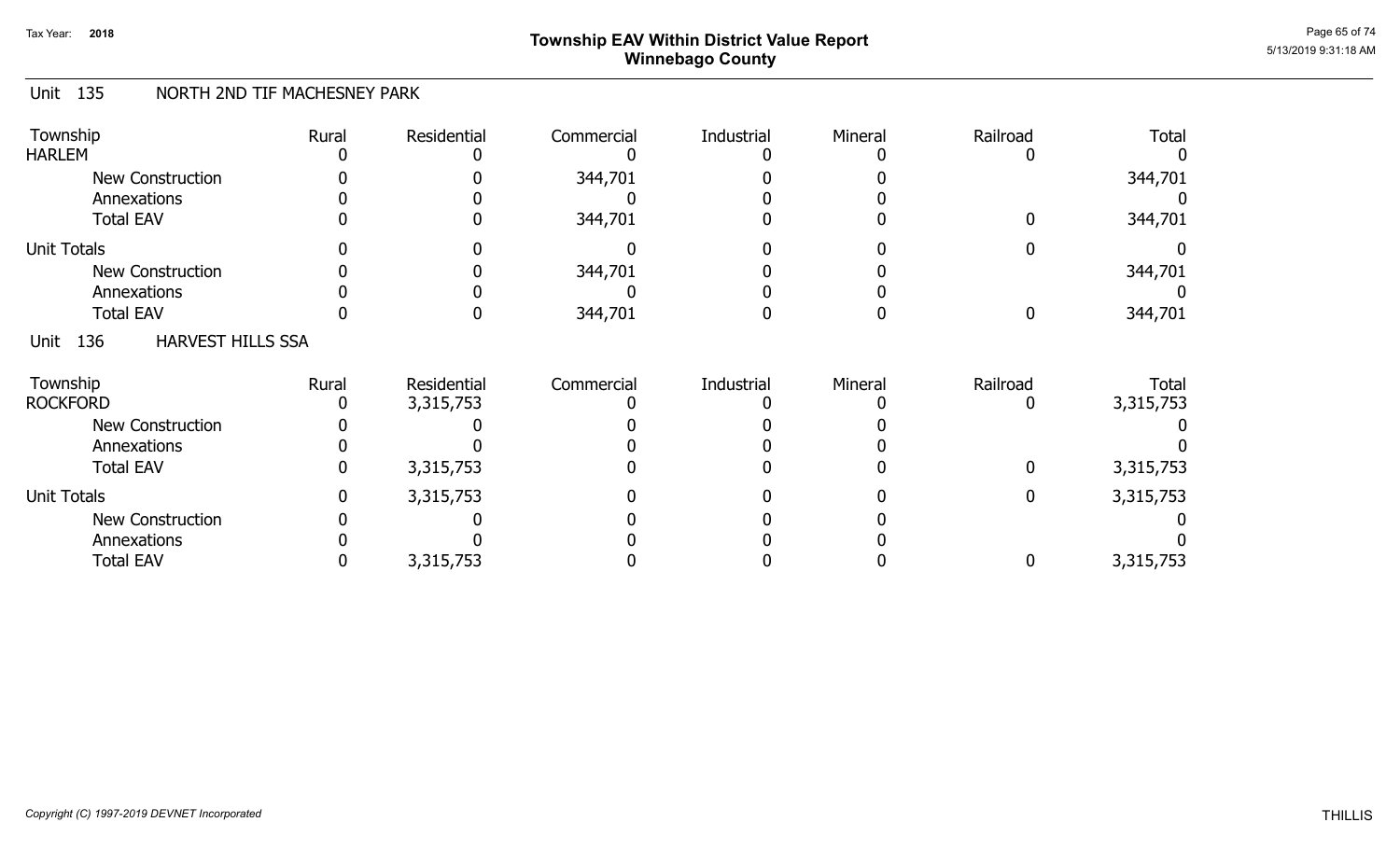## ${\sf Township~EAV~Within~District~Value~ Report}$   ${\sf Poport}$ Winnebago County

| Unit               | 138                | <b>MIDTOWN TIF</b>         |       |             |            |            |          |          |              |
|--------------------|--------------------|----------------------------|-------|-------------|------------|------------|----------|----------|--------------|
| Township           |                    |                            | Rural | Residential | Commercial | Industrial | Mineral  | Railroad | <b>Total</b> |
|                    | <b>ROCKFORD</b>    |                            |       |             |            |            |          |          |              |
|                    |                    | New Construction           |       | 4,212       | 223,529    |            |          |          | 227,741      |
|                    |                    | Annexations                |       |             |            |            |          |          |              |
|                    |                    | <b>Total EAV</b>           |       | 4,212       | 223,529    |            |          |          | 227,741      |
| <b>Unit Totals</b> |                    |                            |       |             |            |            |          |          |              |
|                    |                    | New Construction           |       | 4,212       | 223,529    |            |          |          | 227,741      |
|                    |                    | Annexations                |       |             |            |            |          |          |              |
| <b>Total EAV</b>   |                    |                            | 4,212 | 223,529     |            |            | $\bf{0}$ | 227,741  |              |
| Unit               | 141                | <b>GLOBAL TRADE TIF #3</b> |       |             |            |            |          |          |              |
| Township           |                    |                            | Rural | Residential | Commercial | Industrial | Mineral  | Railroad | <b>Total</b> |
|                    | <b>ROCKFORD</b>    |                            |       |             |            |            |          |          |              |
|                    |                    | New Construction           |       | 5,464       |            |            |          |          | 5,464        |
|                    |                    | Annexations                |       |             |            | 30,395     |          |          | 30,395       |
|                    |                    | <b>Total EAV</b>           |       | 5,464       |            |            |          |          | 5,464        |
|                    | <b>Unit Totals</b> |                            |       |             |            |            |          |          |              |
| New Construction   |                    |                            |       | 5,464       |            |            |          |          | 5,464        |
|                    |                    | Annexations                |       |             |            | 30,395     |          |          | 30,395       |
|                    |                    | <b>Total EAV</b>           |       | 5,464       |            |            |          | 0        | 5,464        |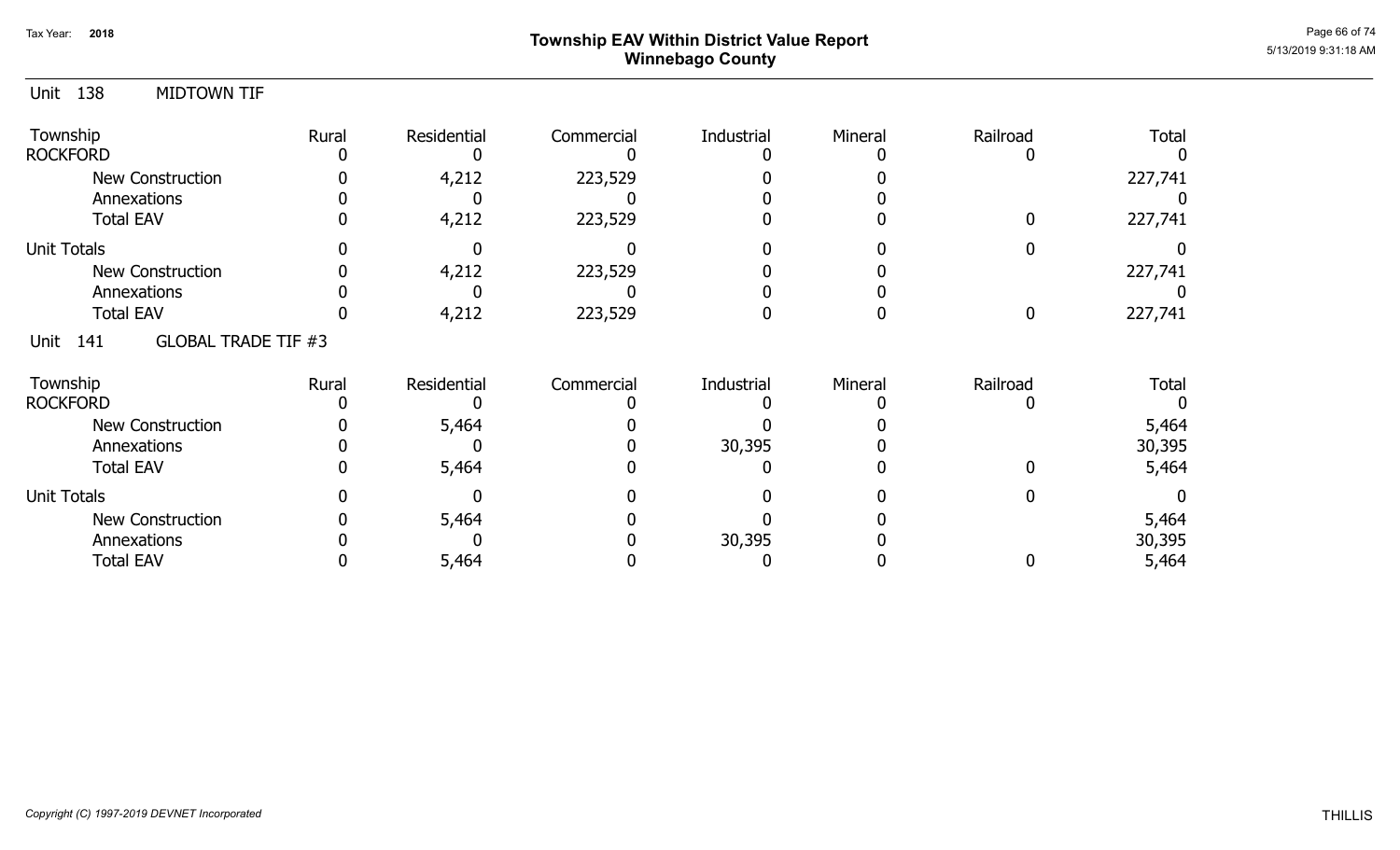## Page 67 of 74  $^{P_1}$ Page 67 of 74  $^{P_2}$  Township EAV Within District Value Report Winnebago County

### Unit 142 RIVER DISTRICT NORTH TIF

| Township<br><b>ROCKFORD</b>            | Rural | Residential | Commercial | Industrial | Mineral | Railroad | <b>Total</b> |
|----------------------------------------|-------|-------------|------------|------------|---------|----------|--------------|
| <b>New Construction</b><br>Annexations |       | 14,418      | 792,723    |            |         |          | 807,141      |
| <b>Total EAV</b>                       |       | 14,418      | 792,723    |            |         |          | 807,141      |
| <b>Unit Totals</b>                     |       |             |            |            |         |          |              |
| New Construction                       |       | 14,418      | 792,723    |            |         |          | 807,141      |
| Annexations                            |       |             |            |            |         |          |              |
| <b>Total EAV</b>                       |       | 14,418      | 792,723    |            |         |          | 807,141      |
| <b>BROADWAY TIF</b><br>143<br>Unit     |       |             |            |            |         |          |              |
| Township<br><b>ROCKFORD</b>            | Rural | Residential | Commercial | Industrial | Mineral | Railroad | <b>Total</b> |
| <b>New Construction</b>                |       | 2,946       |            |            |         |          | 2,946        |
| Annexations                            |       |             |            |            |         |          |              |
| <b>Total EAV</b>                       |       | 2,946       |            |            |         |          | 2,946        |
| <b>Unit Totals</b>                     |       |             |            |            |         |          |              |
| <b>New Construction</b>                |       | 2,946       |            |            |         |          | 2,946        |
| Annexations                            |       |             |            |            |         |          |              |
| <b>Total EAV</b>                       |       | 2,946       |            |            |         |          | 2,946        |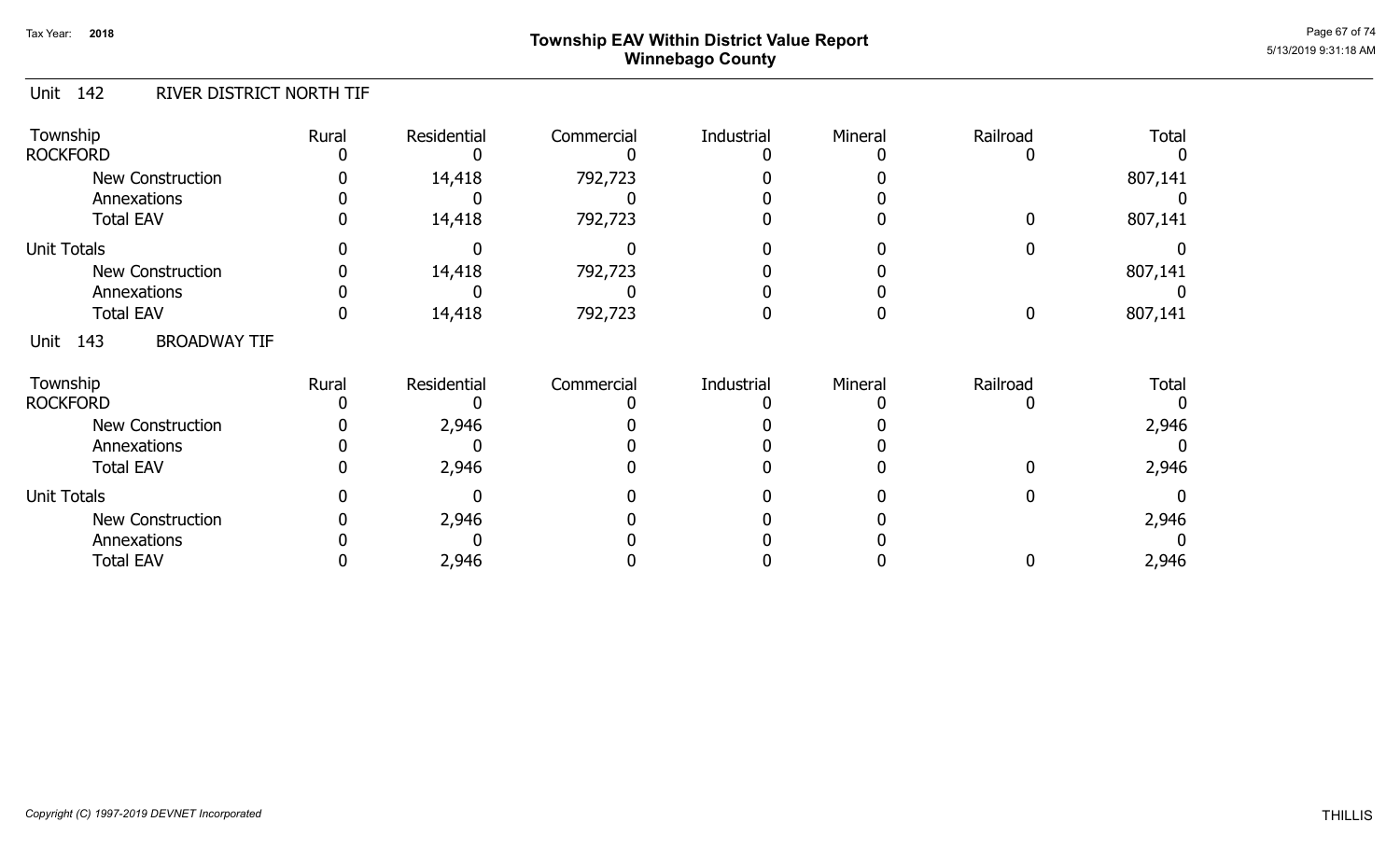# Page 68 of 74<br> **Page 68 of 74** Page 68 of 74 **Page 68 of 74** Winnebago County

0

0

#### Unit 144 Township **Rural** Residential Commercial Industrial Mineral Railroad Total EAST RIVER TIF 0 18,283 69,534 0 0 0 87,817 87,817 ROCKFORD 0 0 0 18,283 0 69,534 0 0 0 0 0 New Construction Annexations Total EAV 0 0 0 0 0 0 Unit Totals Annexations Total EAV New Construction 0 18,283 69,534 0 0 0 87,817 0 0 0 0 0 0 18,283 69,534 0 87,817 69,534 0 0 0 0 0 0 0 0 0 0 0 Unit 146 Township **Rural** Residential Commercial Industrial Mineral Railroad Total LOVES PARK CORP CENTER TIF 0 0 0 56,532 0 0 56,532 56,532 ROCKFORD 0 0 0 0 0 0 0 56,532 0 0 0 New Construction Annexations Total EAV 0 0 0 0 0 0 Unit Totals Annexations Total EAV New Construction 0 0 0 56,532 0 0 56,532 0 0 0 0 0 0 0 0 0 56,532 0 0 56,532 56,532 0 0 0 0 0 0 0 0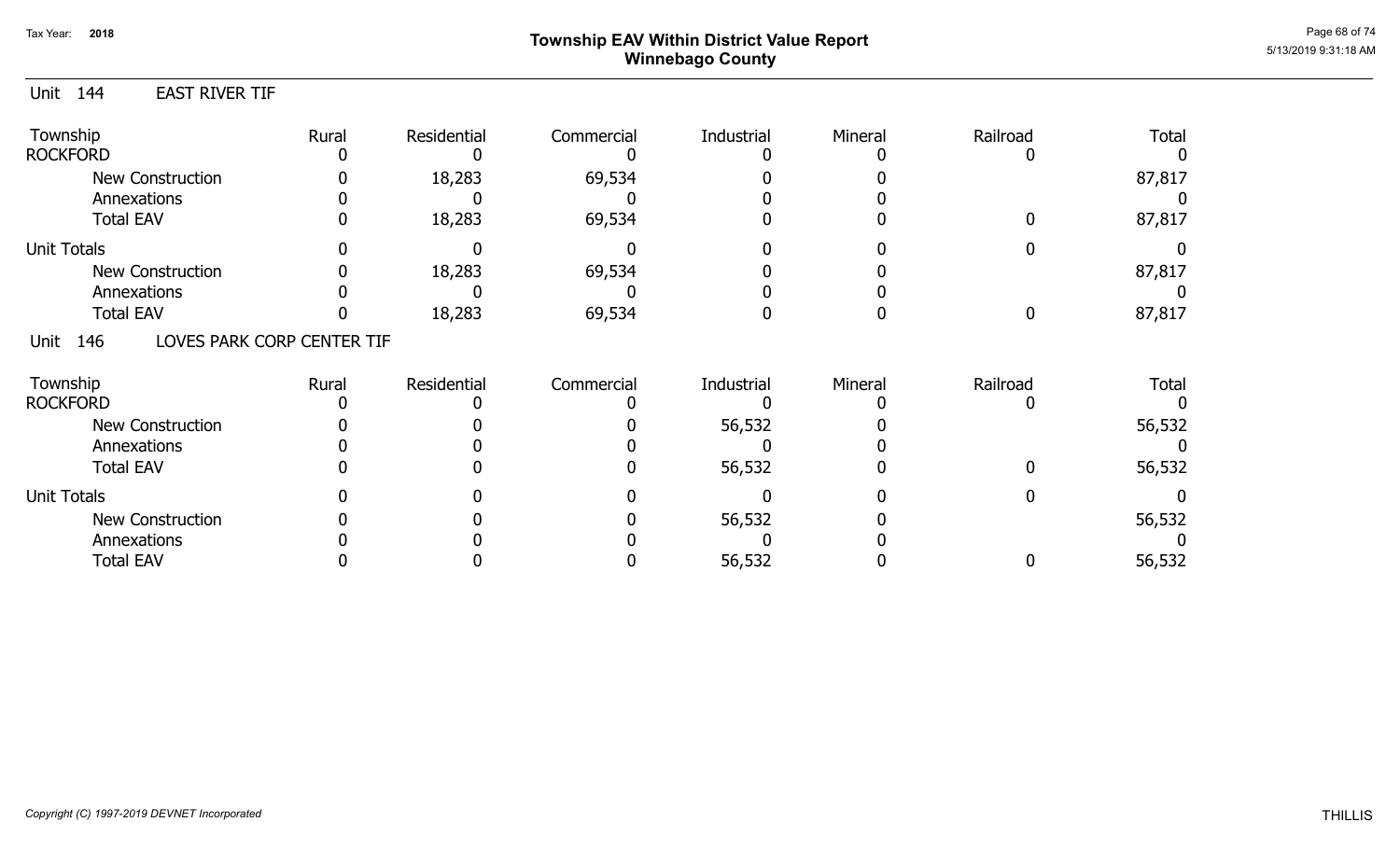## Page 69 of 74  $^{P_1}$ Page 69 of 74  $^{P_2}$ Winnebago County

#### Unit 149 SOUTH WILLOW CREEK TIF

| Township<br><b>HARLEM</b>              | Rural | Residential | Commercial | Industrial | Mineral | Railroad | <b>Total</b> |
|----------------------------------------|-------|-------------|------------|------------|---------|----------|--------------|
| <b>New Construction</b><br>Annexations |       |             | 41,072     | 2,797      |         |          | 43,869       |
| <b>Total EAV</b>                       |       |             | 41,072     | 2,797      |         |          | 43,869       |
| <b>Unit Totals</b>                     |       |             |            |            |         |          |              |
| <b>New Construction</b>                |       |             | 41,072     | 2,797      |         |          | 43,869       |
| Annexations                            |       |             |            |            |         |          |              |
| <b>Total EAV</b>                       |       |             | 41,072     | 2,797      |         |          | 43,869       |
| SPRING CREEK LAKES TIF<br>153<br>Unit  |       |             |            |            |         |          |              |
| Township                               | Rural | Residential | Commercial | Industrial | Mineral | Railroad | <b>Total</b> |
| <b>HARLEM</b>                          |       |             |            |            |         |          |              |
| <b>New Construction</b>                |       |             |            | 285,253    |         |          | 285,253      |
| Annexations                            |       |             |            |            |         |          |              |
| <b>Total EAV</b>                       |       |             |            | 285,253    |         |          | 285,253      |
| <b>Unit Totals</b>                     |       |             |            |            |         |          |              |
| <b>New Construction</b>                |       |             |            | 285,253    |         |          | 285,253      |
| Annexations                            |       |             |            |            |         |          |              |
| <b>Total EAV</b>                       |       |             |            | 285,253    |         |          | 285,253      |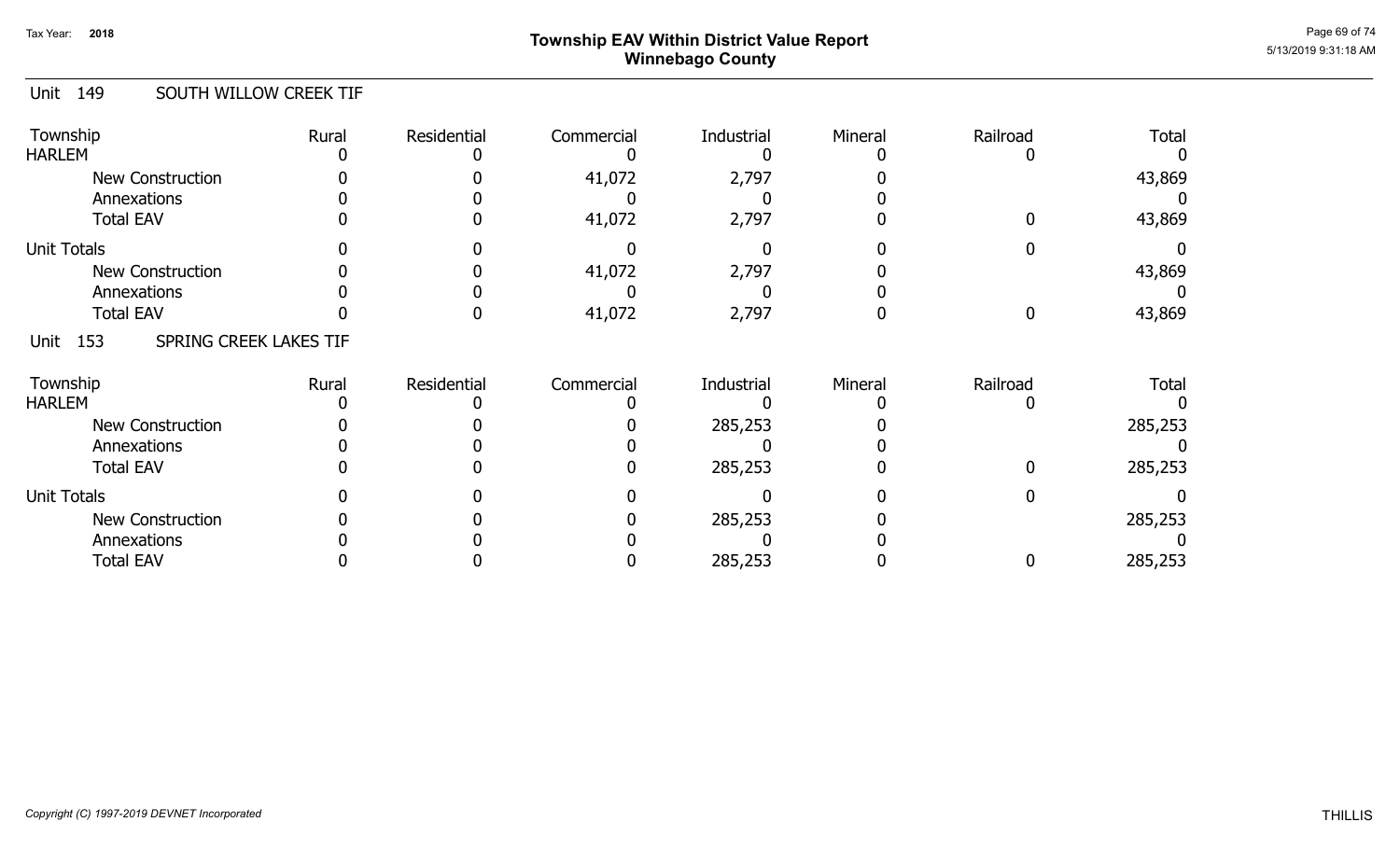## Page 70 of 74  $^{P_1}$ Page 70 of 74  $^{P_2}$  Township EAV Within District Value Report Winnebago County

### Unit 156 OLDE RIVER RIDGE PLAT 6 SSA

| Township<br><b>OWEN</b>                     | Rural | Residential<br>3,559 | Commercial | Industrial | Mineral | Railroad | <b>Total</b><br>3,559 |
|---------------------------------------------|-------|----------------------|------------|------------|---------|----------|-----------------------|
| <b>New Construction</b>                     |       |                      |            |            |         |          |                       |
| Annexations                                 |       |                      |            |            |         |          |                       |
| <b>Total EAV</b>                            |       | 3,559                |            |            |         |          | 3,559                 |
| <b>Unit Totals</b>                          |       | 3,559                |            |            |         |          | 3,559                 |
| New Construction                            |       |                      |            |            |         |          |                       |
| Annexations                                 |       |                      |            |            |         |          |                       |
| <b>Total EAV</b>                            |       | 3,559                |            |            |         |          | 3,559                 |
| JEFFERSON / NORTH 3RD ST TIF<br>157<br>Unit |       |                      |            |            |         |          |                       |
| Township                                    | Rural | Residential          | Commercial | Industrial | Mineral | Railroad | <b>Total</b>          |
| <b>ROCKFORD</b>                             |       |                      |            |            |         |          |                       |
| <b>New Construction</b>                     |       |                      | 132,589    |            |         |          | 132,589               |
| Annexations                                 |       |                      |            |            |         |          |                       |
| <b>Total EAV</b>                            |       |                      | 132,589    |            |         |          | 132,589               |
| <b>Unit Totals</b>                          |       |                      |            |            |         |          |                       |
| <b>New Construction</b>                     |       |                      | 132,589    |            |         |          | 132,589               |
| Annexations                                 |       |                      |            |            |         |          |                       |
| <b>Total EAV</b>                            |       |                      | 132,589    |            |         |          | 132,589               |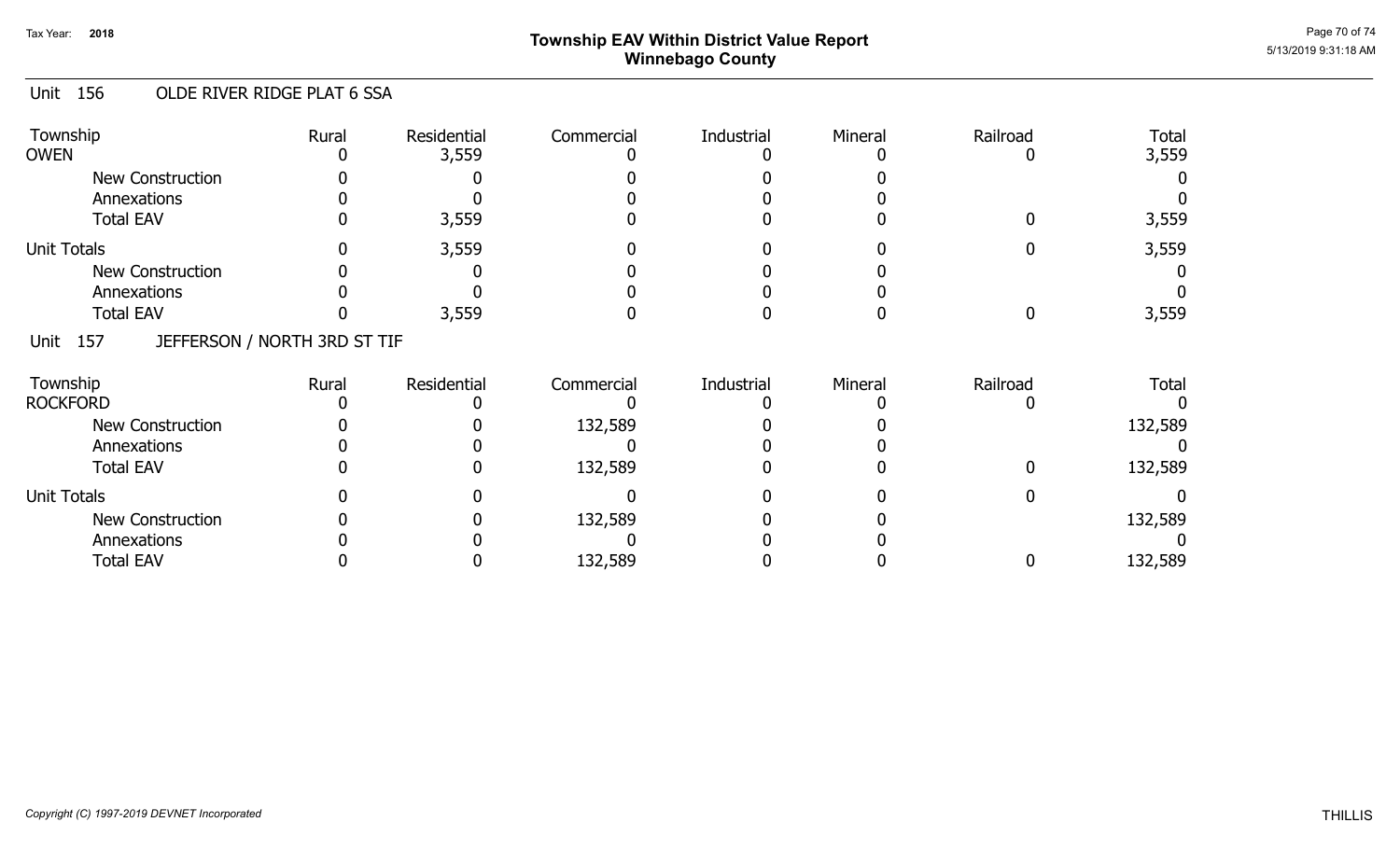## Page 71 of 74  $^{P_1}$ Page 71 of 74  $^{P_2}$ Winnebago County

### Unit 159 MULFORD & EAST STATE STREET TIF

| Township<br><b>ROCKFORD</b>       | Rural | Residential | Commercial | Industrial | Mineral | Railroad | Total   |
|-----------------------------------|-------|-------------|------------|------------|---------|----------|---------|
| New Construction<br>Annexations   |       | 796         | 382,686    |            |         |          | 383,482 |
| <b>Total EAV</b>                  |       | 796         | 382,686    |            |         |          | 383,482 |
| <b>Unit Totals</b>                |       |             |            |            |         |          |         |
| <b>New Construction</b>           |       | 796         | 382,686    |            |         |          | 383,482 |
| Annexations                       |       |             |            |            |         |          |         |
| <b>Total EAV</b>                  |       | 796         | 382,686    |            |         | 0        | 383,482 |
| SOUTH BELOIT SSA 1<br>160<br>Unit |       |             |            |            |         |          |         |
| Township                          | Rural | Residential | Commercial | Industrial | Mineral | Railroad | Total   |
| <b>ROCKTON</b>                    |       | 11,564      |            |            |         |          | 11,564  |
| <b>New Construction</b>           |       |             |            |            |         |          |         |
| Annexations                       |       |             |            |            |         |          |         |
| <b>Total EAV</b>                  |       | 11,564      |            |            |         |          | 11,564  |
| <b>Unit Totals</b>                |       | 11,564      |            |            |         |          | 11,564  |
| New Construction                  |       |             |            |            |         |          |         |
| Annexations                       |       |             |            |            |         |          |         |
| <b>Total EAV</b>                  |       | 11,564      |            |            |         |          | 11,564  |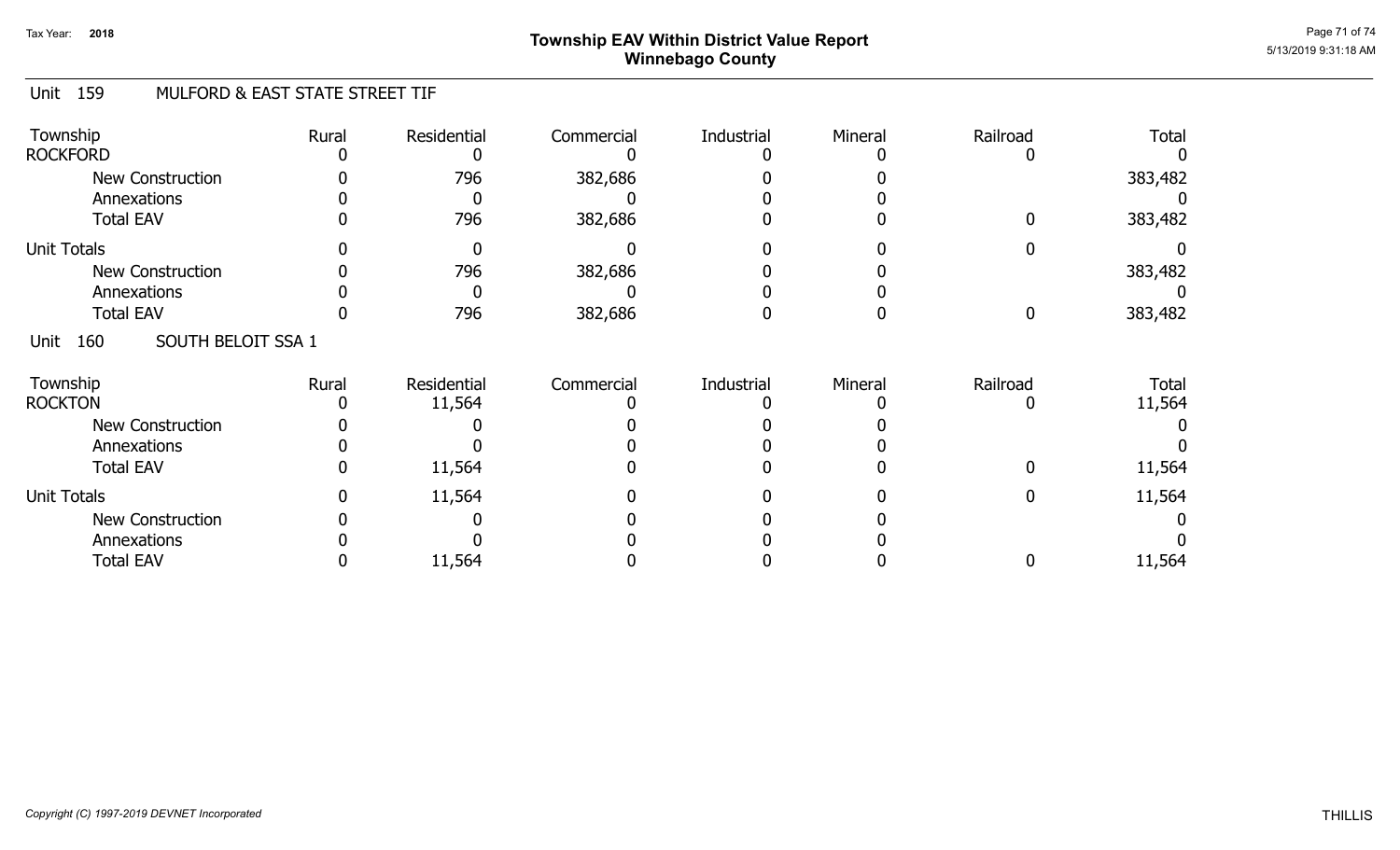## Page 72 of 74  $^{P_1}$ Page 72 of 74  $^{P_2}$  of 74  $^{P_3}$ Winnebago County

### Unit 165 FOREST HILLS ROAD TIF

| Township<br><b>ROCKFORD</b>                   | Rural | Residential | Commercial | Industrial | Mineral | Railroad | Total        |
|-----------------------------------------------|-------|-------------|------------|------------|---------|----------|--------------|
| <b>New Construction</b><br>Annexations        |       |             | 66,441     |            |         |          | 66,441       |
| <b>Total EAV</b>                              |       |             | 66,441     |            |         |          | 66,441       |
| <b>Unit Totals</b>                            |       |             |            |            |         |          |              |
| <b>New Construction</b>                       |       |             | 66,441     |            |         |          | 66,441       |
| Annexations                                   |       |             |            |            |         |          |              |
| <b>Total EAV</b>                              |       |             | 66,441     |            |         |          | 66,441       |
| <b>GARDNER / BLACKHAWK TIF</b><br>166<br>Unit |       |             |            |            |         |          |              |
| Township                                      | Rural | Residential | Commercial | Industrial | Mineral | Railroad | <b>Total</b> |
| <b>ROCKTON</b>                                |       |             |            |            |         |          |              |
| New Construction                              |       | 400         | 33,415     |            |         |          | 33,815       |
| Annexations                                   |       |             |            |            |         |          |              |
| <b>Total EAV</b>                              |       | 400         | 33,415     |            |         |          | 33,815       |
| <b>Unit Totals</b>                            |       |             |            |            |         |          |              |
| <b>New Construction</b>                       |       | 400         | 33,415     |            |         |          | 33,815       |
| Annexations                                   |       |             |            |            |         |          |              |
| <b>Total EAV</b>                              |       | 400         | 33,415     |            |         |          | 33,815       |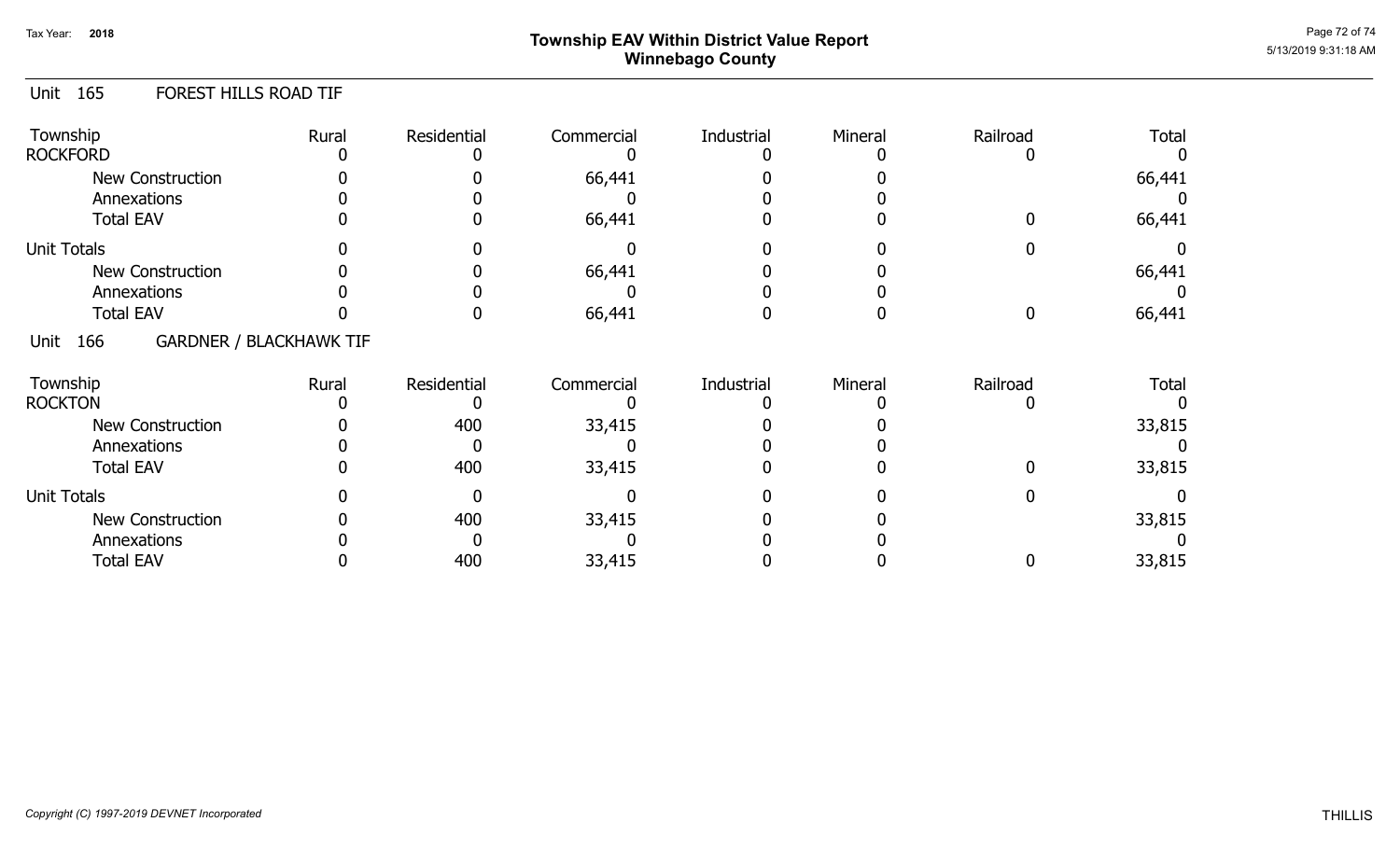## Page 73 of 74  $^{P_2}$   $^{P_3}$   $^{O_4}$   $^{O_4}$   $^{O_4}$   $^{O_4}$   $^{O_4}$   $^{O_4}$   $^{O_4}$   $^{O_4}$   $^{O_4}$   $^{O_4}$   $^{O_4}$   $^{O_4}$   $^{O_4}$   $^{O_4}$   $^{O_4}$   $^{O_4}$   $^{O_4}$   $^{O_4}$   $^{O_4}$   $^{O_4}$   $^{O_4}$   $^{O_4}$   $^{O_4}$   $^{O_4}$  Winnebago County

## Unit 167 VILLAGE OF ROCKTON DOWNTOWN TIF

| Township<br><b>ROCKTON</b>             | Rural | Residential | Commercial | Industrial           | Mineral | Railroad | Total           |
|----------------------------------------|-------|-------------|------------|----------------------|---------|----------|-----------------|
| <b>New Construction</b><br>Annexations |       | 7,369       |            |                      |         |          | 7,369           |
| <b>Total EAV</b>                       |       | 7,369       |            |                      |         |          | 7,369           |
| <b>Unit Totals</b>                     |       |             |            |                      |         |          |                 |
| New Construction                       |       | 7,369       |            |                      |         |          | 7,369           |
| Annexations                            |       |             |            |                      |         |          |                 |
| <b>Total EAV</b>                       |       | 7,369       |            |                      |         |          | 7,369           |
| SOUTH BELOIT SSA 5<br>169<br>Unit      |       |             |            |                      |         |          |                 |
| Township<br><b>ROCKTON</b>             | Rural | Residential | Commercial | Industrial<br>60,862 | Mineral | Railroad | Total<br>60,862 |
|                                        |       |             |            |                      |         |          |                 |
| <b>New Construction</b>                |       |             |            |                      |         |          |                 |
| Annexations                            |       |             |            |                      |         |          |                 |
| <b>Total EAV</b>                       |       |             |            | 60,862               |         |          | 60,862          |
| <b>Unit Totals</b>                     |       |             |            | 60,862               |         |          | 60,862          |
| <b>New Construction</b>                |       |             |            |                      |         |          |                 |
| Annexations                            |       |             |            |                      |         |          |                 |
| <b>Total EAV</b>                       |       |             |            | 60,862               |         |          | 60,862          |